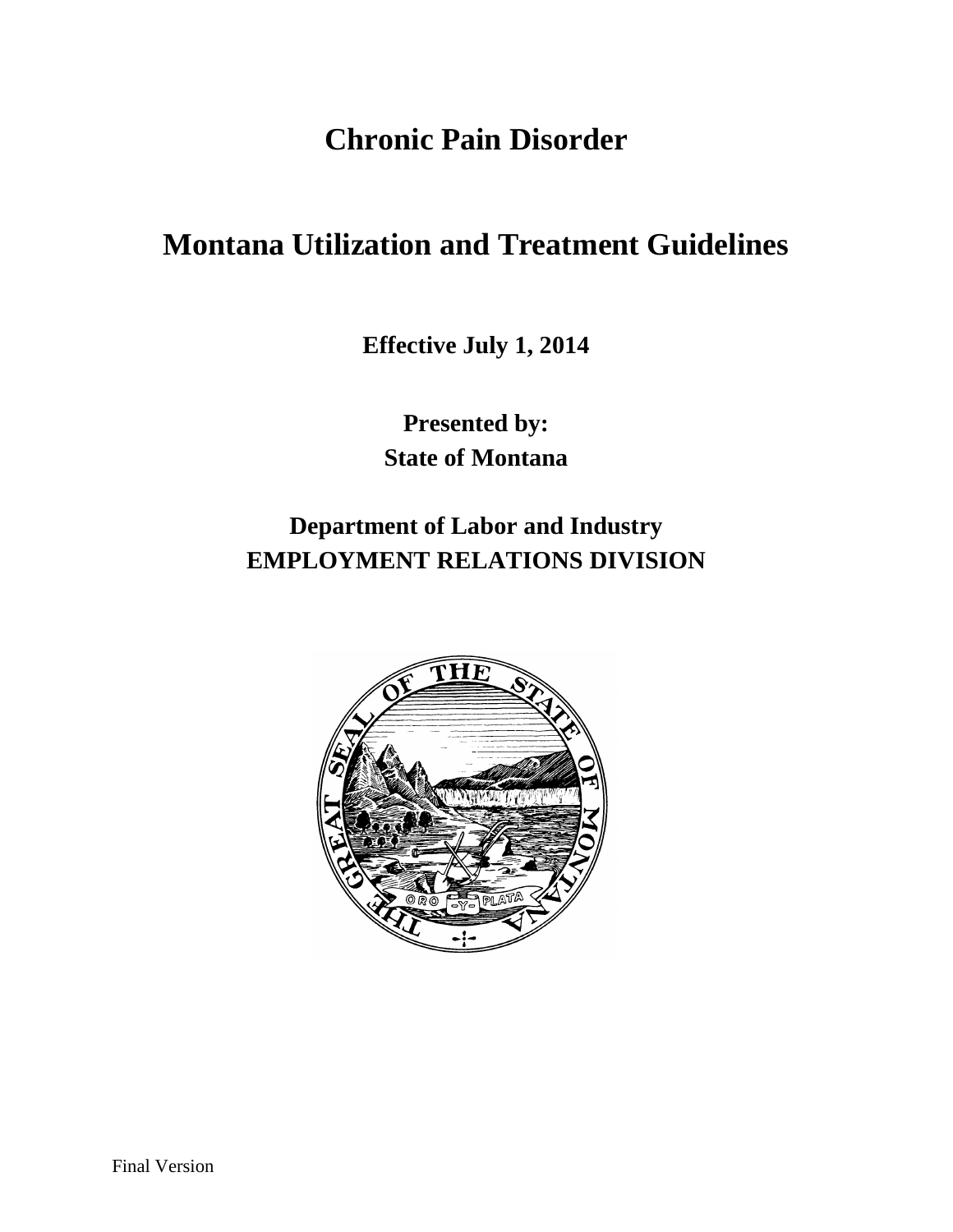# A. Table of Contents

| E.2 Personality/Psychological/Psychosocial Evaluation for Pain Management  19 |  |
|-------------------------------------------------------------------------------|--|
|                                                                               |  |
|                                                                               |  |
|                                                                               |  |
|                                                                               |  |
|                                                                               |  |
|                                                                               |  |
|                                                                               |  |
|                                                                               |  |
|                                                                               |  |
|                                                                               |  |
|                                                                               |  |
|                                                                               |  |
|                                                                               |  |
|                                                                               |  |
|                                                                               |  |
|                                                                               |  |
|                                                                               |  |
|                                                                               |  |
|                                                                               |  |
|                                                                               |  |
|                                                                               |  |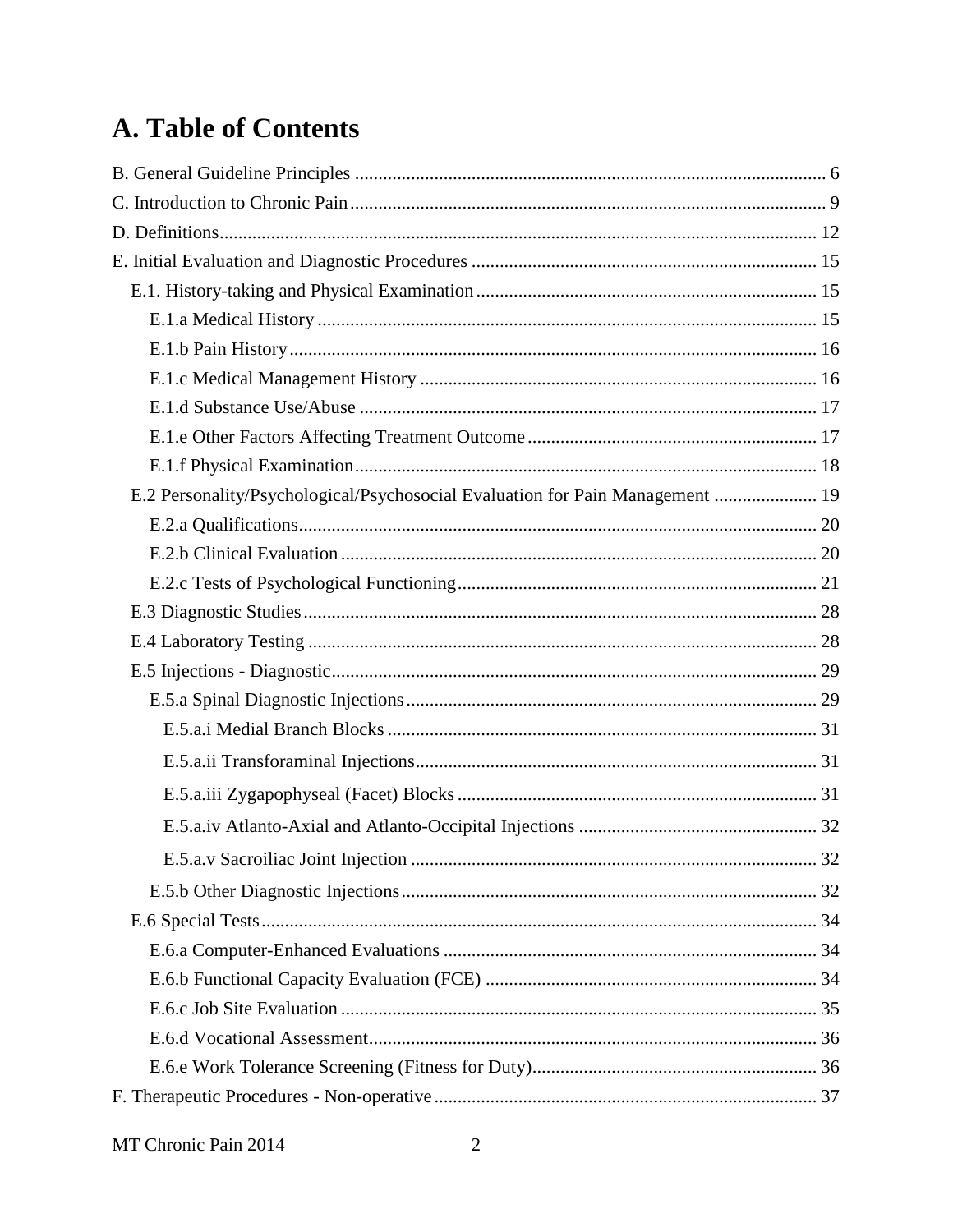| F.1.d Total Time Frames for Acupuncture and Acupuncture with Electrical Stimulation 40 |  |
|----------------------------------------------------------------------------------------|--|
|                                                                                        |  |
|                                                                                        |  |
|                                                                                        |  |
|                                                                                        |  |
|                                                                                        |  |
|                                                                                        |  |
|                                                                                        |  |
|                                                                                        |  |
|                                                                                        |  |
| F.5.b Radio Frequency Medial Branch Neurotomy/Facet Rhizotomy  49                      |  |
|                                                                                        |  |
|                                                                                        |  |
|                                                                                        |  |
|                                                                                        |  |
|                                                                                        |  |
|                                                                                        |  |
|                                                                                        |  |
|                                                                                        |  |
|                                                                                        |  |
|                                                                                        |  |
|                                                                                        |  |
|                                                                                        |  |
|                                                                                        |  |
|                                                                                        |  |
|                                                                                        |  |
|                                                                                        |  |
|                                                                                        |  |
|                                                                                        |  |
|                                                                                        |  |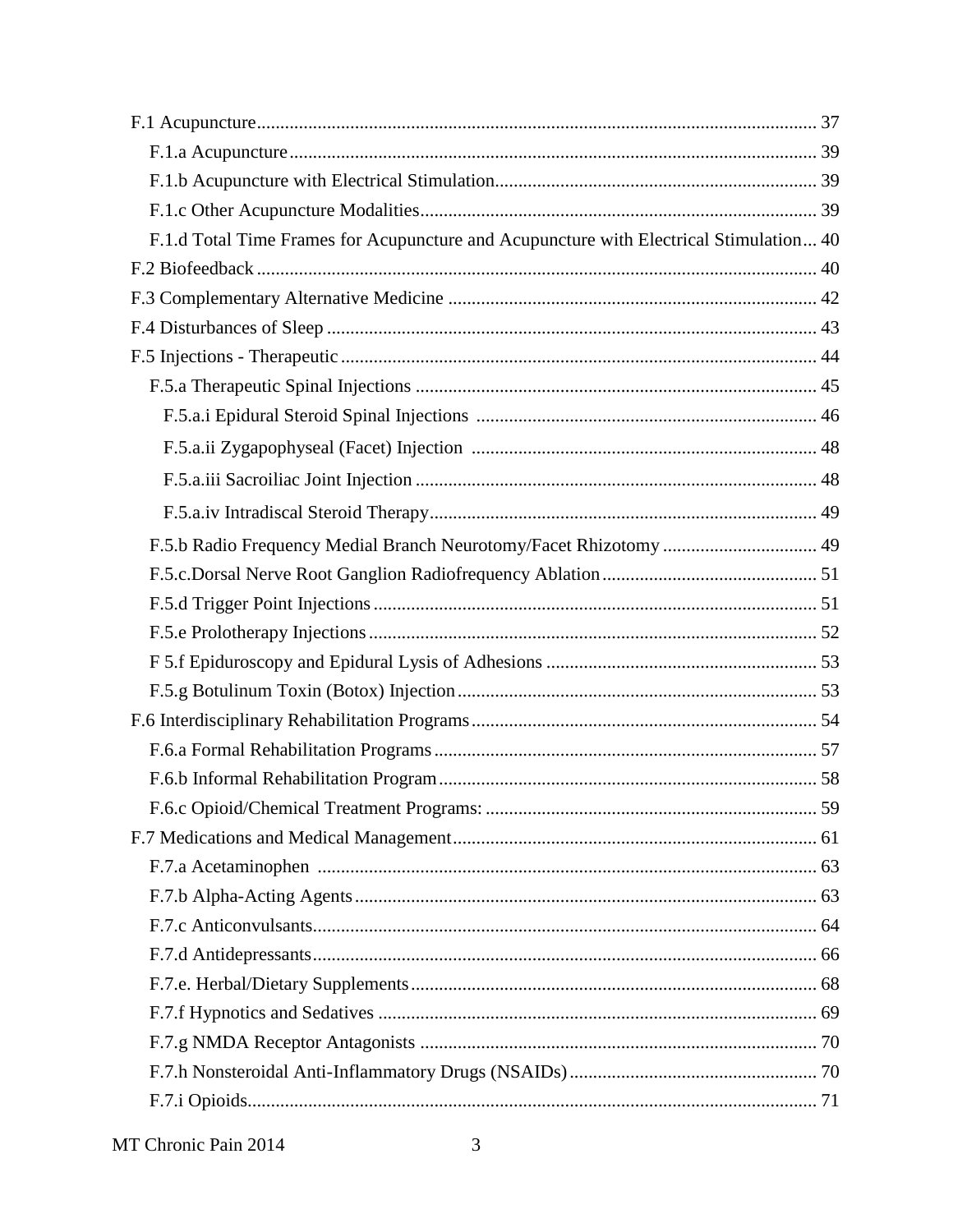| F.12.h Recommendations to Employers and Employees of Small Businesses  93           |  |
|-------------------------------------------------------------------------------------|--|
|                                                                                     |  |
| F.12.i Recommendations to Employers and Employees of Mid-Sized and Large Businesses |  |
|                                                                                     |  |
|                                                                                     |  |
|                                                                                     |  |
|                                                                                     |  |
|                                                                                     |  |
|                                                                                     |  |
|                                                                                     |  |
|                                                                                     |  |
|                                                                                     |  |
|                                                                                     |  |
|                                                                                     |  |
|                                                                                     |  |
|                                                                                     |  |
|                                                                                     |  |
|                                                                                     |  |
|                                                                                     |  |
|                                                                                     |  |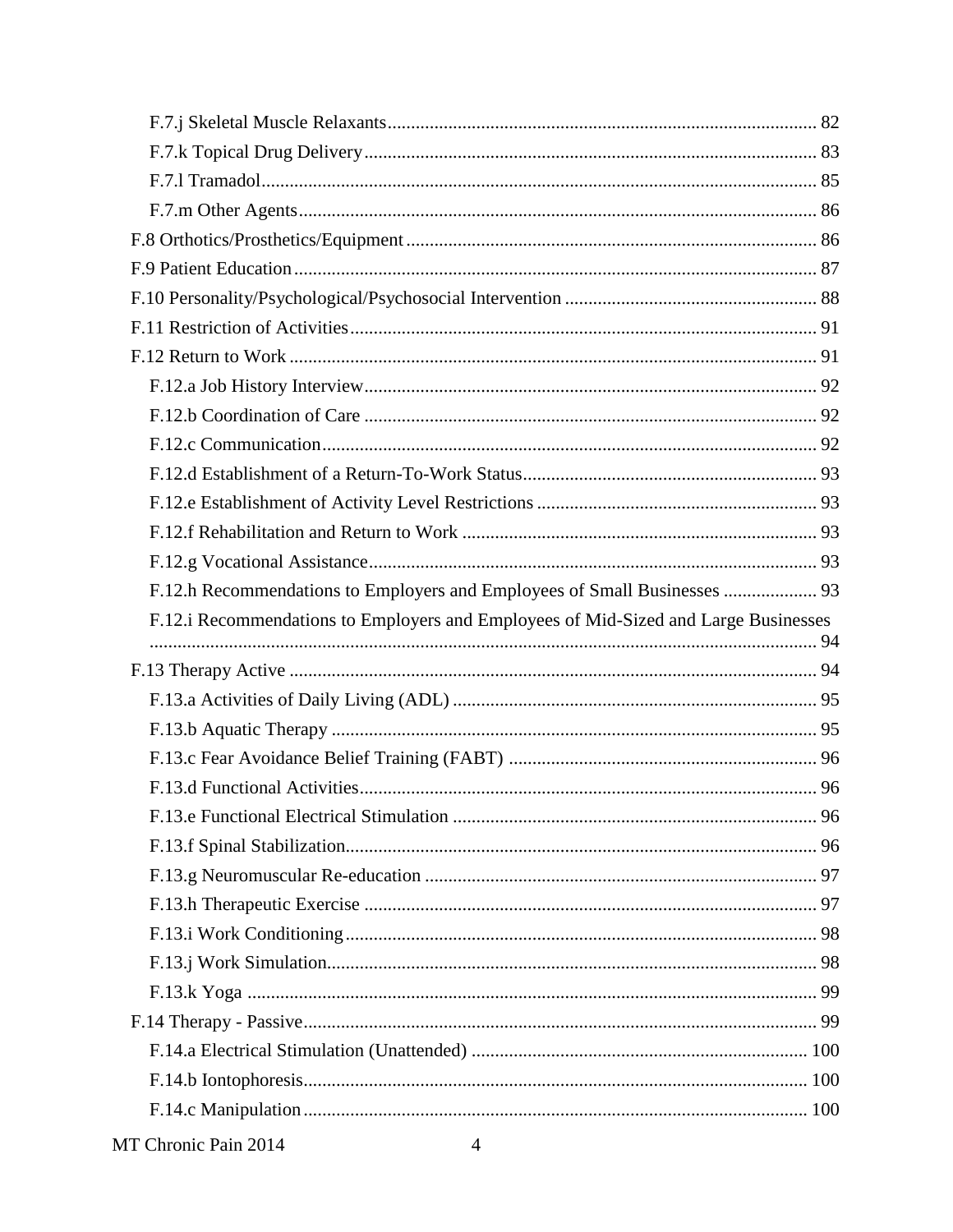| F.14.j Superficial Heat and Cold Therapy (Including Infrared Therapy)  104 |  |
|----------------------------------------------------------------------------|--|
|                                                                            |  |
|                                                                            |  |
|                                                                            |  |
|                                                                            |  |
|                                                                            |  |
|                                                                            |  |
|                                                                            |  |
|                                                                            |  |
|                                                                            |  |
|                                                                            |  |
|                                                                            |  |
|                                                                            |  |
|                                                                            |  |
|                                                                            |  |
|                                                                            |  |
|                                                                            |  |
|                                                                            |  |
|                                                                            |  |
|                                                                            |  |
|                                                                            |  |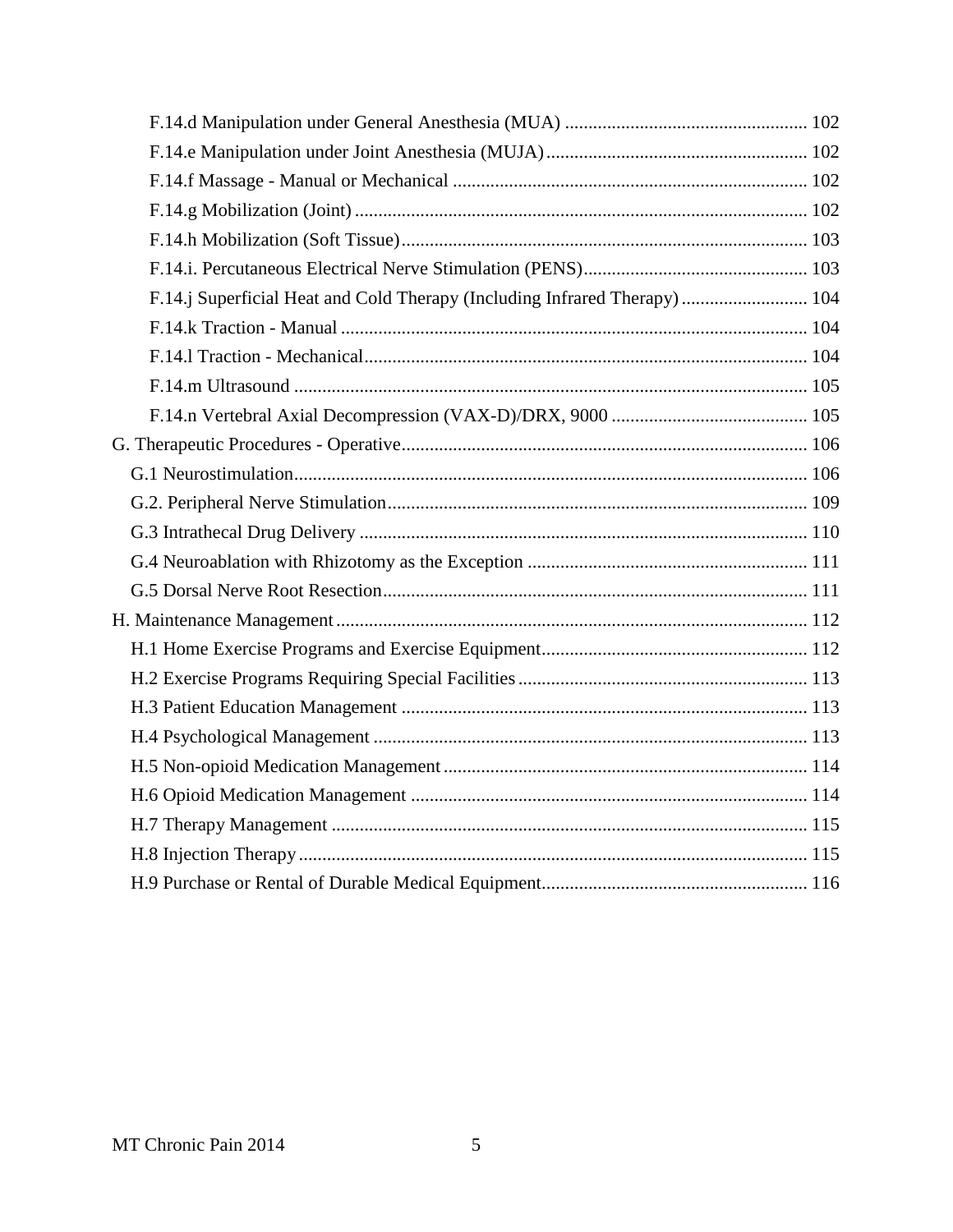# <span id="page-5-0"></span>**B. General Guideline Principles**

The principles summarized in this section are key to the intended implementation of these guidelines and critical to the reader's application of the guidelines in this document.

**1. APPLICATION OF GUIDELINES** The Department provides procedures to implement medical treatment guidelines and to foster communication to resolve disputes among the providers, payers, and patients through the Administrative Rules of Montana in lieu of more costly litigation, parties may wish to request an independent medical review from the Department's Medical Director prior to submitting a Petition for a Workers' Compensation Mediation Conference.

**2. EDUCATION** of the patient and family, as well as the employer, insurer, policy makers and the community should be the primary emphasis in the treatment of chronic pain and disability. An education-based paradigm should start with communication providing reassuring information to the patient. A more in-depth education within a treatment regime employing functional restorative and innovative programs of prevention and rehabilitation is optimal. A treatment plan should address issues of individual and/or group patient education as a means of facilitating selfmanagement of symptoms and prevention.

**3. TREATMENT PARAMETER DURATION** Timeframes for specific interventions commence once treatments have been initiated, not on the date of injury. Obviously, duration will be impacted by patient compliance, as well as availability of services. Clinical judgment may substantiate the need to accelerate or decelerate the timeframes discussed in this document.

**4. ACTIVE INTERVENTIONS** emphasizing patient responsibility, such as therapeutic exercise and/or functional treatment, are generally emphasized over passive modalities, especially as treatment progresses. Generally, passive interventions are viewed as a means to facilitate progress in an active rehabilitation program with concomitant attainment of objective functional gains.

**5. ACTIVE THERAPEUTIC EXERCISE PROGRAM** Exercise program goals should incorporate patient strength, endurance, flexibility, coordination, and education. This includes functional application in vocational or community settings.

**6. FUNCTIONAL IMPROVEMENT GOALS** should be consistently addressed. Positive patient response results are defined primarily as functional gains that can be objectively measured. Objective functional gains include, but are not limited to, positional tolerances, range of motion (ROM), strength, endurance activities of daily living cognition, psychological behavior, and efficiency/velocity measures that can be quantified. Subjective reports of pain and function should be considered and given relative weight when the pain has anatomic and physiologic correlation. Anatomic correlation must be based on objective findings.

**7. RE-EVALUATION OF TREATMENT EVERY 3 TO 4 WEEKS** If a given treatment or modality is not producing positive results within 3 to 4 weeks, the treatment should be either modified or discontinued. Reconsideration of diagnosis should also occur in the event of poor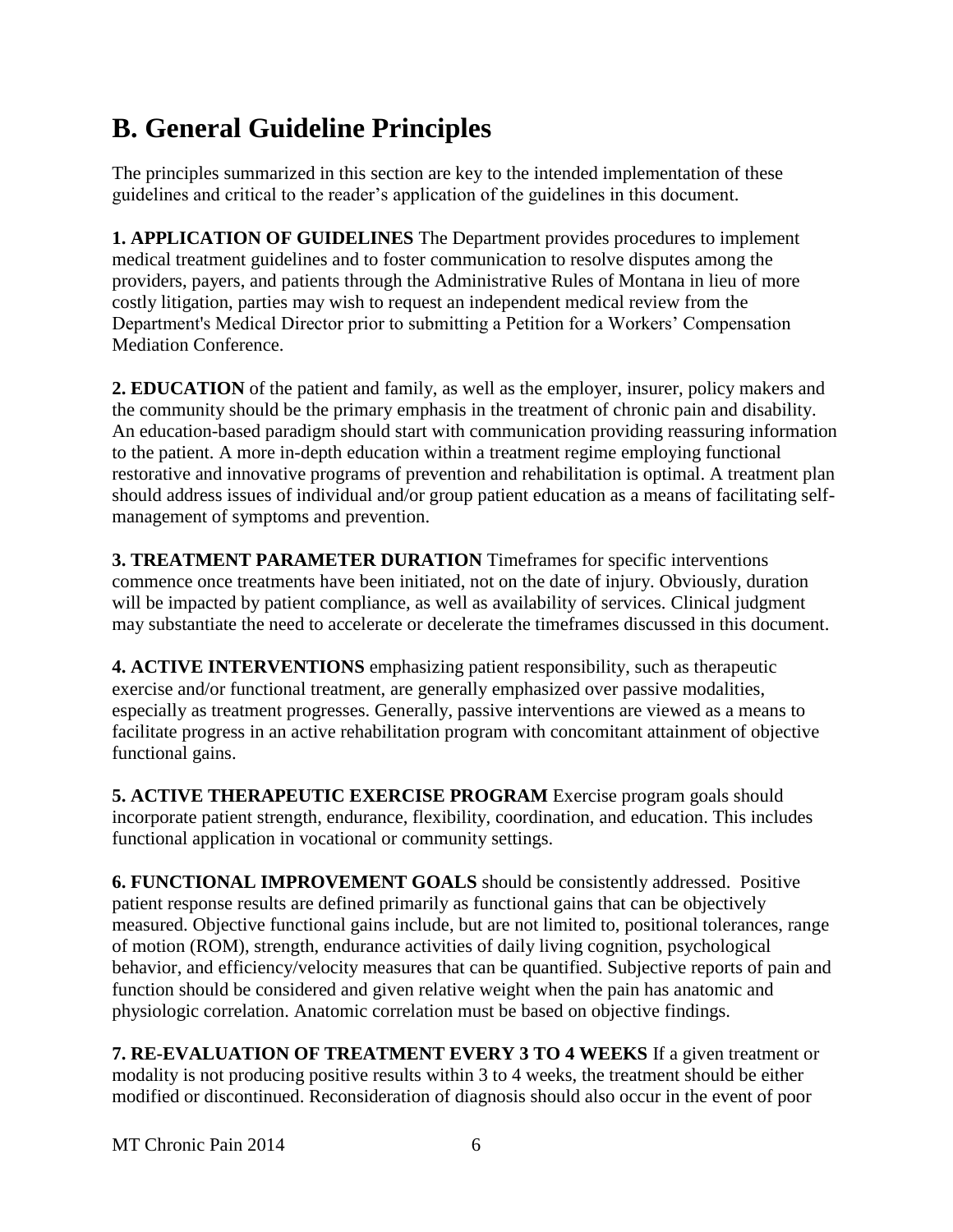response to a seemingly rational intervention.

**8. SURGICAL INTERVENTIONS** Surgery should be contemplated within the context of expected functional outcome and not purely for the purpose of pain relief. The concept of "cure" with respect to surgical treatment by itself is generally a misnomer. All operative interventions must be based upon positive correlation of clinical findings, clinical course, and diagnostic tests. A comprehensive assimilation of these factors must lead to a specific diagnosis with positive identification of pathologic conditions.

**9. SIX-MONTH TIME FRAME** The prognosis drops precipitously for returning an injured worker to work once he/she has been temporarily totally disabled for more than six months. The emphasis within these guidelines is to move patients along a continuum of care and return to work within a six-month timeframe, whenever possible. It is important to note that timeframes may not be pertinent to injuries that do not involve work-time loss or are not occupationally related.

**10. RETURN-TO-WORK** is therapeutic, assuming the work is not likely to aggravate the basic problem or increase long-term pain. The practitioner must provide specific written physical limitations and the patient should be released to return to work with specific physical activity limitations clearly spelled out per the specific job requirement. Release to "sedentary" or "light duty" is not a specific physical limitation. The following physical limitations should be considered and modified as recommended: lifting, pushing, pulling, crouching, walking, using stairs, overhead work, bending at the waist, awkward and/or sustained postures, tolerance for sitting or standing, hot and cold environments, data entry and other repetitive motion tasks, sustained grip, tool usage and vibration factors. Even if there is residual chronic pain, return-towork is not necessarily contraindicated.

The practitioner should understand all of the physical demands of the patient's job position before returning the patient to full duty and should request clarification of the patient's job duties. Clarification should be obtained from the employer or, if necessary, including, but not limited to, a health care professional with ergonomic experience, an occupational health nurse, a physical therapist, an occupational therapist, a vocational rehabilitation specialist, or an industrial hygienist.

**11. DELAYED RECOVERY** Strongly consider a psychological evaluation, if not previously provided, as well as initiating interdisciplinary rehabilitation treatment and vocational goal setting, for those patients who are failing to make expected progress 6 to 12 weeks after an injury. The Department recognizes that 3 to 10% of all industrially injured patients will not recover within the timelines outlined in this document despite optimal care. Such individuals may require treatments beyond the limits discussed within this document, but such treatment will require clear documentation by the authorized treating practitioner focusing on objective functional gains afforded by further treatment and impact upon prognosis.

### **12. GUIDELINE RECOMMENDATIONS AND INCLUSION OF MEDICAL EVIDENCE**

Guidelines are recommendations based on available evidence and/or consensus recommendations. When possible, guideline recommendations will note the level of evidence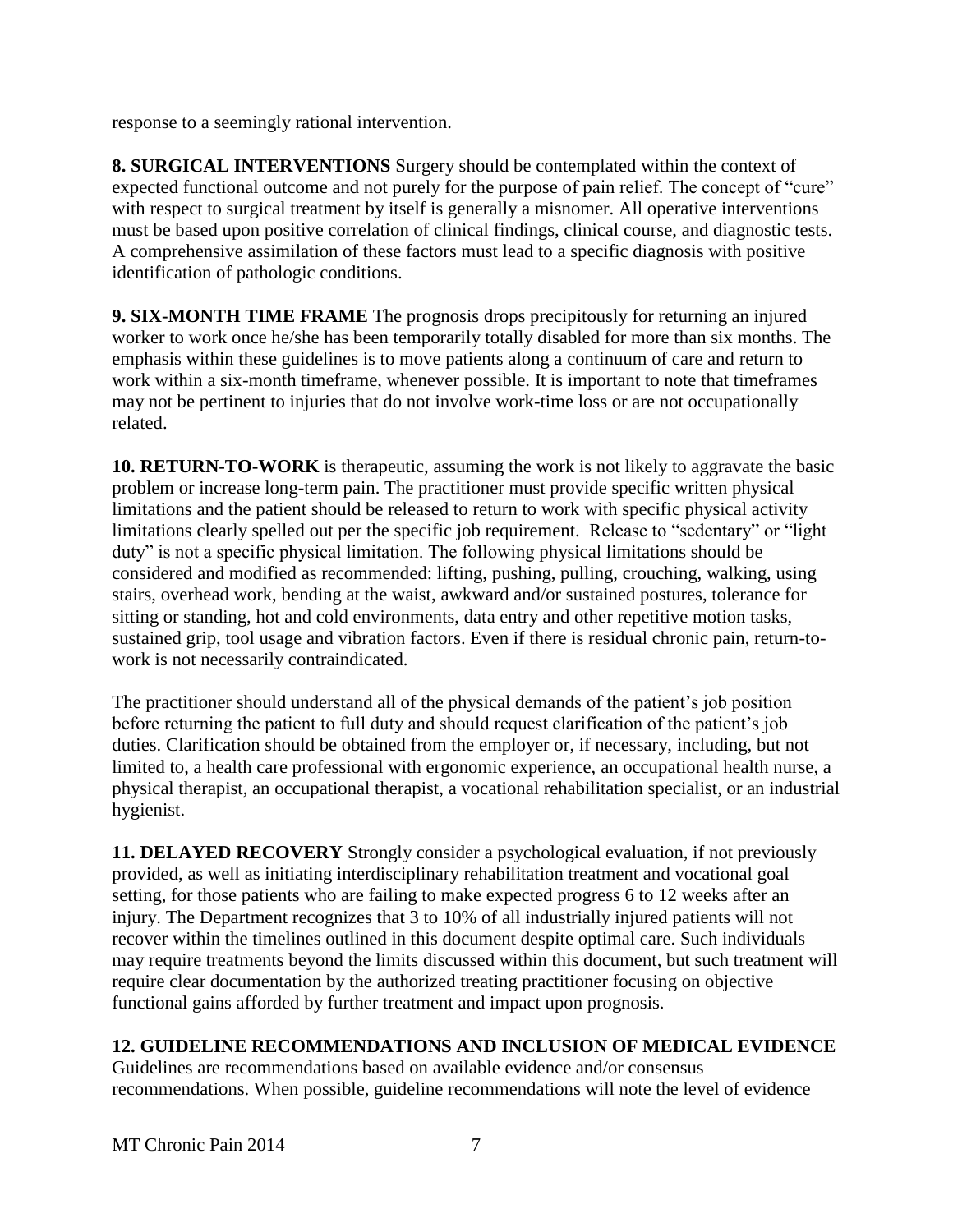supporting the treatment recommendation. When interpreting medical evidence statements in the guideline, the following apply:

Consensus means the opinion of experienced professionals based on general medical principles. Consensus recommendations are designated in the guideline as *"generally well accepted,"* 

*"generally accepted," "acceptable,"* or *"well-established."* 

"*Some*" means the recommendation considered at least one adequate scientific study, which reported that a treatment was effective.

"*Good*" means the recommendation considered the availability of multiple adequate scientific studies or at least one relevant high-quality scientific study, which reported that a treatment was effective.

"*Strong*" means the recommendation considered the availability of multiple relevant and high quality scientific studies, which arrived at similar conclusions about the effectiveness of a treatment.

All recommendations in the guideline are considered to represent reasonable care in appropriately selected cases, regardless of the level of evidence attached to it. Those procedures considered inappropriate, unreasonable, or unnecessary are designated in the guideline as "*not recommended*."

**13**. **CARE BEYOND MAXIMUM MEDICAL IMPROVEMENT (MMI)** should be declared when a patient's condition has plateaued to the point where the authorized treating physician no longer believes further medical intervention is likely to result in improved function. However, some patients may require treatment after MMI has been declared in order to maintain their functional state. The recommendations in this guideline are for pre-MMI care and are not intended to limit post-MMI treatment.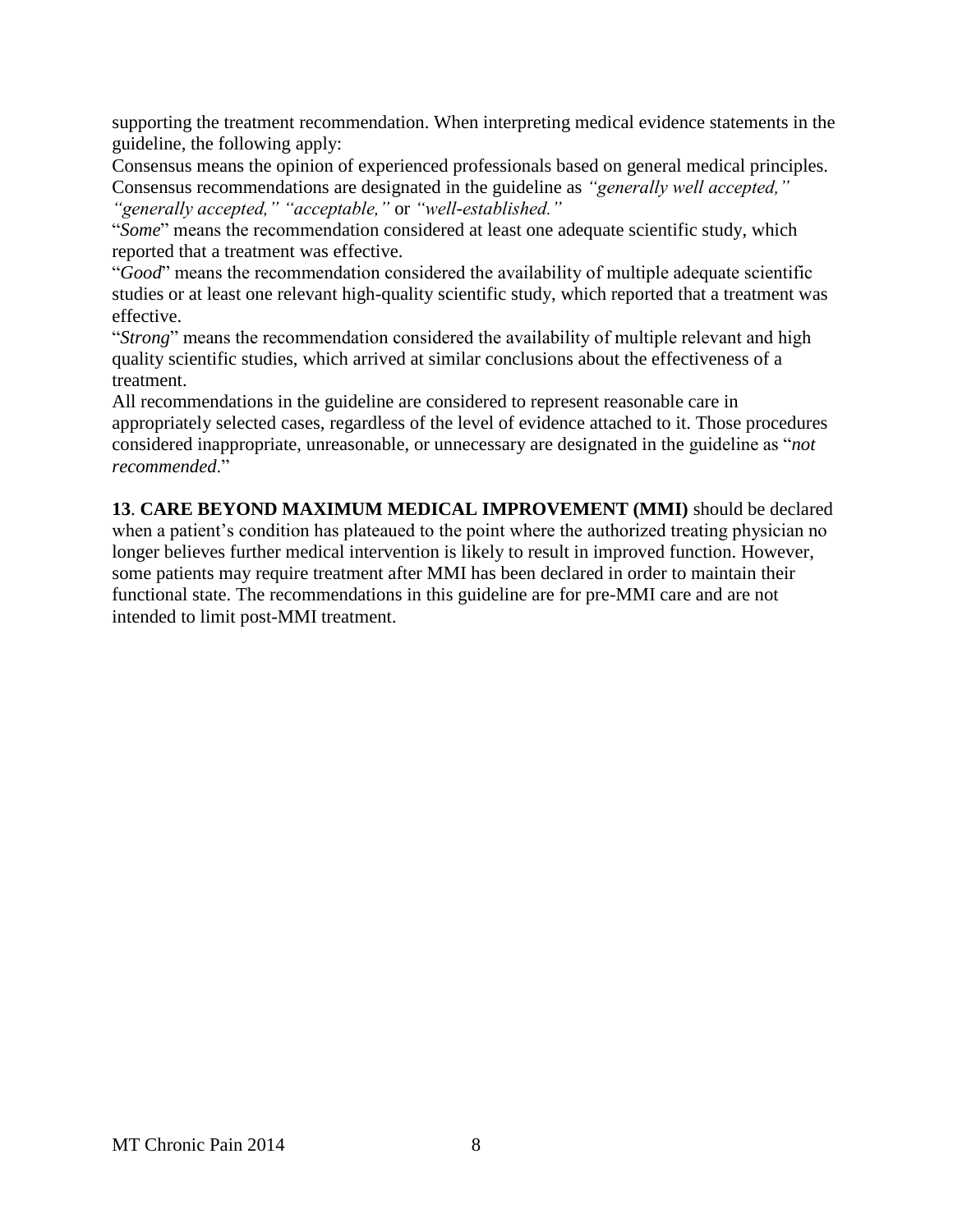# <span id="page-8-0"></span>**C. Introduction to Chronic Pain**

The International Association for the Study of Pain (IASP) defines pain as "an unpleasant sensory and emotional experience with actual or potential tissue damage." Pain is a complex experience embracing physical, mental, social, and behavioral processes that often compromises the quality of life of many individuals. Pain is an unpleasant subjective perception usually in the context of tissue damage.

Pain is subjective and cannot be measured or indicated objectively. Pain evokes negative emotional reactions such as fear, anxiety, anger, and depression. People usually regard pain as an indicator of physical harm, despite the fact that pain can exist without tissue damage and tissue damage can exist without pain. Many people report pain in the absence of tissue damage or any likely pathophysiologic cause. There is no way to distinguish their experience from that due to actual tissue damage. If they regard their experience as pain and they report it the same way as pain caused by tissue damage, it should be accepted as pain.

Pain can generally be classified as:

- Nociceptive which includes pain from visceral origins or damage to other tissues. Myofascial pain is a nociceptive type of pain characterized by myofascial trigger points limited to a specific muscle or muscles.
- Neuropathic including that originating from brain, peripheral nerves or both; and
- Psychogenic that originates in mood, characterological, social, or psychophysiological processes.

Recent advances in the neurosciences reveal additional mechanisms involved in chronic pain. In the past, pain was seen as a sensation arising from the stimulation of pain receptors by damaged tissue, initiating a sequence of nerve signals ending in the brain and there recognized as pain. A consequence of this model was that ongoing pain following resolution of tissue damage was seen as less physiological and more psychological than acute pain with identifiable tissue injury. Current research indicates that chronic pain involves additional mechanisms that cause: 1) neural remodeling at the level of the spinal cord and higher levels of the central nervous system; 2) changes in membrane responsiveness and connectivity leading to activation of larger pain pathways; and 3) recruitment of distinct neurotransmitters.

Changes in gene function and expression may occur, with lasting functional consequences. These physiologic functional changes cause chronic pain to be experienced in body regions beyond the original injury and to be exacerbated by little or no stimulation. The chronic pain experience clearly represents both psychologic and complex physiologic mechanisms, many of which are just beginning to be understood.

Chronic Pain is defined as "pain that persists for at least 30 days beyond the usual course of an acute disease or a reasonable time for an injury to heal or that is associated with a chronic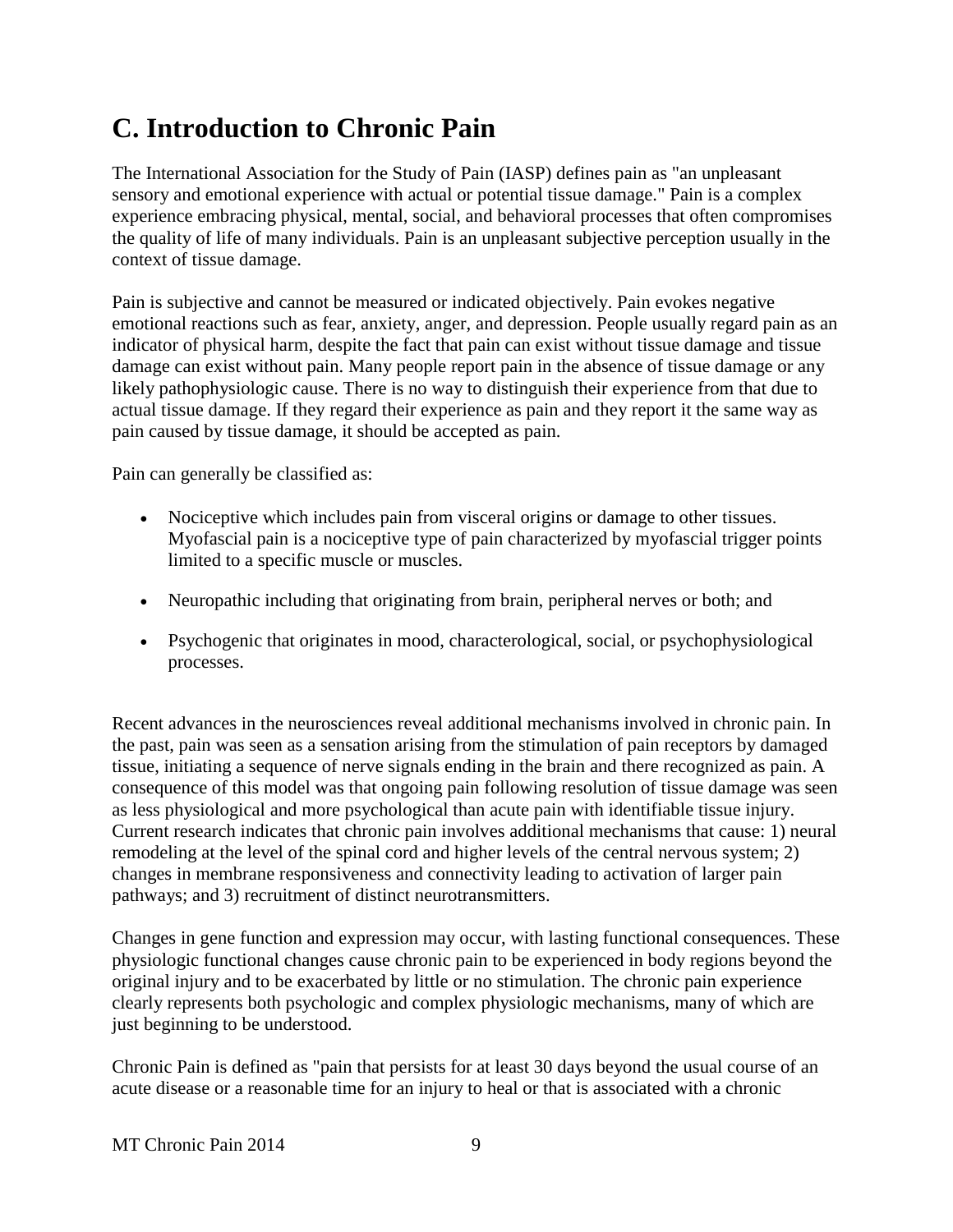pathological process that causes continuous pain (e.g., reflex sympathetic dystrophy)." The very definition of chronic pain describes a delay or outright failure to relieve pain associated with some specific illness or accident. Delayed recovery should prompt a clinical review of the case and a psychological evaluation by the health care provider. Referral to a recognized pain specialist for further evaluation is recommended. Consideration may be given to new diagnostic testing or a change in treatment plan.

The term "chronic pain syndrome" has been used and defined in a variety of ways that generally indicate a belief on the part of the health care provider that the patient's pain is inappropriate or out of proportion to existing problems or illness. Use of the term "chronic pain syndrome" should be discontinued because the term ceases to have meaning due to the many different physical and psychosocial issues associated with it. Instead, practitioners should use the nationally accepted terminology indicated in the definition section and/or the psychiatric diagnosis of "Pain Disorder" and the subtypes according to established standards of the American Psychiatric Association (APA).

The International Association for the Study of Pain (IASP) offers taxonomy of pain, which underscores the wide variety of pathological conditions associated with chronic pain. This classification system may not address the psychological and psychosocial issues that occur in the perception of pain, suffering, and disability and may require referral to psychiatric or psychological clinicians. These issues should be documented with preference to the diagnostic categories of the Diagnostic and Statistical Manual of Mental Disorders (DSM), published by the American Psychiatric Association including the subcategories of pain disorder and any other applicable diagnostic categories (i.e., depressive, anxiety, and adjustment disorders). Pain disorder associated with general medical condition may be used for treatment; however, it may not be used to establish impairment therefore, more specific DSM coding of the condition is required when appropriate.

Chronic pain is a phenomenon not specifically relegated to anatomical or physiologic parameters. The prevailing biomedical model (which focuses on identified disease pathology as the sole cause of pain) cannot capture all of the important variables in pain behavior. While diagnostic labels may pinpoint contributory physical and/or psychological factors and lead to specific treatment interventions that are helpful, a large number of patients defy precise taxonomic classification. Furthermore, such diagnostic labeling often overlooks important social contributions to the chronic pain experience. Failure to address these operational parameters of the chronic pain experience may lead to incomplete or faulty treatment plans. The term "pain disorder" is perhaps the most useful term in the medical literature today, in that it captures the multi-factorial nature of the chronic pain experience.

It is recognized that some health care practitioners, by virtue of their experience, additional training, and/or accreditation by pain specialty organizations, have much greater expertise in the area of chronic pain evaluation and treatment than others. Referrals for the treatment of chronic pain should be to such recognized specialists. Chronic pain treatment plans should be monitored and coordinated by pain medicine physicians with such specialty training.

Most acute and some chronic pain problems are adequately addressed in other Department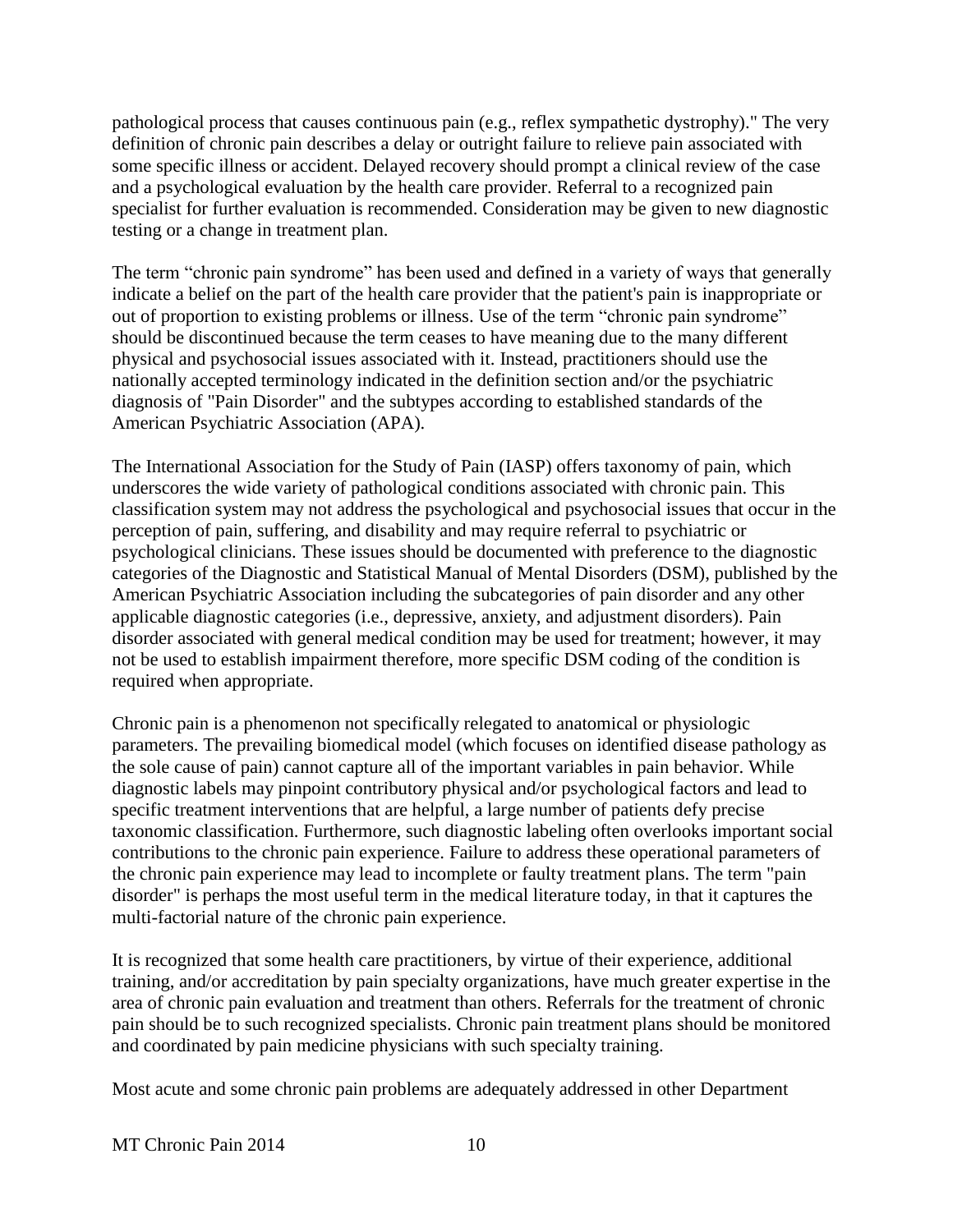treatment guidelines, and are generally beyond the scope of these guidelines. However, because chronic pain is more often than not multi-factorial, involving more than one pathophysiologic or mental disorder, some overlap with other guidelines is inevitable. These guidelines are meant to apply to any patient who fits the operational definition of chronic pain discussed at the beginning of this section.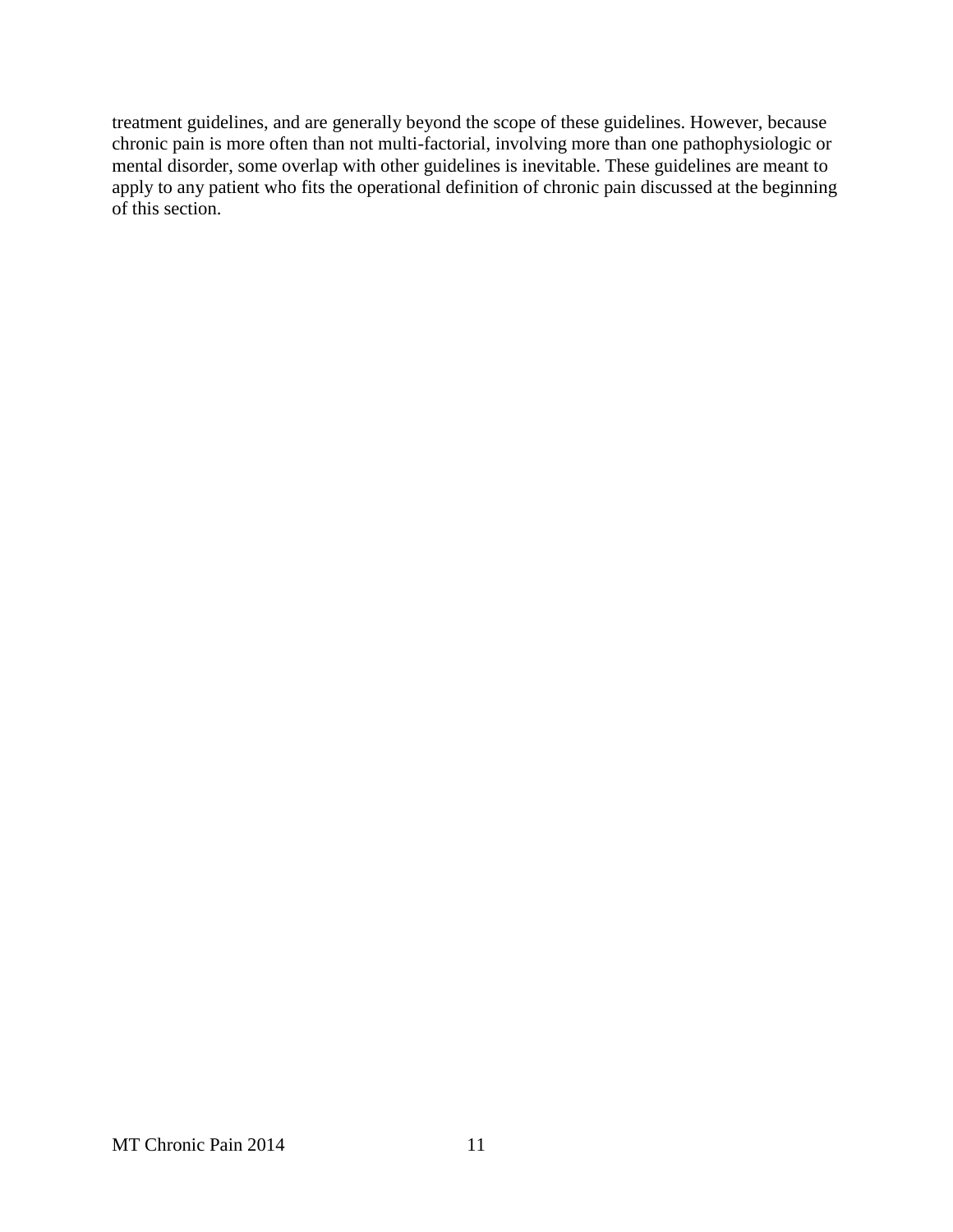# <span id="page-11-0"></span>**D. Definitions**

- 1. **ADDICTION** A primary,chronic, neurobiological disease, with genetic, psychological, and environmental factors influencing its development and manifestations. It is a behavioral pattern of drug craving and seeking which leads to a preoccupation with drug procurement and an aberrant pattern of use. The drug use is frequently associated with negative consequences.
- 2. **AFTERSENSATION** Refers to the abnormal persistence of a sensory perception, provoked by a stimulus even though the stimulus has ceased.
- 3. **ALLODYNIA** Pain due to a non-noxious stimulus that does not normally provoke pain. *Mechanical Allodynia* – Refers to the abnormal perception of pain from usually nonpainful mechanical stimulation. *Static Mechanical Allodynia* – Refers to pain obtained by applying a single stimulus such as light pressure to a defined area. *Dynamic Mechanical Allodynia* – Obtained by moving the stimulus such as a brush or cotton tip across the abnormal hypersensitive area.

*Thermal Allodynia* – Refers to the abnormal sensation of pain from usually non-painful thermal stimulation such as cold or warmth.

- 4. **ANALGESIA** Absence of pain in response to stimulation that would normally be painful.
- 5. **BIOPSYCHOSOCIAL** A term that reflects the multiple facets of any clinical situation; namely, the biological, psychological, and social situation of the patient.
- 6. **CENTRAL PAIN** Pain initiated or caused by a primary lesion or dysfunction in the central nervous system.
- 7. **CENTRAL SENSITIZATION** The experience of pain evoked by the excitation of nonnociceptive neurons or of nerve fibers that normally relay non-painful sensations to the spinal cord. This results when non-nociceptive afferent neurons act on a sensitized central nervous system (CNS). Experimental data suggest that pathways normally carrying pain signals themselves become overstimulated and/or fail to respond to inhibitory influences causing increased pain**.** An example is 'wind-up' which occurs when cells in the dorsal horn of the spinal cord increase their rate of action potential discharge in response to repeated stimulation by nociceptors.
- 8. **DEPENDENCE** A set of disturbances in body homeostasis that leads to withdrawal symptoms, which can be produced with abrupt discontinuation, rapid reduction, decreasing blood levels, and/or by administration of an antagonist.
- 9. **DYSESTHESIA** An abnormal sensation described by the patient as unpleasant. As with paresthesia, dysesthesia may be spontaneous or evoked by maneuvers on physical examination.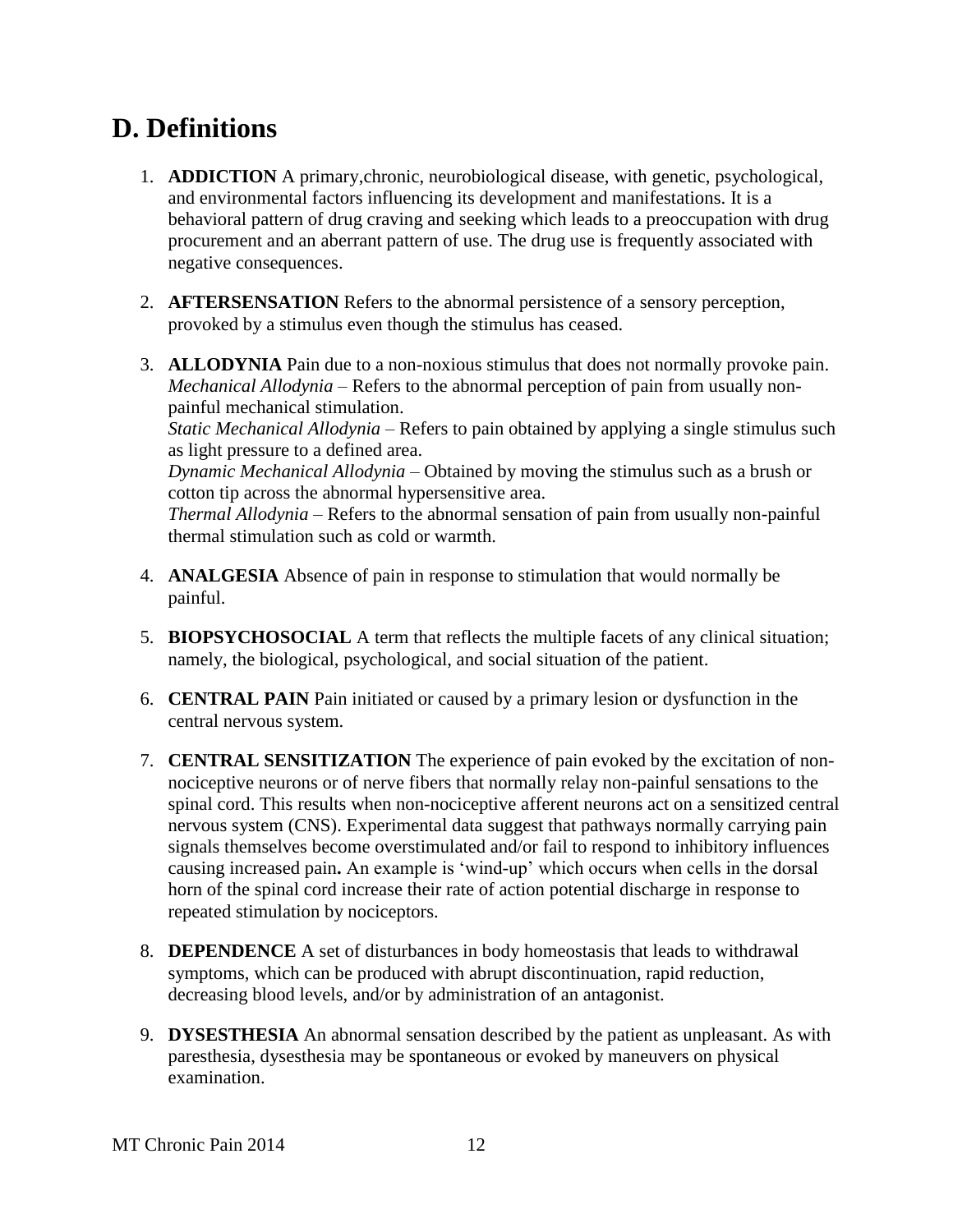- 10. **HYPERALGESIA** Refers to an exaggerated pain response from a usually painful stimulation.
- 11. **HYPERESTHESIA (POSITIVE SENSORY PHENOMENA)** Includes allodynia, hyperalgesia, and hyperpathia. Elicited by light touch, pin prick, cold, warm, vibration, joint position sensation or two-point discrimination, which is perceived as increased or more.
- 12. **HYPERPATHIA** A condition of altered perception such that stimuli which would normally be innocuous, if repeated or prolonged, result in severe explosive persistent pain.
- 13. **HYPOALGESIA** Diminished pain perception in response to a normally painful stimulus.
- 14. **HYPOESTHESIA (NEGATIVE SENSORY PHENOMENA)** (also hypesthesia), Diminished sensitivity to stimulation.
- 15. **MALINGERING** Intentional feigning of illness or disability in order to escape work or gain compensation. The differential diagnosis could be factitious disorder or somatoform disorder.
- 16. **MYOFASCIAL PAIN** A regional pain characterized by tender points in taut bands of muscle that produce pain in a characteristic reference zone.
- 17. **MYOFASCIAL TRIGGER POINT** A physical sign in a muscle which includes a) exquisite tenderness in a taut muscle band; and b) referred pain elicited by mechanical stimulation of the trigger point. The following findings may be associated with myofascial trigger points: 1) Local twitch or contraction of the taut band when the trigger point is mechanically stimulated; 2) Reproduction of the patient's spontaneous pain pattern when the trigger point is mechanically stimulated; 3) Weakness without muscle atrophy; 4) Restricted range of motion of the affected muscle; and 5) Autonomic dysfunction associated with the trigger point such as changes in skin or limb temperature.
- 18. **NEURALGIA** Pain in the distribution of a nerve or nerves.
- 19. **NEURITIS** Inflammation of a nerve or nerves.
- 20. **NEUROGENIC PAIN** Pain initiated or caused by a primary lesion, dysfunction, or transitory perturbation in the peripheral or central nervous system.
- 21. **NEUROPATHIC PAIN** Pain due to an injured or dysfunctional central or peripheral nervous system.
- 22. **NEUROPATHY** A disturbance of function or pathological change in a nerve: in one nerve, (mononeuropathy) in several nerves, (mononeuropathy multiplex); **OR** diffuse and bilateral, (polyneuropathy). Neuropathy should be associated with objective findings such as consistent sensory abnormalities, consistent motor findings (e.g. weakness, atrophy,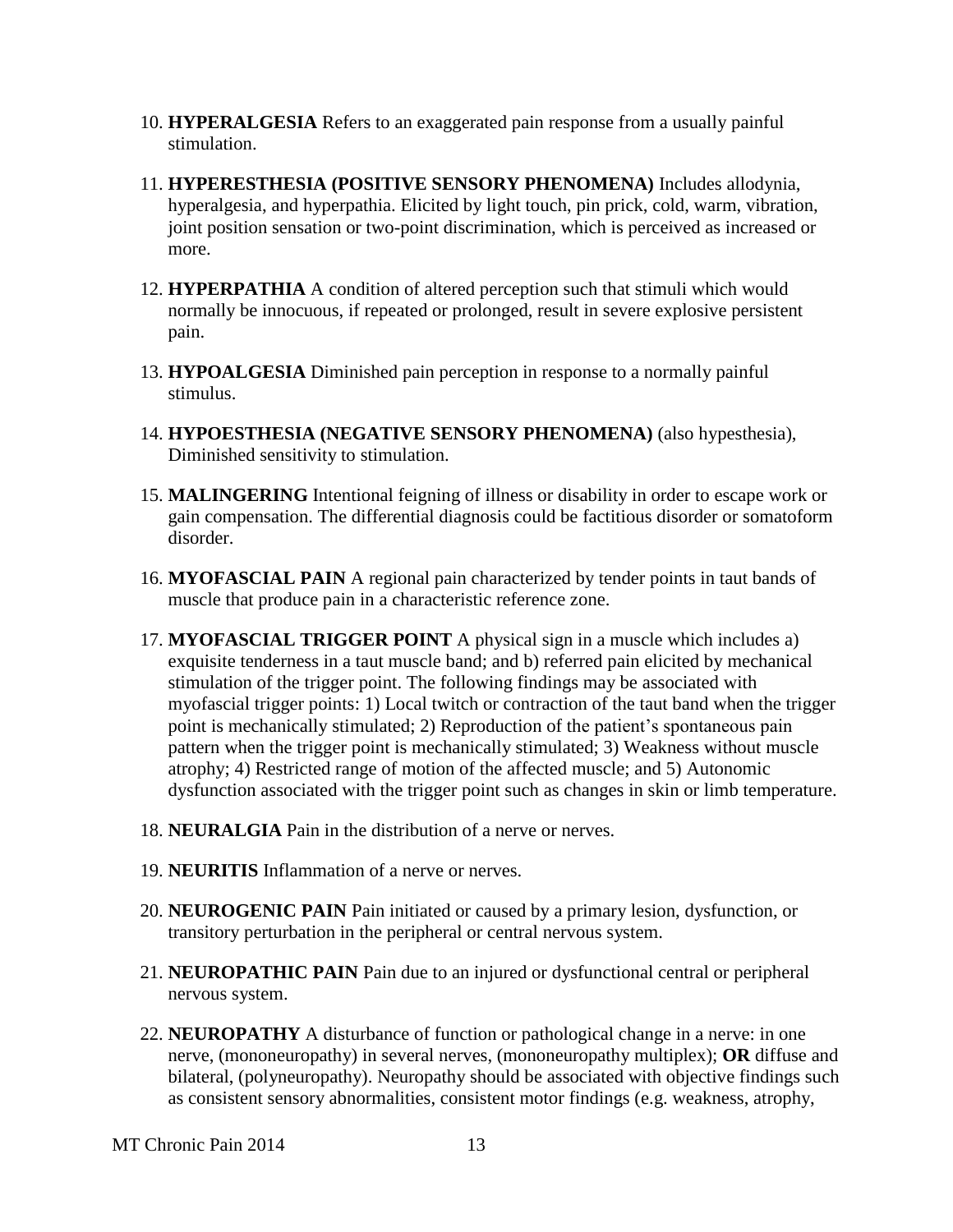fasciculations, muscle cramping) and/or neuropathic abnormalities on EMG/nerve conduction testing.

- 23. **NOCICEPTOR** A receptor preferentially sensitive to a noxious stimulus or to a stimulus which would become noxious if prolonged.
- 24. **PAIN BEHAVIOR** The non-verbal actions (such as grimacing, groaning, limping, using visible pain relieving or support devices and requisition of pain medications, among others) that are outward manifestations of pain, and through which a person may communicate that pain is being experienced.
- 25. **PAIN THRESHOLD** The smallest stimulus perceived by a subject as painful during laboratory testing. The term also loosely applies to the biological variation among human beings in sensing and coping with pain.
- 26. **PARESTHESIA** An abnormal sensation that is not described as pain. It can be either a spontaneous sensation (such as pins and needles) or a sensation evoked from non-painful or painful stimulation, such as light touch, thermal, or pinprick stimulus on physical examination.
- 27. **PERIPHERAL NEUROPATHIC PAIN** Pain initiated or caused by a primary lesion or dysfunction in the peripheral nervous system.
- 28. **SOMATIC DYSFUNCTION** Somatic dysfunction is impaired or altered function of related components of the somatic (body framework) system which includes skeletal, arthrodial, and myofascial structures.
- 29. **SUMMATION** Refers to abnormally painful sensation to a repeated stimulus although the actual stimulus remains constant. The patient describes the pain as growing and growing as the same intensity stimulus continues.
- 30. **SYMPATHETICALLY MAINTAINED PAIN (SMP)** A pain that is maintained by sympathetic efferent innervations or by circulating catecholamines.
- 31. **TENDER POINTS** Tenderness on palpation at a tendon insertion, muscle belly or over bone. Palpation should be done with the thumb or forefinger, applying pressure approximately equal to a force of 4 kilograms (blanching of the entire nail bed).
- 32. **TOLERANCE** A state of adaptation in which exposure to a drug over time causes higher doses of that drug to be required in order to produce the same physiologic effect and/or markedly diminished effect with continued use of the same amount of drug.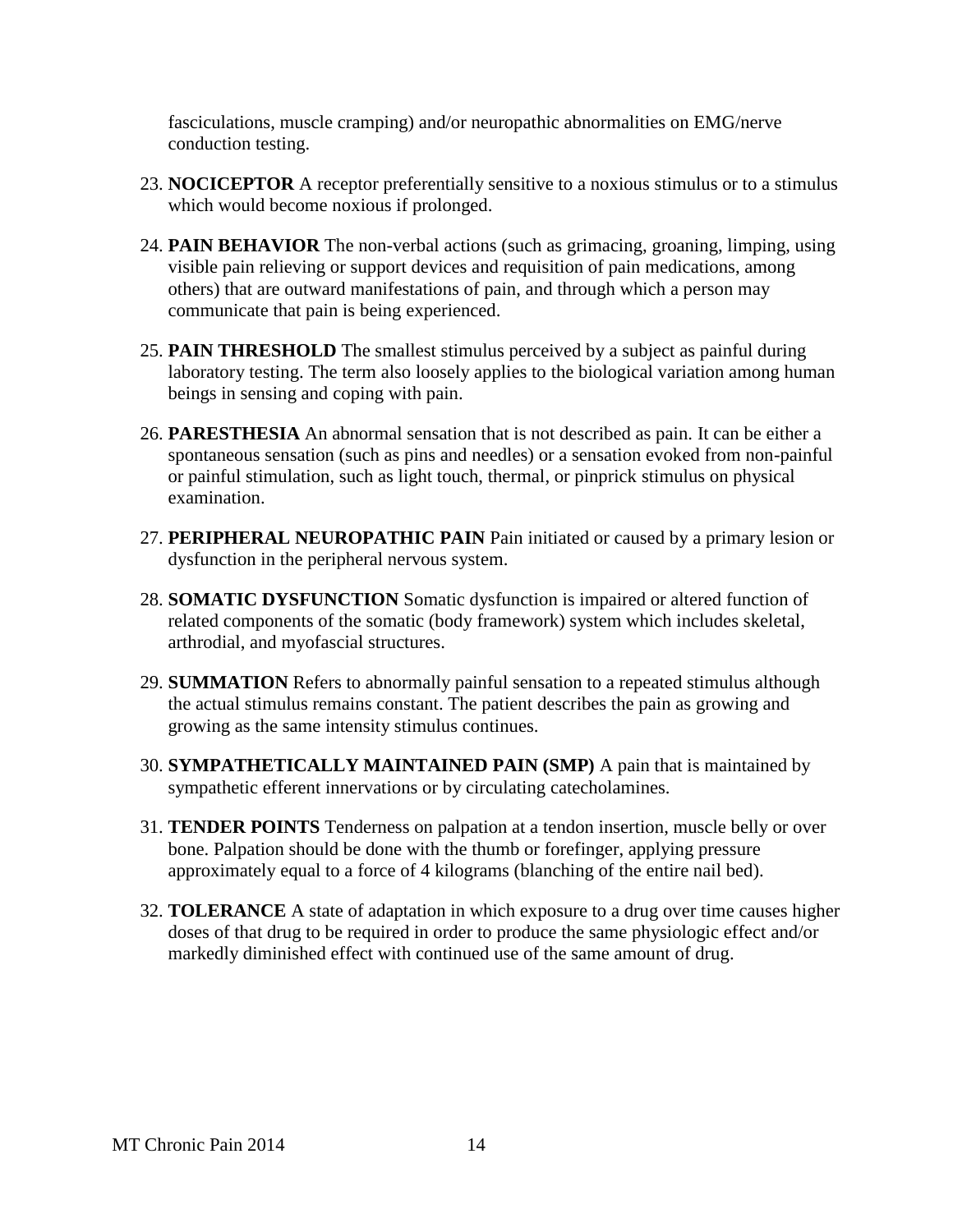# <span id="page-14-0"></span>**E. Initial Evaluation and Diagnostic Procedures**

The Department recommends the following diagnostic procedures be considered, at least initially, the responsibility of the workers' compensation carrier to ensure that an accurate diagnosis and treatment plan can be established. Standard procedures that should be utilized when initially diagnosing a work-related chronic pain complaint are listed below.

# <span id="page-14-1"></span>**E.1. History-taking and Physical Examination**

History-taking and physical examination are generally accepted, well-established and widely used procedures that establish the foundation/basis for and dictate subsequent stages of diagnostic and therapeutic procedures. When findings of clinical evaluations and those of other diagnostic procedures are not complementing each other, the objective clinical findings should have preference. The medical records should reasonably document the following:

# <span id="page-14-2"></span>**E.1.a Medical History**

As in other fields of medicine, a thorough patient history is an important part of the evaluation of chronic pain. In taking such a history, factors influencing a patient's current status can be made clear and taken into account when planning diagnostic evaluation and treatment. One efficient manner in which to obtain historical information is by using a questionnaire. The questionnaire may be sent to the patient prior to the initial visit or administered at the time of the office visit. History should ascertain the following elements:

- 1. General Information General items requested are name, sex, age, birth date, etc.
- 2. Level of Education The level of patients' education may influence response to treatment.
- 3. Work History/Occupation To include both impact of injury on job duties and impact on ability to perform job duties, work history, job description, mechanical requirements of the job, duration of employment, and job satisfaction.
- 4. Current Employment Status
- 5. Marital Status
- 6. Family Environment Is the patient living in a nuclear family or with friends? Is there or were there, any family members with chronic illness or pain problems? Responses to such questions reveal the nature of the support system or the possibility of conditioning toward chronicity.
- 7. Ethnic Origin Ethnicity of the patient, including any existing language barriers, may influence the patient's perception of and response to pain. Literature indicates that providers may under-treat patients of certain ethnic backgrounds due to underestimation of their pain.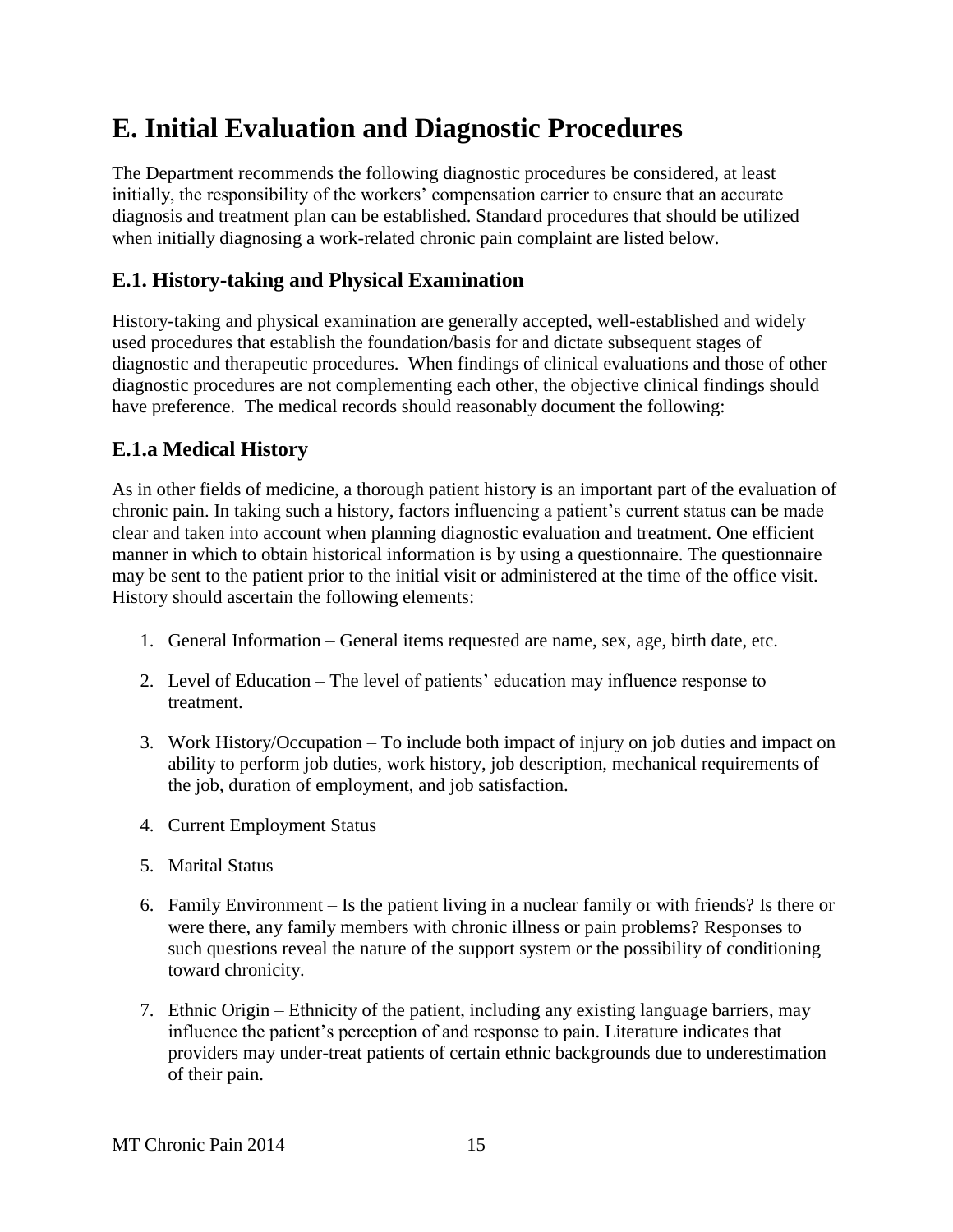- 8. Belief System The patient may refuse various treatments or may have an altered perception of his pain due to his particular beliefs.
- 9. Activities of Daily Living Pain has a multidimensional effect on the patient that is reflected in changes in usual daily vocational, social, recreational, and sexual activities.
- 10. Past and Present Psychological Problems
- 11. History of Abuse Physical, emotional, sexual.
- 12. History of Disability in the Family
- 13. Sleep Disturbances
- 14. Causality: How did this injury occur? Was the problem initiated by a work-related injury or exposure?

## <span id="page-15-0"></span>**E.1.b Pain History**

Characterization of the patient's pain and of the patient's response to pain is one of the key elements in treatment.

- 1. Site of Pain localization and distribution of the pain help determine the type of pain the patient has (i.e., central versus peripheral).
- 2. Pain diagram drawings to document the distribution of pain
- 3. Visual Analog Scale (VAS). Including a discussion of the range of pain during the day and how activities, use of modalities, and other actions affect the intensity of pain.
- 4. Duration
- 5. Place of onset. Circumstances during which the pain began (e.g. an accident, an illness, a stressful incident or spontaneous onset)
- 6. Pain Characteristics Such as burning, shooting, stabbing, and aching. Time of pain occurrence, as well as intensity, quality, and radiation, give clues to the diagnosis and potential treatment. Quality of pain can be helpful in identifying neuropathic pain which is normally present most of the day, at night and is described as burning
- 7. List of activities which aggravate or exacerbate, ameliorate, or have no effect on the level of pain.
- 8. Associated Symptoms Does the patient have numbness or paresthesia, dysesthesia, weakness, bowel or bladder dysfunction, decreased temperature, increased sweating, cyanosis or edema? Is there local tenderness, allodynia, hyperesthesia, or hyperalgesia?

## <span id="page-15-1"></span>**E.1.c Medical Management History**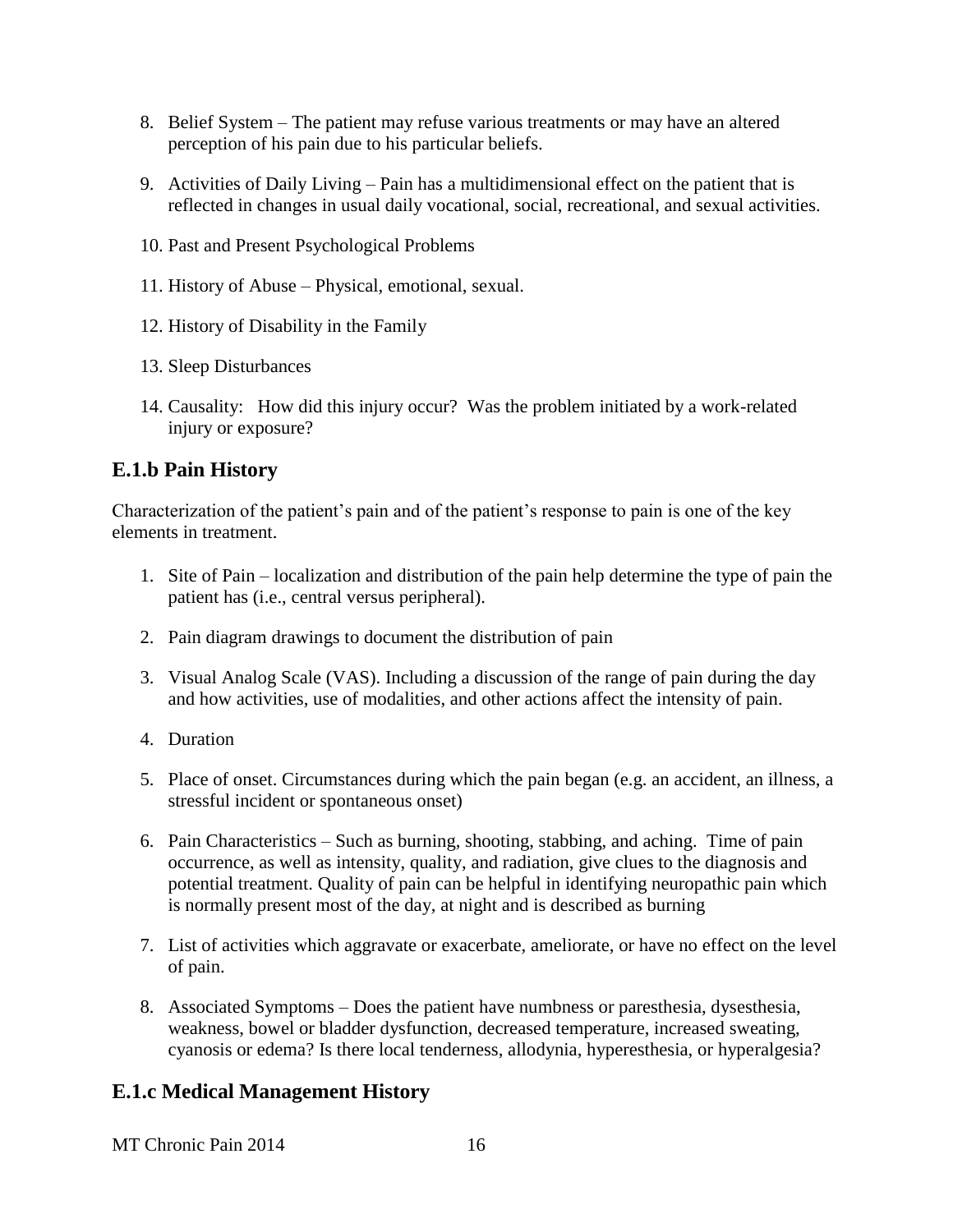- 1. Prior Treatment Chronological review of medical records including previous medical evaluations and response to treatment interventions. In other words, what has been tried and which treatments have helped?
- 2. Prior Surgery If the patient has had prior surgery specifically for the pain, he/she is less likely to have a positive outcome.
- 3. Medications History of and current use of medications, including over the counter and herbal/dietary supplements to determine drug usage (or abuse) interactions and efficacy of treatment. Drug allergies and other side effects experienced with previous or current medication therapy and adherence to currently prescribed medications should be documented. Ideally, this includes dosing schedules as reported by the patient or patient representative. Information should be checked against the Prescription Drug Registry through the Montana Board of Pharmacy.
- 4. Review of Systems Check List Determine if there is any interplay between the pain complaint and other medical conditions.
- 5. Psychosocial Functioning Determine if the following are present: current symptoms of depression or anxiety, evidence of stressors in the workplace or at home, and past history of psychological problems. Other confounding psychosocial issues may be present, including the presence of psychiatric disease. Due to the high incidence of co-morbid problems in populations that develop chronic pain, it is recommended that patients diagnosed with chronic pain should be referred for a full psychosocial evaluation.
- 6. Diagnostic Tests All previous radiological and laboratory investigations should be reviewed.
- 7. Pre-existing Conditions Treatment of these conditions is appropriate when the preexisting condition affects recovery from chronic pain.
- 8. Family history pertaining to similar disorders.

## <span id="page-16-0"></span>**E.1.d Substance Use/Abuse**

- 1. Alcohol use
- 2. Smoking History and use of nicotine replacements
- 3. History of current and prior prescription and street drug use or abuse
- 4. The use of caffeine or caffeine containing beverages
- 5. Substance abuse information may be only fully obtainable from multiple sources over time. Patient self reports may be unreliable. Patient self reports should always be checked against medical records

## <span id="page-16-1"></span>**E.1.e Other Factors Affecting Treatment Outcome**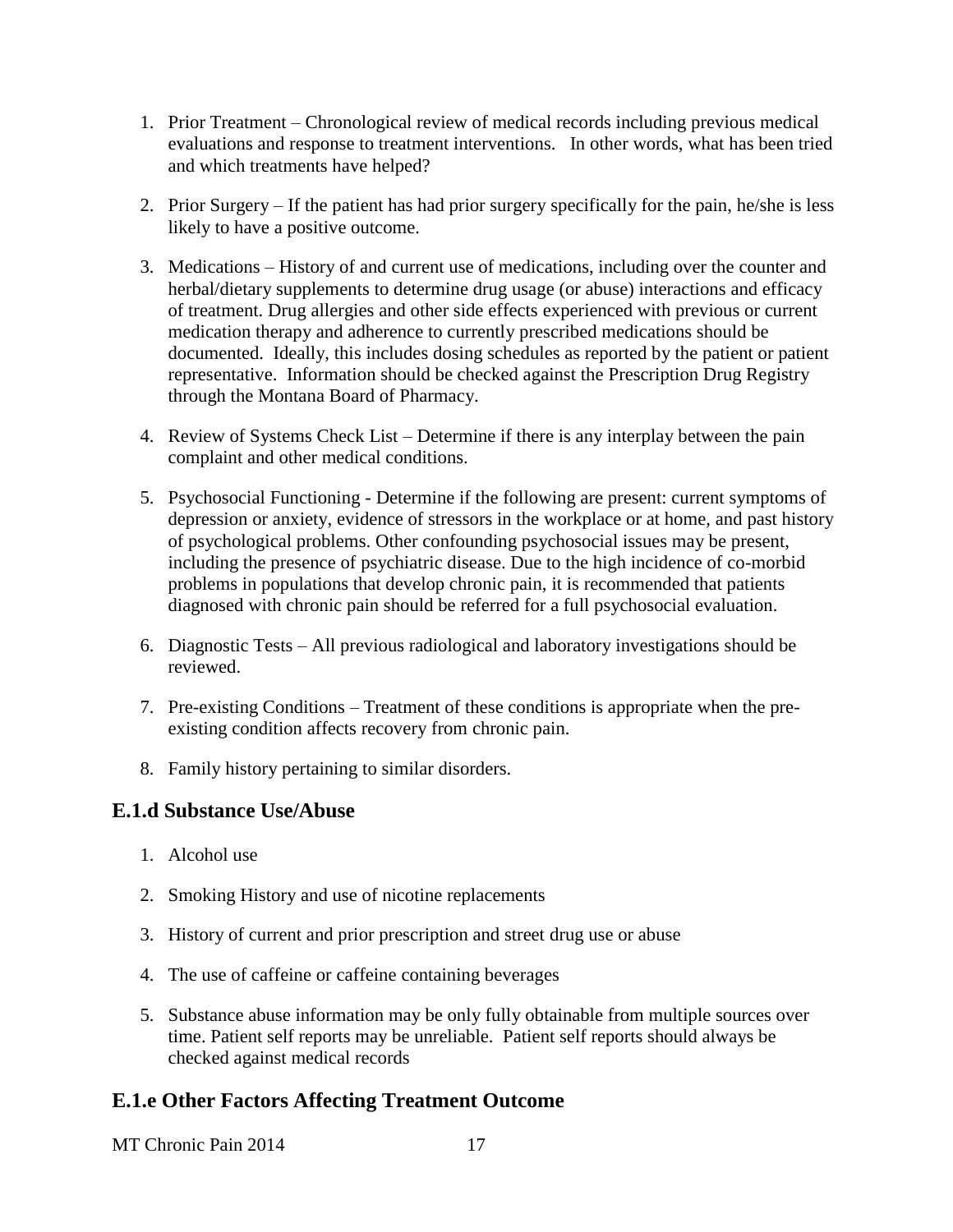- 1. Compensation/Disability/Litigation
- 2. Treatment Expectations What does the patient expect from treatment: complete relief of pain or reduction to a more tolerable level?

### <span id="page-17-0"></span>**E.1.f Physical Examination**

- 1. Neurologic Evaluation Includes cranial nerves survey, muscle tone and strength, atrophy, detailed sensory examination (see below), motor evaluation (station, gait, coordination) reflexes (normal tendon reflexes and presence or absence of abnormal reflexes such as frontal lobe release signs or upper motor neuron signs, cerebellar testing and provocative neurological maneuvers.
- 2. Sensory Evaluation A detailed sensory examination is crucial in evaluating a patient with chronic pain complaints. Quantitative sensory testing, such as Semmes-Weinstein, may be useful tools in determining sensory abnormalities. The examination should determine if the following sensory signs are present and consistent on repeated examination:
	- A) Hyperalgesia B) Hyperpathia C) Paresthesia D) Dysesthesia E) Mechanical Allodynia – static versus dynamic F) Thermal Allodynia G) Hypoesthesia H) Hyperesthesia I) Summation
- 3. Musculoskeletal Evaluation Range of motion, segmental mobility, musculoskeletal provocative maneuvers, palpation, observation, and functional activities. All joints, muscles, ligaments, and tendons should be examined for asymmetry, swelling, laxity, and tenderness. A portion of the musculoskeletal evaluation is the myofascial examination. The myofascial examination includes palpating soft tissues for evidence of tightness and trigger points.
- 4. Evaluation of Nonphysiologic Findings

A) If applicable, Waddell Signs, which include 5 categories of clinical signs (1) tenderness- superficial and non-anatomic, (2) pain with simulation: axial loading and rotation, (3) regional findings: sensory and motor inconsistent with nerve root patterns (4) distraction /inconsistency in straight leg raising findings, and (5) over-reaction to physical examination maneuvers. Significance may be attached to positive findings in 3 out of 5 of these categories, but not to isolated findings. Waddell advocates considering Waddell's signs prior to recommending a surgical procedure. These signs should be measured routinely to identify patients requiring further assessment (i.e., biopsychosocial) prior to undergoing back surgery.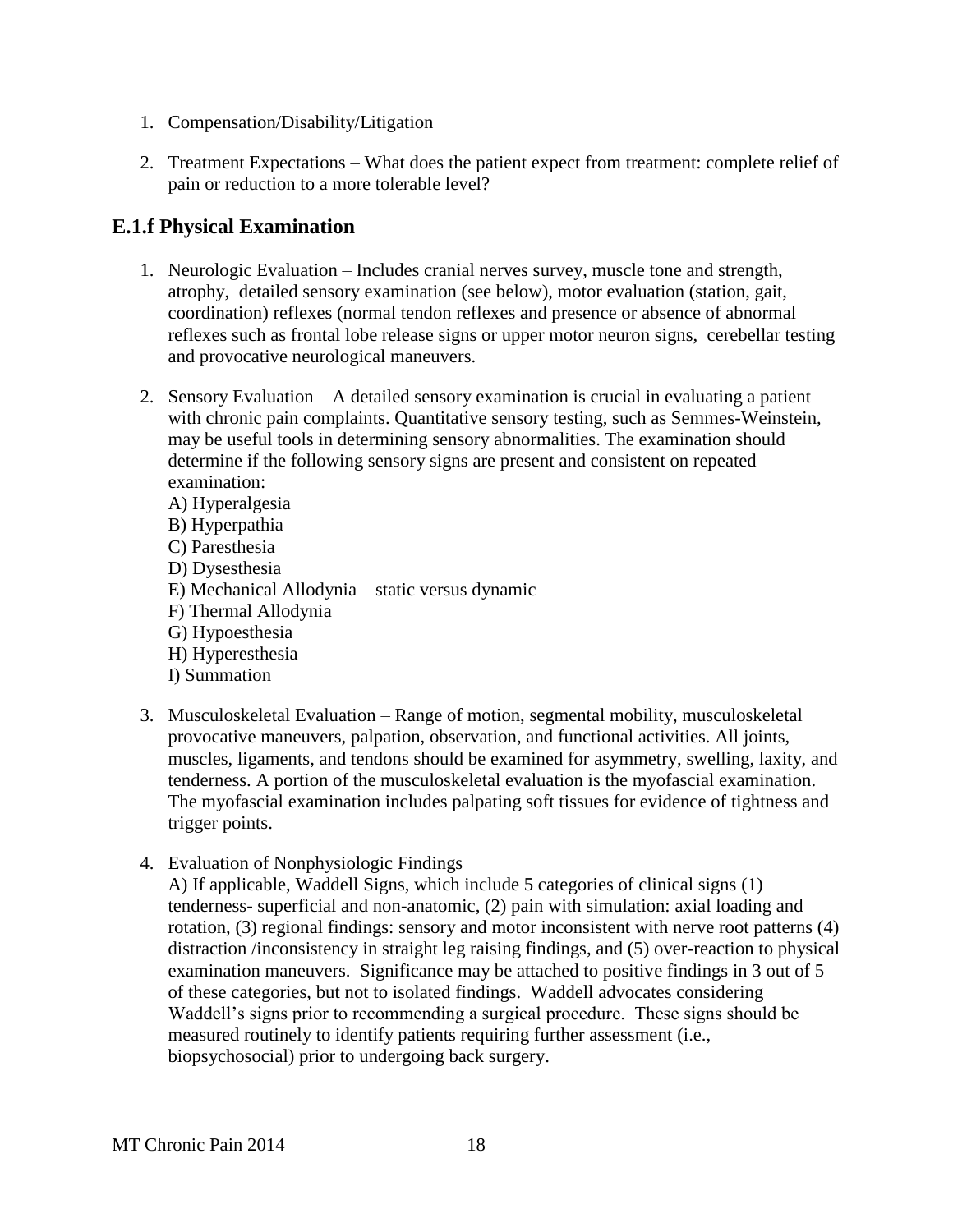It is generally agreed that Waddell signs are associated with decreased functional performance and greater subjective pain levels, though they provide no information on the etiology of pain. Waddell Signs cannot be used to predict or diagnose malingering. The presence of 3 out of 5 signs may most appropriately be viewed as a "yellow flag", or screening test, alerting clinicians to those patients who require a more comprehensive approach to their assessment and care plan. Therefore, for chronic back pain, a psychosocial evaluation is highly recommended to be part of the total evaluation of the patient. Refer to Section E. 2, Personality/Psychological/Psychosocial Evaluation for Pain Management.

B) Variabilities on formal exam including variable sensory exam, inconsistent tenderness, and/or swelling secondary to extrinsic sources.

C) Inconsistencies between formal exam and observed abilities of range of motion, motor strength, gait and cognitive/emotional state should be noted in the assessment.

D) Observation of consistencies between pain behavior, affect and verbal pain rating, and affect and physical re-examination.

### <span id="page-18-0"></span>**E.2 Personality/Psychological/Psychosocial Evaluation for Pain Management**

Personality/Psychological/Psychosocial Evaluation are generally accepted, well-established and widely used diagnostic procedures not only with selected use in acute pain problems, but also with more widespread use in subacute and chronic pain populations. Diagnostic evaluations should distinguish between conditions that are pre-existing, aggravated by the current injury or work related.

Psychosocial evaluations should determine if further psychosocial interventions are indicated for patients diagnosed with chronic pain. The interpretations of the evaluation should provide clinicians with a better understanding of the patient in his or her social environment, thus allowing for more effective rehabilitation. Psychosocial assessment requires consideration of variations in pain experience and expression resulting from affective, cognitive, motivational and coping processes, and other influences such as gender, age, race, ethnicity, national origin, religion, sexual orientation, disability, language, or socioeconomic status.

While there is some agreement about which psychological factors need to be assessed in patients with chronic pain, a comprehensive psychological evaluation should attempt to identify both primary psychiatric risk factors or "red flags" (e.g. psychosis, active suicidality), as well as secondary risk factors or "yellow flags" (e.g. moderate depression, job dissatisfaction). Significant personality disorders must be taken into account when considering a patient for spinal cord stimulation and other major procedures.

Psychometric Testing is a valuable component of a consultation to assist the physician in making a more effective treatment plan. There is good evidence that psychometric testing can have significant ability to predict medical treatment outcome. For example, one study found that psychometric testing exceeded the ability of discography to predict disability in patients with low back pain. Pre-procedure psychiatric/psychological evaluation must be done prior to diagnostic confirmatory testing for the procedure. Examples include discography for fusion, spinal cord stimulation, or intrathecal drug delivery systems and should not be done by a psychologist employed by the physician planning to perform the procedure.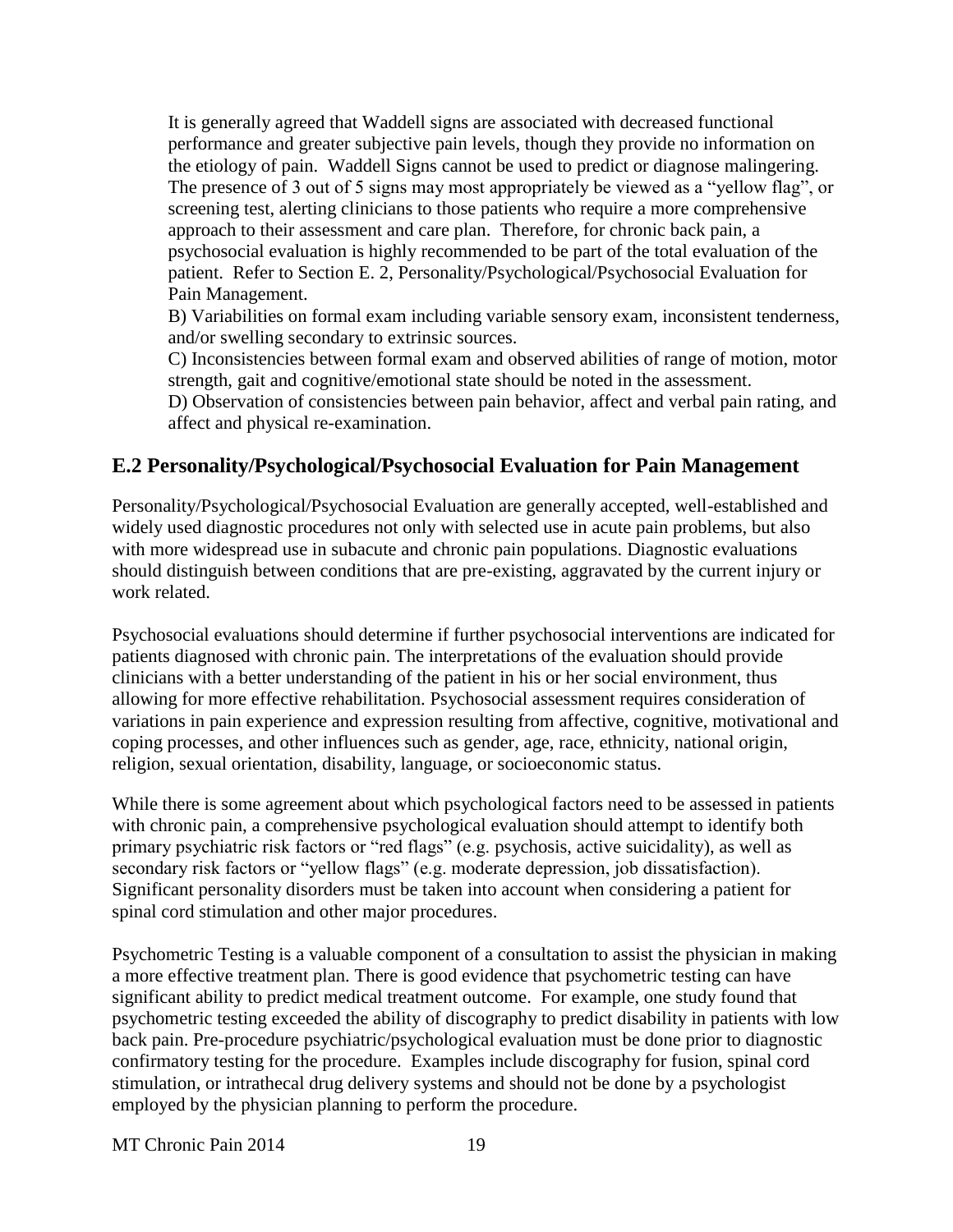In many instances, psychological testing has validity comparable to that of commonly used medical tests; for example, the correlation between high trait anger and blood pressure is equal to the correlation between reduced blood flow and the failure of a synthetic hemodialysis graft. Thus, psychometric testing may be of comparable validity to medical tests and may provide unique and useful diagnostic information.

All patients who are diagnosed as having chronic pain are highly recommended to be referred for a psychosocial evaluation as well as concomitant interdisciplinary rehabilitation treatment. This referral should be performed in a way so as to not imply that the patient's claims are invalid, or that the patient is malingering or mentally ill. Even in cases where no diagnosable mental condition is present, these evaluations can identify social, cultural, coping and other variables that may be influencing the patient's recovery process and may be amenable to various treatments including behavioral therapy. As pain is understood to be a biopsychosocial phenomenon, these evaluations should be regarded as an integral part of the assessment of chronic pain conditions.

# <span id="page-19-0"></span>**E.2.a Qualifications**

- 1. A psychologist with a PhD, PsyD, EdD credentials, or a physician with Psychiatric MD/DO credentials may perform the initial comprehensive evaluations. It is preferable that these professionals have experience in diagnosing and treating chronic pain disorders in injured workers.
- 2. Psychometric tests may be administered by psychologists with a PhD, PsyD, or EdD, or health professionals working under the supervision of a doctorate level psychologist. Physicians with appropriate training may also administer such testing but interpretation of the tests should be done by properly credentialed mental health professionals.

# <span id="page-19-1"></span>**E.2.b Clinical Evaluation**

All chronic pain patients should have a clinical evaluation that addresses the following areas:

1. History of Injury – The history of the injury should be reported in the patient's words or using similar terminology. Caution must be exercised when using translators.

A) Nature of injury

B) Psychosocial circumstances of the injury

C) Current symptomatic complaints

D) Extent of medical corroboration

E) Treatment received and results

F) Compliance with treatment

G) Coping strategies used, including perceived locus of control, catastophizing, and risk aversion

H) Perception of medical system and employer

I) History of response to prescription medications

2. Health History

A) Nature of injury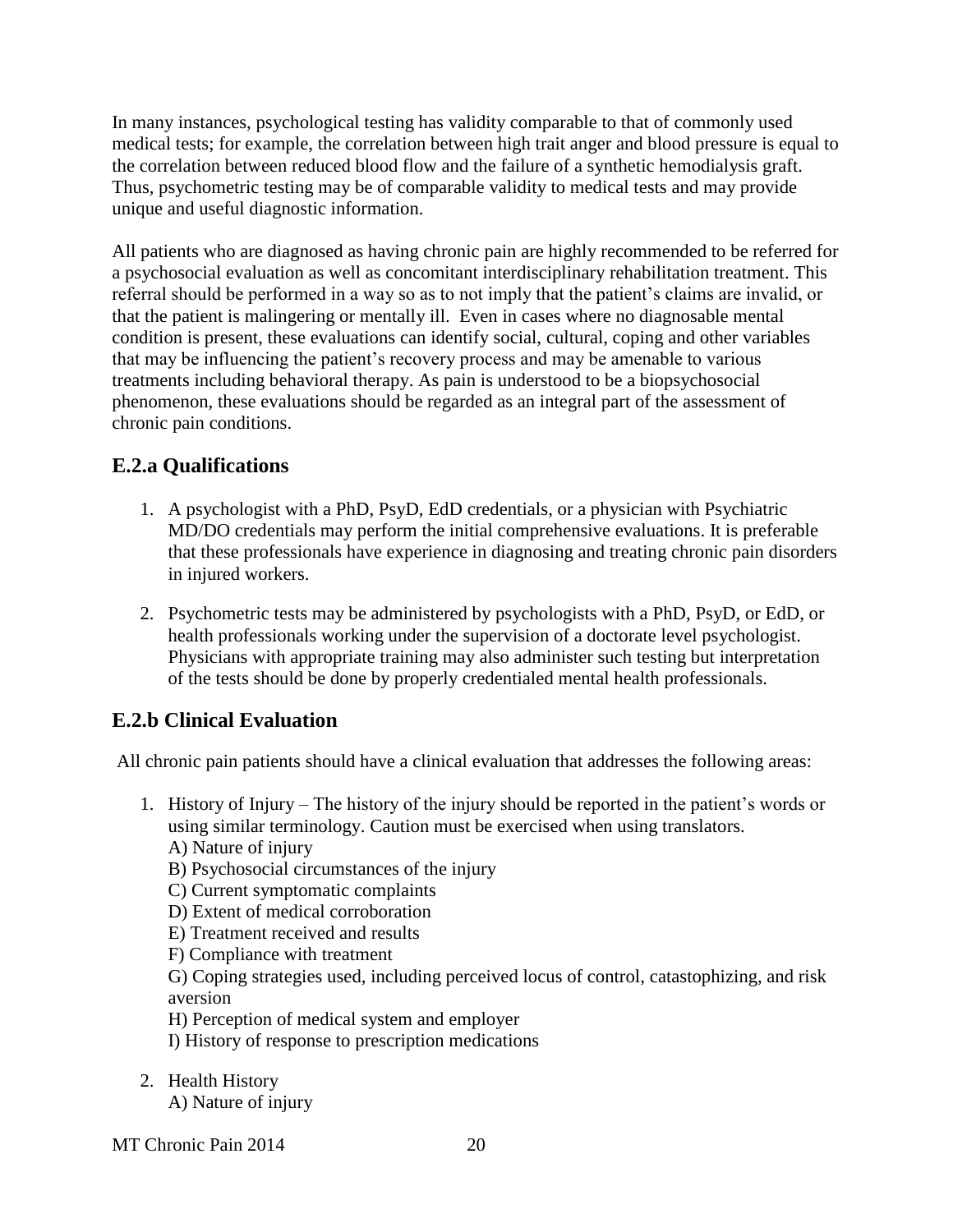B) Medical history

C) Psychiatric history

D) History of alcohol or substance abuse

- E) Activities of daily living
- F) Previous injuries, including disability, impairment, and compensation

#### 3. Psychosocial history

A) Childhood history, including abuse/neglect

B) Educational history

C) Family history, including disability

- D) Marital history and other significant adulthood activities and events
- E) Legal history, including criminal and civil litigation

F) Employment history

G) Military duty—because post-traumatic stress disorder (PTSD) might be an unacceptable condition for many military personnel to acknowledge, it may be prudent to screen initially for signs of depression or anxiety – both of which may be present in PTSD

H) Signs of pre-injury psychological dysfunction

I) Current interpersonal relations, support, living situation

- J) Financial history
- 4. Mental status exam including cognition, affect, mood, orientation, thinking, and perception. May include mini mental status exam or frontal assessment battery if appropriate
- 5. Assessment of any danger to self or others.
- 6. Psychological test results, if performed
- 7. Current psychiatric diagnosis consistent with the standards of the American Psychiatric Association's Diagnostic and Statistical Manual of Mental Disorders.
- 8. Pre-existing psychiatric conditions. Treatment of these conditions is appropriate when the pre-existing condition affects recovery from chronic pain.
- 9. Causality (to address medically probable cause and effect, distinguishing pre-existing psychological symptoms, traits and vulnerabilities from current symptoms).
- 10. Treatment recommendations with respect to specific goals, frequency, timeframes, and expected outcomes.

## <span id="page-20-0"></span>**E.2.c Tests of Psychological Functioning**

Psychometric testing is a valuable component of a consultation to assist the physician in making a more effective treatment plan. Psychometric testing is useful in the assessment of mental conditions, pain conditions, cognitive functioning, treatment planning, vocational planning, and evaluation of treatment effectiveness. The report should include symptom validity, effort, and likelihood to respond to invasive treatment. While there is no general agreement as to which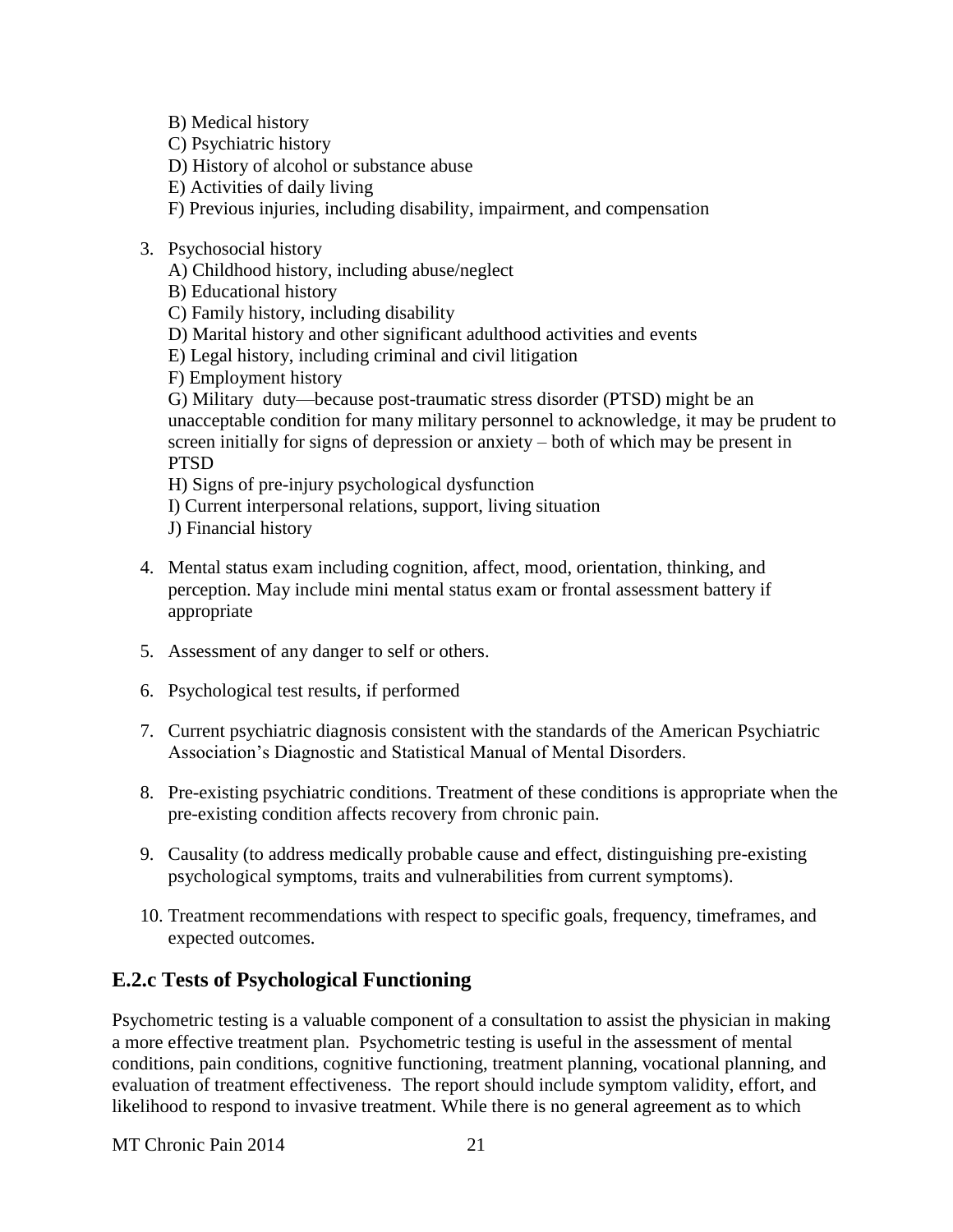psychometric tests should be specifically recommended for psychological evaluations of chronic pain conditions, standardized tests are preferred over those which are not for assessing diagnosis.

In contrast, non-standardized tests can be useful for "positive" outcome assessment, where a test is administered more than once, and a patient's current reports are compared with his or her own reports in the past.

It is appropriate for the mental health provider to use their discretion and administer selective psychometric tests within their expertise and within standards of care in the community. Use of screening psychometrics by non-mental health providers is encouraged but mental health provider consultation should always be utilized for chronic pain patients in which invasive palliative pain procedures or chronic opiate treatment is being contemplated. Some of these tests are available in Spanish and other languages, and many are written at a  $6<sup>th</sup>$  grade reading level. If the identified reading level of the injured worker is below the sixth grade, then oral administration of these tests may be warranted. Examples of frequently used psychometric tests performed include, but not limited to the following:

#### **Comprehensive Inventories for Medical Patients**

A) Battery for Health Improvement, 2nd Edition (BHI-2  $^{TM}$ )

What it measures – Depression, anxiety and hostility; violent and suicidal ideation; borderline, dependency, chronic maladjustment, substance abuse, conflicts with work, family and physician, pain preoccupation, somatization, perception of functioning and others.

Benefits – When used as a part of a comprehensive evaluation, can contribute substantially to the understanding of psychosocial factors underlying pain reports, perceived disability, somatic preoccupation, and help to design interventions. Serial administrations can track changes in a broad range of variables during the course of treatment, and assess outcome.

Characteristics – Standardized test normalized on patients with chronic pain or injury and on community members, with reference groups for six other subcategories of injured patients.

#### B) Millon Behavioral Medical Diagnostic (MBMD TM)

What it measures – Updated version of the Millon Behavioral Health Inventory (MBHI). Provides information on Coping Styles (introversive, inhibited, dejected, cooperative, sociable, etc), Health Habits (smoking, drinking, eating, etc.), Psychiatric Indications (anxiety, depression, etc), stress moderators (Illness Apprehension vs. Illness Tolerance, etc), treatment prognostics (Interventional Fragility vs. Interventional Resilience, Medication Abuse vs. Medication Competence, etc) and other factors.

Benefits – When used as a part of a comprehensive evaluation, can contribute substantially to the understanding of psychosocial factors affecting medical patients. Understanding risk factors and patient personality type can help to optimize treatment protocols for a particular patient.

Characteristics – Standardized test normalized on medical patients with various diseases, on obesity, and on chronic pain groups.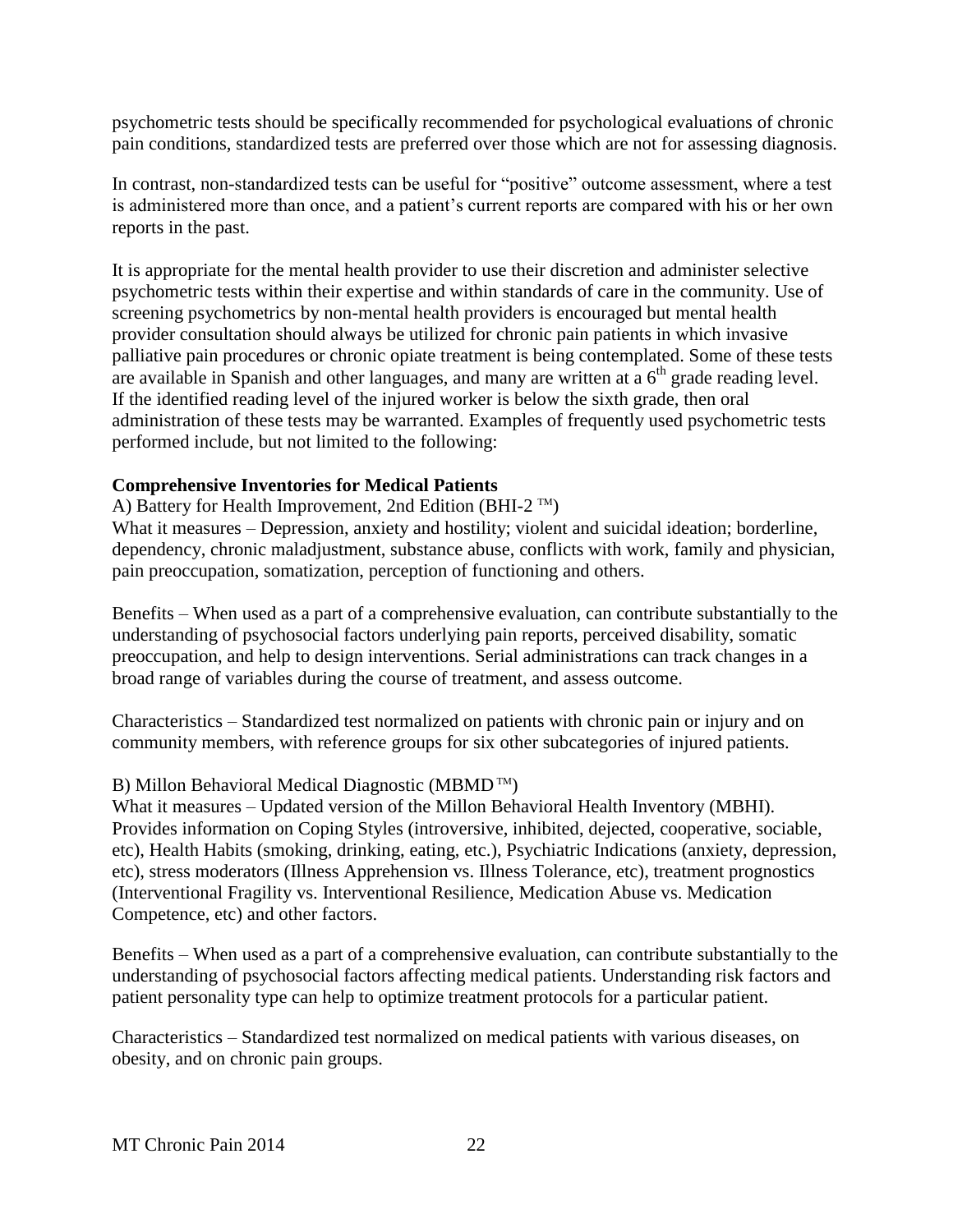#### **Comprehensive Psychological Inventories**

These tests are designed for detecting various psychiatric syndromes, but in general are more prone to false positive findings when administered to medical patients.

A) Millon<sup>™</sup> Clinical Multiaxial Inventory<sup>™</sup>, 3rd Edition (MCMI-III<sup>™</sup>) What it measures – Has scales based on DSM diagnostic criteria for affective, personality, and psychotic disorders and somatization.

Benefits – When used as a part of a part of a comprehensive evaluation, can screen for a broad range of DSM diagnoses.

Characteristics – Standardized test normaled on psychiatric patients.

B) Minnesota Multiphasic Personality Inventory®, 2nd Edition (MMPI-2®) What it measures – Original scale constructs, such as hysteria and psychesthenia are archaic but continue to be useful. Newer content scales include depression, anxiety, health concerns, bizarre mentation, social discomfort, low self-esteem, and almost 100 others.

Benefits – When used as a part of a comprehensive evaluation, measure a number of factors that have been associated with poor treatment outcome.

Characteristics – Standardized test normalized on community members.

C) Minnesota Multiphasic Personality Inventory®, 2nd Edition Revised Form (MMPI-2-RF®).

What it measures – 50 scales assess a wide range of psychiatric disorders and personality traits, plus 8 validity scales, critical items.

Benefits – new version of MMPI-2 has undergone extensive revision to correct perceived MMPI-2 deficiencies. Has advantages over the original MMPI-2 in psychiatric assessment, but may be less capable when assessing patients with chronic pain. The new version is designated MMPI-2-RF.

Characteristics – Standardized test normalized on community members, with multiple other reference groups.

D) Personality Assessment Inventory (PAI)

What it measures – A good measure of general psychopathology. Measures depression, anxiety, somatic complaints, stress, alcohol and drug use reports, mania, paranoia, schizophrenia, borderline, antisocial, and suicidal ideation and more than 30 others.

Benefits – When used as a part of a comprehensive evaluation, can contribute substantially to the identification of a wide variety of risk factors that could potentially affect the medical patient.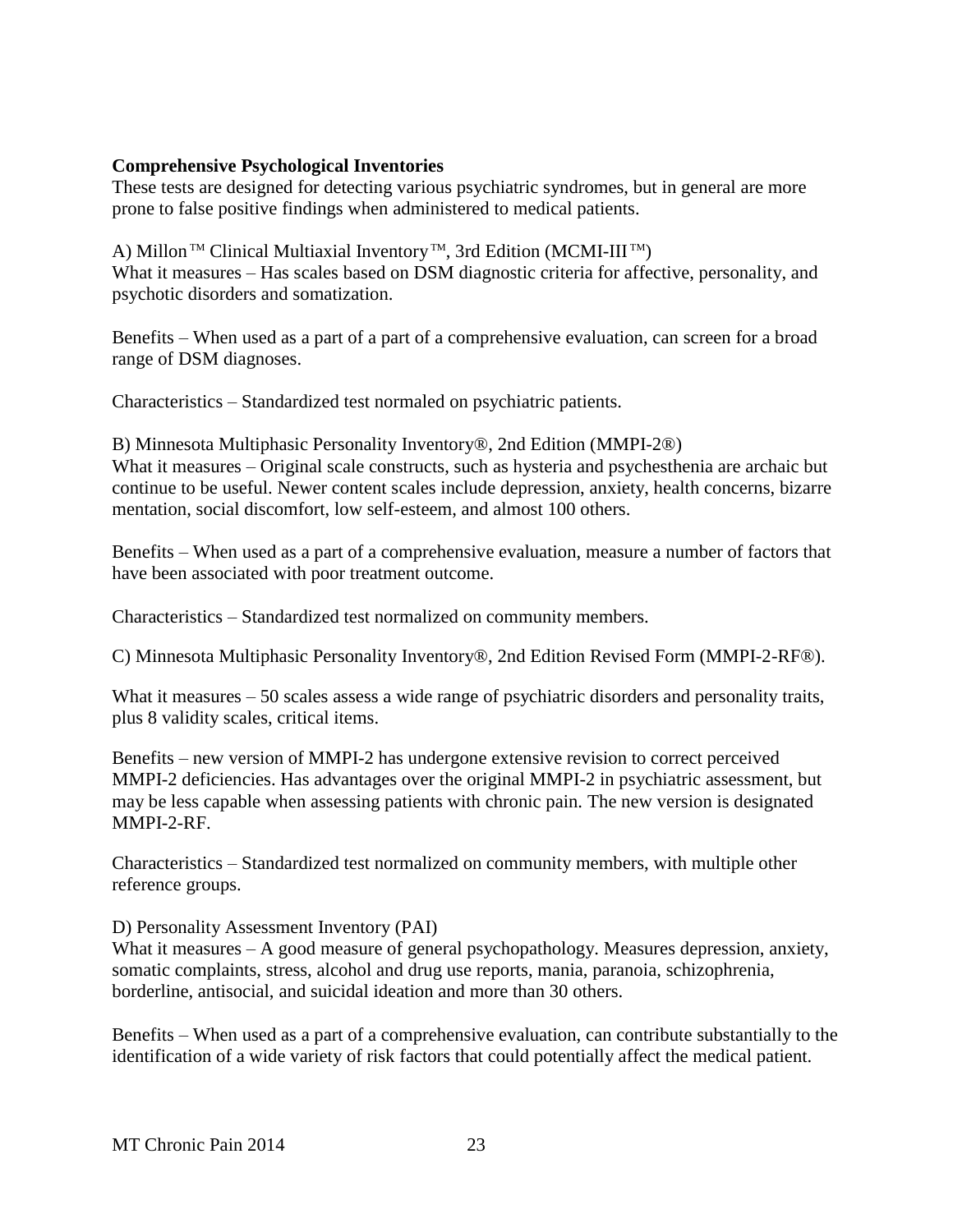Characteristics – Standardized test normalized on community members.

#### **Brief Multidimensional Screens for Medical Patients**

Treating providers, to assess a variety of psychological and medical conditions, including depression, pain, disability and others, may use brief instruments. These instruments may also be employed as repeated measures to track progress in treatment, or as one test in a more comprehensive evaluation. Brief instruments are valuable in that the test may be administered in the office setting and hand scored by the physician. Results of these tests should help providers distinguish which patients should be referred for a specific type of comprehensive evaluation.

A) Brief Battery for Health Improvement, 2nd Edition (BBHI-2™) What it measures – Depression, anxiety, somatization, pain, function, and defensiveness.

Benefits – Can identify patients needing treatment for depression and anxiety, and identify patients prone to somatization, pain magnification and self-perception of disability. Can compare the level of factors above to other pain patients and community members. Serial administrations can track changes in measured variables during the course of treatment, and assess outcome.

Characteristics – Standardized test normalized on patients with chronic pain or injury and on community members, with reference groups for six subcategories of injured patients.

B) Multidimensional Pain Inventory (MPI)

What it measures – Interference, support, pain severity, life-control, affective distress, response of significant other to pain, and self-perception of disability at home and work, and in social and other activities of daily living.

Benefits – Can identify patients with high levels of disability perceptions, affective distress, or those prone to pain magnification. Serial administrations can track changes in measured variables during the course of treatment, and assess outcome.

Characteristics – Partially standardized test, initially developed primarily with male military personnel, and later normalized on patients with chronic pain in the United States and Sweden.

C) Pain Patient Profile (P3®)

What it measures – Assesses depression, anxiety, and somatization.

Benefits – Can identify patients needing treatment for depression and anxiety, as well as identify patients prone to somatization. Can compare the level of depression, anxiety and somatization to other pain patients and community members. Serial administrations can track changes in measured variables during the course of treatment, and assess outcome.

Characteristics – Standardized test normalized on patients with chronic pain, and on community members.

D) SF-36® What it measures – A survey of general health well-being and functional states.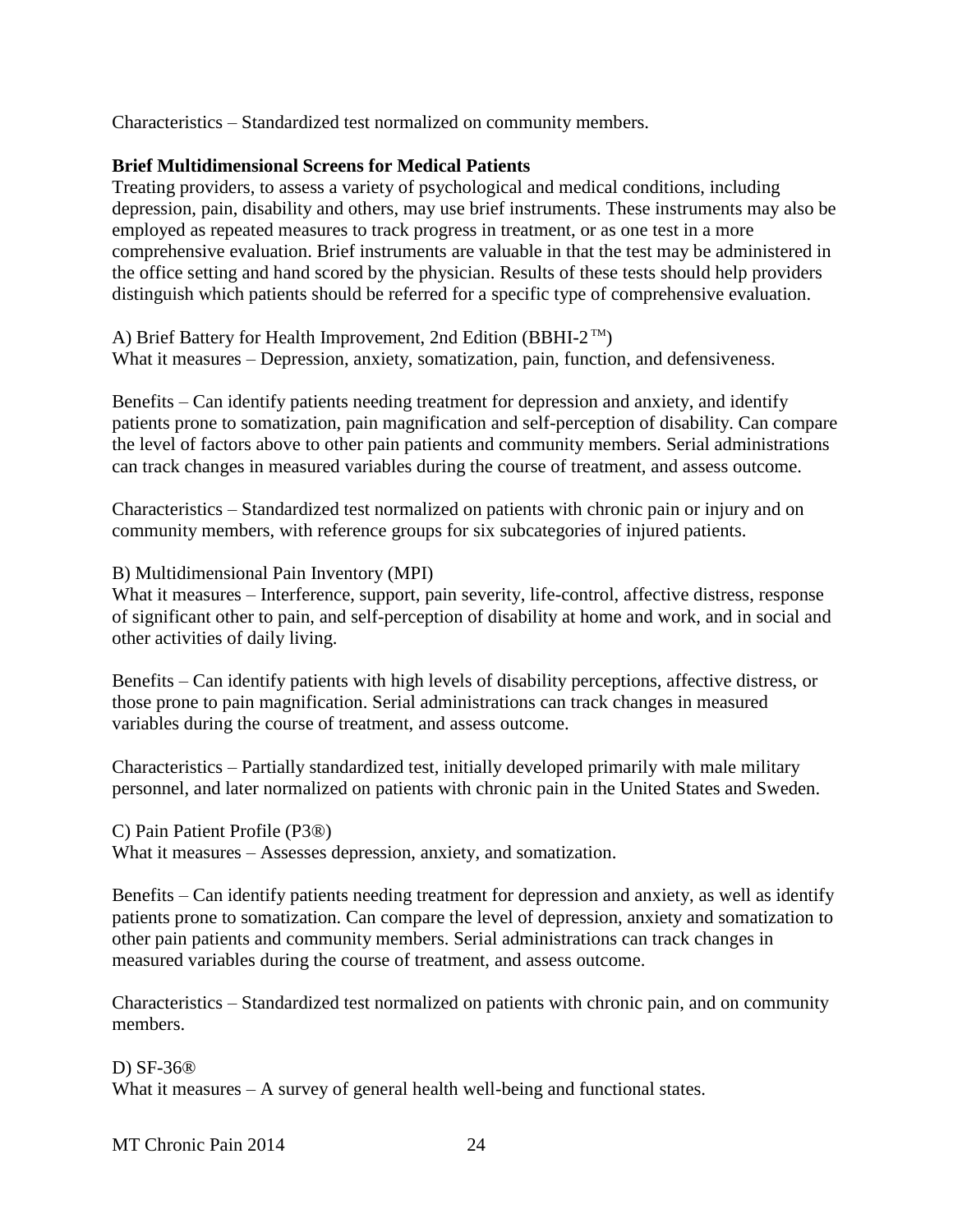Benefits – Assesses a broad spectrum of patient disability reports. Serial administrations could be used to track patient perceived functional changes during the course of treatment, and assess outcome.

Characteristics – Non-standardized test without norms.

E) Sickness Impact Profile© (SIP)

What it measures – Perceived disability in the areas of sleep, eating, home management, recreation, mobility, body care, social interaction, emotional behavior, and communication.

Benefits – Assesses a broad spectrum of patient disability reports. Serial administrations could be used to track patient perceived functional changes during the course of treatment, and assess outcome.

Characteristics – Non-standardized test without norms.

F) McGill Pain Questionnaire (MPQ) What it measures – Cognitive, emotional and sensory aspects of pain.

Benefits – Can identify patients prone to pain magnification. Repeated administrations can track progress in treatment for pain.

Characteristics – Non-standardized test without norms.

G) McGill Pain Questionnaire – Short Form (MPQ-SF) What it measures – Emotional and sensory aspects of pain.

Benefits – Can identify patients prone to pain magnification. Repeated administrations can track progress in treatment for pain.

Characteristics – Non-standardized test without norms.

H) Oswestry Disability Questionnaire What it measures – Disability secondary to low back pain.

Benefits – Can measure patients' self-perceptions of disability. Serial administrations could be used to track changes in self-perceptions of functional ability during the course of treatment, and assess outcome.

Characteristics – Non-standardized test without norms.

I) Visual Analog Scales (VAS) What it measures – Graphical measure of patient's pain report, where the patient makes a mark on a line to represent pain level.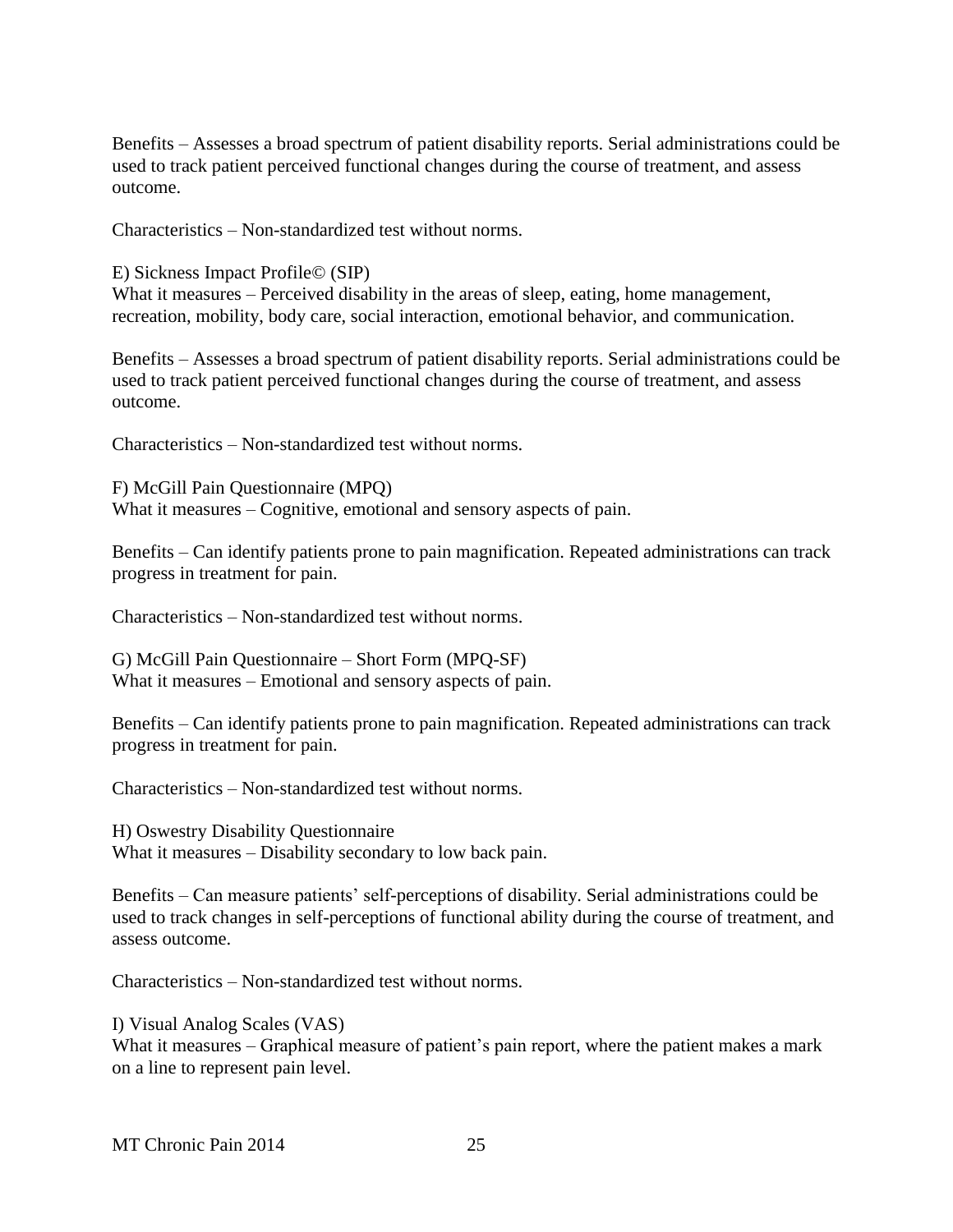Benefits – Quantifies the patients' pain report, most commonly using a 10-centimeter horizontal line. Serial administrations could be used to track changes in pain reports during the course of treatment and assess outcome.

Characteristics – Non-standardized test without norms. Some patients may have difficulty with this conceptual test format, depending on perceptual, visuomotor, cultural orientation or other factors.

J) Numerical Rating Scales (NRS). What it measures – Numerical report of patients' pain.

Benefits – Quantifies the patients' pain report, typically on a 0-10 scale. Serial administrations could be used to track changes in pain reports during the course of treatment and assess outcome.

Characteristics – Recommended by JCAHO. Non-standardized test without norms. May be more easily understood than the VAS.

#### **Brief Multidimensional Screens for Psychiatric Patients**

These tests are designed for detecting various psychiatric syndromes, but in general are more prone to false positive findings when administered to medical patients.

A) Brief Symptom Inventory (BSI®)

What it measures: Somatization, obsessive-compulsive, depression, anxiety, phobic anxiety, hostility, paranoia, psychoticism, and interpersonal sensitivity.

Benefits: Can identify patients needing treatment for depression and anxiety, as well as identify patients prone to somatization. Can compare the level of depression, anxiety, and somatization to community members. Serial administrations could be used to track changes in measured variables during the course of treatment, and assess outcome.

Characteristics – Standardized test normalized on community members.

B) Brief Symptom Inventory – 18 (BSI-18®) What it Measures: Depression, anxiety, somatization.

Benefits: Can identify patients needing treatment for depression and anxiety, as well as identify patients prone to somatization. Can compare the level of depression, anxiety, and somatization to community members. Serial administrations could be used to track patient perceived functional changes during the course of treatment, and assess outcome.

Characteristics – Standardized test normalized on patients with chronic pain asociated with cancer.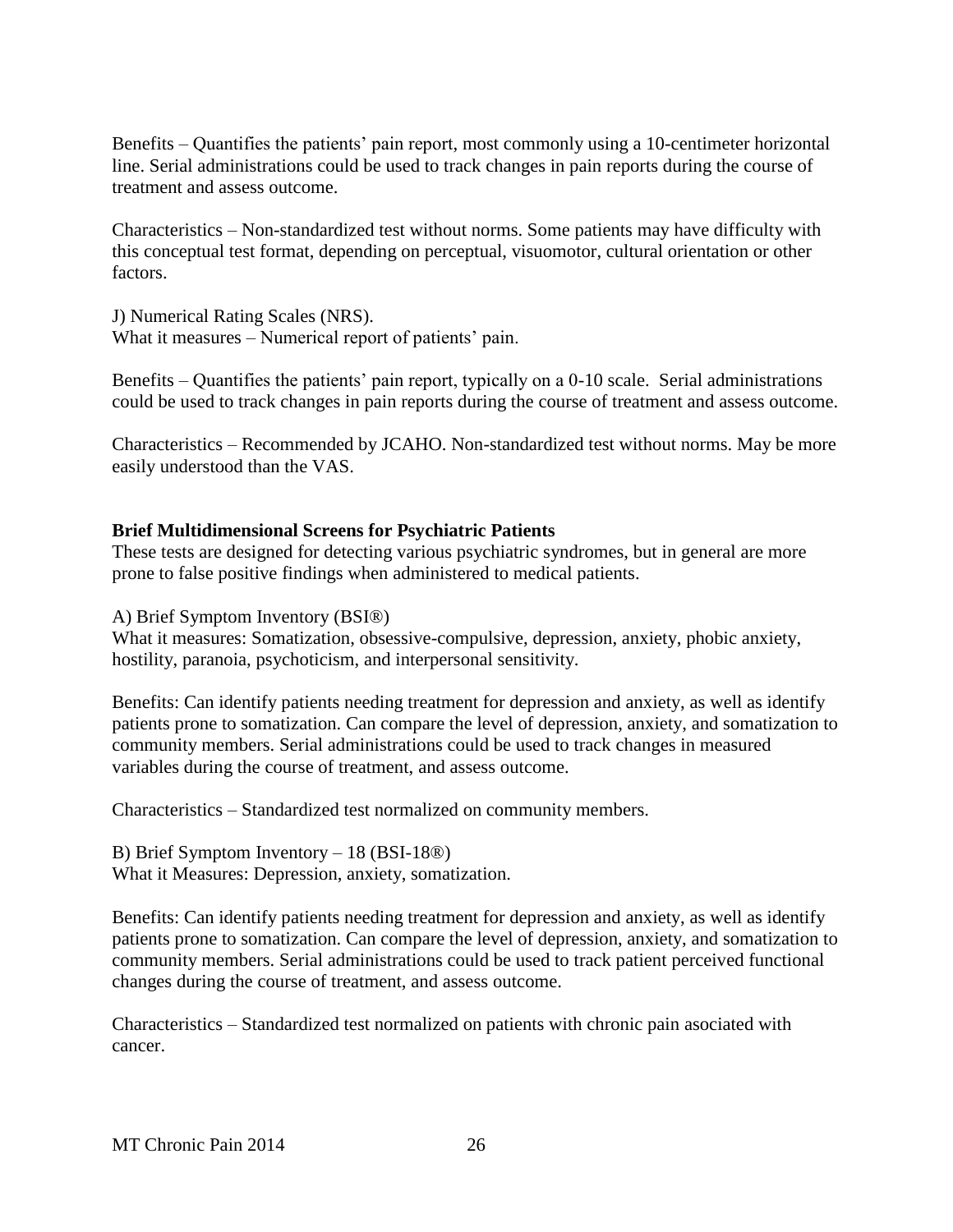C) Symptom Check List 90 (SCL 90)

What it measures: Somatization, obsessive-compulsive, depression, anxiety, phobic anxiety, hostility, paranoia, psychoticism, and interpersonal sensitivity.

Benefits: Can identify patients needing treatment for depression and anxiety, as well as identify patients prone to somatization. Can compare the level of depression, anxiety and somatization to community members. Serial administrations could be used to track changes in measured variables during the course of treatment, and assess outcome.

Characteristics – Standardized test normalized on community members.

#### **Brief Specialized Psychiatric Screening Measures**

A) Beck Depression Inventory® (BDI) What it measures: Depression

Benefits: Can identify patients needing referral for further assessment and treatment for depression and anxiety, as well as identify patients prone to somatization. Repeated administrations can track progress in treatment for depression, anxiety, and somatic preoccupation. Requires a professional evaluation to verify diagnosis.

Characteristics – Standardized test without norms, uses cutoff scores.

B) Post Traumatic Stress Diagnostic Scale (PDS®) What it Measures: Post Traumatic Stress Disorder (PTSD)

Benefits: Helps confirm suspected PTSD diagnosis. Repeated administrations can track treatment progress of PTSD patients.

Characteristics – Standardized test normalized on community members.

C) Center of Epidemiologic Studies – Depression Questionnaire What it measures: Depression

Benefits: Brief self-administered screening test. Requires professional evaluation to verify diagnosis.

Characteristics – Non-standardized test without norms.

D) Brief Patient Health Questionnaire<sup>™</sup> from PRIME - MD® What it measures: Depression, panic disorder

Benefits: Brief self-administered screening test. Requires professional evaluation to verify diagnosis.

Characteristics – Non-standardized test without norms, keyed to diagnostic criteria, uses cutoff scores.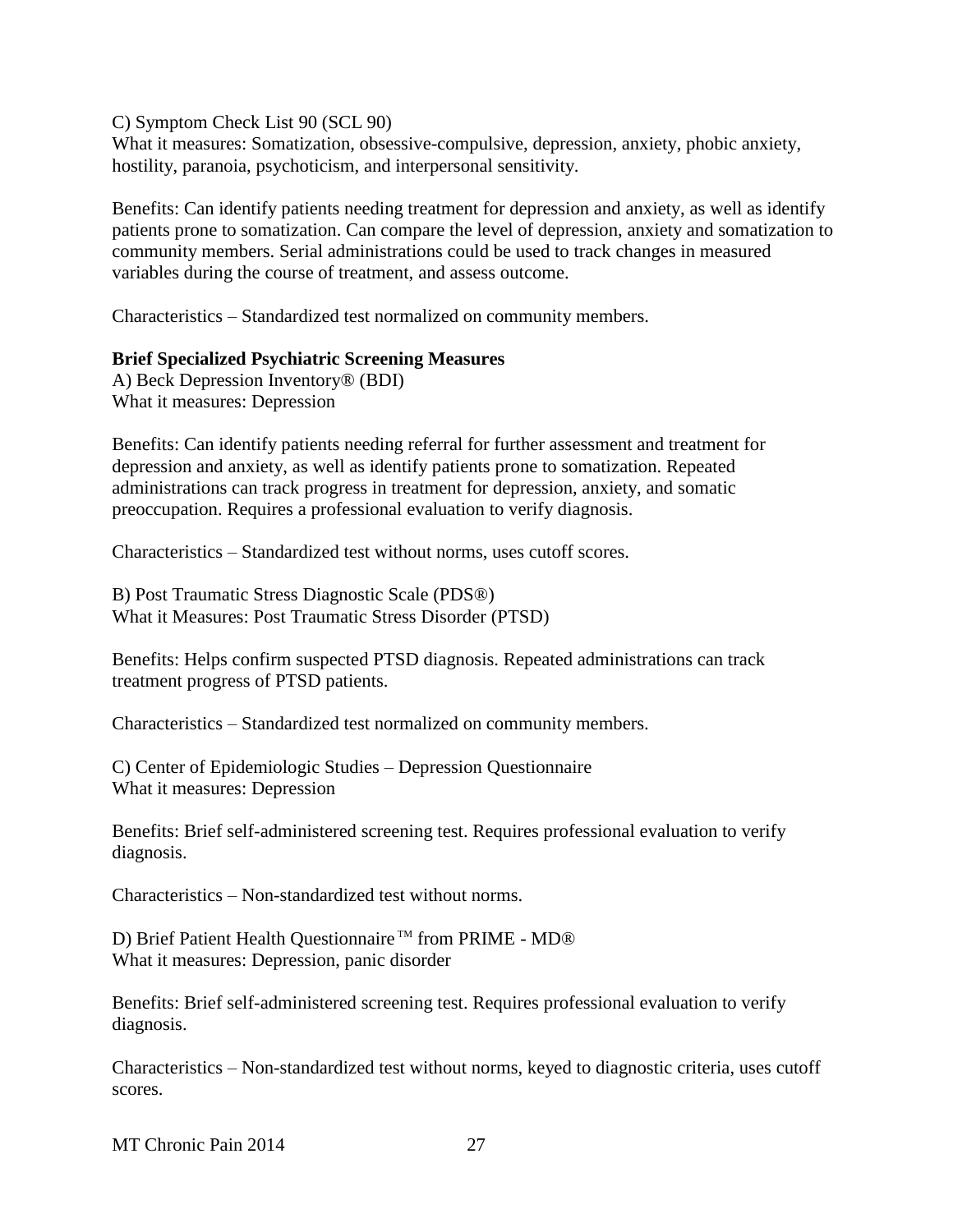E) Zung Questionnaire What it measures: Depression

Benefits: Brief self-administered screening test. Requires professional evaluation to verify diagnosis.

Characteristics – Non-standardized test without norms.

### <span id="page-27-0"></span>**E.3 Diagnostic Studies**

Imaging of the spine and/or extremities is a generally accepted, well-established, and widely used diagnostic procedure when specific indications, based on history and physical examination, are present. Physicians should refer to individual Department guidelines for specific information about specific testing procedures. Test should be performed to rule in or out specific diagnoses.

- 1. Radiographic Imaging, MRI, CT, bone scan, radiography, and other special imaging studies may provide useful information for many musculoskeletal disorders causing chronic pain. Most imaging is likely to demonstrate aging changes which are usually not pathologic. Refer to specific guidelines for details. Patients should be informed before the test is performed about the purpose of the exam, e.g. to rule out unsuspected cancer, and the likelihood that nonpathologic aging changes will be found.
- 2. Electrodiagnostic studies may be useful in the evaluation of patients with suspected myopathic or neuropathic disease and may include Nerve Conduction Studies (NCS), Standard Needle Electromyography, or Somatosensory Evoked Potential (SSEP). The evaluation of electrical studies is difficult and should be relegated to specialists who are well trained in the use of this diagnostic procedure.
- 3. Special Testing Procedures may be considered when attempting to confirm the current diagnosis or reveal alternative diagnosis. In doing so, other special tests may be performed at the discretion of the physician.
- 4. Testing for complex regional pain syndrome (CRPS-I) or sympathetically maintained pain (SMP) is described in the Department's Complex Regional Pain Syndrome Medical Treatment Guidelines.

## <span id="page-27-1"></span>**E.4 Laboratory Testing**

Laboratory testing is generally accepted well-established and widely used procedures and can provide useful diagnostic and monitoring information. They may be used when there is suspicion of systemic illness, infection, neoplasia, or underlying rheumatologic disorder, connective tissue disorder, or based on history and/or physical examination. Tests include, but are not limited to:

1. Complete Blood Count (CBC) with differential can detect infection, blood dyscrasias, and medication side effects;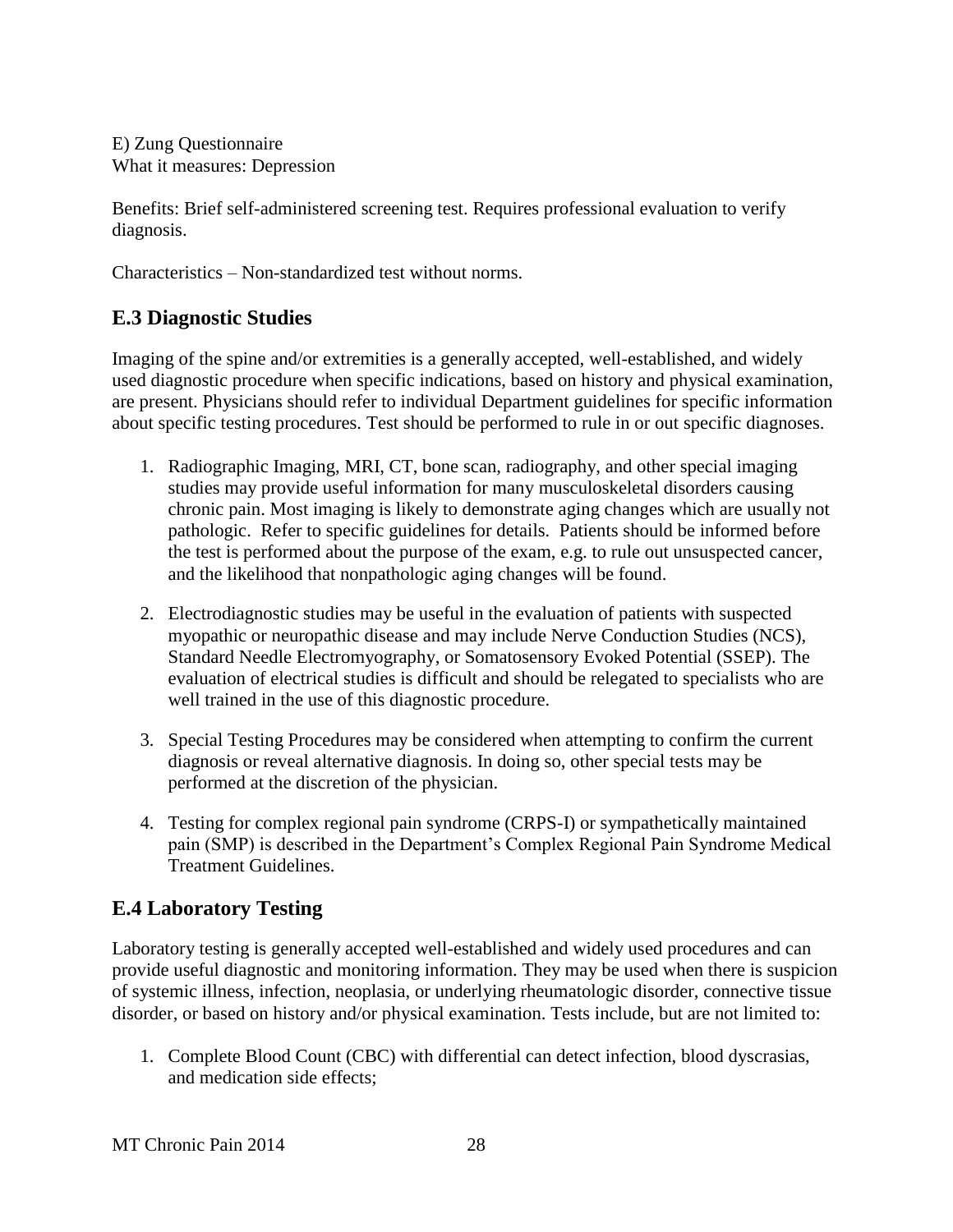- 2. Erythrocyte sedimentation rate, rheumatoid factor, antinuclear antigen (ANA), human leukocyte antigen (HLA), and C-reactive protein can be used to detect evidence of a rheumatologic, infection, or connective tissue disorder;
- 3. Thyroid, glucose and other tests to detect endocrine disorders; (e.g. catecholamines, free and total testosterone levels, both of which may be deficient in chronic pain patients secondary to prolonged stress and/or chronic use of opioid analgesics);
- 4. Serum calcium, phosphorous, uric acid, alkaline phosphatase, and acid phosphatase can detect metabolic bone disease;
- 5. Urinalysis to detect bacteria (usually with culture and sensitivity), calcium, phosphorus, hydroxyproline, or hematuria;
- 6. Liver and kidney function may be performed for baseline testing and monitoring of medications; and
- 7. Toxicology Screen. Serum and/or urine may be performed as appropriate. A blood alcohol level may also be appropriate if alcohol abuse is suspected.

# <span id="page-28-0"></span>**E.5 Injections - Diagnostic**

## <span id="page-28-1"></span>**E.5.a Spinal Diagnostic Injections**

Diagnostic injections should not be done merely to identify all possible pain generators. The indications for the diagnostic injections must be met and a specific therapeutic goal clarified to justify the need for further diagnostic injections.

**Description** — generally accepted, well-established procedures. These injections may be useful for localizing the source of pain, and may have added therapeutic value when combined with injection of therapeutic medication(s). Each diagnostic injection has inherent risks, and risk versus benefit should always be evaluated when considering injection therapy. Since these procedures are invasive, less invasive or non-invasive procedures should be considered first. Selection of patients, choice of procedure, and localization of the level for injection should be determined by clinical information indicating strong suspicion for pathologic condition(s) and the source of pain symptoms.

Because injections are invasive with an inherent risk, the number of diagnostic procedures should be limited in any individual patient to those most likely to be primary pain generators. Patients should not receive all of the diagnostic blocks listed merely in an attempt to identify 100% of the pain generators.

The interpretation of the test results are primarily based on functional change, symptom report, and pain response (via a recognized pain scale before and at an appropriate time after the injection). The diagnostic significance of the test result should be evaluated in conjunction with clinical information and the results of other diagnostic procedures. Injections with local anesthetics of differing duration may be used to support a diagnosis. In some cases, injections at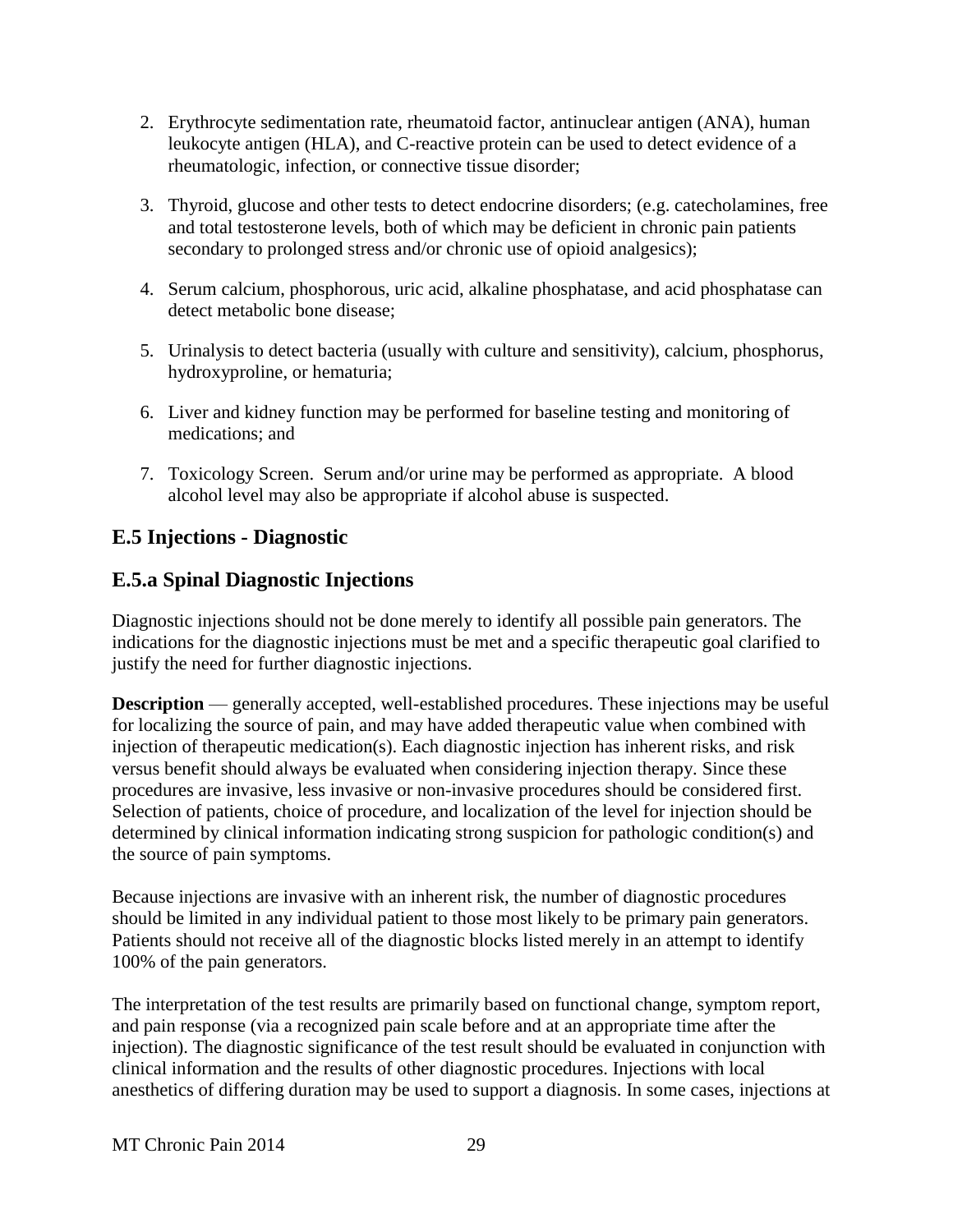multiple levels may be required to accurately diagnose cervical conditions. Refer to Section F.5 on Injections – Therapeutic for information on specific injections.

It is obligatory that sufficient data be accumulated by the examiner performing this procedure such that the diagnostic value of the procedure is evident to other reviewers. This entails, at a minimum, documentation of patient response immediately following the procedure with details of any symptoms with a response and the degree of response. Additionally, a log must be recorded as part of the medical record which documents response, if any, on an hourly basis for, at a minimum, the expected duration of the local anesthetic phase of the procedure. Responses must be identified as to specific body part (e.g., low back, neck, leg, or arm pain). The physician must identify the local anesthetic used and the expected duration of response for diagnostic purposes.

Multiple injections provided at the same session without staging may seriously dilute the diagnostic value of these procedures. Physicians must carefully weigh the diagnostic value of the procedure against the possible therapeutic value.

**Special Requirements for Diagnostic Injections -** Since multi-planar, fluoroscopy during procedures is required to document technique and needle placement, an experienced physician should perform the procedure. Permanent images are required to verify needle placement for all spinal procedures. The subspecialty disciplines of the physicians performing injections may be varied, including, but not limited to: anesthesiology, radiology, surgery, or physiatry. The physician who performs spinal injections for low back pain should document hands-on training through workshops of the type offered by organizations such as the International Spine Intervention Society (ISIS) and/or completed fellowship training with interventional training. The physician who performs spinal injections for cervical pain should have completed fellowship training in pain medicine with interventional training, or its equivalent. Physicians performing spinal injections for low back and cervical painshould obtain fluoroscopy training and must also have appropriate training in radiation safety, usually overseen by a radiation safety officer.

**Complications -** General complications of diagnostic injections may include transient neurapraxia, nerve injury, infection, headache, vasovagal effects, as well as epidural hematoma, permanent neurologic damage, dural perforation and CSF leakage, and spinal meningeal abscess. Severe complications of cervical injections are remote but can include spinal cord damage, quadriplegia, and/or death. Injections at a C2-C3 level frequently cause temporary neuritis with ataxia.

**Contraindications -** Absolute contraindications to diagnostic injections include: (a) bacterial infection – systemic or localized to region of injection, (b) bleeding diatheses, (c) hematological conditions, and (d) possible pregnancy.

**Relative Contraindications --** Relative contraindications of diagnostic injections may include: (a) allergy to contrast or shellfish, (b) poorly controlled Diabetes Mellitus and/or hypertension. Drugs affecting coagulation require restriction from use. Decisions regarding the number of restricted days should be made in consultation with the prescribing physician and other knowledgeable experts.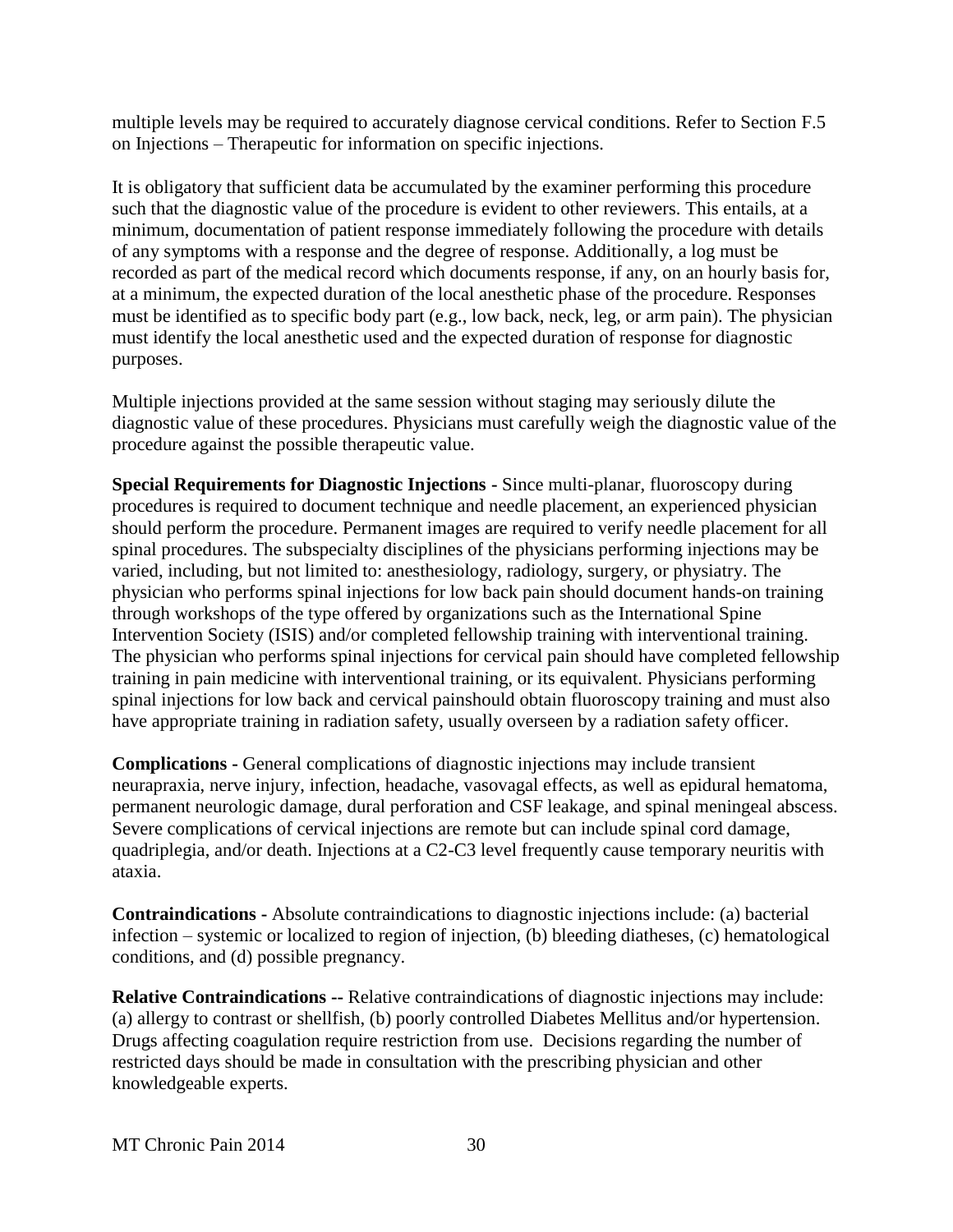**Specific Diagnostic Injections -** In general, relief should last for at least the duration of the local anesthetic used and should significantly relieve pain and result in functional improvement. Refer to Section F.5 Injections-Therapeutic for information on other specific therapeutic injections. The following injections are used primarily for diagnosis:

# <span id="page-30-0"></span>**E.5.a.i Medial Branch Blocks**

Medial Branch Blocks are primarily diagnostic injections, used to determine whether a patient is a candidate for radiofrequency medial branch neurotomy (also known as facet rhizotomy). ISIS suggests controlled blocks – using either placebo or anesthetics with varying lengths of activity (i.e., bupivacaine longer than lidocaine). To be a positive diagnostic block, the patient should report a reduction of pain of 80% or greater relief from baseline for the length of time appropriate for the local anesthetic used. In almost all cases, this will mean a reduction of pain to 1 or 2 on the visual analog scale (VAS) 10-point scale correlated with functional improvement. The patient should also identify activities of daily living (which may include measurements of range of motion) that are impeded by their pain and can be observed to document functional improvement in the clinical setting. Ideally, these activities should be assessed throughout the observation period for function. The observer should not be the physician who performed the procedure. It is suggested that this be recorded on a form similar to ISIS recommendations.

A separate comparative block on a different date should be performed to confirm the level of involvement. A comparative block uses anesthetics of varying lengths of activity. Medial Branch blocks are probably not helpful to determine the likelihood of success for spinal fusion.

 Frequency and Maximum Duration: May be repeated once for comparative blocks. Limited to 4 levels.

# <span id="page-30-1"></span>**E.5.a.ii Transforaminal Injections**

Transforaminal Injections are useful in identifying spinal pathology. When performed for diagnosis, small amounts of local anesthetic up to a total volume of 1.0 cc should be used to determine the level of nerve root irritation. A positive diagnostic block should result in a positive diagnostic functional benefit and an 80% reduction in nerve-root generated pain appropriate for the anesthetic used as measured by accepted pain scales (such as a VAS).

- Time to produce effect: Less than 30 minutes for local anesthesia; corticosteroids up to 72 hours for most patients
- Frequency and Maximum Duration: Once per suspected level. Limited to two levels

# <span id="page-30-2"></span>**E.5.a.iii Zygapophyseal (Facet) Blocks**

Facet blocks are generally accepted but should not be considered diagnostic blocks for the purposes of determining the need for a rhizotomy (radiofrequency medial branch neurotomy), nor should they be done with medial branch blocks.

These blocks should not be considered a definitive diagnostic tool. They may be used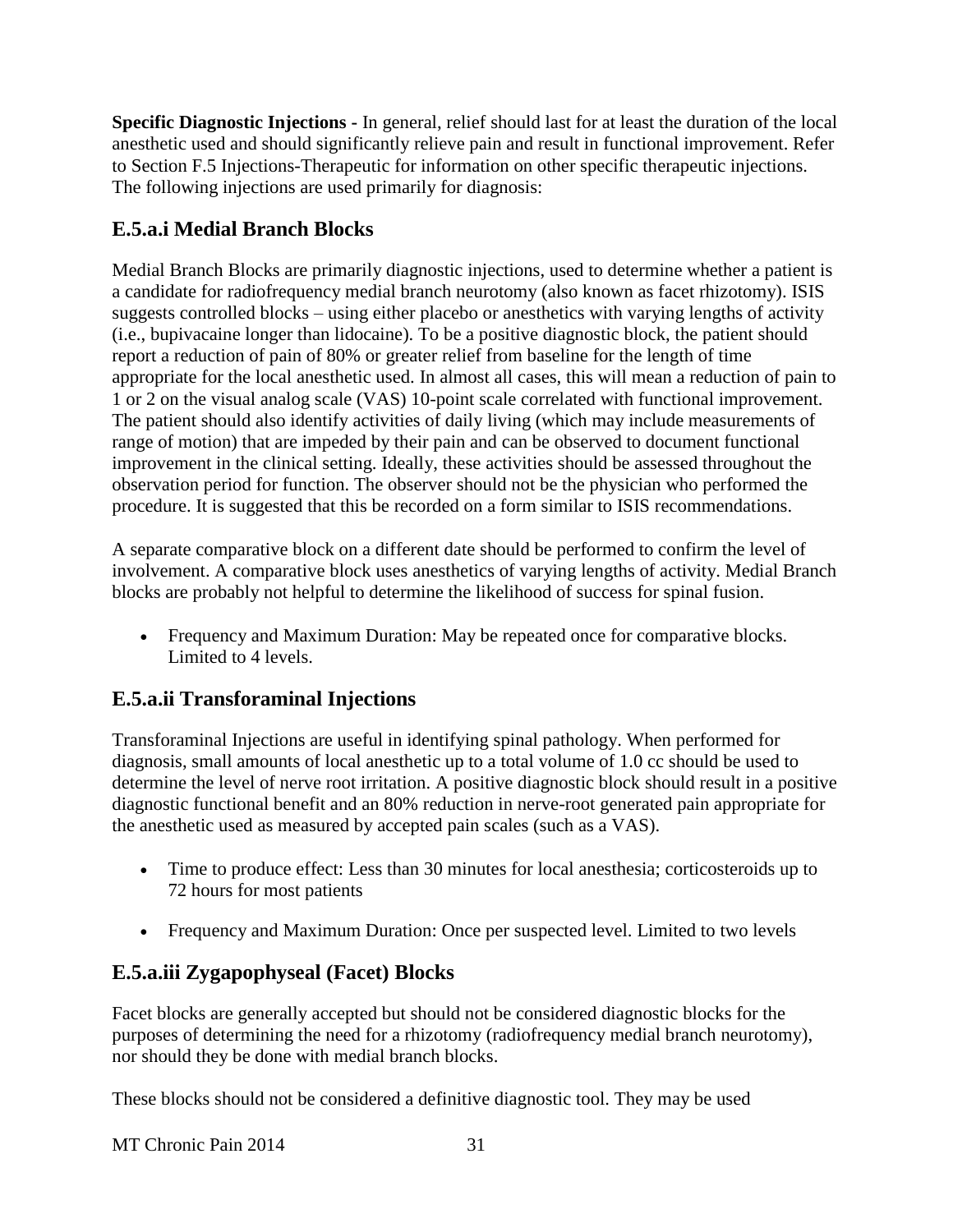diagnostically to direct functional rehabilitation programs. A positive diagnostic block should result in a positive diagnostic functional benefit and an 80% reduction in pain appropriate for the anesthetic used as measured by accepted pain scales (such as a Visual Analog Scale). They then may be repeated per the therapeutic guidelines when they are accompanied by a functional rehabilitation program. (Refer to Section F. 5. a. Therapeutic Spinal Injections).

- Time to produce effect: Less than 30 minutes for local anesthesia; corticosteroids up to 72 hours for most patients
- Frequency and Maximum Duration: Once per suspected level, limited to two levels

# <span id="page-31-0"></span>**E.5.a.iv Atlanto-Axial and Atlanto-Occipital Injections**

Atlanto-Axial and Atlanto-Occipital Injections are generally accepted for diagnosis and treatment but do not lend themselves to denervation techniques owing to variable neuroanatomy. Injection of this articulation is complicated by the proximity of the vertebral artery, which may be tortuous at the level of the C1 joint. Inadvertent injection of the vertebral artery may cause respiratory arrest, seizure, stroke, or permanent neurological sequelae. Only practitioners skilled in these injections should perform them.

Frequency and Maximum Duration: Once per side

# <span id="page-31-1"></span>**E.5.a.v Sacroiliac Joint Injection**

**Description** - a generally accepted injection of local anesthetic in an intra-articular fashion into the sacroiliac joint under fluoroscopic guidance. Long-term therapeutic effect has not yet been established.

**Indications** - Primarily diagnostic to rule out sacroiliac joint dysfunction versus other pain generators. Intra-articular injection can be of value in diagnosing the pain generator. There should be documented relief from previously painful maneuvers (e.g., Patrick's test) and at least 80% pain relief on post-injection physical exam (as measured by accepted pain scales such as VAS) correlated with functional improvement. Sacroiliac joint blocks should facilitate functionally directed rehabilitation programs.

- Time to produce effect: Up to 30 minutes for local anesthetic
- Frequency and Maximum Duration: 1

## <span id="page-31-2"></span>**E.5.b Other Diagnostic Injections**

These injections are frequently employed in assessing the type of pain a patient may be having. They also aid in ascertaining possible mechanisms and origins of the pain as well as the site of the pain source. Some diagnostic injections have therapeutic properties that may be used to both diagnose and treat chronic pain. In those cases, refer to Section F.5 Injections-Therapeutic for specific information regarding these injections.

**Description -** generally accepted, well-established procedures. These injections may be useful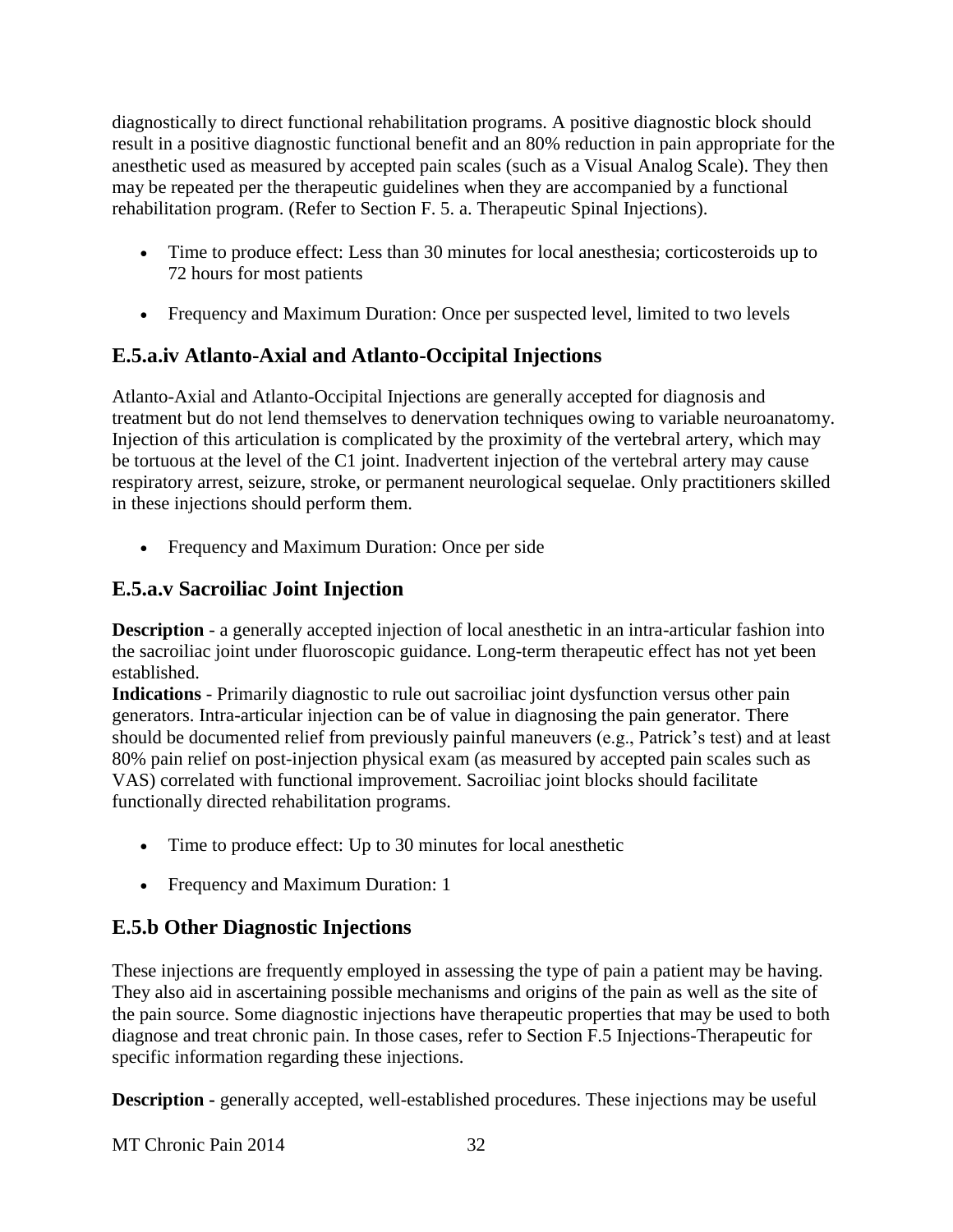for localizing the source of pain, and may have added therapeutic value when combined with injection of therapeutic medication(s). Each diagnostic injection has inherent risks, and risk versus benefit should always be evaluated when considering injection therapy. Since these procedures are invasive, less invasive or non-invasive procedures should be considered first. Selection of patients, choice of procedure, and localization of the level for injection should be determined by clinical information indicating strong suspicion for pathologic condition(s) and the source of pain symptoms.

The interpretation of the test result is primarily based upon pain response; the diagnostic significance of the test result should be evaluated in conjunction with clinical information and the results of other diagnostic procedures. Injections with local anesthetics of differing duration are required to confirm a diagnosis. In some cases, injections at multiple levels may be required to accurately diagnose pain. Refer to Section F.5 Injections-Therapeutic for information on specific injections.

**Special Requirements for Diagnostic Injections -** Since fluoroscopic, arthrographic and/or CT guidance during procedures is required to document technique and needle placement, an experienced physician should perform the procedure. The subspecialty disciplines of the physicians may be varied, including, but not limited to: anesthesiology, radiology, surgery, or physiatry. The practitioner should have experience in ongoing injection training workshops provided by organizations such as the International Spine Injection Society (ISIS).In addition, practitioners should obtain fluoroscopy training and must have the appropriate training in radiation safety, usually overseen by a radiation safety officer.

**Complications -** General complications of diagnostic injections may include transient neurapraxia, nerve injury, infection, headache, vasovagal effects, as well as epidural hematoma, permanent neurologic damage, dural perforation and CSF leakage, and spinal meningeal abscess. Severe complications of cervical injections are remote but can include spinal cord damage, quadriplegia, and/or death.

**Contraindications -** Absolute contraindications of diagnostic injections include: (a) bacterial infection – systemic or localized to region of injection, (b) bleeding diatheses, (c) hematological conditions, and (d) possible pregnancy.

**Relative Contraindications --**Relative contraindications of diagnostic injections may include: (a) allergy to contrast or shellfish, (b) poorly controlled Diabetes Mellitus or hypertension

Drugs affecting coagulation, such as aspirin, NSAIDS and other anti-platelets or anti-coagulants require restriction from use. Decisions regarding the number of restricted days should be made in consultation with the prescribing physician and other knowledgeable experts.

**Specific Diagnostic Injections** - In general, relief should last for at least the duration of the local anesthetic used and give significant relief of pain. Refer to Section F.5 Injections-Therapeutic for information on other specific therapeutic injections. The following injections are used primarily for diagnosis: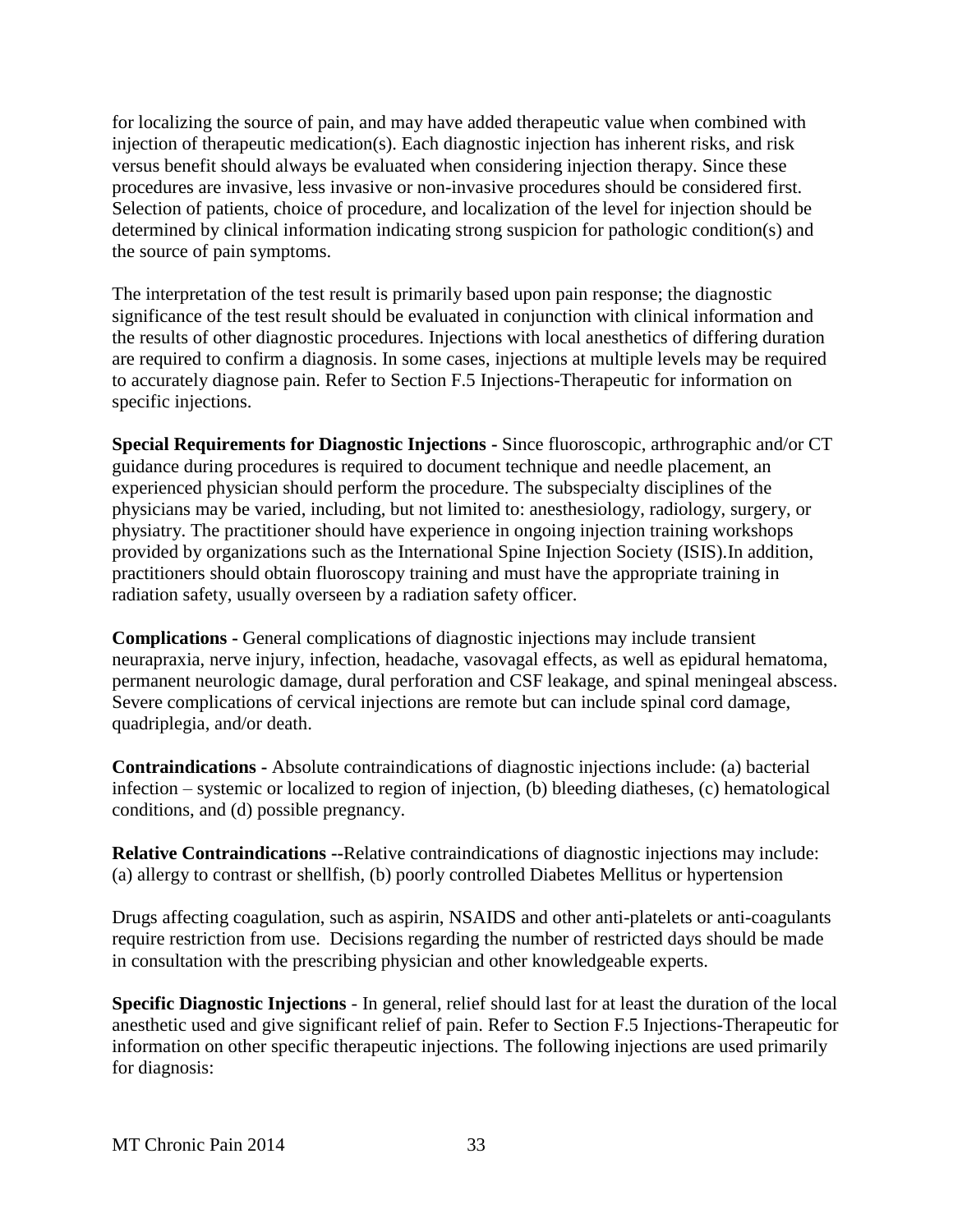- 1. Sympathetic Injections: are diagnostic injections that may be used in suspected cases of CRPS-I. Refer to the Department's Complex Regional Pain Syndrome/Reflex Sympathetic Dystrophy Medical Treatment Guidelines for specific information regarding the use of these injections.
- 2. Peripheral Nerve Blocks: are diagnostic injections that may be used in for specific nerve injury or entrapment syndromes. Not all peripheral nerve blocks require fluoroscopy. On occasion they are used for treatment in chronic pain or CRPS. Repeat injection for treatment should be based on functional changes. These injections are usually limited to 3 injections per site per year.

# <span id="page-33-0"></span>**E.6 Special Tests**

Special tests are generally well-accepted tests and are performed as part of a skilled assessment of the patients' capacity to return to work, his/her strength capacities, and/or physical work demand classifications and tolerance. The procedures in this subsection are listed in alphabetical order.

## <span id="page-33-1"></span>**E.6.a Computer-Enhanced Evaluations**

Computer-enhanced evaluations may include isotonic, isometric, isokinetic and/or isoinertial measurement of movement, range of motion, endurance, or strength. Values obtained can include degrees of motion, torque forces, pressures, or resistance. Indications include determining validity of effort, effectiveness of treatment and demonstrated motivation. These evaluations should not be used alone to determine return to work restrictions.

• Frequency: One time for evaluation. Can monitor improvements in strength every 3 to 4 weeks up to a total of 6 evaluations.

## <span id="page-33-2"></span>**E.6.b Functional Capacity Evaluation (FCE)**

Functional Capacity Evaluation (FCE) is a comprehensive or modified evaluation of the various aspects of function as they relate to the worker's ability to return-to-work. This test may also be known as Physical Capacity Evaluation, Functional Capacity Assessment, and Work Capacity Evaluation. Areas such as endurance, lifting (dynamic and static), postural tolerance, specific range of motion, coordination and strength, worker habits, employability and financial status, as well as psychosocial aspects of competitive employment may be evaluated. Components of this evaluation may include: (a) musculoskeletal screen; (b) cardiovascular profile/aerobic capacity; (c) coordination; (d) lift/carrying analysis; (e) job-specific activity tolerance; (f) maximum voluntary effort; (g) pain assessment/psychological screening; (h) non-material and material handling activities; and (i) validity of effort and reproducibility. Standardized national guidelines (such as National Institute for Occupational Safety and Health (NIOSH)) should be used as the basis for FCE recommendations.

When an FCE is being used to determine return to a specific jobsite, the provider is responsible for fully understanding the job duties. A jobsite evaluation is frequently necessary. FCEs cannot be used in isolation to determine work restrictions. The authorized treating physician must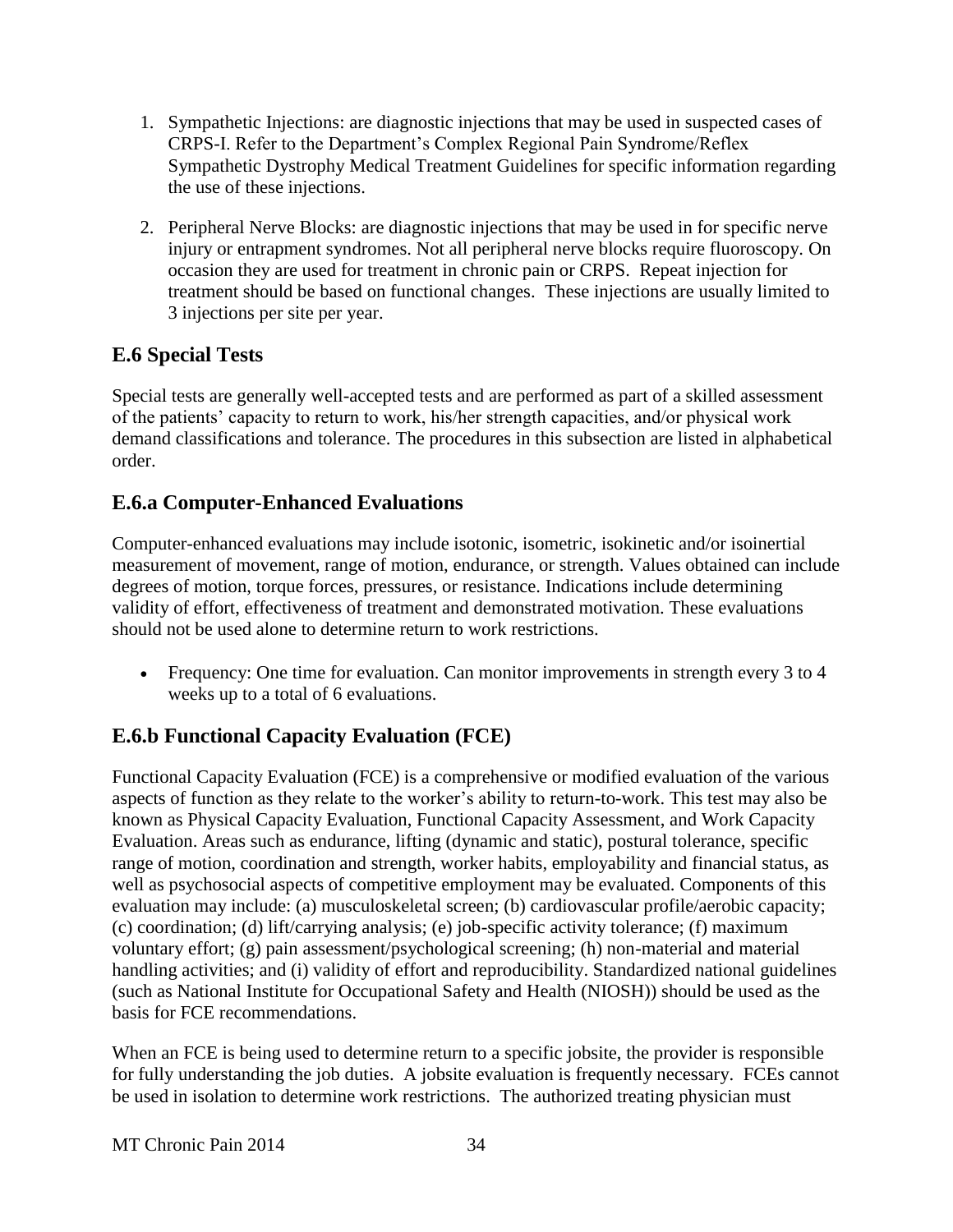interpret the FCE in light of the individual patient's presentation and medical and personal perceptions. FCEs should not be used as the sole criteria to diagnose malingering.

Full FCEs are rarely necessary. In many cases, a work tolerance screening will identify the ability to perform the necessary job tasks.

 Frequency: Can be used: 1) initially to determine baseline status; and 2) for case closure or to determine permanent work restrictions. Prior authorization is required for FCEs performed during treatment.

# <span id="page-34-0"></span>**E.6.c Job Site Evaluation**

Job Site Evaluation is a comprehensive analysis of the physical, mental, and sensory components of a specific job. The goal of the Job Site evaluation is to identify any job modification needed to ensure the safety of the employee upon return to work. These components may include, but are not limited to: (a) postural tolerance (static and dynamic); (b) aerobic requirements; (c) range of motion; (d) torque/force; (e) lifting/carrying; (f) cognitive demands; (g) social interactions; (h) visual perceptual; (i) environmental requirements of a job; (j) repetitiveness; and (k) essential functions of a job; and (l) ergonomic set up. Job descriptions provided by the employer are helpful but should not be used as a substitute for direct observation by a qualified individual (e.g., physical therapist, occupational therapist, vocational rehabilitation counselor, nurse case manager, etc.).

Jobsite evaluation and alteration should include input from a health care professional with experience in ergonomics or a certified ergonomist, the employee, and the employer. The employee must be observed performing all job functions in order for the jobsite evaluation to be a valid representation of a typical workday.

A jobsite evaluation may include observation and instruction of how work is done, what material changes (desk, chair) should be made, and determination of readiness to return to work.

Requests for a jobsite evaluation should describe the expected goals for the evaluation. Goals may include, but are not limited to the following:

i. To determine if there are potential contributing factors to the person's condition and/or for the practitioner to assess causality;

ii. To make recommendations for, and to assess the potential for ergonomic changes;

iii. To provide a detailed description of the physical and cognitive job requirements;

iv. To assist the patient in their return to work by educating them on how they may be able to do their job more safely in a bio-mechanically appropriate manner;

v. To give detailed work/activity restrictions.

Frequency: One time with additional visits as needed for follow-up per jobsite.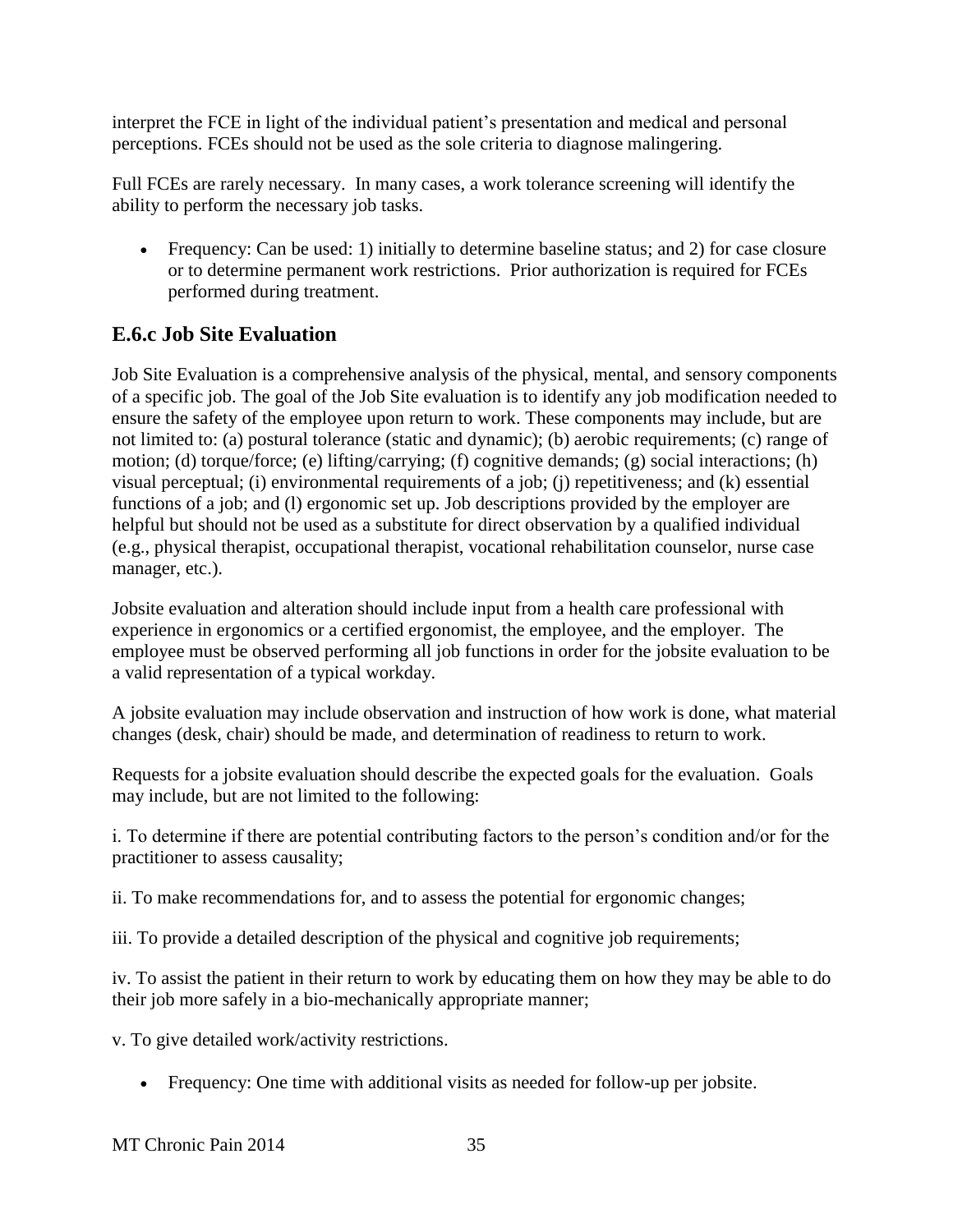### <span id="page-35-0"></span>**E.6.d Vocational Assessment**

Once an authorized practitioner has reasonably determined and objectively documented that a patient will not be able to return to his/her former employment and can reasonably prognosticate final restrictions, implementation of a timely vocational assessment can be performed. The vocational assessment should provide valuable guidance in the determination of future rehabilitation program goals. It should clarify rehabilitation goals, which optimize both patient motivation and utilization of rehabilitation resources. If prognosis for return to former occupation is determined to be poor, except in the most extenuating circumstances, vocational assessment should be implemented within 3 to 12 months post-injury. Declaration of Maximum Medical Improvement should not be delayed solely due to lack of attainment of a vocational assessment.

Frequency: One time with additional visits as needed for follow-up

### <span id="page-35-1"></span>**E.6.e Work Tolerance Screening (Fitness for Duty)**

Work Tolerance Screening is a determination of an individual's tolerance for performing a specific job based on a job activity or task. It may include a test or procedure to specifically identify and quantify work-relevant cardiovascular, physical fitness and postural tolerance. It may also address ergonomic issues affecting the patient's return-to-work potential. May be used when a full FCE is not indicated.

• Frequency: One time for initial screen. May monitor improvements in strength every 3 to 4 weeks up to a total of 6 visits.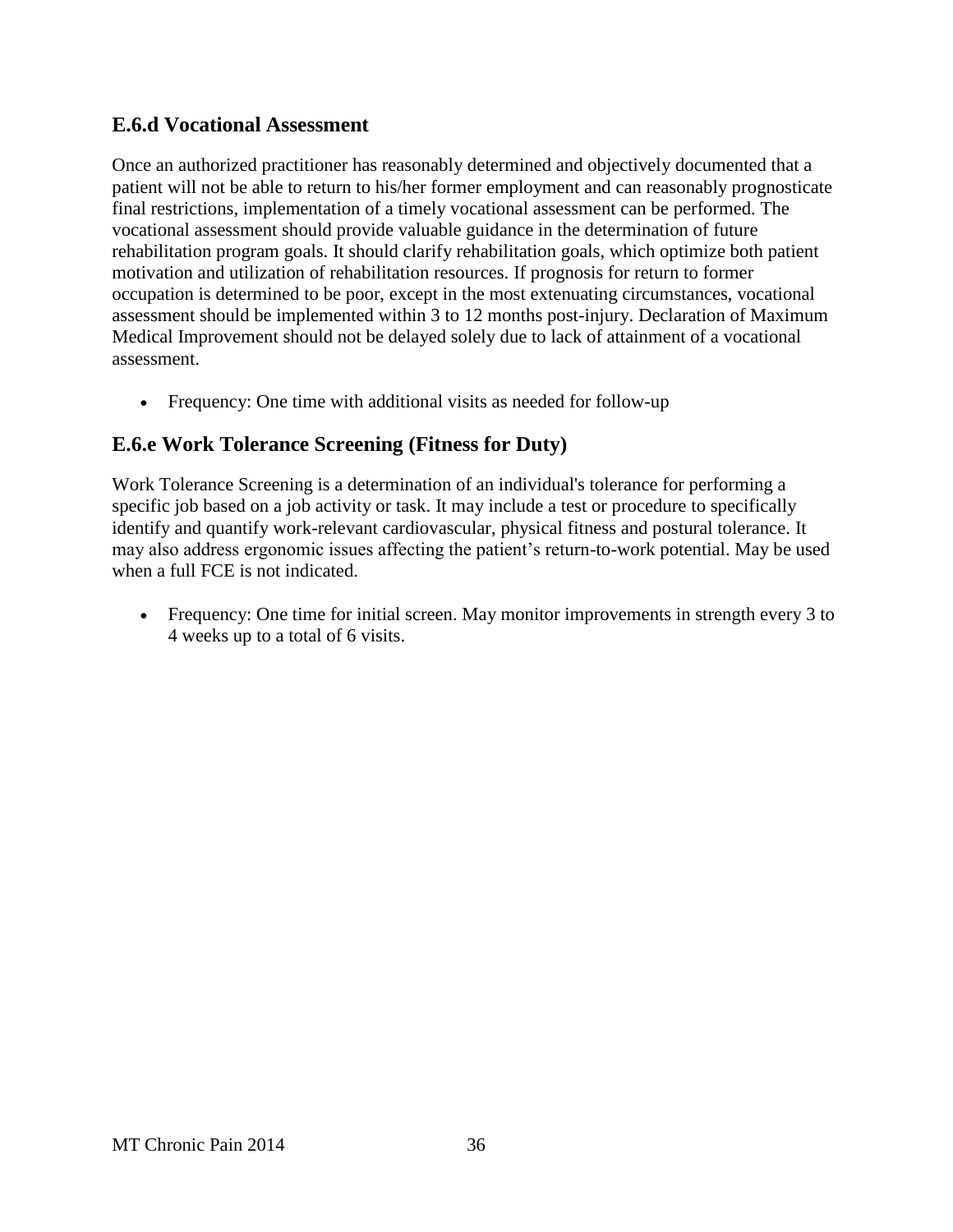# **F. Therapeutic Procedures - Non-operative**

Non-operative therapeutic rehabilitation is applied to patients with chronic and complex problems of de-conditioning and functional disability. Treatment modalities may be utilized sequentially or concomitantly depending on chronicity and complexity of the problem, and treatment plans should always be based on a diagnosis utilizing appropriate diagnostic procedures.

Before initiation of any therapeutic procedure, the authorized treating physician, employer, and insurer must consider these important issues in the care of the injured worker:

- 1. Patients undergoing therapeutic procedure(s) should be released or returned to modified or restricted duty during their rehabilitation at the earliest appropriate time. Refer to F.12 Return-to-Work in this section for detailed information.
- 2. Reassessment of the patient's status in terms of functional improvement should be documented after each treatment. If patients are not responding within the recommended time periods, alternative treatment interventions, further diagnostic studies or consultations should be pursued. Continued treatment should be monitored using objective measures such as:
	- o Return-to-work or maintaining work status
	- o Fewer restrictions at work or performing activities of daily living (ADL)
	- o Decrease in usage of medications related to the work injury
	- o Measurable functional gains, such as increased range of motion or documented increase in strength.
- 3. Clinicians should provide and document education to the patient. No treatment plan is complete without addressing issues of individual and/or group patient education as a means of facilitating self-management of symptoms.
- 4. Psychological or psychosocial screening should be performed on all chronic pain patients.

The following procedures are listed in alphabetical order.

# **F.1 Acupuncture**

When acupuncture has been studied in randomized clinical trials, it is often compared with sham acupuncture and/or with no acupuncture (usual care). The differences between true acupuncture and usual care have been moderate, but clinically important. These differences can be partitioned into two components: nonspecific effects and specific effects. Nonspecific effects, such as patient beliefs and expectations, attention from the acupuncturist, administration of acupuncture in a relaxing setting, and other components of what is often called the placebo effect. Specific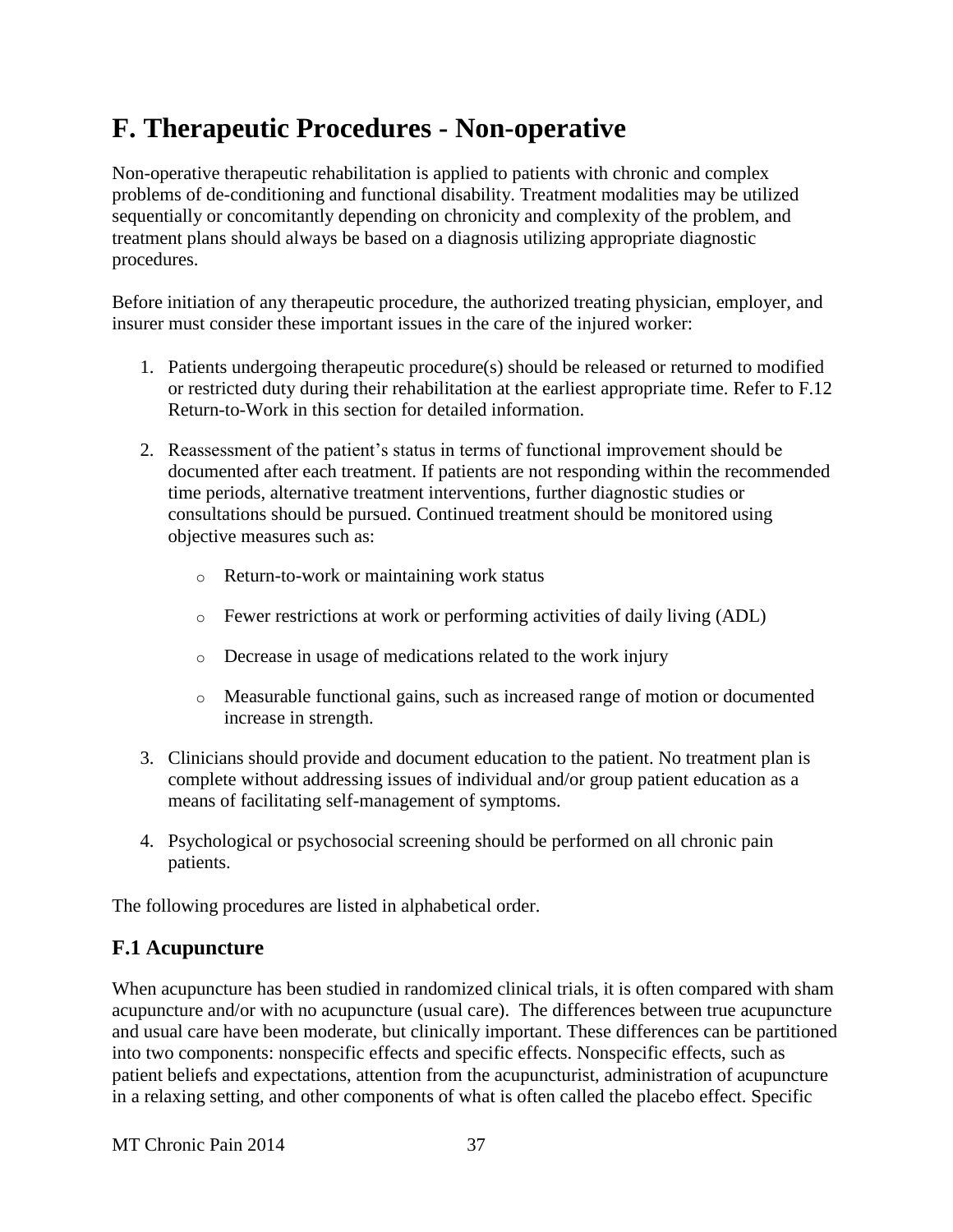effects refer to any additional effects which occur in the same setting of expectations and attention, but are attributable to the penetration of the skin in the specific, classic acupuncture points on the surface of the body by the needles themselves.

In most controlled studies the differences between the sham and the classic acupuncture, specific effects of classic acupuncture, have been small in relation to the nonspecific effects. However, the sham controlled studies have shown consistent advantages of both true and sham acupuncture over no acupuncture, when the studies have included a third comparison group which was randomized to usual medical care. Having this third comparison group has been advantageous in the interpretation of the nonspecific effects of acupuncture, since the third comparison group controls for some influences on study outcome including more frequent contact with providers, the natural history of the condition, regression to the mean, the effect of being observed in a clinical trial, and, if the follow-up observations are done consistently in all three treatment groups, for biased reporting of outcomes. Controlling for these factors enables researchers to more closely estimate the contextual and personal interactive effects of acupuncture as it is generally practiced.

Because the sham acupuncture interventions in the clinical trials are generally done by trained acupuncturists, and not by totally untrained personnel, the sham acupuncture interventions may include some of the effects of true acupuncture, much as a partial agonist of a drug may produce some of the effects of the actual drug. For example, a sham procedure involving toothpicks rather than acupuncture needles may stimulate cutaneous afferents in spite of not penetrating the skin, much as a neurological sensory examination may test nociceptor function without skin penetration. To the extent that afferent stimulation is part of the mechanism of action of acupuncture, interpreting the sham results as purely a control group would lead to an underestimation of the analgesic effects of acupuncture. Thus we consider in our analysis that "sham" or non-classic acupuncture may have a positive clinical effect when compared to usual care.

Clinical trials of acupuncture typically enroll participants who are interested in acupuncture, and may respond to some of the nonspecific aspects of the intervention more than would be expected of patients who have no interest in or desire for acupuncture. The nonspecific effects of acupuncture may not be produced in patients who have no wish to be referred for it.

There is good evidence that both acupuncture and sham acupuncture are superior to usual care without acupuncture for moderate short-term and mild long-term alleviation of low back pain, neck pain, and the pain of joint osteoarthritis. In these studies 5-15 treatments were provided. Comparisons of acupuncture and sham acupuncture have been inconsistent, and the advantage of true over sham acupuncture has been small in relation to the advantage of sham over no acupuncture.

Acupuncture is recommended for chronic pain patients who are trying to increase function and/or decrease medication usage and have an expressed interest in this modality. Acupuncture is not the same procedure as dry needling for coding purposes; however, some acupuncturists may use acupuncture treatment for myofascial trigger points. Dry needling is performed specifically on myofascial trigger points. Refer to Section F.5.d Trigger Point Injections.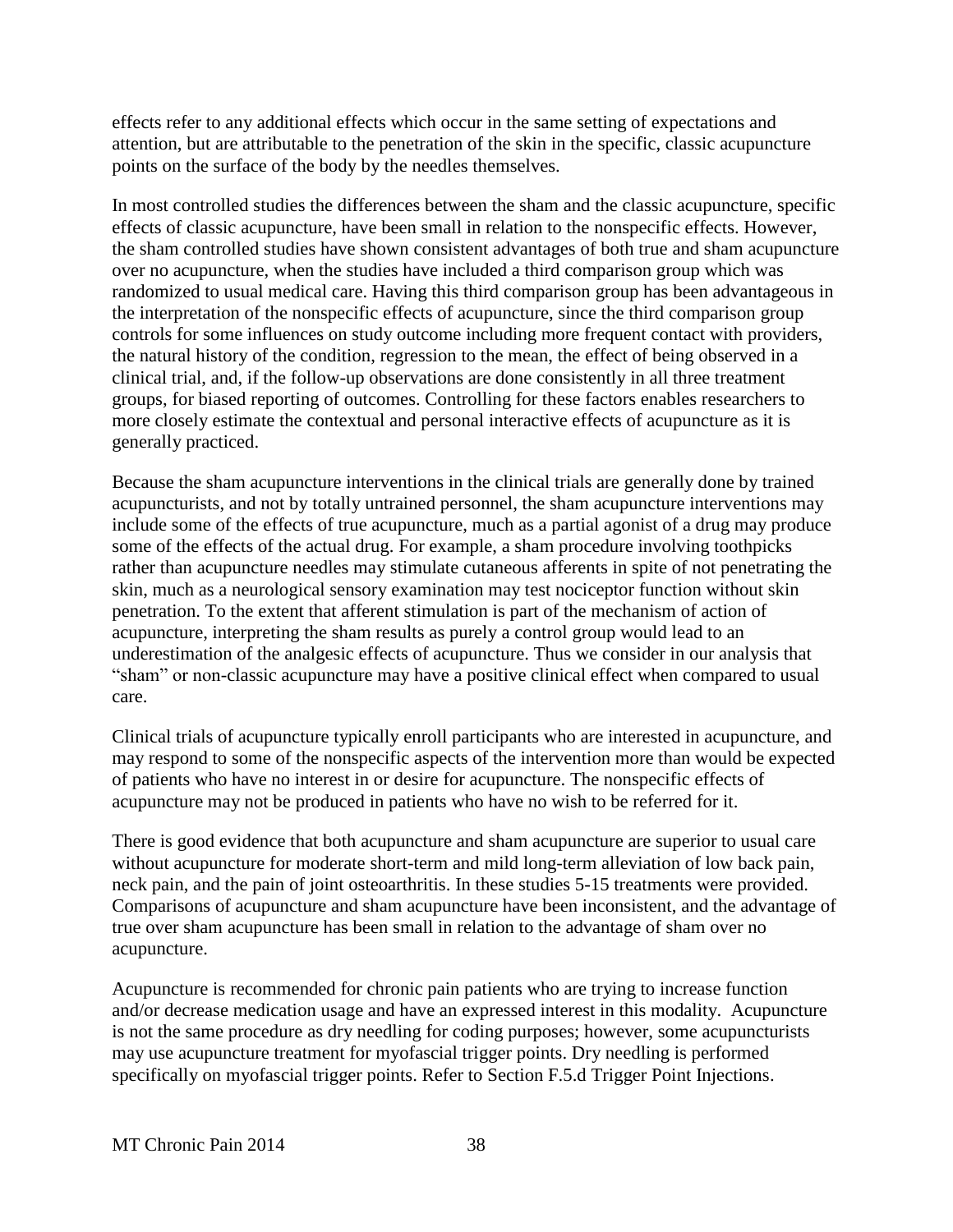Credentialed practitioners with experience in evaluation and treatment of chronic pain patients must perform acupuncture evaluations. The exact mode of action is only partially understood. Western medicine studies suggest that acupuncture stimulates the nervous system at the level of the brain, promotes deep relaxation, and affects the release of neurotransmitters. Acupuncture is commonly used as an alternative or in addition to traditional Western pharmaceuticals. It may be used when pain medication is reduced or not tolerated; as an adjunct to physical rehabilitation, surgical intervention; and/or as part of multidisciplinary treatment to hasten the return of functional activity. Acupuncture must be performed by practitioners with the appropriate credentials in accordance with state and other applicable regulations. Therefore, if not otherwise within their professional scope of practice and licensure, those performing acupuncture must have the appropriate credentials, such as L.A.c., R.A.c, or Dipl. Ac.

#### **F.1.a Acupuncture**

Acupuncture without electrical stimulation is the insertion and removal of filiform needles to stimulate acupoints (acupuncture points). Needles may be inserted, manipulated, and retained for a period of time. Acupuncture has a variety of possible physiologic actions, but their relevance to the clinical response is speculative, for example, one crossover trial measured increased nitric oxide synthase activity in arms which had had acupuncture, increasing palmar blood flow, but this observation may have no bearing on actual analgesic effects.

Indications include joint pain, joint stiffness, soft tissue pain and inflammation, paresthesia, postsurgical pain relief, muscle spasm, and scar tissue pain.

### **F.1.b Acupuncture with Electrical Stimulation**

Acupuncture with electrical stimulation is the use of electrical current (micro- amperage or milliamperage) on the needles at the acupuncture site. It is used to increase effectiveness of the needles by continuous stimulation of the acupoint. Physiological effects (depending on location and settings) can include endorphin release for pain relief, reduction of inflammation, increased blood circulation, analgesia through interruption of pain stimulus, and muscle relaxation.

It is indicated to treat chronic pain conditions, radiating pain along a nerve pathway, muscle spasm, inflammation, scar tissue pain, and pain located in multiple sites.

There is some evidence that a combination of electrical acustimulation to the wrist combined with neck stretching and strengthening exercises for 30 minutes two times per week for a period of about 4 weeks demonstrates more improvement in chronic neck pain and patient selfconfidence in performing functional activities than neck exercises alone for up to one month.

### **F.1.c Other Acupuncture Modalities**

Acupuncture treatment is based on individual patient needs and therefore treatment may include a combination of procedures to enhance treatment effect. Other procedures may include the use of heat, soft tissue manipulation/massage, and exercise. Refer to Sections F.13 Therapy-Active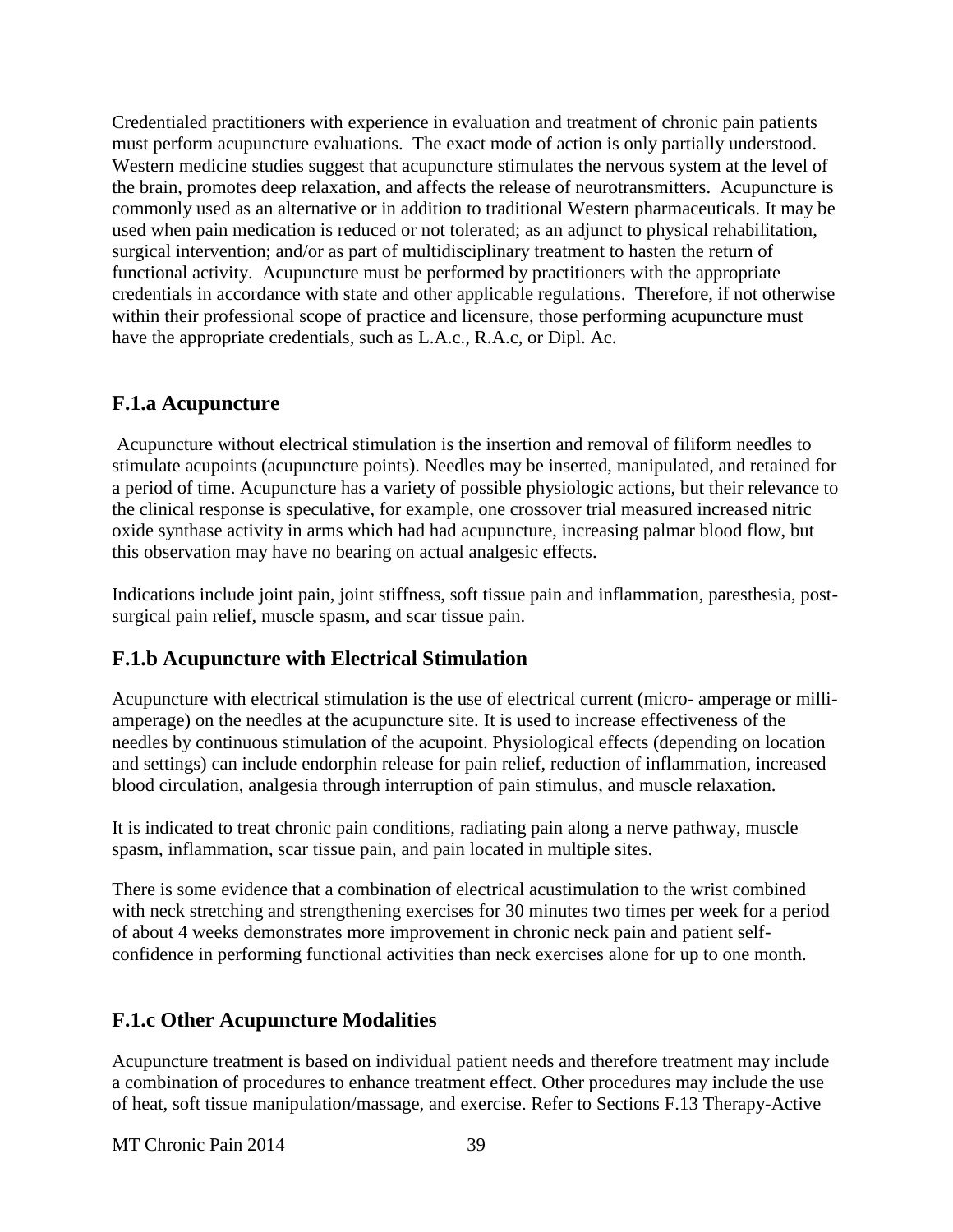(Therapeutic Exercise) and F.14 Therapy-Passive (Massage and Superficial Heat and Cold Therapy) for a description of these adjunctive acupuncture modalities and time frames.

### **F.1.d Total Time Frames for Acupuncture and Acupuncture with Electrical Stimulation**

Time frames are not meant to be applied to each of the above sections separately. The time frames are to be applied to all acupuncture treatments regardless of the type or combination of therapies being provided.

- Time to produce effect: 3 to 6 treatments
- Frequency: 1 to 3 times per week
- Optimum duration: 1 to 2 months
- Maximum duration: 15 treatments

Any of the above acupuncture treatments may extend longer if objective functional gains can be documented or when symptomatic benefits facilitate progression in the patient's treatment program. Treatment beyond 15 treatments must be documented with respect to need and ability to facilitate positive symptomatic or functional gains. Such care should be re-evaluated and documented with each series of treatments.

# **F.2 Biofeedback**

Biofeedback is a generally well-accepted form of behavioral medicine that helps patients learn self-awareness and self-regulation skills for the purpose of gaining greater control of their physiology, such as muscle activity, brain waves, and measures of autonomic nervous system activity. There is good evidence that biofeedback and cognitive behavioral therapy are equally effective in managing chronic pain. Stress-related psychophysiological reactions may arise as a reaction to organic pain and in some cases may cause pain. Electronic instrumentation is used to monitor the targeted physiology and then displayed or fed back to the patient visually, auditorially, or tactilely with coaching by a biofeedback specialist.

Indications for biofeedback include individuals who are suffering from musculoskeletal injury where muscle dysfunction or other physiological indicators of excessive or prolonged stress response affects and/or delays recovery. Other applications include training to improve selfmanagement of pain, anxiety, panic, anger or emotional distress, opioid withdrawal, insomnia/ sleep disturbance, and other central and autonomic nervous system imbalances. Biofeedback is often utilized for relaxation training. Mental health professionals may also utilize it as a component of psychotherapy, where biofeedback and other behavioral techniques are integrated with psychotherapeutic interventions. Biofeedback is often used in conjunction with physical therapy or medical treatment.

Recognized types of biofeedback include the following: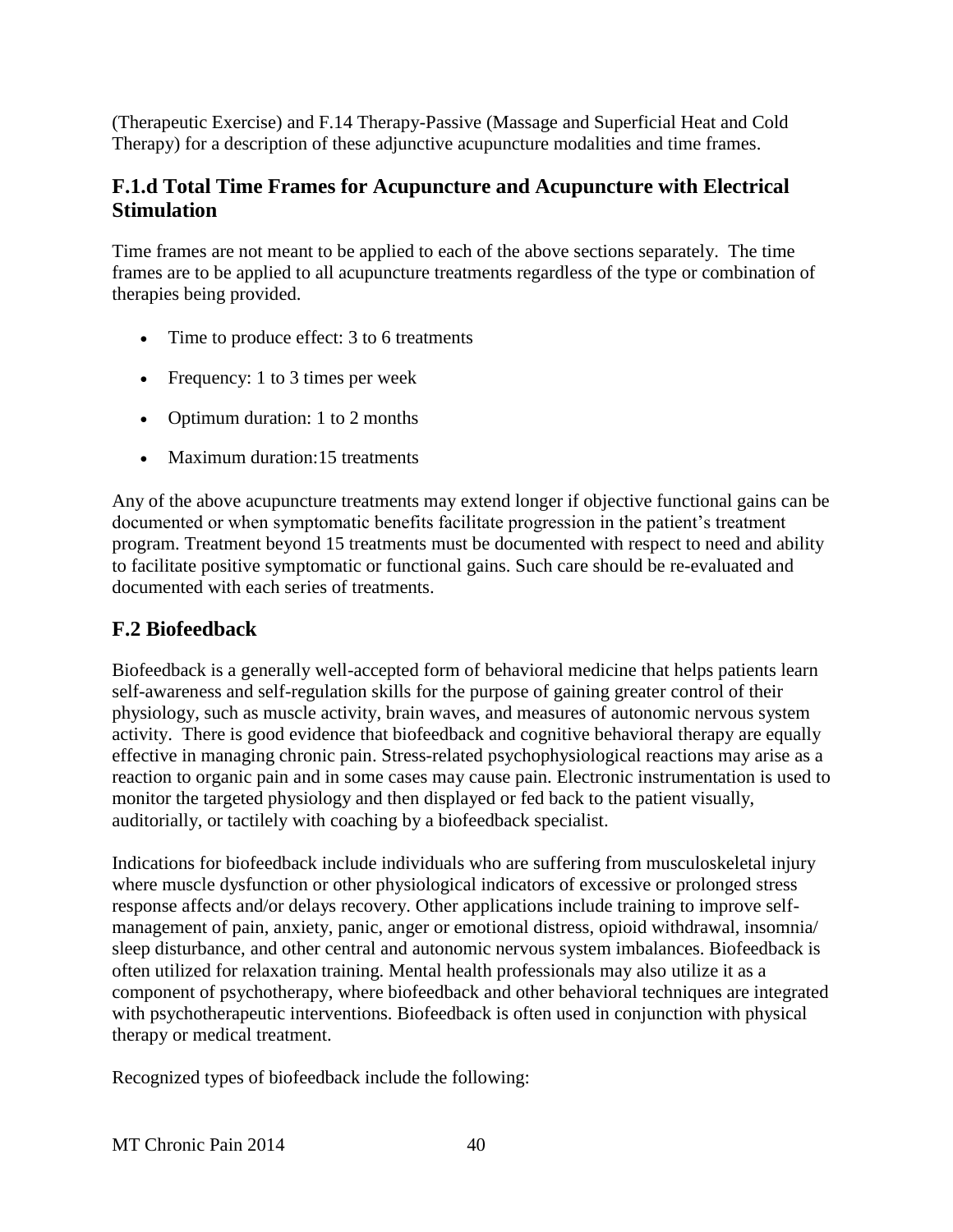- 1. **Electromyogram (EMG):** Used for self-management of pain and stress reactions involving muscle tension.
- 2. **Skin Temperature:** Used for self-management of pain and stress reactions, especially vascular headaches.
- 3. **Respiration Feedback (RFB):** Used for self-management of pain and stress reactions via breathing control.
- 4. **Respiratory Sinus Arrhythmia (RSA):** Used for self-management of pain and stress reactions via synchronous control of heart rate and respiration. Respiratory sinus arrhythmia is a benign phenomena which consists of a small rise in heart rate during inhalation, and a corresponding decrease during exhalation. This phenomenon has been observed in meditators and athletes, and is thought to be a psychophysiological indicator of health.
- 5. **Heart Rate Variability (HRV):** Used for self-management of stress via managing cardiac reactivity.
- 6. **Electrodermal Response (EDR,):** Used for self-management of stress involving palmar sweating or galvanic skin response.
- 7. **Electroencephalograph (EEG, QEEG):** Used for self-management of various psychological states by controlling brainwaves.

The goal in biofeedback treatment is normalizing the physiology to the pre-injury status to the extent possible and involves transfer of learned skills to the workplace and daily life. Candidates for biofeedback therapy or training must be motivated to learn and practice biofeedback and selfregulation techniques. In the course of biofeedback treatment, patient stressors are discussed and self-management strategies are devised. If the patient has not been previously evaluated, a psychological evaluation should be performed prior to beginning biofeedback treatment for chronic pain. The psychological evaluation may reveal cognitive difficulties, belief system conflicts, somatic delusions, secondary gain issues, hypochondriasis, and possible biases in patient self-reports, which can affect biofeedback. Home practice of skills is often helpful for mastery and may be facilitated by the use of home training tapes.

Psychologists or psychiatrists, who provide psychophysiological therapy which integrates biofeedback with psychotherapy, should be either Biofeedback Certification Institute of America (BCIA) certified or practicing within the scope of their training. All other providers of Biofeedback for chronic pain patients must be BCIA certified and shall have their biofeedback treatment plan approved by the authorized treating psychologist or psychiatrist. Biofeedback treatment must be done in conjunction with the patient's psychosocial intervention. Biofeedback may also be provided by unlicensed health care providers, who follow a set treatment and educational protocol. Such treatment may utilize standardized material or relaxation tapes.

• Time to produce effect: 3 to 4 sessions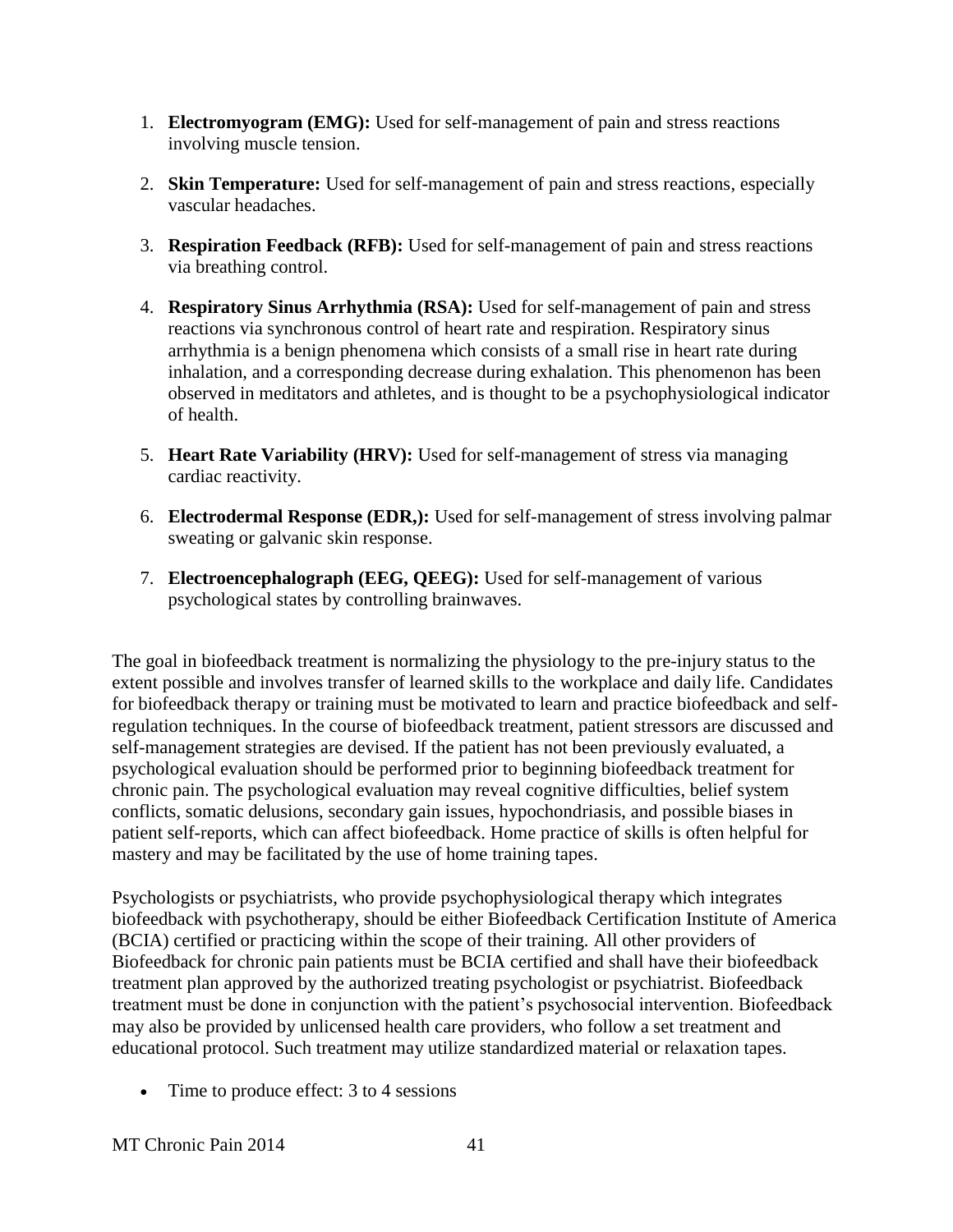- Frequency: 1 to 2 times per week
- Optimum duration: 6 to 8 sessions
- Maximum duration: 10 to 12 sessions. Treatment beyond 12 sessions must be documented with respect to need, expectation, and ability to facilitate positive symptomatic or functional gains.

#### **F.3 Complementary Alternative Medicine**

Complementary Alternative Medicine (CAM) is a term used to describe a broad range of treatment modalities, a number of which are generally accepted and supported by some scientific evidence, and others which still remain outside the generally accepted practice of conventional Western Medicine. In many of these approaches, there is attention given to the relationship between physical, emotional, and spiritual well-being. While CAM may be performed by a myriad of both licensed and non-licensed health practitioners with training in one or more forms of therapy, credentialed practitioners should be used when available or applicable.

Although CAM practices are diverse and too numerous to list, they can be generally classified into five domains:

- 1. **Alternative Medical Systems**: These are defined as medical practices that have developed their own systems of theory, diagnosis and treatment and have evolved independent of and usually prior to conventional Western Medicine. Some examples are Traditional Chinese Medicine, Ayurvedic Medicine, Homeopathy, and Naturopathy.
- 2. **Mind-Body Interventions**: These include practices such as hypnosis, meditation, bioenergetics, and prayer. Reflexology does not appear to relieve low back pain.
- 3. **Biological-based Practices**: These include herbal and dietary therapy as well as the use of nutritional supplements. To avoid potential drug interactions, supplements should be used in consultation with the authorized treating physician.
- 4. **Body-Based Therapy**: Included in this category are the practices of Yoga and Rolfing bodywork.
- 5. **Energy-Based Practices**: Energy-based practices include a wide range of modalities that support physical as well as spiritual and/or emotional healing. Some of the more wellknown energy practices include Qi Gong, Tai Chi, Healing Touch and Reiki. Practices such as Qi Gong and Tai Chi are taught to the patient and are based on exercises the patient can practice independently at home. Other energy-based practices such as Healing Touch and Reiki involve a practitioner/patient relationship and may provide some pain relief. Tai Chi may improve range of motion in those with rheumatoid arthritis.

Methods used to evaluate chronic pain patients for participation in CAM will differ with various approaches and with the training and experience of individual practitioners. A patient may be referred for CAM therapy when the patient's cultural background, religious beliefs, or personal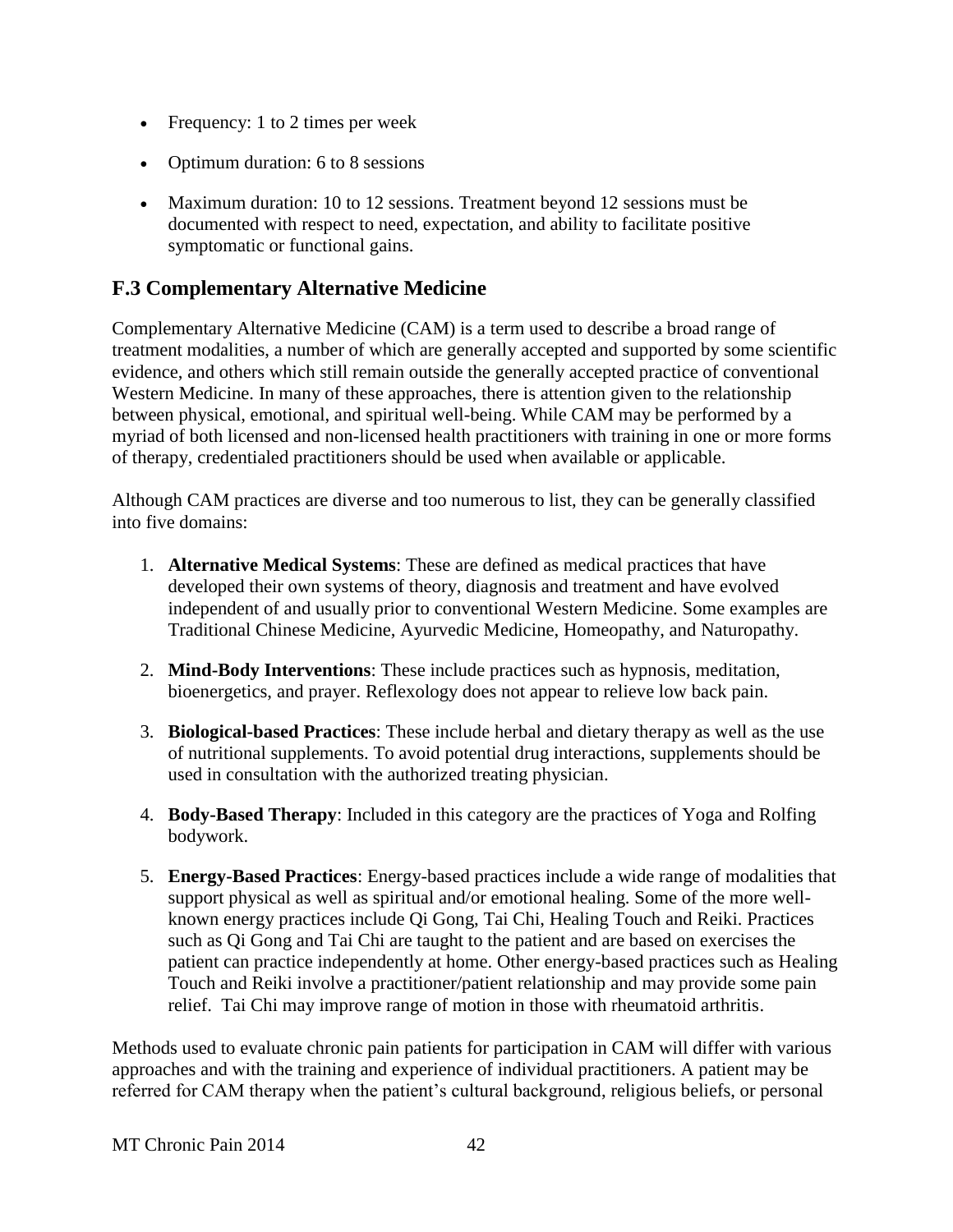concepts of health suggest that an unconventional medical approach might assist in the patient's recovery or when the physician's experience and clinical judgment support a CAM approach. The patient must demonstrate a high degree of motivation to return to work and improve their functional activity level while participating in therapy. Other more traditional conservative treatments should generally be attempted before referral to CAM. Treatment with CAM requires prior authorization.

- Time to Produce Effect: Functional treatment goals and number of treatments for time to produce effect should be set with the practitioner and the patient before the beginning of treatment.
- Frequency: Per CAM therapy selected
- Optimum duration: Should be based upon the physician's clinical judgment and demonstration by the patient of positive symptomatic and functional gains. Practitioner provided CAM therapy is generally not recommended on a maintenance basis.

# **F.4 Disturbances of Sleep**

Disturbances of sleep are common in chronic pain. Although primary insomnia may accompany pain as an independent co-morbid condition, it more commonly occurs secondary to the pain condition itself. Exacerbations of pain often are accompanied by exacerbations of insomnia; the reverse can also occur. Sleep laboratory studies have shown disturbances of sleep architecture in pain patients. Loss of deep slow-wave sleep and increase in light sleep occur and sleep efficiency, the proportion of time in bed spent asleep, is decreased. These changes are associated with patient reports of non-restorative sleep. Sleep apnea may also occur as a primary diagnosis or be caused or exacerbated by opioid and hypnotic use. This should be investigated diagnostically (refer to Section F.7.i,Medications and Medical Management, Opioids).

Many chronic pain patients develop behavioral habits that exacerbate and maintain sleep disturbances. Excessive time in bed, irregular sleep routine, napping, low activity, and worrying in bed are all maladaptive responses that can arise in the absence of any psychopathology. Relaxation training such as progressive relaxation, biofeedback, mindfulness meditation, or imagery and other forms of cognitive therapy can reduce dysfunctional beliefs and attitudes about sleep.

There is some evidence that behavioral modification, such as patient education and group or individual counseling with cognitive behavioral therapy can be effective in reversing the effects of insomnia. Cognitive and behavorial interventions should be undertaken before prescribing medication solely for insomnia.

Behavioral modifications are easily implemented and can include:

- 1. Maintaining a regular sleep schedule, retiring and rising at approximately the same time on weekdays and weekends.
- 2. Limiting naps to 30 minutes twice a day or less.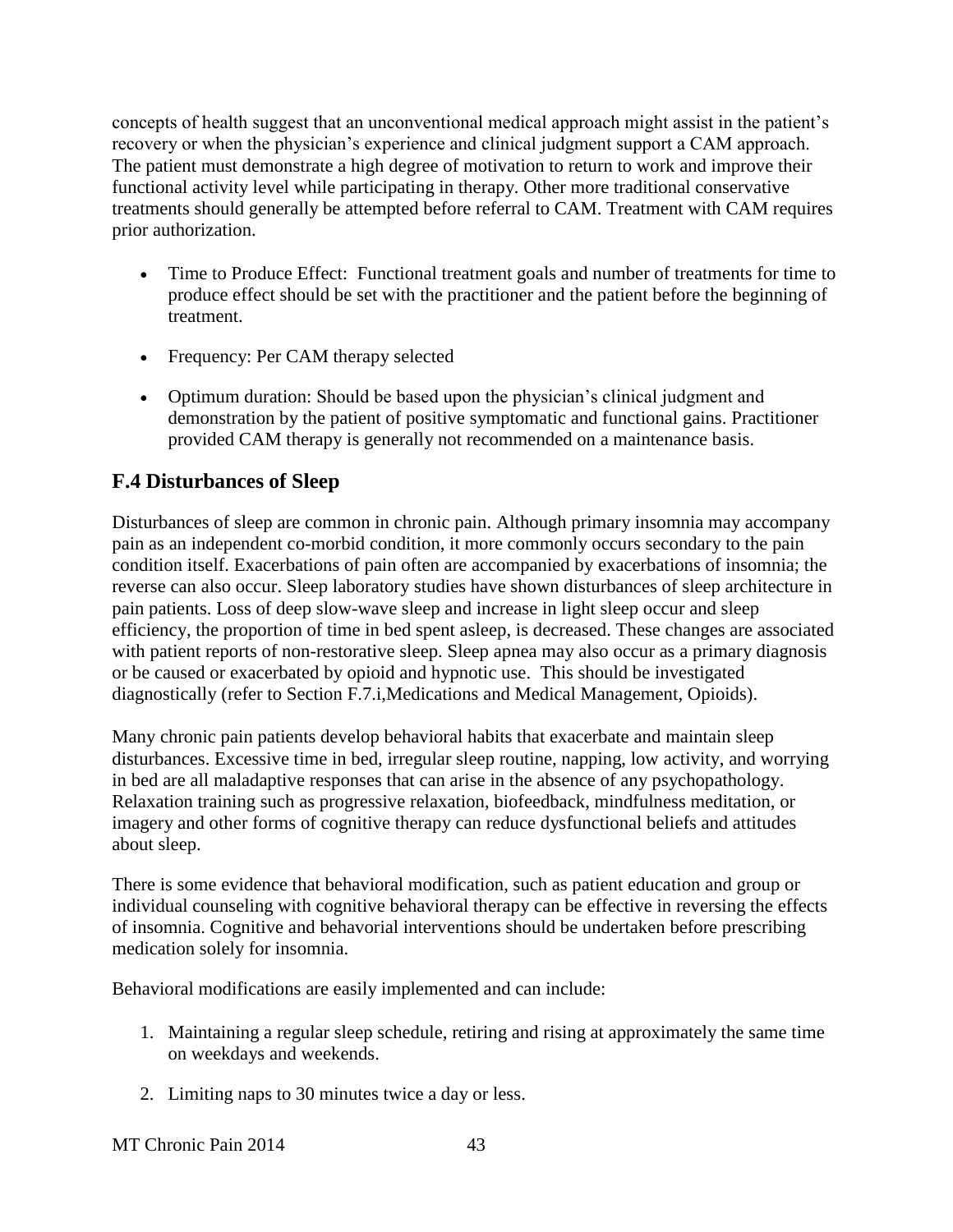- 3. Avoiding caffeinated beverages after lunchtime.
- 4. Making the bedroom quiet and comfortable, eliminating disruptive lights, sounds, television sets, and keeping a bedroom temperature of about 65°F.
- 5. Avoiding alcohol or nicotine within two hours of bedtime.
- 6. Avoiding large meals within two hours of bedtime.
- 7. Exercising vigorously during the day, but not within two hours of bedtime, since this may raise core temperature and activate the nervous system.
- 8. Associating the bed with sleep and sexual activity only, using other parts of the home for television, reading and talking on the telephone.
- 9. Leaving the bedroom when unable to sleep for more than 20 minutes, retuning to the bedroom when ready to sleep again.
- 10. Reducing time in bed to estimated typical sleeping time.
- 11. Arising at a regular time each day, regardless of the number of hours slept.
- 12. Engaging in relaxing activities until drowsy.

Behavioral modifications should be trialed before the use of hypnotics. Reinforcing these behaviors may also decrease hypnotic use and overall medication costs. There is some evidence that group cognitive behavioral therapy reduces the severity and daytime consequences of insomnia for at least six months. Melatonin or ramelteon, a longer acting melatonic agonist, may be preferred by some patients and is a reasonable alternative to sedative hypnotics. There is some evidence that ramelteon, while producing a small amount of reduction in sleep latency, does not appreciably increase total sleep time or daytime function.

# **F.5 Injections - Therapeutic**

When considering the use of injections in chronic pain management, the treating physician must carefully consider the inherent risks and benefits. First, it is understood that these injections are seldom meant to be "curative" and when used for therapeutic purposes they are employed in conjunction with other treatment modalities for maximum benefit.

Second, education of the patient should include the proposed goals of the injections, expected gains, risks or complications, and alternative treatment.

It is obligatory that sufficient data be accumulated by the examiner performing this procedure such that the diagnostic value of the procedure is evident to other reviewers. This entails, at a minimum, documentation of patient response immediately following the procedure with details of any symptoms with a response and the degree of response. Additionally, a log must be recorded as part of the medical record which documents response, if any, on an hourly basis for,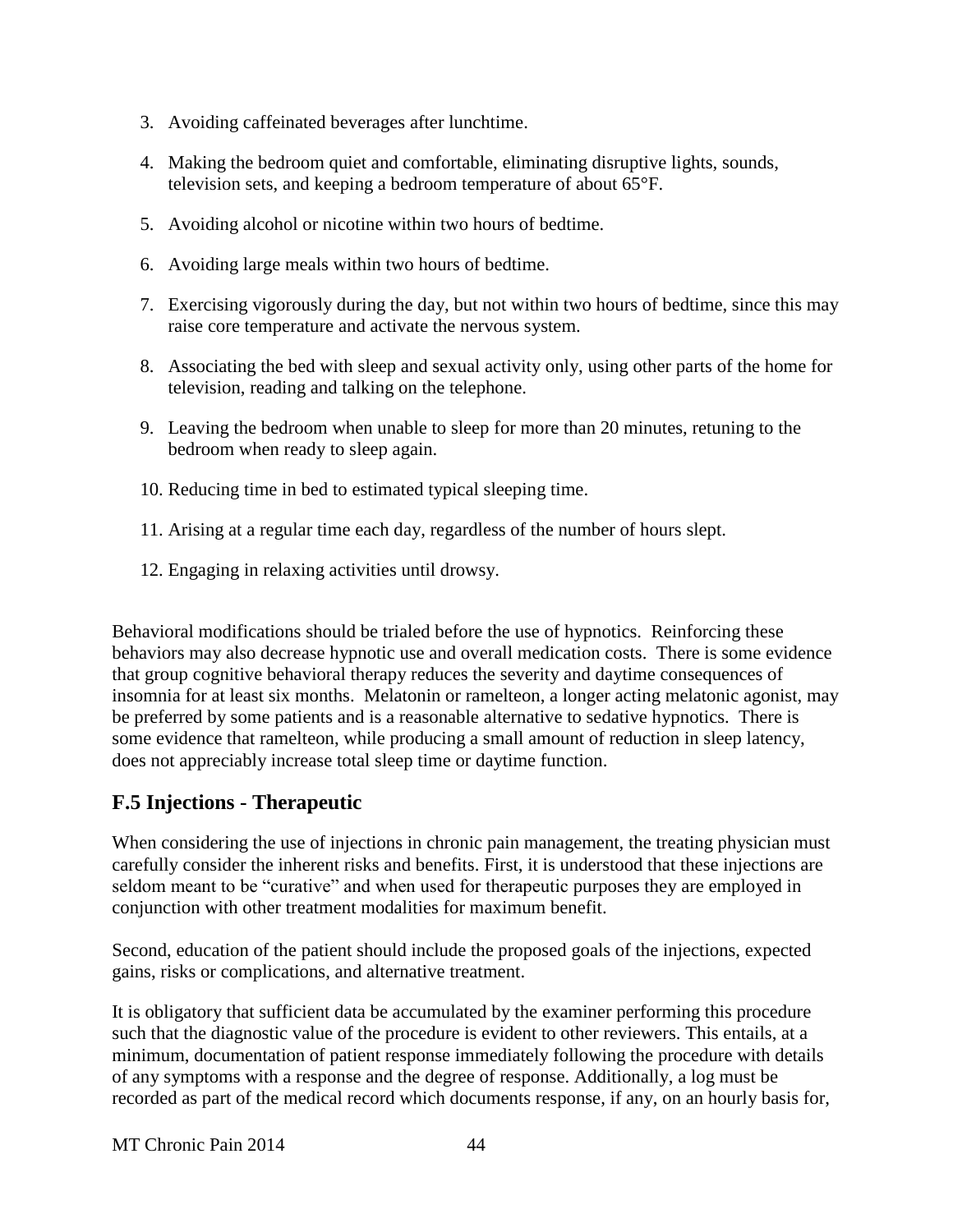at a minimum, the expected duration of the local anesthetic phase of the procedure. Responses must be identified as to specific body part (e.g., low back, neck, leg, or arm pain). The physician must identify the local anesthetic used and the expected duration of response for diagnostic purposes.

Finally, reassessment of the patient's status in terms of functional improvement should be documented after each injection. Any continued use of injections should be monitored using objective measures such as:

- 1. Return-to-work or maintaining work status.
- 2. Fewer restrictions at work or performing activities of daily living
- 3. Decrease in usage of medications related to the work injury
- 4. Measurable functional gains, such as increased range of motion or documented increase in strength.

Visual analog scales (VAS) provide important subjective data but cannot be used to measure function.

The physician must be aware of the possible placebo effect as well as the long-term effects of injections related to the patient's physical and mental status. Strict adherence to contraindications, both absolute and relative, may prevent potential complications. Subjecting the patient to potential risks, i.e., needle trauma, infection, nerve injury, or systemic effects of local anesthetics and corticosteroids, must be considered before the patient consents to such procedures, especially for repeat procedures.

# **F.5.a Therapeutic Spinal Injections**

**Description** – The following injections are considered to be reasonable treatment for patients with chronic pain. Other injections not listed may be beneficial. Therapeutic spinal injections may be used after initial conservative treatments, such as physical and occupational therapy, medication, manual therapy, exercise, acupuncture, etc., have been undertaken. Therapeutic injections should be used only after imaging studies and diagnostic injections have established pathology. Injections are invasive procedures that can cause serious complications; thus clinical indications and contraindications should be closely adhered to. The purpose of spinal injections is to facilitate active therapy by providing short-term relief through reduction of pain and inflammation. All patients should continue appropriate exercise with functionally directed rehabilitation. Active treatment, which patients should have had prior to injections, is essential and will frequently require a repeat of the sessions previously ordered (Refer to Section F. 13, Therapy-Active). Injections, by themselves, are not likely to provide long-term relief. Rather, active rehabilitation with modified work achieves long-term relief by increasing active ROM, strength, and stability. If the first injection does not provide a diagnostic response with temporary and sustained pain relief substantiated by accepted pain scales, (i.e., 80% pain reduction), and improvement in function, similar injections should not be repeated. Cervical injections are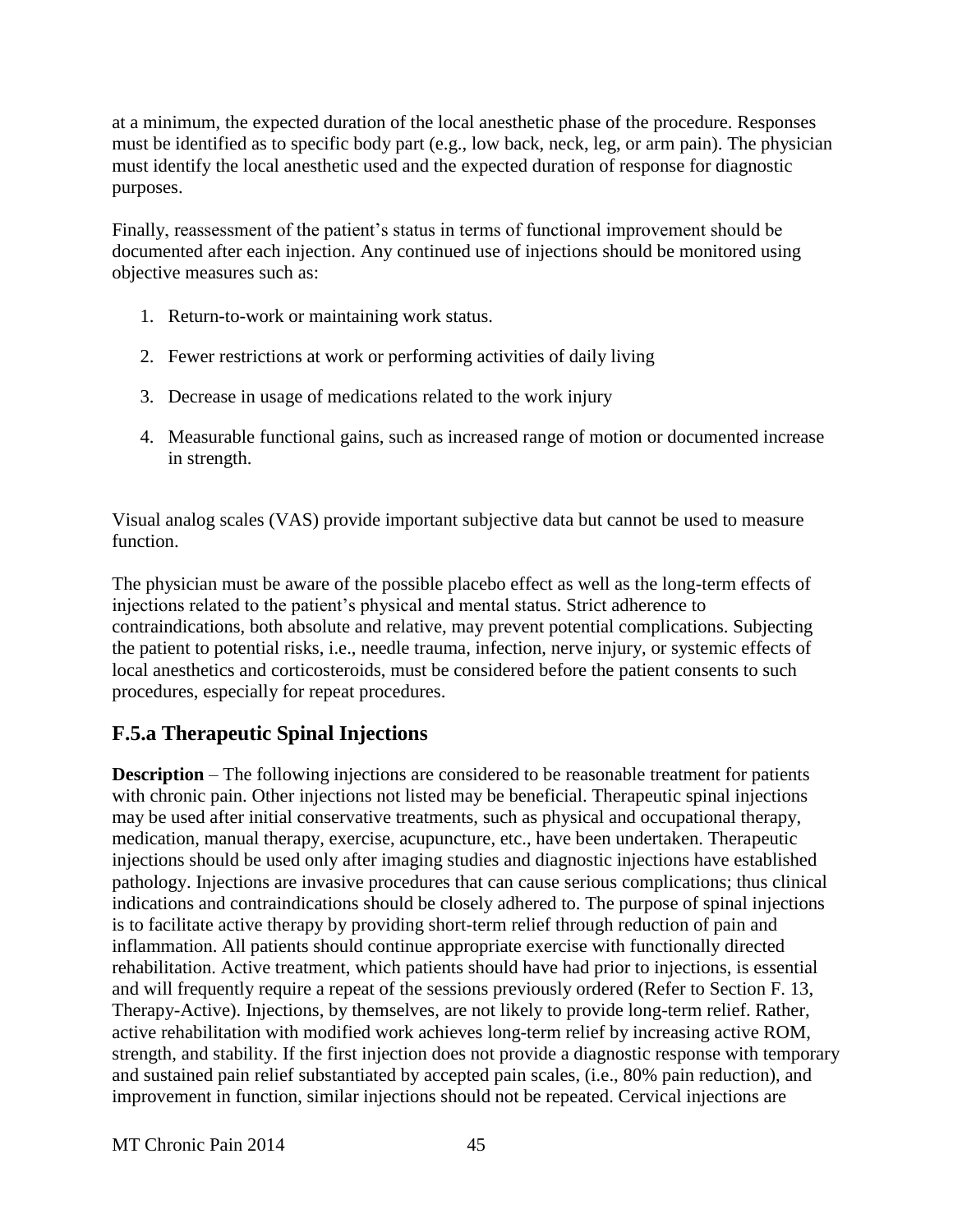invasive procedures that can cause catastrophic complications. Refer to the Cervical Spine Injury guideline for more specific contraindications.

**Considerations** – For all spinal injections (excluding trigger point, botulinum toxin, and occipital or peripheral nerve blocks) multi-planar fluoroscopy, during procedures is required to document technique and needle placement, and should be performed by a physician experienced in the procedure. Permanent images are required to verify needle placement. The subspecialty disciplines of the physicians may be varied, including, but not limited to: anesthesiology, radiology, surgery, or physiatry. The practitioner who performs injections for low back pain should document hands on training through workshops of the type offered by organizations such as the International Spine Intervention Society (ISIS) and/or completed fellowship training with interventional training. The practitioner who performs injections for cervical pain should have completed fellowship training in pain medicine with interventional training, or its equivalent. Practitioners who perform spinal injections should obtain fluoroscopy training and must also have appropriate training in radiation safety.

**Complications** – General complications of these spinal injections may include transient neurapraxia, local pain, nerve injury, infection, headache, urinary retention and vasovagal effects; epidural hematoma, permanent neurologic damage, dural perforation and cerebral spinal fluid (CSF) leakage, and/or spinal meningeal abscess may also occur; Permanent paresis, anaphylaxis and arachnoiditis have been rarely reported with the use of epidural steroids. With steroid injections, there may be a dose-dependent suppression of the hypothalamic-pituitary adrenal axis lasting between one and three months. For cervical injections, severe complications are remote but can include spinal cord damage, quadriplegia, and/or death.

**Contraindications** – Absolute contraindications of therapeutic injections include: (a) bacterial infection – systemic or localized to region of injection, (b) bleeding diatheses, (c) hematological conditions, and (d) possible pregnancy.

**Relative Contraindications --** Relative contraindications of these injections may include: (a) allergy to contrast or shellfish, (b) poorly controlled Diabetes Mellitus and/or hypertension. Drugs affecting coagulation, such as aspirin, NSAIDs and other anti-platelets or anti-coagulants, require restriction from use. Decisions regarding the number of restricted days should be made in consultation with the prescribing physician and other knowledgeable experts.

Drugs affecting coagulation such as aspirin, NSAIDs and other anti-platelets or anti-coagulants require restriction from use. Decisions regarding the number of restricted days should be made in consultation with the prescribing physician and other knowledgeable experts.

# **F.5.a.i Epidural Steroid Spinal Injections**

**Description** – Epidural steroid injections (ESI) deliver corticosteroid into the epidural space. The purpose of ESI is to reduce pain and inflammation, restoring range of motion and thereby facilitating progress in more active treatment programs. ESI uses three approaches: transforaminal, translaminar (midline), and caudal.

**Needle Placement** – Multi-planar fluoroscopic imaging is required for all transforaminal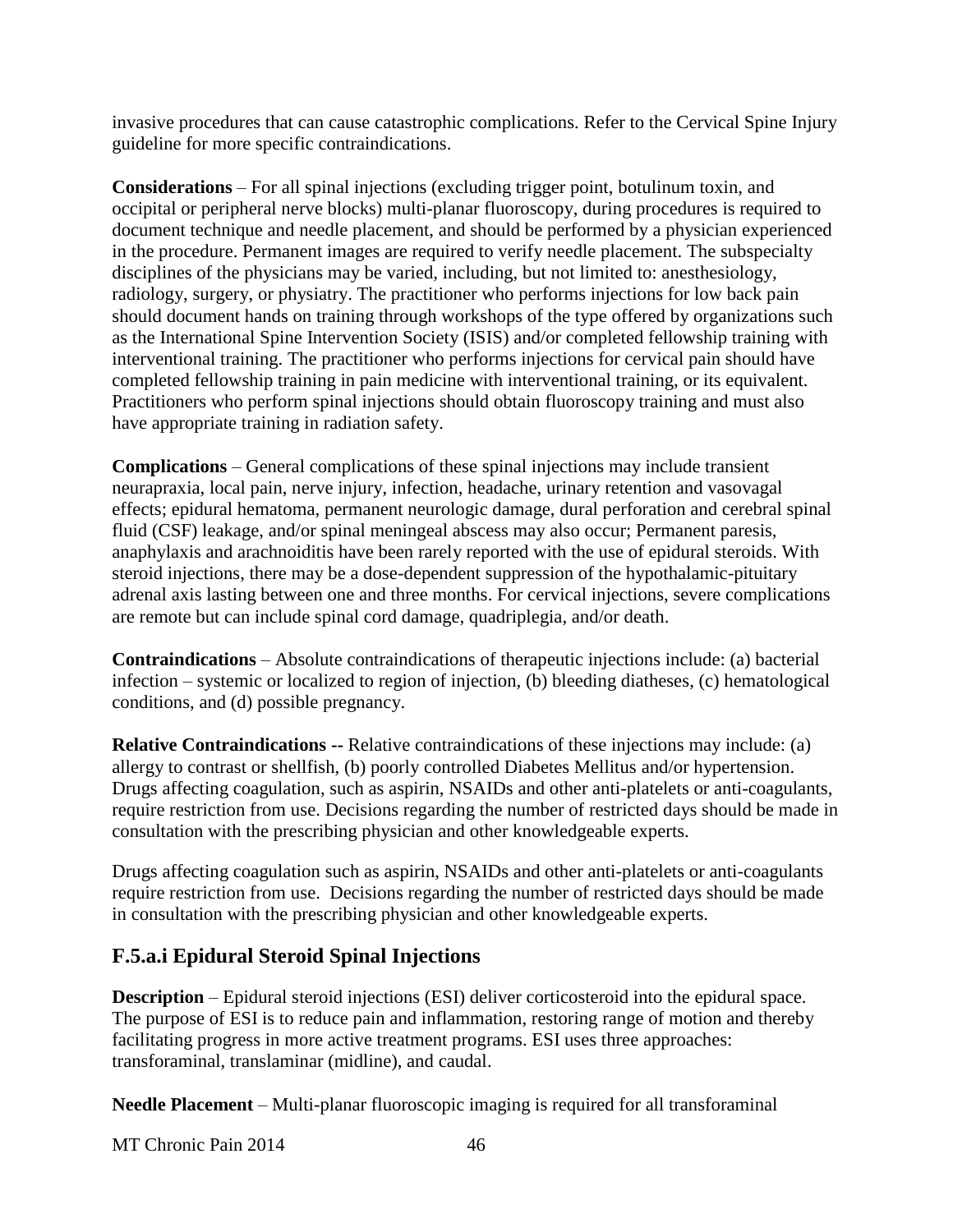epidural steroid injections. Injection of contrast dye is necessary to verify needle placement and flow of medication into the epidural space. Permanent images are required to verify needle placement.

**Indications for Acute Exacerbations** – There is some evidence that epidural steroid injections are effective for patients with radicular pain or radiculopathy (sensory or motor loss in a specific dermatome or myotome). They are not recommended for chronic axial pain. There is some evidence that ESI injections in the low back are not effective for spinal stenosis without radicular findings. Additionally, there is some evidence in studies of the lumbar spine that patients who smoke or who have pain unaffected by rest or activity are less likely to have a successful outcome from ESIs.

**Indications for Chronic Radicular Pain** - Injections for chronic radiculopathy are rarely appropriate. Steroid injections are thought to act by decreasing the acute/subacute swelling and chemical reaction resulting form a disc herniation. Herniated discs in a chronic state would not benefit from this type of treatment. There is some evidence that about 50% of patients with chronic radicular pain will have a clinically meaningful decrease in pain and disability lasting at least 3 months from one injection of anesthetic or anesthetic with steroids. Generally, epidural injections should be limited to acute exacerbations of radicular pain at the same location as the work-related injury. There may be a small sub-population of patients with chronic radiculopathy who receive benefit from an injection. Repeated injections are frequently unnecessary and should only be done when documented functional improvement occurs, which may include a return to baseline function or ability to continue working. A positive result would include a return to base line function, return to increased work duties, and a measurable improvement in physical activity goals including return to baseline after an exacerbation and achieved for at least 3 months.

- Time to Produce Effect: Local anesthetic, less than 30 minutes; corticosteroid, 48 to 72 hours for 80% of patients and 72 hours to 2 weeks for 20% of patients.
- Frequency: One or more divided levels can be injected in one session. Whether injections are repeated depends upon the patient's response to the previous injection session. For acute documented recurrent disc herniation with new radicular intensity, subsequent injection sessions may occur after 1 to 2 weeks if patient response has been favorable. If the first injection does not provide a diagnostic response of temporary and sustained pain relief (at least 2 to 6 weeks) substantiated by accepted pain scales (i.e., 80% pain reduction as measured by tools such as VAS) and improvement in function, similar injections should not be repeated.

For chronic radiculopathy, injections may be repeated only if a functional documented response lasts for 3 months. Patients should be reassessed after each injection session for an 80% improvement in pain (as measured by accepted pain scales) and evidence of functional improvement. A positive result would include a return to base line function, return to increased work duties, and a measurable improvement in physical activity goals including return to baseline after an exacerbation.

• Optimum/Maximum Duration: No more than 4 in 1 year. Injections may only be repeated when the above functional and time goals are met. Repeated injections with steroids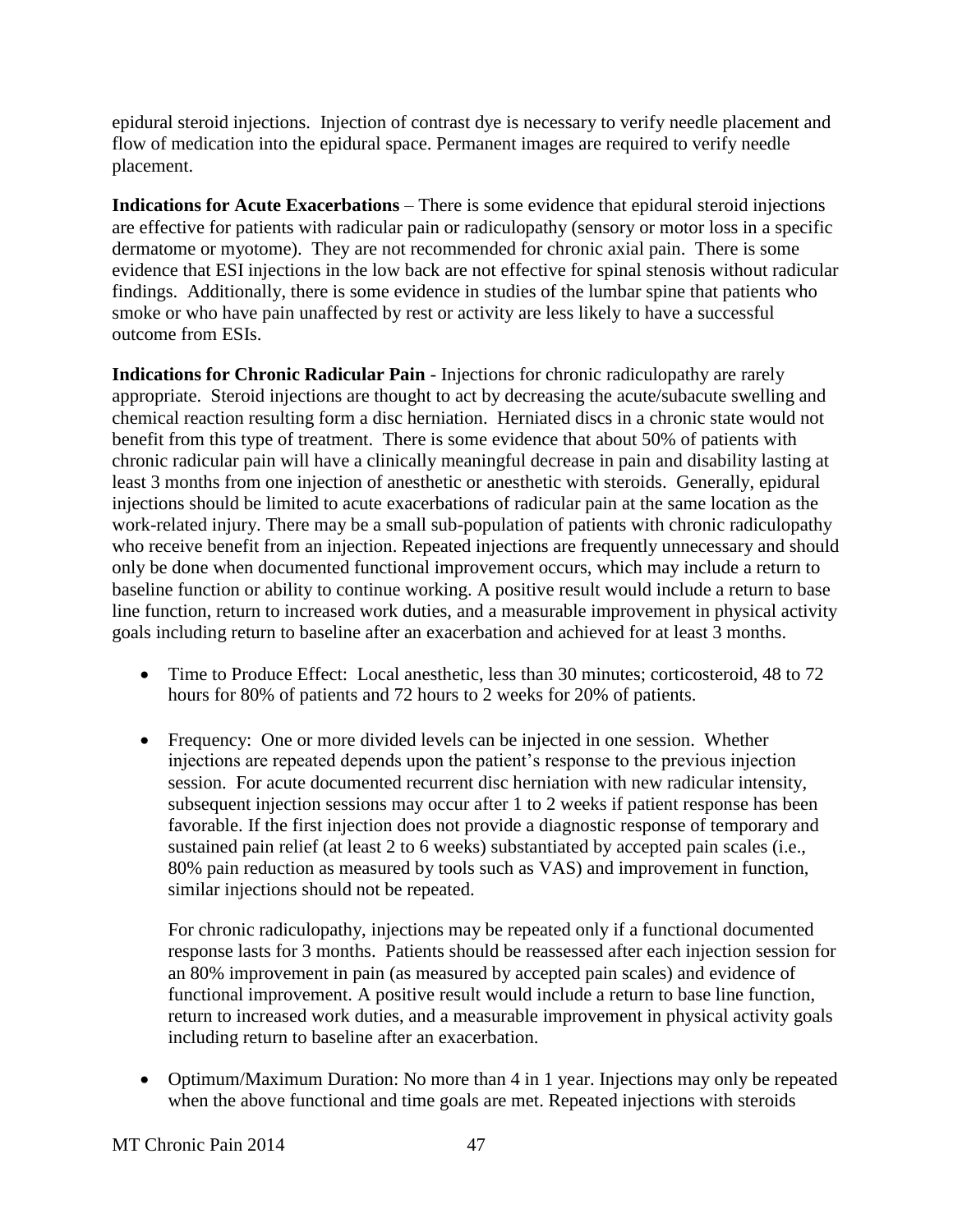should be done with caution especially in patients who have received other steroid injections or oral steroid therapy as higher yearly total doses of steroids may be associated with an increase in osteoporosis.

# **F.5.a.ii Zygapophyseal (Facet) Injection**

**Description** – A generally accepted intra-articular or pericapsular injection of local anesthetic and corticosteroid. Medial branch nerve blocks may be diagnostic only. There is conflicting evidence to support a long-term therapeutic effect using facet injections. There is no justification for a combined facet and medial branch block.

**Indications** – Patients with pain 1) suspected to be facet in origin based on exam findings and 2) affecting activity; OR patients who have refused a rhizotomy; OR patients who have facet findings with a throacic component. In these patients, facet injections may be occasionally useful in facilitating a functionally-directed rehabilitation program and to aid in identifying pain generators. Patients with recurrent pain should be evaluated with more definitive diagnostic injections, such as medial nerve branch injections, to determine the need for a rhizotomy. Because facet injections are not likely to produce long-term benefit by themselves, and are not the most accurate diagnostic tool, they should not be performed at more than two levels.

Zygapophyseal injections have almost no role in acute and subacute low back and thus are only permitted in chronic low back pain if there is indication in low back pain/cervical guideline that the patient meets the criteria for a diagnostic injection.

Patients should be reassessed after each injection session for an 80% improvement in pain (as measured by accepted pain scales) and evidence of functional improvement for 6 months. A positive result would include a return to base line function, return to increased work duties, and measurable improvement in physical activity goals including return to baseline after an exacerbation.

- Time to produce effect: Low back pain: 48 to 72 hours for corticosteroid. Up to 30 minutes for local anesthetic; corticosteroid up to 72 hours.
- Frequency: 1 injection per level with diagnostic response. If the first injection does not provide a diagnostic response of temporary and sustained pain relief substantiated by accepted pain scales (i.e., 80% pain reduction substantiated by tools such as VAS) and improvement in function, similar injections should not be repeated. At least 4 to 6 weeks of functional benefit should be obtained with each therapeutic injection.
- Optimum/Maximum Duration: 2 for each applicable joint per year. Injections may only be repeated when the above functional and time goals are met.

### **F.5.a.iii Sacroiliac Joint Injection**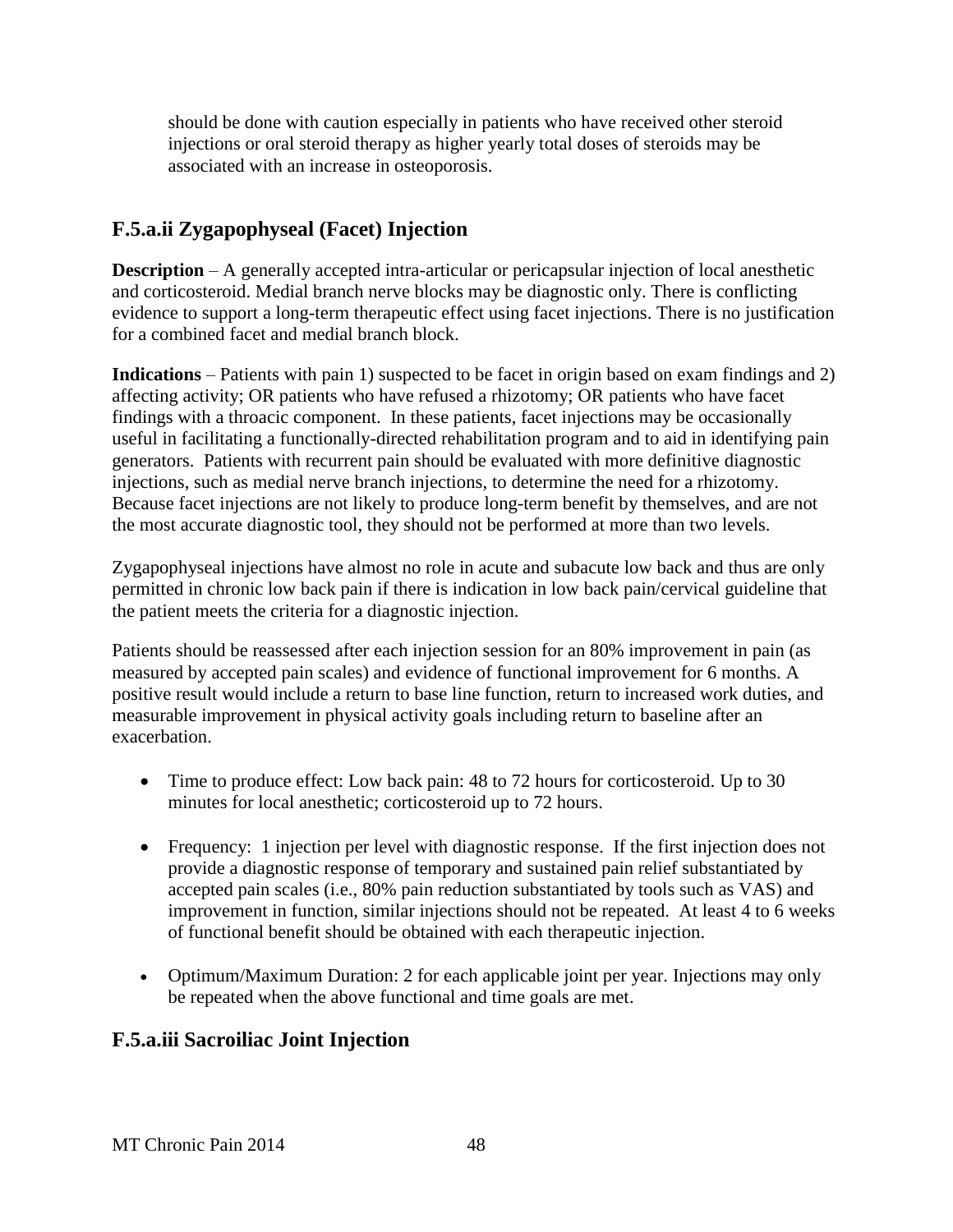**Description** – A generally accepted injection of local anesthetic in an intra-articular fashion into the sacro-iliac joint under radiographic guidance. May include the use of corticosteroids. Longterm therapeutic effect has not yet been established.

**Indications** – Primarily diagnostic to rule out sacroiliac joint dysfunction vs. other pain generators. Intra-articular injection can be of value in diagnosing the pain generator. There should be documented relief from previously painful maneuvers (e.g., Patrick's test) on postinjection physical exam. These injections may be repeated if they result in increased documented functional benefit for at least 6 weeks and at least 80% initial improvement in pain scales as measured by accepted pain scales (such as VAS). Sacroiliac joint blocks should facilitate a functionally directed rehabilitation program.

SI joint injections are only permitted in chronic low back pain if there is strong evidence per the indications in low back pain guideline that the patient meets the criteria for a diagnostic injection.

A successful injection should document relief from previously painful maneuvers (e.g., Patrick's test) on post-injection physical exam. Patients should be reassessed after each injection session for an 80% improvement in pain (as measured by accepted pain scales) and evidence of functional improvement for 6 months. A positive result would include a return to base line function, return to increased work duties, and a measurable improvement in physical activity goals including return to baseline after an exacerbation.

- Time to Produce Effect: Approximately 30 minutes for local anesthetic; 48 to 72 hours for corticosteroid.
- Optimum/Maximum Duration: 2 per year. Injections may only be repeated when the above functional and time goals are met.

# **F.5.a.iv Intradiscal Steroid Therapy**

Intradiscal steroid therapy consists of injection of a steroid preparation into the intervertebral disc under fluoroscopic guidance at the time of discography. There is good evidence that it is not effective in the treatment of suspected discogenic back pain and its use is not recommended.

# **F.5.b Radio Frequency Medial Branch Neurotomy/Facet Rhizotomy**

**Description** — A procedure designed to denervate the facet joint by ablating the corresponding sensory medial branches. Continuous percutaneous radiofrequency is the method generally used.

There is good evidence to support Radio Frequency Medial Branch Neurotomy in the cervical spine but benefits beyond one year are not yet established. Evidence in the lumbar spine is conflicting; however, the procedure is generally accepted. In one study, 60% of patients maintained at least 90% pain relief at 12 months. Radio frequency Medial Branch Neurotomy is the procedure of choice over alcohol, phenol, or cryoablation. Precise positioning of the probe using fluoroscopic guidance is required since the maximum effective diameter of the device is a 5x8 millimeter oval. Permanent images should be recorded to verify placement of the device.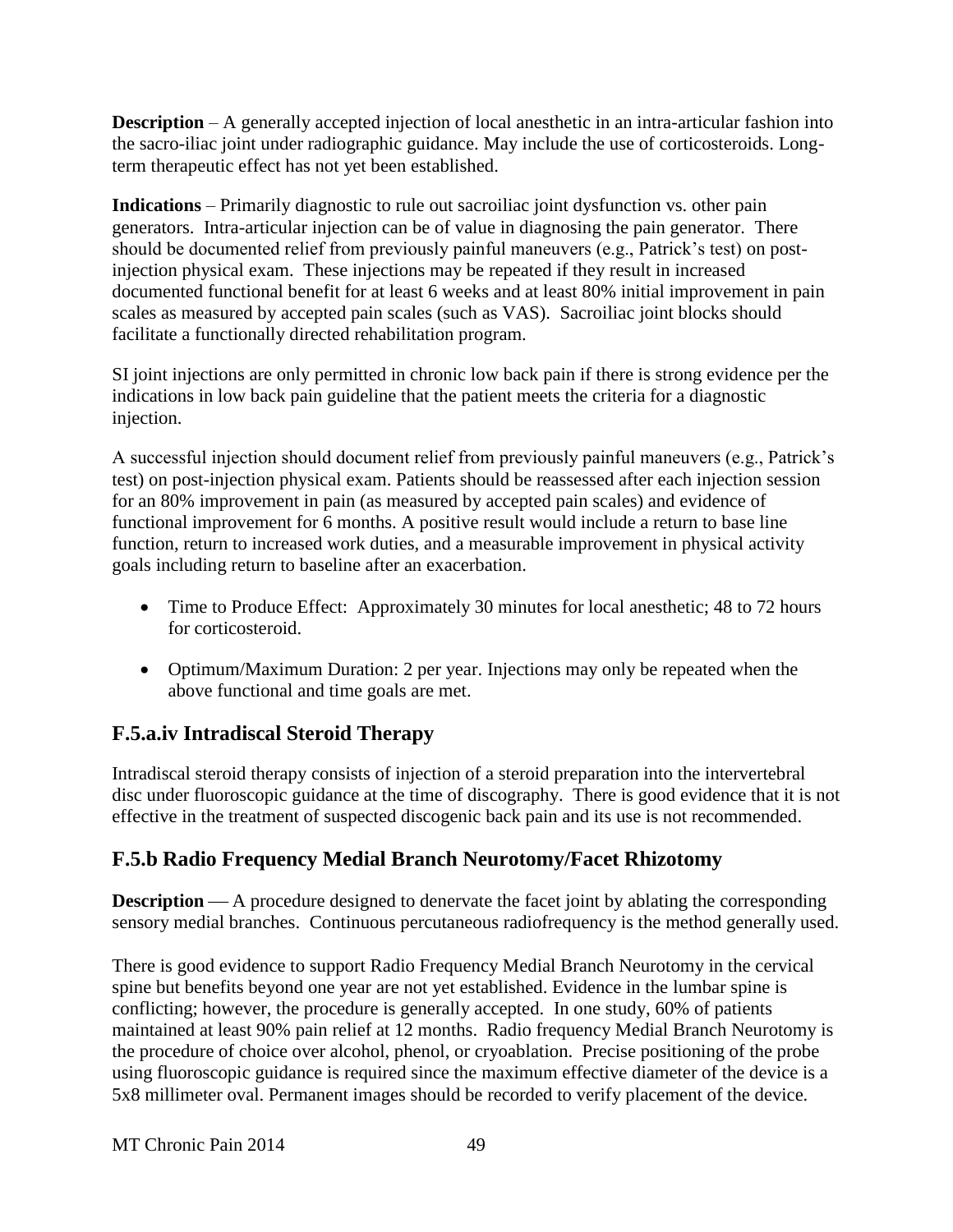**Indications** — Those patients with proven, significant, facetogenic pain. A minority of low back patients would be expected to qualify for this procedure. This procedure is not recommended for patients with multiple pain generators or involvement of more than 3 levels of medial branch nerves.

Individuals should have met all of the following indications: Pain of well-documented facet origin, typically with extension and/or rotation unresponsive to active and/or passive therapy, unresponsive to manual therapy, and in which a psychosocial screening has been performed (e.g., pain diagram, Waddell's signs, thorough psychosocial history, screening questionnaire). It is generally recommended that this procedure not be performed until three months of active therapy and manual therapy have been completed. All patients should continue appropriate exercise with functionally directed rehabilitation. Active treatment, which patients will have had prior to the procedure, is essential and will frequently require a repeat of the sessions previously ordered (Refer to Section F.13 Therapy-Active.)

All patients should have a successful response to a diagnostic medial nerve branch block and a separate comparative block. ISIS suggests controlled blocks using either placebo or anesthetics with varying lengths of activity (i.e., bupivacaine longer than lidocaine). To be a positive diagnostic block the patient should report a reduction of pain of 80% or greater from baseline for the length of time appropriate for the local anesthetic used. In almost all cases this will mean a reduction of pain to 1 or 2 on the VAS 10-point scale correlated with functional improvement. The patient should also identify activities of daily living (which may include measurements of range-of-motion) that are impeded by their pain and can be observed to document functional improvement in the clinical setting. Ideally, these activities should be assessed throughout the observation period for function. The observer should not be the physician who performed the procedure. It is suggested that this be recorded on a form similar to ISIS recommendations.

A separate comparative block on a different date should be performed to confirm the level of involvement. A comparative block uses anesthetics with varying lengths of activity.

**Complications** — Bleeding, infection, or neural injury. The clinician must be aware of the risk of developing a localized neuritis, or rarely, a deafferentation centralized pain syndrome as a complication of this and other neuroablative procedures.

**Post-Procedure Therapy** — Active therapy. Implementation of a gentle aerobic reconditioning program (e.g., walking) and back education within the first post-procedure week, barring complications. Instruction and participation in a long-term home-based program of ROM, core strengthening, postural or neuromuscular re-education, endurance, and stability exercises should be accomplished over a period of four to ten visits post-procedure.

**Requirements for Repeat Radiofrequency Medial Branch Neurotomy (or additional-level RF Neurotomies):** In some cases pain may recur. Successful RF Neurotomy usually provides from six to eighteen months of relief.

Before a repeat RF Neurotomy is done, a confirmatory medial branch injection should be performed if the patient's pain pattern presents differently than the initial evaluation. The long-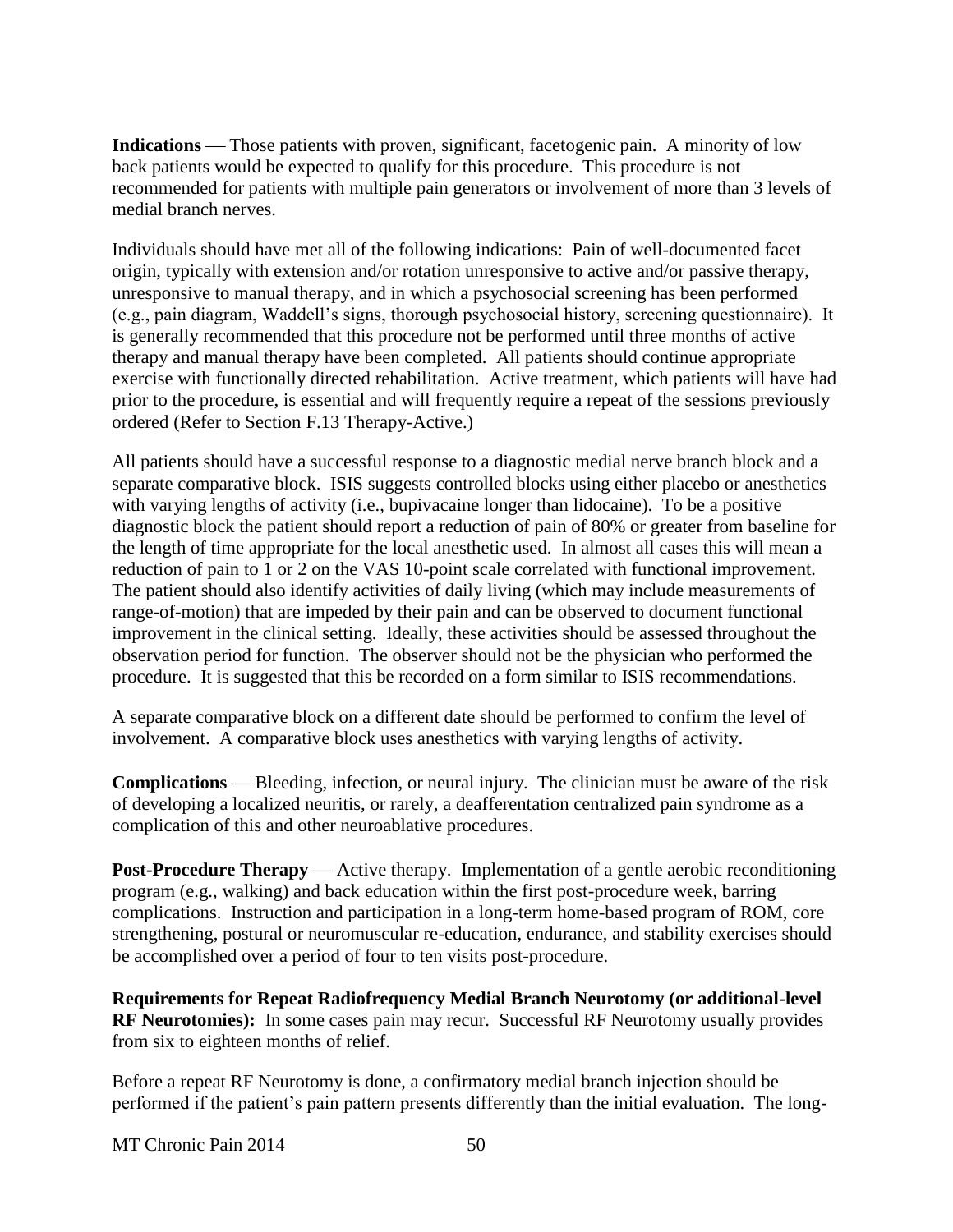term effects of repeat rhizotomies, especially on younger patients are unknown. There is a possibility that repeated denervation could result in premature degenerative changes. In addition the patient should always reconsider all of the possible permanent complications before consenting to a repeat procedure. There are no studies addressing the total number of RF neurotomies that should be done for a patient. The patient should document 6 to 18 months minimum improvement.

In occasional patients, additional levels of RF neurotomy may be necessary. The initial indications including repeat blocks and limitations apply.

 Optimum/Maximum duration twice in the first year after the initial rhizotomy and once a year after, up to 12 total. They may only be repeated when the patient demonstrates functional improvement

# **F.5.c.Dorsal Nerve Root Ganglion Radiofrequency Ablation**

Percutaneous radiofrequency partial lesioning of the dorsal root ganglion is a procedure intended to decrease persistent impairing radicular pain. There is some evidence that continuous RF for lumbar radicular pain does not result in improved pain and functional outcomes. Follow up of patients who had a dorsal nerve root ganglia procedure for failed low back surgery reported 2 out of 13 patients had a 50% reduction in pain and were satisfied with the procedure at 2 years. Fifty per cent or more of the group also reported worse sensory and motor findings. There is some evidence from a small study that pulsed RF used in patients with chronic cervical radicular pain who demonstrated a 50% reduction in pain on a diagnostic block will provide at least a 50% pain relief for 3 months. Recurrence of pain is common after 3 months with no significant effect at 6 months. No significant improvement in general function was documented. Due to the combination of possible adverse side effects, time limited effectiveness, and mixed study results, this therapy is not recommended. American Society of Anesthesiologist practice guidelines do not recommend routine use. **This treatment is not recommended**.

# **F.5.d Trigger Point Injections**

**Description** — Trigger point injections are a generally accepted treatment. Trigger point treatment can consist of dry needling or injection of local anesthetic, with or without corticosteroid, into highly localized, extremely sensitive bands of skeletal muscle fibers that produce local and referred pain when activated. There is conflicting evidence regarding the benefit of trigger point injections. A truly blinded study comparing dry needle treatment of trigger points is not feasible. There is no evidence that injection of medications improves the results of trigger point injections. Needling alone may account for some of the therapeutic response.

There is no indication for conscious sedation for patients receiving trigger point injections. The patient must be alert to help identify the site of the injection.

**Indications** – Trigger point injections may be used to relieve myofascial pain and facilitate active therapy and stretching of the affected areas. They are to be used as an adjunctive treatment in combination with other active treatment modalities. Trigger point injections should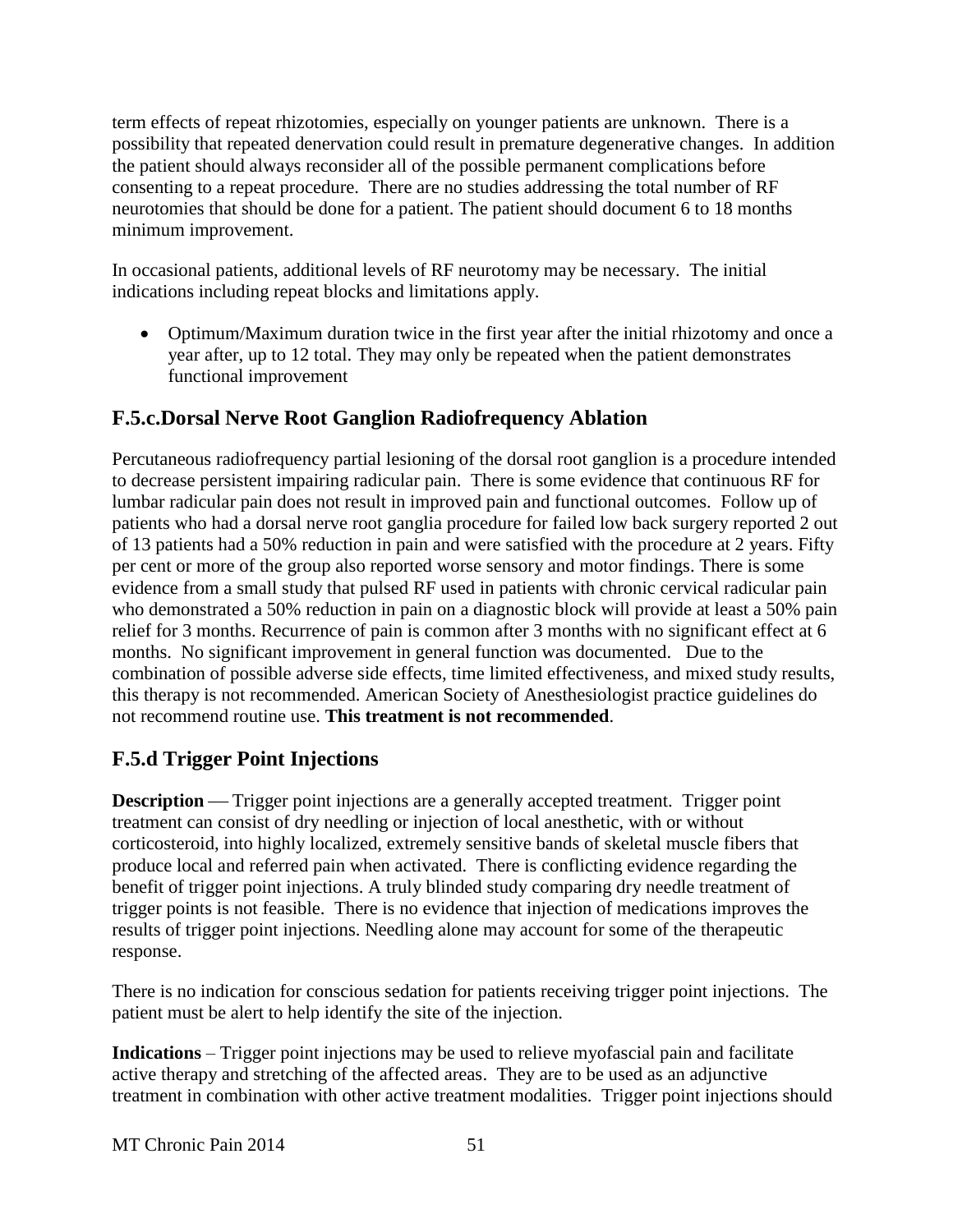be utilized primarily for the purpose of facilitating functional progress. Patients should continue in an aggressive aerobic and stretching therapeutic exercise program as tolerated throughout the time period they are undergoing intensive myofascial interventions. Myofascial pain is often associated with other underlying structural problems and any abnormalities need to be ruled out prior to injection.

For acute exacerbations trigger point injections are indicated in those patients where wellcircumscribed trigger points have been consistently observed, demonstrating a local twitch response characteristic radiation of pain pattern and local autonomic reaction, such as persistent hyperemia following palpation. Generally, these injections are not necessary unless consistently observed trigger points are not responding to specific, noninvasive, myofascial interventions within approximately a 6-week time frame.

**Complications** – Potential but rare complications of trigger point injections include infection, pneumothorax, and anaphylaxis, penetration of viscera, neurapraxia and neuropathy. If corticosteroids are injected in addition to local anesthetic, there is a risk of local myopathy developing. Severe pain on injection suggests the possibility of an intraneural injection, and the needle should be immediately repositioned.

Patients should be reassessed after each injection session for an 80% improvement in pain (as measured by accepted pain scales) and evidence of functional improvement for 3 months. A positive result would include a return to base line function, return to increased work duties, and measurable improvement in physical activity goals including return to baseline after an exacerbation.

- Time to Produce Effect: Local anesthetic 30 minutes; 24 to 48 hours for no anesthesia.
- Frequency: No more than 4 injection sites per session per week for acute exacerbations only, to avoid significant post-injection soreness.
- Optimum Duration/Maximum: 4 sessions per year. Injections may only be repeated when the above functional and time goals are met.

### **F.5.e Prolotherapy Injections**

**Description** - also known as sclerotherapy, consists of a series of injections of hypertonic dextrose, with or without glycerine and phenol, into the ligamentous structures of the low back and other joints (e.g., it has been used for 'stabilization" of ankles, SI joints, etc.). Its proponents claim that the inflammatory response to the injections will recruit cytokine growth factors involved in the proliferation of connective tissue, stabilizing the ligaments of the low back or treated joints when these structures have been damaged by mechanical insults.

There are conflicting studies concerning the effectiveness of Prolotherapy in the low back. Lasting functional improvement has not been shown. The injections are invasive, may be painful to the patient, and are not generally accepted or widely used. **Therefore, the use of Prolotherapy for low back or other chronic joint pain is not recommended.**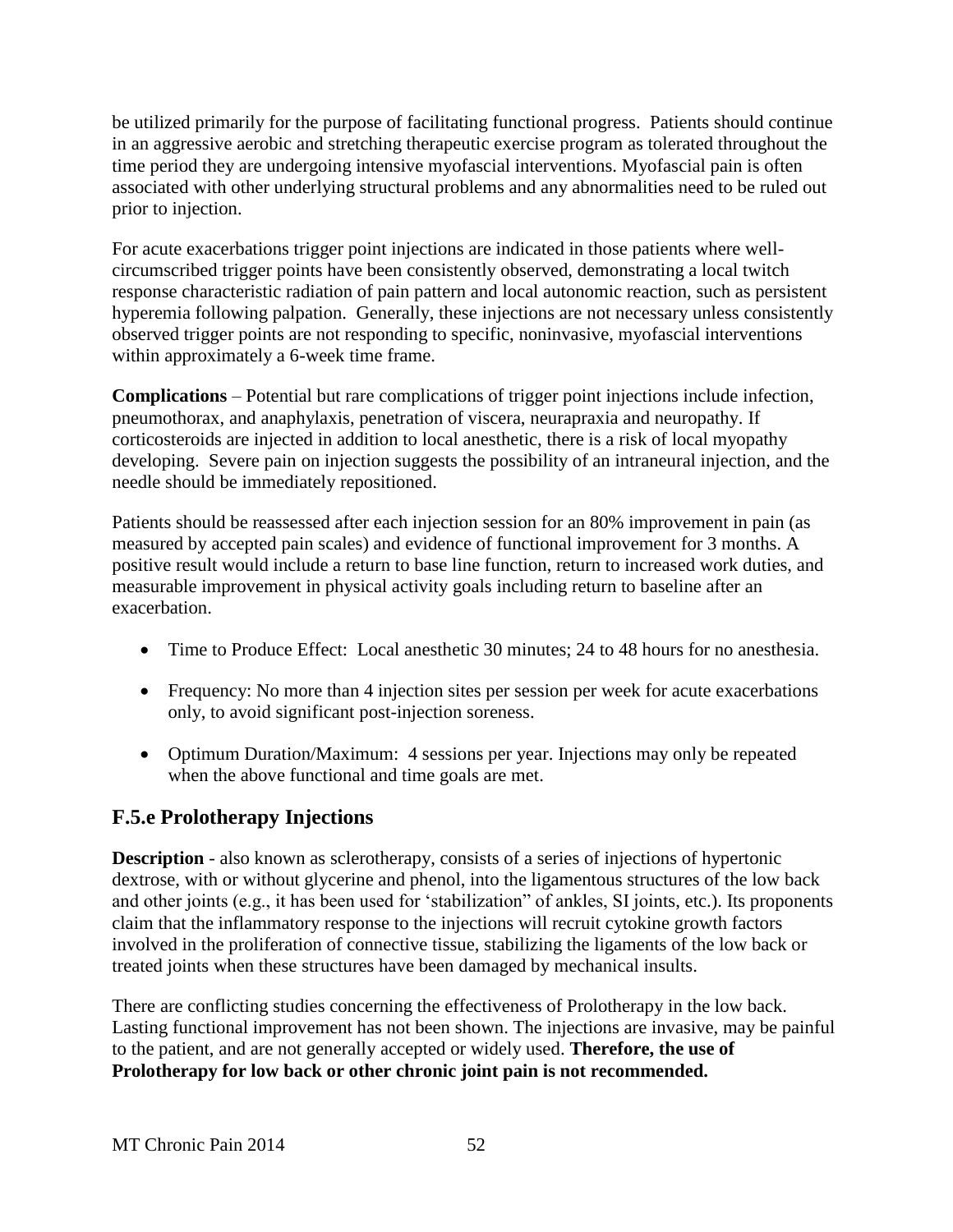### **F 5.f Epiduroscopy and Epidural Lysis of Adhesions**

Epiduroscopy and Epidural Lysis of Adhesions is an investigational treatment of low back pain. It involves the introduction of a fiberoptic endoscope into the epidural space via the sacral hiatus. With cephalad advancement of the endoscope under direct visualization, the epidural space is irrigated with saline. Adhesiolysis may be done mechanically with a fiberoptic endoscope. The saline irrigation is performed with or without epiduroscopy and is intended to distend the epidural space in order to obtain an adequate visual field. It is designed to produce lysis of adhesions, which are conjectured to produce symptoms due to traction on painful nerve roots. Saline irrigation is associated with risks of elevated pressures which may impede blood flow and venous return, possibly causing ischemia of the cauda equina and retinal hemorrhage.

Other complications associated with instrumented lysis include catheter shearing, need for catheter surgical removal, infection (including meningitis), hematoma, and possible severe hemodynamic instability during application. Although epidural adhesions have been postulated to cause chronic low back pain, studies have failed to find a significant correlation between the level of fibrosis and pain or difficulty functioning. Studies of epidural lysis demonstrate no transient pain relief from the procedure. Given the low likelihood of a positive response, the additional costs and time requirement, and the possible complications from the procedure, epidural injection, or mechanical lysis, is not recommended.

Epiduroscopy- directed steroid injections are also not recommended as there is no evidence to support an advantage for using an epiduroscope with steroid injections.

# **F.5.g Botulinum Toxin (Botox) Injection**

**Description** – Used to temporarily weaken or paralyze muscles. May reduce muscle pain in conditions associated with spasticity, dystonia, or other types of painful muscle spasm. Neutralizing antibodies develop in at least 4% of patients treated with botulinum toxin type A, rendering it ineffective. Several antigenic types of botulinum toxin have been described. Botulinum toxin type B, first approved by the Food and Drug Administration (FDA) in 2001, is similar pharmacologically to botulinum toxin type A. It appears to be effective in patients who have become resistant to the type A toxin. The immune responses to botulinum toxins type A and B are not cross-reactive, allowing type B toxin to be used when type A action is blocked by antibody. Experimental work with healthy human volunteers suggests that muscle paralysis from type B toxin is not as complete or as long lasting as that resulting from type A. The duration of treatment effect of botulinum toxin type B for cervical dystonia has been estimated to be 12 to 16 weeks. EMG needle guidance may permit more precise delivery of botulinum toxin to the target area.

There is strong evidence that botulinum toxin A has objective and asymptomatic benefits over placebo for cervical dystonia.

There is some evidence to support injections for electromyographically proven piriformis syndrome. Prior to consideration of botulimum toxin injection for piriformis syndrome, patients should have had marked (80% or better) but temporary improvement with three separate trigger point injections. To be a candidate for botulinum toxin injection for piriformis syndrome,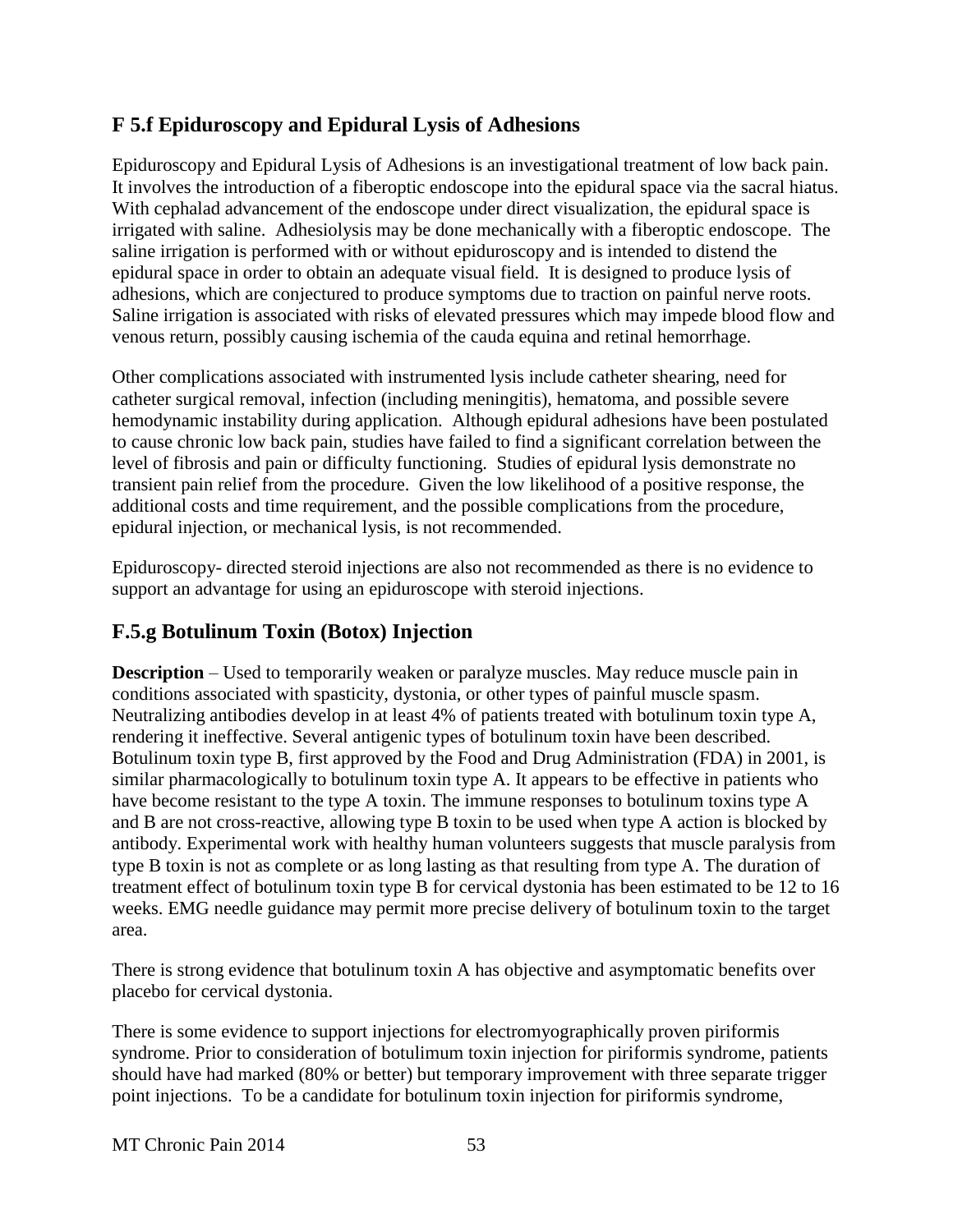patients should have had symptoms return to baseline or near baseline despite an appropriate stretching program after trigger point injections. Botulinum toxin injections of piriformis should be performed by a physician experienced in this procedure and utilize either ultrasound, fluoroscopy, or EMG needle guidance. Botulinum toxin should be followed by limb strengthening and reactivation.

**Indications** – For conditions which produce chronic spasticity, dystonia, or piriformis syndrome. There should be evidence of limited range-of-motion prior to the injection. Refer to Traumatic Brain Injury (TBI) Medical Treatment Guidelines for indications regarding headache.

There is insufficient evidence to support its use other myofascial trigger points for longer-term pain relief and it is likely to cause muscle weakness or atrophy if used repeatedly. Examples of such consequences include subacromial impingement, as the stabilizers of the shoulder are weakened by repeated injections of trigger points in the upper trapezii. Therefore it is not recommended for use for other myofascial trigger points.

**Complications** – There is good evidence that cervical botulinum toxin A injections cause transient dysphagia and neck weakness. Allergic reaction to medications, dry mouth and vocal hoarseness may also occur. Rare systemic effects include flu-like syndrome, and weakening of distant muscle. There is an increased risk of systemic effects in patients with motor neuropathy or disorders of the neuromuscular junction.

- Time to produce effect: 24 to 72 hours post injection with peak effect by 4 to 6 weeks.
- Frequency: No less than 3 months between re-administration. Patients should be reassessed after each injection session for an 80% improvement in pain (as measured by accepted pain scales) and evidence of functional improvement for 3 months. A positive result would include a return to base line function, return to increased work duties, and measurable improvement in physical activity goals including return to baseline after an exacerbation.
- Optimum duration: 3 to 4 months.
- Maximum duration: Currently unknown. Repeat injections should be based upon functional improvement and therefore used sparingly in order to avoid development of antibodies that might render future injections ineffective. In most cases, not more than four injections are appropriate due accompanying muscle atrophy.

# **F.6 Interdisciplinary Rehabilitation Programs**

Interdisciplinary Rehabilitation Programs are the gold standard of treatment for individuals with chronic pain who have not responded to less intensive modes of treatment. In addition, there are current studies to support the use of pain programs. There is good evidence that interdisciplinary programs which include screening for psychological issues, identification of fear-avoidance beliefs and treatment barriers, and establishment of individual functional and work goals, will improve function and decrease disability.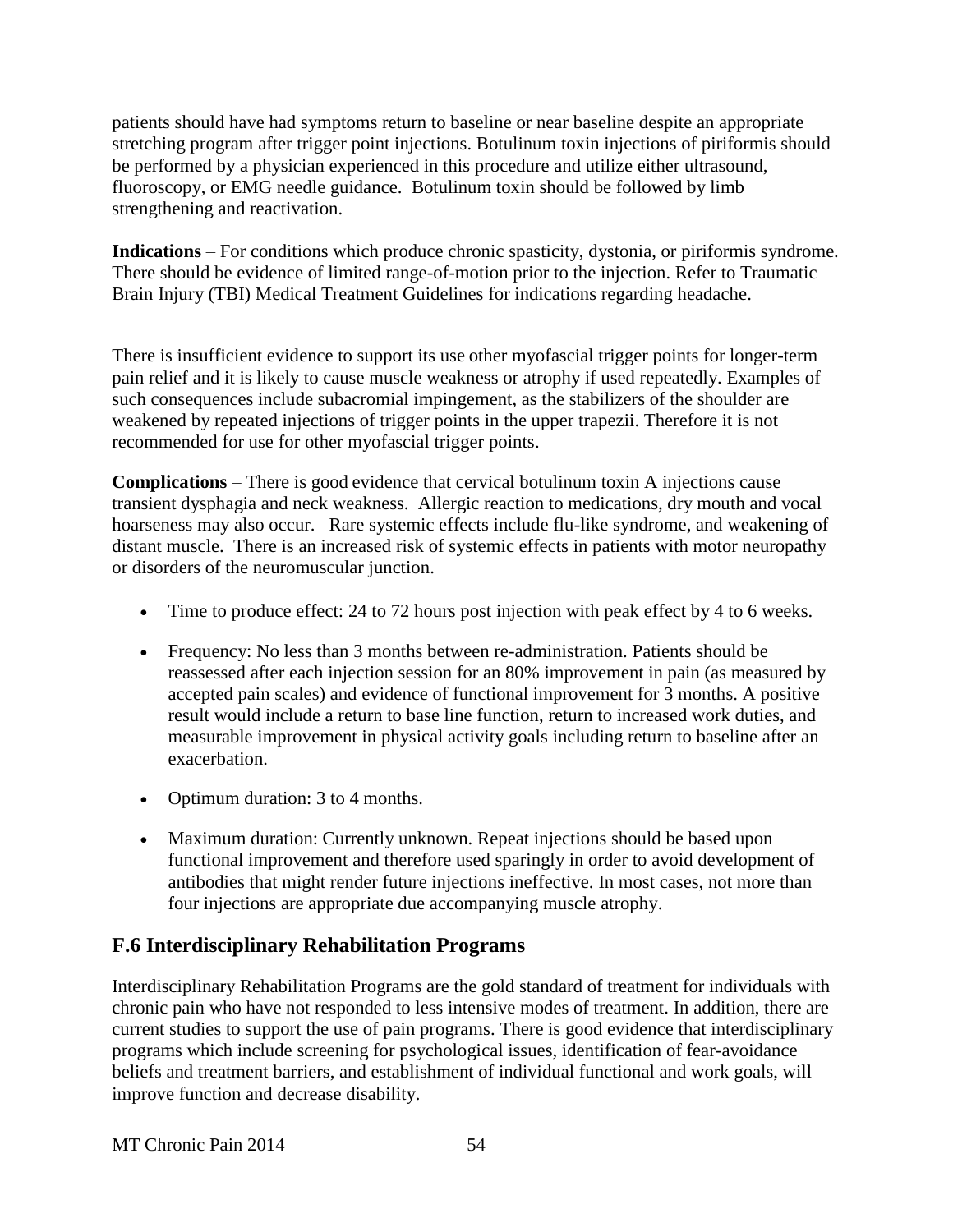These programs should assess the impact of pain and suffering on the patient's medical, physical, psychological, social, and/or vocational functioning. In general, interdisciplinary programs evaluate and treat multiple and sometimes irreversible conditions, including but not limited to painful musculoskeletal, neurological, and other chronic painful disorders and psychological issues, drug dependence, abuse or addiction ,high levels of stress and anxiety, failed surgery and pre-existing or latent psychopathology. The number of professions involved in the team in a chronic pain program may vary due to the complexity of the needs of the person served. The Department recommends consideration of referral to an interdisciplinary program within 6 months post-injury in patients with delayed recovery unless successful surgical interventions or other medical and/or psychological treatments complications intervene.

Chronic pain patients need to be treated as outpatients within a continuum of treatment intensity. Outpatient chronic pain programs are available with services provided by a coordinated interdisciplinary team within the same facility (formal) or as coordinated among practices by the authorized treating physician (informal). Formal programs are able to provide coordinated, high intensity level of services and are recommended for most chronic pain patients who have received multiple therapies during acute management.

Patients with addiction problems or high dose opioid or other drugs of abuse use may require inpatient and/or outpatient chemical dependency treatment programs before or in conjunction with other interdisciplinary rehabilitation. Guidelines from the American Society of Addiction Medicine are available and may be consulted relating to the intensity of services required for different classes of patients in order to achieve successful treatment.

Informal interdisciplinary pain programs may be considered for patients who are currently employed, those who cannot attend all day programs, those with language barriers, or those living in areas not offering formal programs. Before treatment has been initiated, the patient, physician, and insurer should agree on treatment approach, methods, and goals. Generally the type of outpatient program needed will depend on the degree of impact the pain has had on the patient's medical, physical, psychological, social and/or vocational functioning.

When referring a patient for formal outpatient interdisciplinary pain rehabilitation, an occupational rehabilitation or an opioid treatment program, the Department recommends the program meets the criteria of the Commission on Accreditation of Rehabilitation Facilities (CARF).

Inpatient pain rehabilitation programs are rarely needed but may be necessary for patients with any of the following conditions: (a) high risk for medical instability; (b) moderate to severe impairment of physical/functional status; (c) moderate to severe pain behaviors; (d) moderate impairment of cognitive and/or emotional status; (e) dependence on medications from which he or she needs to be withdrawn; and (f) the need for 24-hour supervised nursing.

Outpatient interdisciplinary pain programs, whether formal or informal, should be comprised of the following dimensions: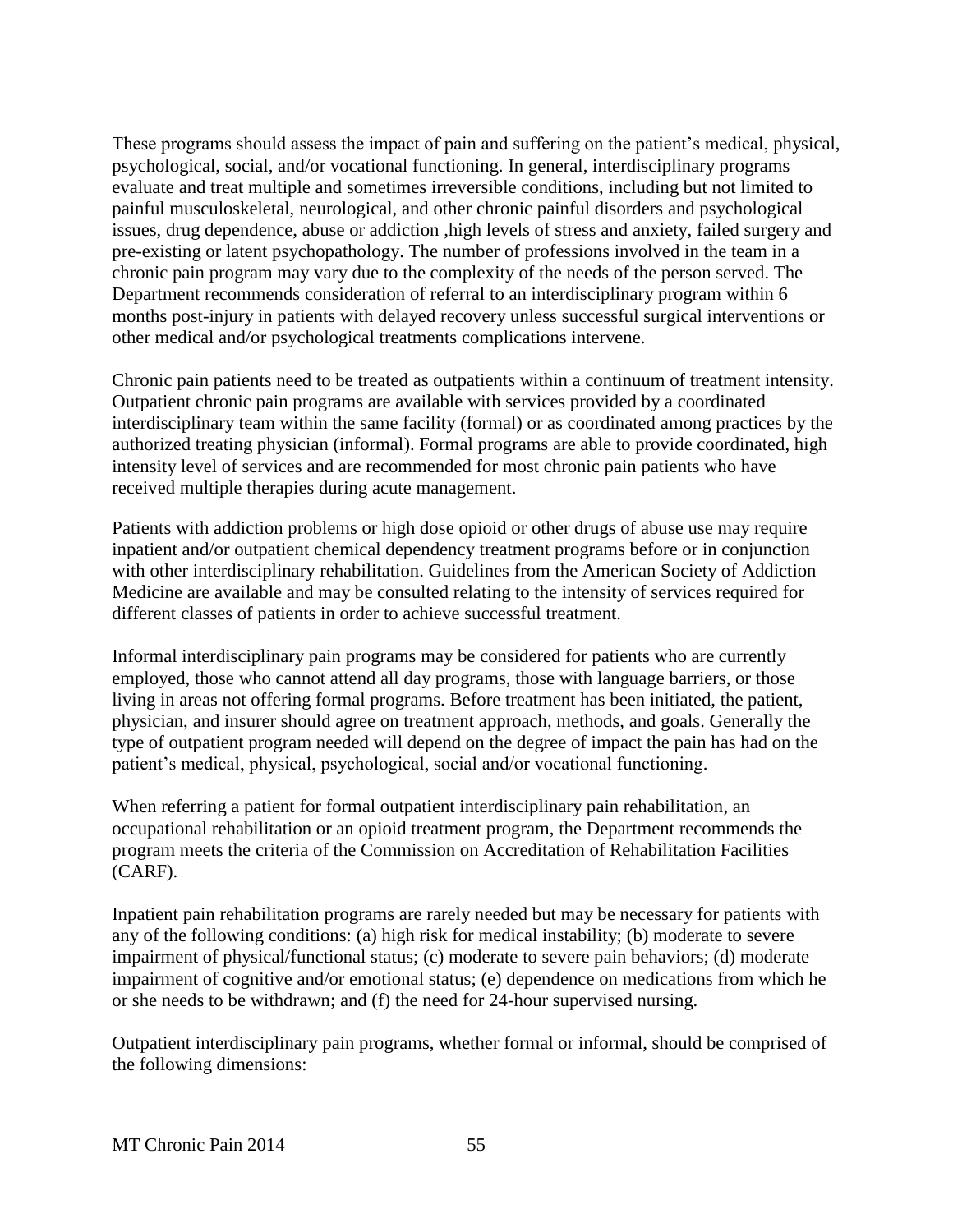- 1. Communication: To ensure positive functional outcomes, communication between the patient, insurer and all professionals involved must be coordinated and consistent. Any exchange of information must be provided to all professionals, including the patient. Care decisions should be communicated to all and should include the family or other support system.
- 2. Documentation: Through documentation by all professionals involved and/or discussions with the patient, it should be clear that functional goals are being actively pursued and measured on a regular basis to determine their achievement or need for modification.
- 3. Treatment Modalities: Use of modalities may be necessary early in the process to facilitate compliance with and tolerance to therapeutic exercise, physical conditioning, and increasing functional activities. Active treatments should be emphasized over passive treatments. Active treatments should encourage self-coping skills and management of pain, which can be continued independently at home or at work. Treatments that can foster a sense of dependency by the patient on the caregiver should be avoided. Treatment length should be decided based upon observed functional improvement. For a complete list of active and passive therapies, refer to the Sections F.13 and F.14 of this guideline. All treatment timeframes may be extended based upon the patient's positive functional improvement.
- 4. Therapeutic Exercise Programs: A therapeutic exercise program should be initiated at the start of any treatment rehabilitation. Such programs should emphasize education, independence, and the importance of an on-going exercise regime. There is good evidence that exercise alone or part of a multi-disciplinary program results in decreased disability for workers with non-acute low back pain. There is no sufficient evidence to support the recommendation of any particular exercise regimen over any other exercise regimen.
- 5. Return-to-work: The authorized treating physician should continually evaluate the patient for their potential to return to work. When return-to-work is an option, it may be appropriate to implement a occupational rehabilitation program (as described in this section). For patients currently employed, efforts should be aimed at keeping them employed. Formal rehabilitation programs should provide assistance in creating work profiles. For more specific information regarding return-to-work, refer to Section F.12 Return-to-Work.
- 6. Patient Education: Patients with pain need to re-establish a healthy balance in lifestyle. All providers should educate patients on how to overcome barriers to resuming daily activity, including pain management, decreased energy levels, financial constraints, decreased physical ability, and change in family dynamics.
- 7. Psychosocial Evaluation and Treatment: Psychosocial evaluation should be initiated, if not previously done. Providers of care should have a thorough understanding of the patient's personality profile; especially if dependency issues are involved. Psychosocial treatment may enhance the patient's ability to participate in pain treatment rehabilitation, manage stress, and increase their problem-solving and self-management skills.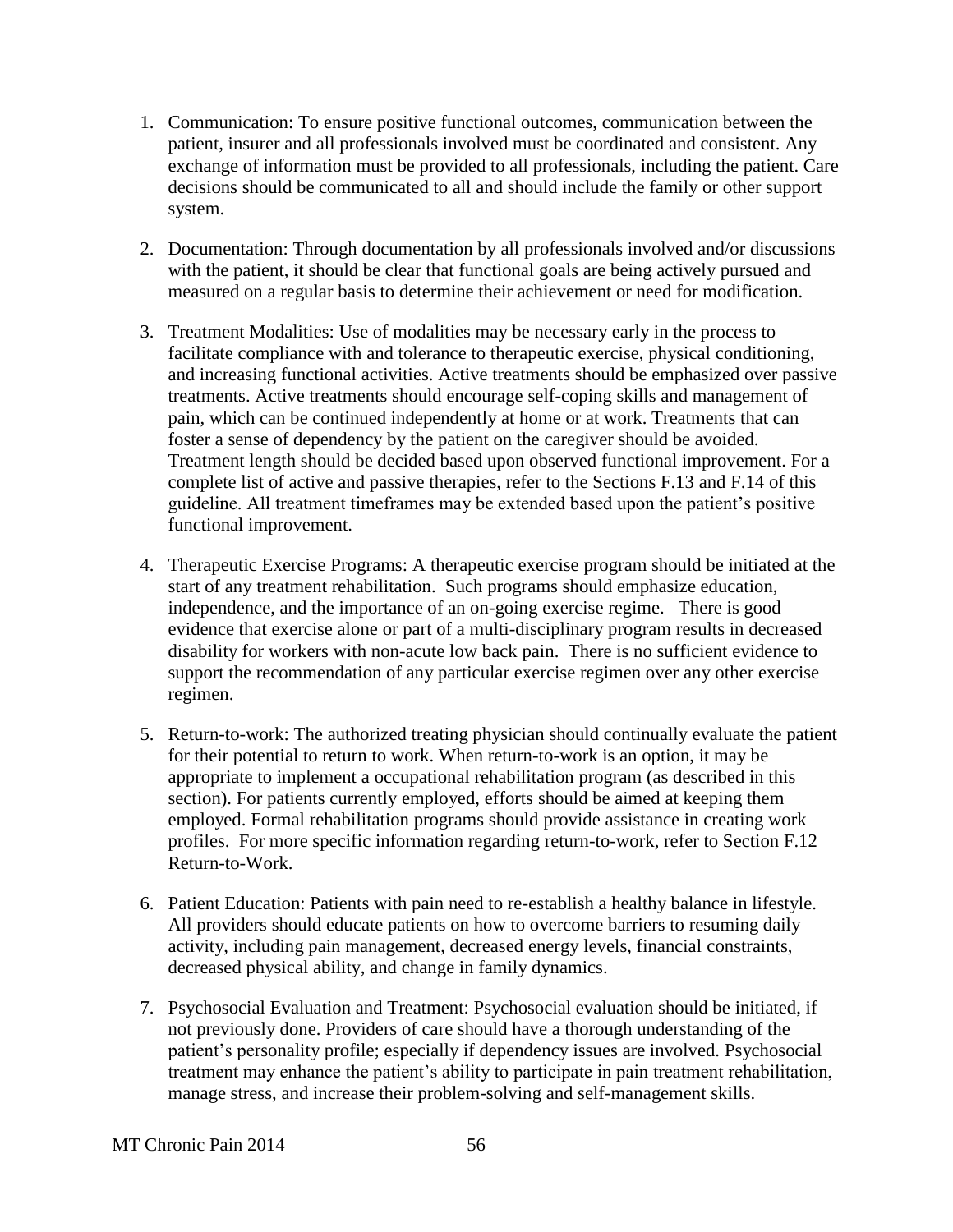8. Vocational Assistance: Vocational assistance can define future employment opportunities or assist patients in obtaining future employment. Refer to Section F.12 Return-to-Work for detailed information.

Interdisciplinary programs are characterized by a variety of disciplines that participate in the assessment, planning, and/or implementation of the treatment program. These programs are for patients with greater levels of perceived disability, dysfunction, de-conditioning and psychological involvement.

### **F.6.a Formal Rehabilitation Programs**

#### **Interdisciplinary Pain Rehabilitation**:

An Interdisciplinary Pain Rehabilitation Program provides outcomes-focused, coordinated, goaloriented interdisciplinary team services to measure and improve the functioning of persons with pain and encourage their appropriate use of health care system and services. The program can benefit persons who have limitations that interfere with their physical, psychological, social, and/or vocational functioning. The program shares information about the scope of the services and the outcomes achieved with patients, authorized providers, and insurers.

The interdisciplinary team maintains consistent integration and communication to ensure that all interdisciplinary team members are aware of the plan of care for the patient, are exchanging information, and implement the plan of care. The team members make interdisciplinary team decisions with the patient and then ensure that decisions are communicated to the entire care team.

The medical director of the pain program should ideally be board certified in pain management; or board certified in his or her specialty area and have completed a one year fellowship in interdisciplinary pain medicine or palliative care recognized by a national board, or have two years experience in an interdisciplinary pain rehabilitation program. Individuals who assist in the accomplishment of functional, physical, psychological, social and vocational goal must include a medical director, pain team physician(s), and pain team psychologist. Other disciplines on the team may include, but are not limited to, biofeedback therapist, occupational therapist, physical therapist, registered nurse, case manager, exercise physiologist, psychologist, psychiatrist, and/or nutritionist.

- Time to produce effect: 3 to 4 weeks
- Frequency: Full time programs No less than 5 hours/day, 5 days/week; part-time programs- 4 hours/day for 2-3 days per week.
- Optimum duration: 3 to 12 weeks at least 2-3 times a week. With follow up visits weekly or every other week during the first one to two months after the initial program is completed.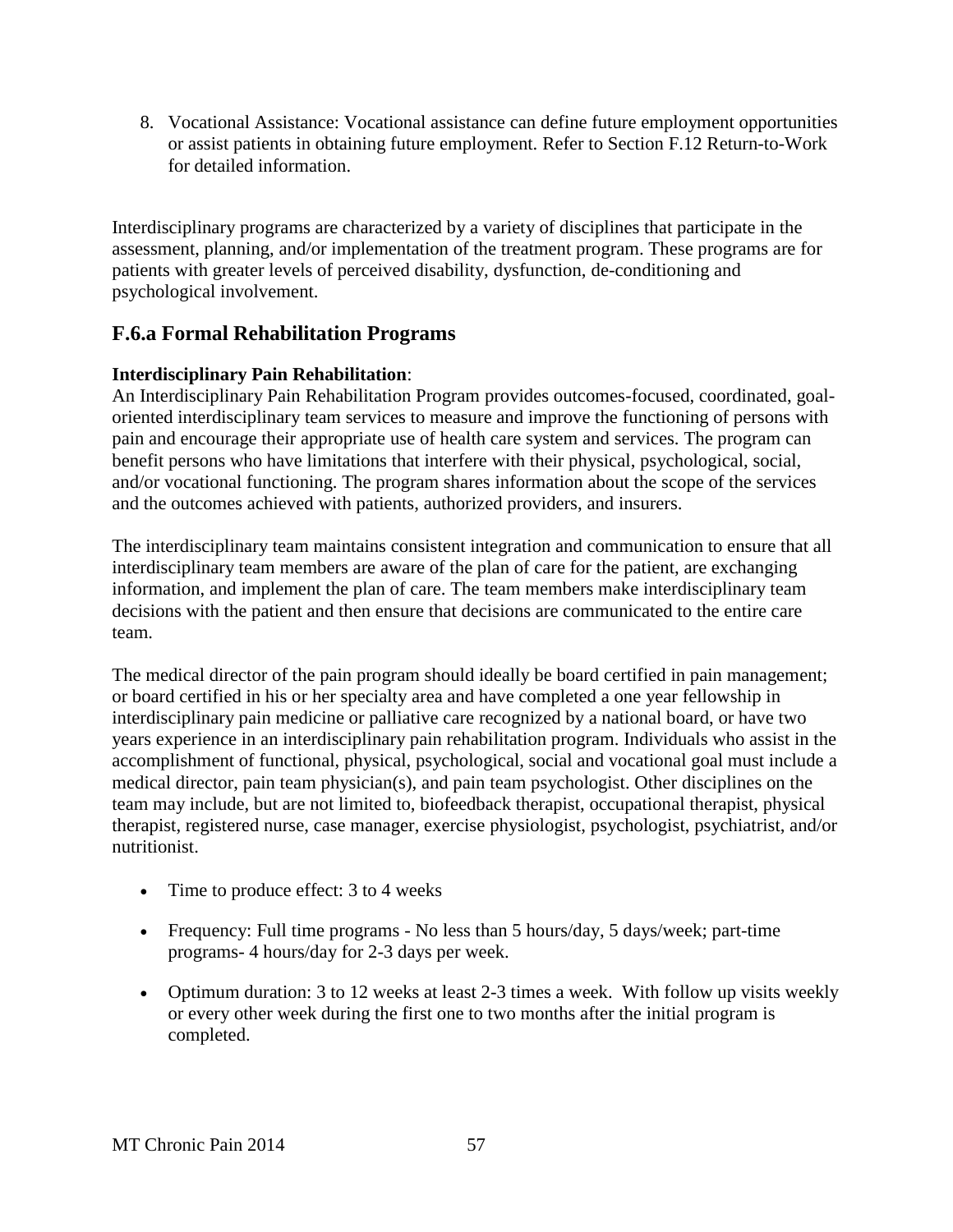Maximum duration: 4 months for full time programs and up to 6 months for part-time programs. Periodic review and monitoring thereafter for one year, additional follow up based upon the documented maintenance of functional gains.

#### **Occupational Rehabilitation**

Occupational Rehabilitation is an interdisciplinary program addressing a patient's employability and return-to-work. It includes a progressive increase in the number of hours per day that a patient completes work simulation tasks until the patient can tolerate a full workday. A full workday is case specific and is defined by the previous employment of the patient. Safe work place practices and education of the employer and social support system regarding the person's status should be included.This is accomplished by addressing the medical, psychological, behavioral, physical, functional, and vocational components of employability and return-towork.

There is some evidence that an integrated care programs, consisting of workplace interventions and graded activity teaching that pain need not limit activity, is effective in returning patients with chronic low back pain to work, even with minimal reported reduction of pain.

The interdisciplinary team should, at a minimum, be comprised of a qualified medical director who is board certified with documented training in occupational rehabilitation, and team physicians having experience in occupational rehabilitation, occupational therapy, and physical therapy.

As appropriate, the team may also include: chiropractor, RN, case manager, psychologist and vocational specialist or certified biofeedback therapist.

- Time to produce effect: 2 weeks
- Frequency: 2 to 5 visits per week, up to 8 hours/day.
- Optimum duration: 2 to 4 weeks
- Maximum duration: 6 weeks. Participation in a program beyond six weeks must be documented with respect to need and the ability to facilitate positive symptomatic or functional gains.

# **F.6.b Informal Rehabilitation Program**

A Coordinated Interdisciplinary Pain Rehabilitation Program is one in which the authorized treating physician coordinates all aspects of care. This type of program is similar to the formal programs in that it is goal oriented and provides interdisciplinary rehabilitation services to manage the needs of the patient in the following areas: (a) functional, (b) medical, (c) physical, (d) psychological, (e) social, and (f) vocational.

This program is different from a formal program in that it involves lower frequency and intensity of services/treatment. Informal rehabilitation is geared toward those patients who do not need the intensity of service offered in a formal program or who cannot attend an all-day program due to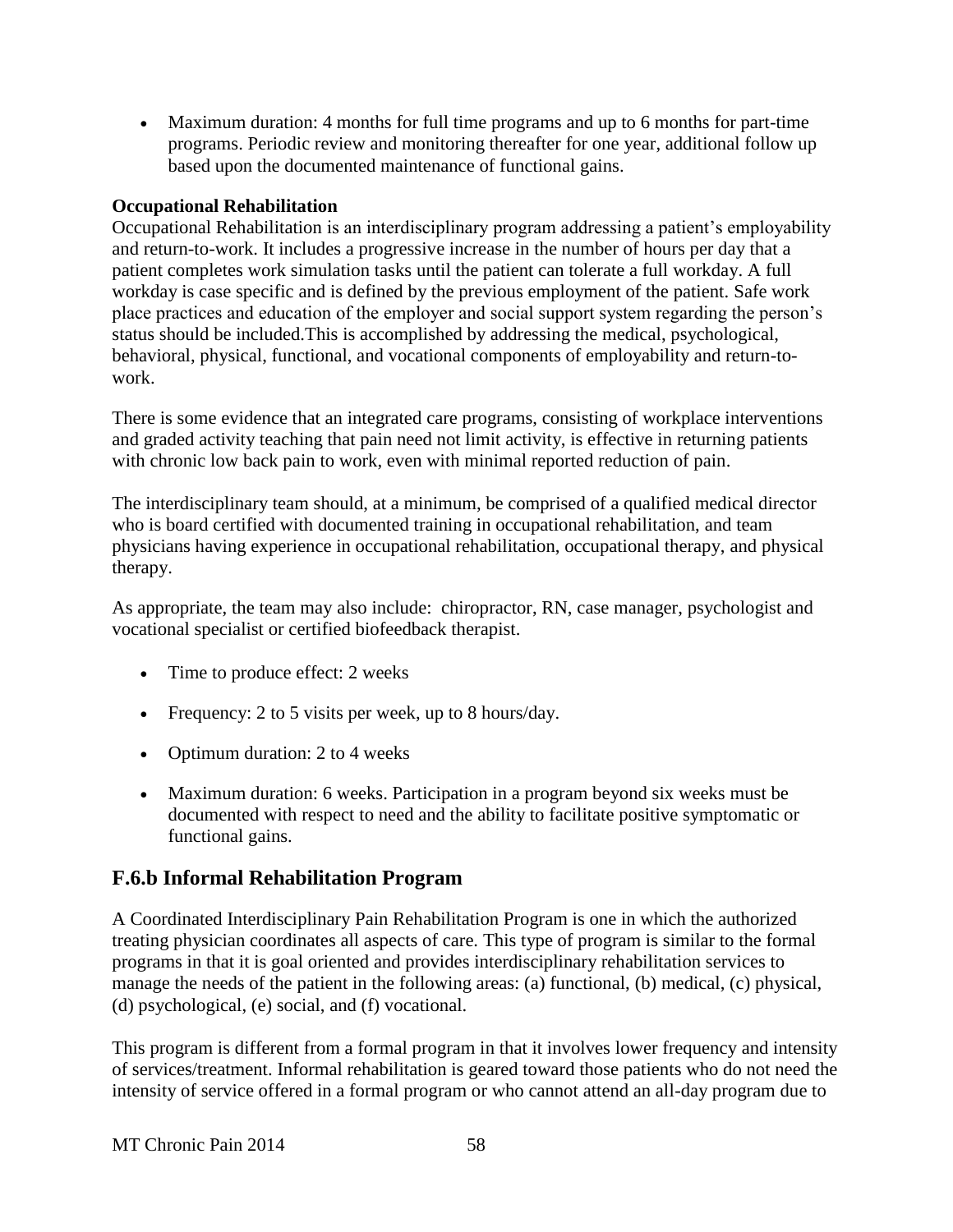employment, daycare, language or other barriers.

Patients should be referred to professionals experienced in outpatient treatment of chronic pain. The Department recommends the authorized treating physician consult with physicians experienced in the treatment of chronic pain to develop the plan of care. Communication among care providers regarding clear objective goals and progress toward the goals is essential. Employers should be involved in return to work and work restrictions and the family/social support system should be included in the treatment plan. Other disciplines likely to be involved include biofeedback therapist, occupational therapist, physical therapist, registered nurse, psychologist, case manager, exercise physiologist, psychiatrist, and/or nutritionist.

- Time to produce effect: 3 to 4 weeks
- Frequency: Full time programs no less than 5 hours/day, 5 days/week; Part time programs - 4 hours/day for 2-3 days per week.
- Optimum duration: 3 to 12 weeks at least 2-3 times a week. With follow up visits weekly or every other week during the first one to two months after the initial program is completed.
- Maximum duration: 4 months for full time programs and up to 6 months for part-time programs. Periodic review and monitoring thereafter for one year, additional follow up based upon the documented maintenance of functional gains.

### **F.6.c Opioid/Chemical Treatment Programs:**

Chemical dependency, which for worker compensation issues will usually be related to opioids, anxiolytics, or hypnotics as prescribed for the original workers compensation injury, should be treated with specific programs providing medical and psychological assessment, treatment planning and individual as well group counseling and education.

They may be inpatient or outpatient programs, depending upon the level of intensity of services required. Formal treatment programs are appropriate for patients who have more intense (e.g. use extraordinarily excessive doses of prescription drugs to which they have developed tolerance) or multiple drug abuse issues (e.g. benzodiazepines and/or alcohol) and those with complex medical conditions or psychiatric issues drug misuse. A medical physician with appropriate training preferably board certified in addiction medicine, should provide the initial evaluation and oversee the program. Full primary assessment should include behavioral health assessment; medical history; physical examination, mental status; current level of functioning; employment history; legal history; history of abuse, violence, and risk taking behavior; education level; use of alcohol, tobacco and other drugs; and social support system.

Addiction counselors, and other trained health care providers as needed, are involved in the program. Peer and group support is an integral part of the program and families are encouraged to attend. There should be good communication between the program and other external services, external health care providers, Alanon, AA and pain medicine providers. Drug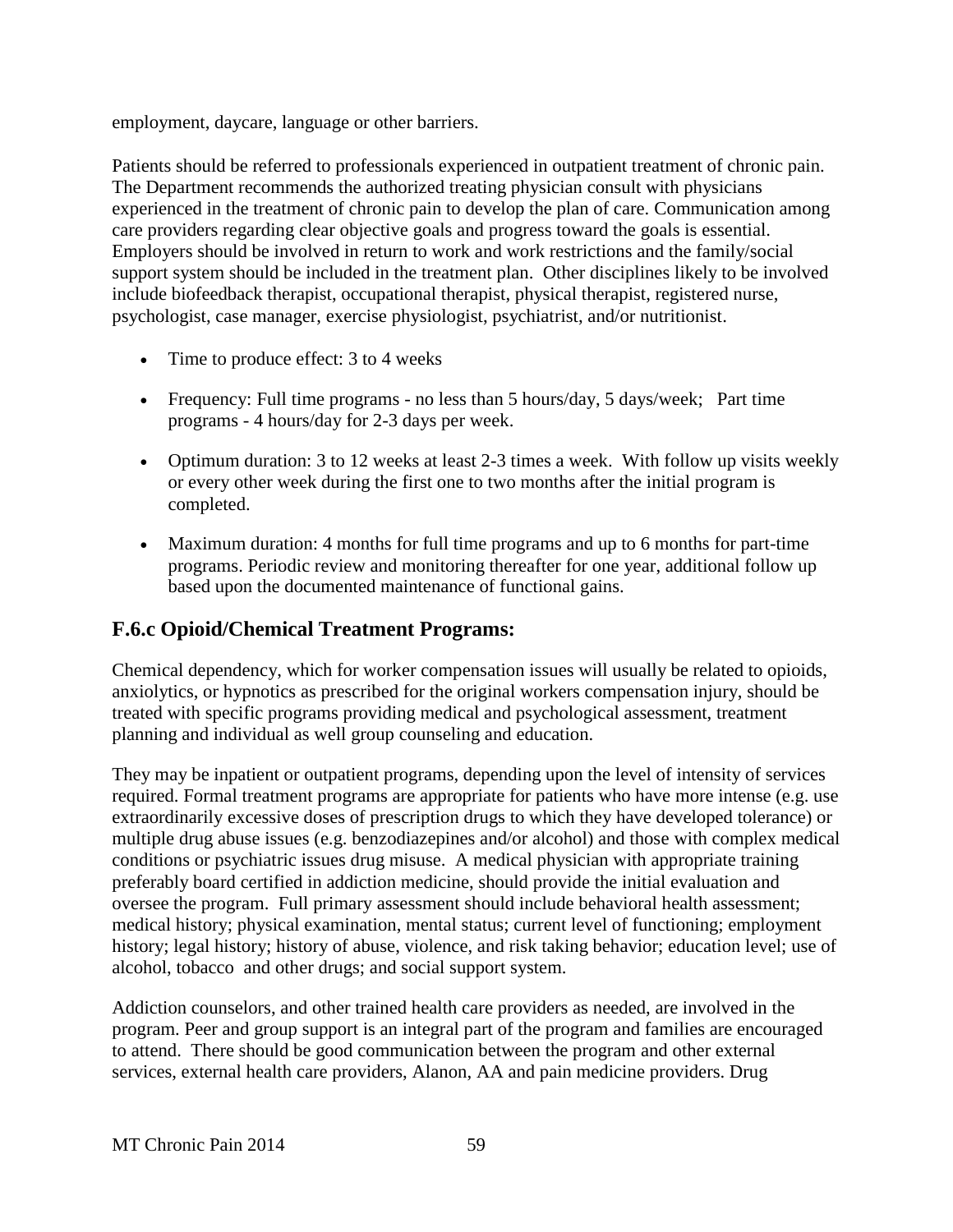screening is performed as appropriate for the individual, minimally initially and at least weekly during the initial detoxification and intensive initial treatment.

Clear withdrawal procedures are delineated for voluntary, against medical advice, and involuntary withdrawal. Withdrawal programs must have a clear treatment plan and include description of symptoms of medical and emotional distress, significant signs of opioid withdrawal, and actions taken. All programs should have clear direction on how to deal with violence in order to assure safety for all participants. Transition and discharge should be carefully planned with full communication to outside resources. Duration of inpatient programs are usually 4 weeks while outpatient programs may take 12 weeks.

Drug detoxification may be performed on an outpatient or inpatient basis. Detoxification is unlikely to succeed in isolation when not followed by prolonged chemical dependency treatment. Isolated detoxification is usually doomed to failure with very high recidivism rates.

Neither ultra-rapid nor rapid-detoxification are recommended due to possible respiratory depression and death and the lack of evidence for long range treatment success.

Abstinence models are preferred by most chemical dependency treatment programs but are problematic for those chronic pain patients who may require the continued use of opioid analgesics. Methadone, buprenorphine, or buprenorphine/naloxone are usually the first line agents for treating such patients; however, continued use in an outpatient setting of methadone for opioid dependency requires dispensing by a licensed methadone clinic and buprenorphine, for the same purpose, by a physician possessing a special DEA license. As of the time of this guideline writing, some formulations of buprenorphine/naloxone have been FDA approved for the treatment of opioid dependence. It is strongly recommended that the use of either drug for the purpose of treating chronic pain be limited to physicians with additional training. In the case of methadone, there are increasing numbers of inadvertent deaths due to misuse, including prescribing errors. In the case of buprenorphine, its use as an analgesic is not currently FDA approved and conversion to this drug from other opioids is difficult. It should never be a firstline analgesic for chronic pain due to high cost and the presence of other opioids that may be more effective for moderate-to-severe chronic pain.

Tapering opioids on an outpatient basis requires a highly motivated patient and diligent treatment team and may be accomplished by decreasing the current dose 10% per day or per week. Tapering should be accompanied by addiction counseling. Failing a trial of tapering a patient should be sent to a formal addiction program. When the dose has reached 1/3 of the original dose, the taper should proceed at half or less of the initial rate. Doses should be held or possibly increased if severe withdrawal symptoms, pain, or reduced treatment failure otherwise occurs. This method is tedious, time consuming and more likely to fail than more rapid and formalized treatment programs.

- Time to Produce Effect: 3 to 4 weeks
- Frequency: Full time programs- no less than 5 hours/day, 5 days/week; part time programs- 4 hours/day for 2-3 days per week.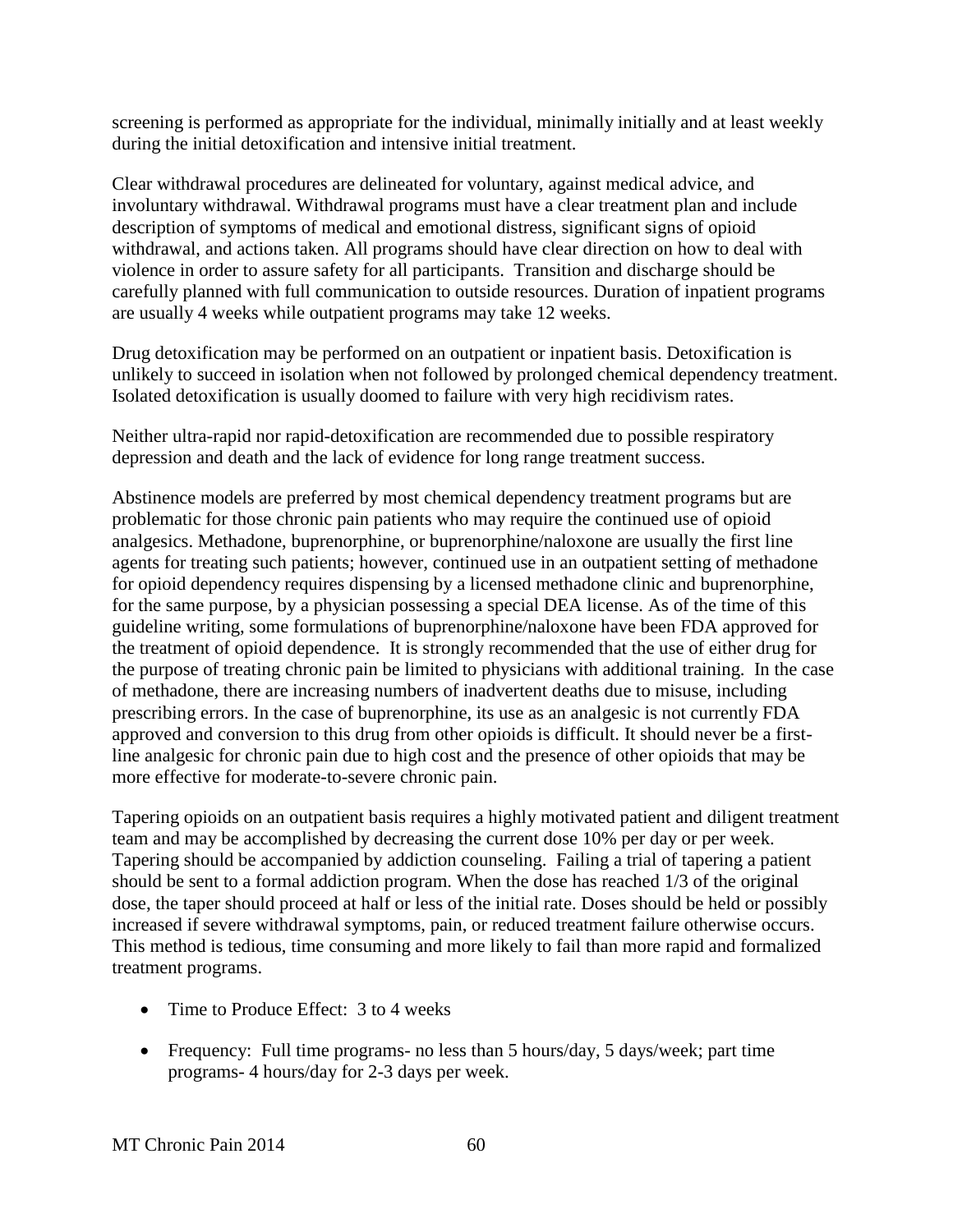- Optimum Duration: 3 to 12 weeks at least 2-3 times a week. With follow up visits weekly or every other week during the first one to two months after the initial program is completed.
- Maximum duration: 4 months for full time programs and up to 6 months for part-time programs. Periodic review and monitoring thereafter for one year, additional follow up based upon the documented maintenance of functional gain.

#### **F.7 Medications and Medical Management**

There is no single formula for pharmacological treatment of patients with chronic nonmalignant pain. A thorough medication history, including use of alternative and over the counter medications, should be performed at the time of the initial visit and updated periodically. The medication history may consist of evaluating patient refill records through pharmacies to determine if the patient is appropriately taking their prescribed regimen. The clinician may check the Montana Prescription Drug Registry (MPDR). Appropriate application of pharmacological agents depends on the patient's age, past history (including history of substance abuse), drug allergies and the nature of all medical problems. It is incumbent upon the healthcare provider to thoroughly understand pharmacological principles when dealing with the different drug families, their respective side effects, drug interactions, bioavailability profiles, and primary reason for each medication's usage. Patients should be aware that medications alone are unlikely to provide complete pain relief. In addition to pain relief, a primary goal of drug treatment is to improve the patient's function as measured behaviorally. In addition to taking medications, continuing participation in exercise programs and using self-management techniques such as biofeedback, cognitive behavioral therapy and other individualized physical and psychological practices are essential elements for successful chronic pain management.

Control of chronic non-malignant pain is expected to involve the use of medication. Strategies for pharmacological control of pain cannot be precisely specified in advance. Rather, drug treatment requires close monitoring of the patient's response to therapy, flexibility on the part of the prescriber and a willingness to change treatment when circumstances change. Many of the drugs discussed in the medication section were licensed for indications other than analgesia, but are effective in the control of some types of chronic pain.

It is generally wise to begin management with lower cost medications whose efficacy equals higher cost medications and medications with a greater safety profile. Decisions to progress to more expensive, non-generic, and/or riskier products are made based on the drug profile, patient feedback, and improvement in function. The provider must carefully balance the untoward side effects of the different drugs with therapeutic benefits, as well as monitoring for any drug interactions.

Consensus regarding the use of opioids has generally been reached in the field of cancer pain, where nociceptive mechanisms are usually identifiable, expected survival may be short, and symptomatic relief is emphasized more than functional outcomes. In injured workers, by contrast, central and neuropathic mechanisms frequently overshadow nociceptive processes, expected survival is relatively long, and return to a high level of function is a major goal of treatment. Approaches to pain, which were developed in the context of malignant pain, therefore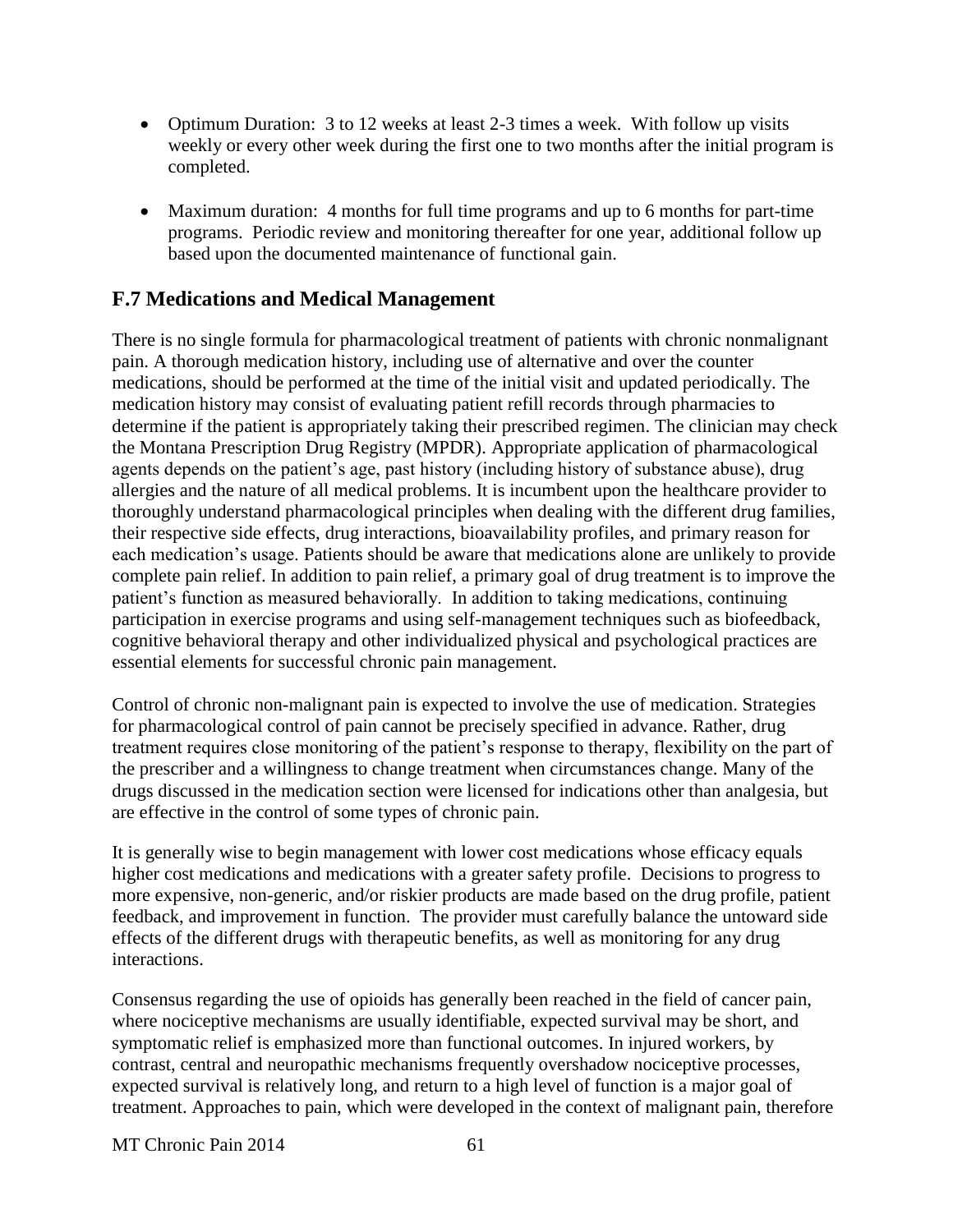may not be transferable to chronic non-malignant pain.

All medications should be given an appropriate trial in order to test for therapeutic effect. The length of appropriate trial varies widely depending on the drug. Certain medications may take several months to determine the efficacy, while others require only a few doses. It is recommended that patients with chronic nonmalignant pain be maintained on drugs that have the least serious side effects. For example, patients need to be tried or continued on acetaminophen and/or low-dose generic antidepressant medications whenever feasible as part of their overall treatment for chronic pain. Patients with renal or hepatic disease may need increased dosing intervals with chronic acetaminophen use. Chronic use of NSAIDs is generally not recommended due to increased risk of cardiovascular events and GI bleeding. There is good evidence that naproxen has the least risk for cardiovascular events when compared to other NSAIDs. There is good evidence that glucosamine does not improve pain related disability in those with chronic low back pain and degenerative changes on radiologic studies; therefore, it is not recommended for chronic spinal or non-joint pain. For chronic pain related to joint osteoarthritis see specific extremity guidelines.

Opioid analgesics and other drugs of potential abuse such as sedative hypnotics or benzodiazepines may be used in properly selected cases for chronic pain patients, although total elimination of these medications is desirable whenever clinically feasible. It is strongly recommended that such pharmacological management be monitored or managed by an experienced pain medicine physician. Multimodal therapy is the preferred mode of treatment for chronic pain patients whether or not these drugs were used acutely or sub-acutely.

Neuropathic pain can be treated with a variety of medications; however, all have specific side effects and other interactions that clinicians must be mindful of. It is suggested that patients with significant peripheral neuropathic pain be trialed with a tricyclic medication initially, as low dose medication in this category is frequently tolerated and performs sufficiently to decrease pain 30 to 50%. When these fail, side effects are not tolerated, or a patient has medical issues precluding the use of this class of drugs, other appropriate medications can be tried. Second line drugs include the anti-convulsants, gabapentin and pregabalin. Comparison studies of amitriptyline and gabapentin or carbamazepine have shown no appreciable difference between the drugs; thus, there is good evidence that there is little clinical outcome difference between the medications although gabapentin may be better tolerated. Third line drugs are the SNRIs, which have demonstrated some effectiveness for treating neuropathic pain, and topical lidocaine. The SNRI duloxetine has not been shown to be superior to the tricyclic amitriptyline and there is no reason to prefer duloxetine in patients who have not been treated with a tricyclic. Fourth line drugs are opioids, tramadol, and tapentadol. Other medications have few clinical trials to support them but may be helpful in some patients.

The preceding principles do not apply to chronic headache patients. These patients should be referred to a physician specializing in the diagnosis and treatment of headache and facial pain.

For the clinician to interpret the following material, it should be noted that: (1) drug profiles listed are not complete; (2) dosing of drugs will depend upon the specific drug, especially for off-label use; and (3) not all drugs within each class are listed, and other drugs within the class may be appropriate for individual cases. Clinicians should refer to informational texts or consult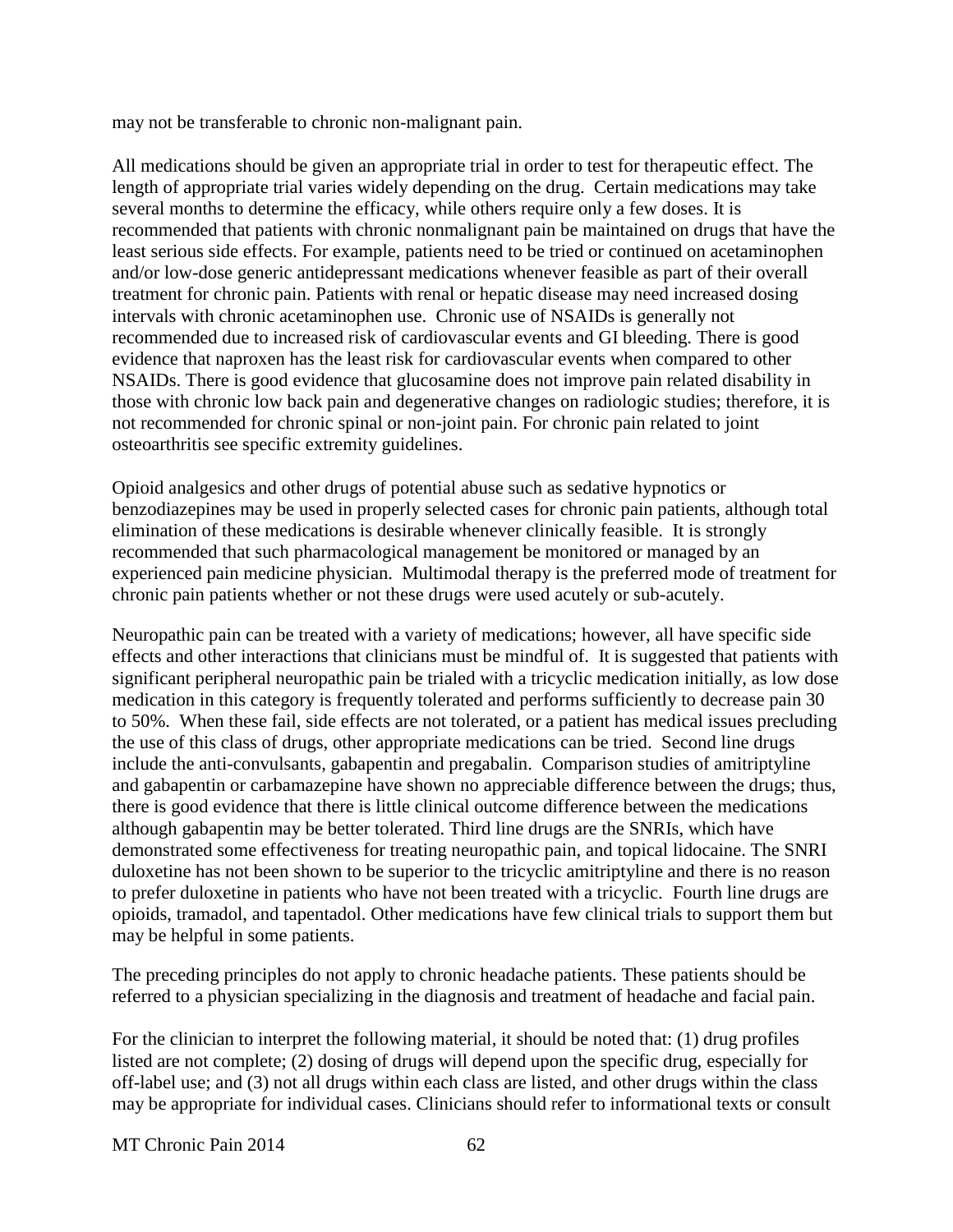a pharmacist before prescribing unfamiliar medications or when there is a concern for drug interactions.

The following drug classes are listed in alphabetical order, not in order of suggested use.

# **F.7.a Acetaminophen**

- 1. Description -- Acetaminophen and paracetamol are sometimes considered nonspecific NSAIDs, although their effects on cyclooxygenase activity are minimal and they are not anti-inflammatory agents. Acetaminophen blocks the activation of COX by another enzyme, peroxidase. Acetaminophen has very weak anti-inflammatory activity and essentially no platelet inhibition because of the absence of peripheral COX activity, but it selectively inhibits brain prostaglandin synthesis where peroxide concentrations are low. That is why tissues with high levels of peroxidase (platelets and immune cells) are "resistant" to acetaminophen, but tissues with low levels of peroxidase (i.e., nerve and endothelial cells that participate in pain and fever) are "sensitive" to acetaminophen.
- 2. Indications -- Acetaminophen is somewhat recommended for treatment of chronic persistent pain and radicular pain syndromes, particularly in patients with contraindications for NSAIDs.
- 3. Major Side Effects -- Acetaminophen is hepatotoxic in high doses (>4g a day chronically or a single dose  $>7g$ ) and may cause liver failure requiring transplantation. Risk is increased with ethanol consumption and malnutrition. Although it has a more benign adverse effect profile than NSAIDs, in the U.S. alone, acetaminophen misuse accounts for more than 100,000 calls to poison control centers, more than 56,000 emergency department visits and 2,600 hospitalizations.

# **F.7.b Alpha-Acting Agents**

Noradrenergic pain-modulating systems are present in the central nervous system, and the alpha-2 adrenergic receptor may be involved in the functioning of these pathways. Alpha-2 agonists may act by stimulating receptors in the substantia gelatinosa of the dorsal horn of the spinal cord, inhibiting the transmission of nociceptive signals. Spasticity may be reduced by presynaptic inhibition of motor neurons. Given limited experience with their use, they cannot be considered first-line or second-line analgesics for neurogenic pain, but a trial of their use may be warranted in some cases of refractory pain.

### **Clonidine (Catapres)**

A) Description – Central alpha 2 agonist.

B) Indications – Sympathetically mediated pain, treatment of withdrawal from opioids. IV clonidine and lidocaine should be used for upper extremity surgery with IV regional anesthesia patients with a history of CRPS as there is some evidence that it decreases the risk of recurrence. As of the time of this guideline writing, formulations of clonidine have been FDA approved for hypertension.

C) Major Contraindications – Severe coronary insufficiency, renal impairment.

D) Dosing and Time to Therapeutic Effect – Increase dosage weekly to therapeutic effect.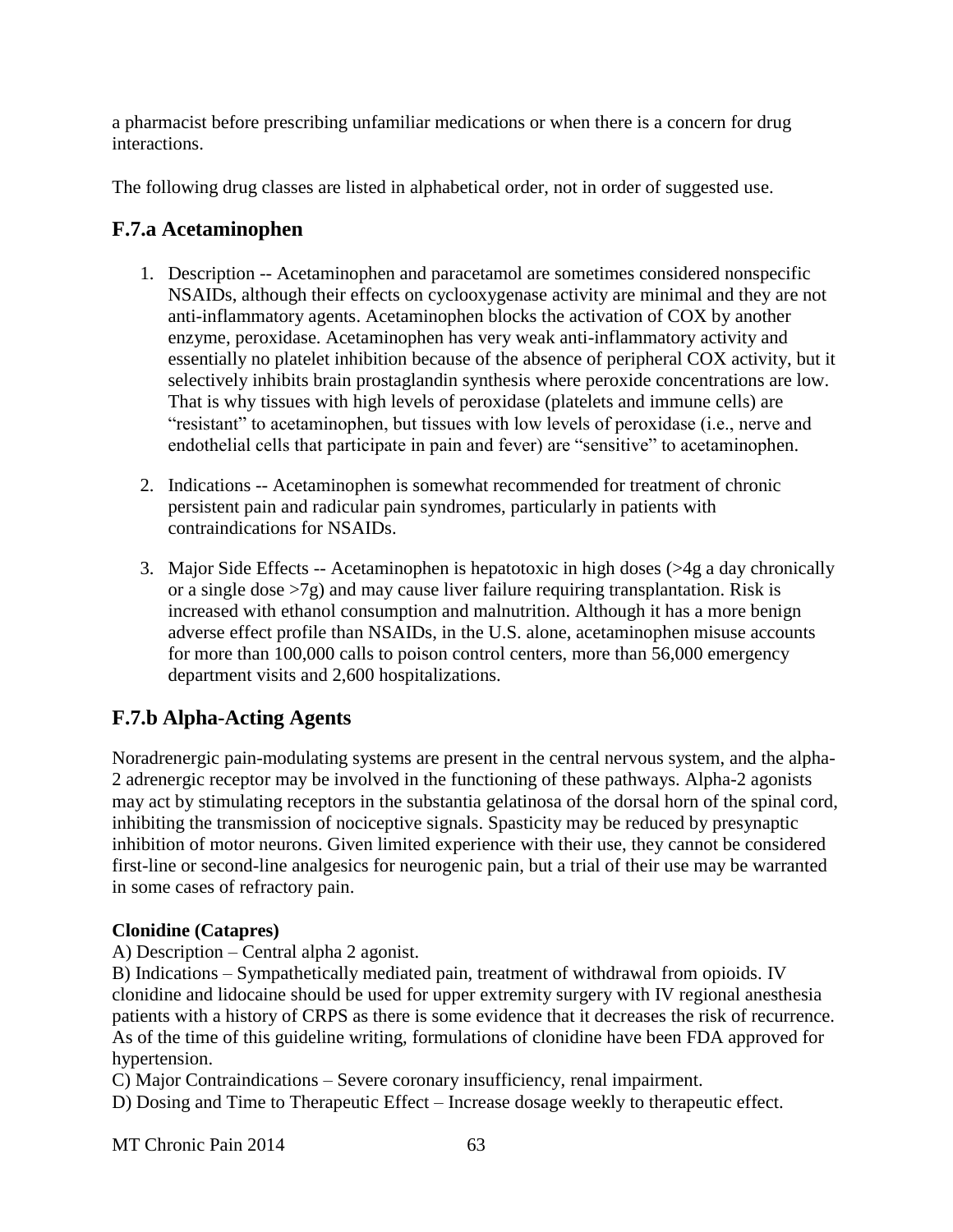E) Major Side Effects – Sedation, orthostatic hypotension, sexual dysfunction, thrombocytopenia, weight gain, agitation, rebound hypertension with cessation. F) Drug Interactions – Beta adrenergics, tricyclic antidepressants. G) Recommended Laboratory Monitoring – Renal function, blood pressure.

#### **F.7.c Anticonvulsants**

Although the mechanism of action of anticonvulsant drugs in neuropathic pain states remains to be fully defined, some appear to act as nonselective sodium channel blocking agents. A large variety of sodium channels are present in nervous tissue, and some of these are important mediators of nociception, as they are found primarily in unmyelinated fibers and their density increases following nerve injury. While the pharmacodynamic effects of the various anticonvulsant drugs are similar, the pharmacokinetic effects differ significantly. Gabapentin and pre-gabapentin, by contrast, is a relatively non-significant enzyme inducer, creating fewer drug interactions. Because anticonvulsant drugs may have more problematic side-effect profiles, their use should usually be deferred until tricyclic-related medications have failed to relieve pain. All patients on these medications should be monitored for suicidal ideation.

Carbamazepine has important effects as an inducer of hepatic enzymes and may influence the metabolism of other drugs enough to present problems in patients taking interacting drugs. There is some evidence that oxcarbazepine may be effective for neuropathic pain but dose escalation must be done carefully, since there is good evidence that rapid dose titration produces side-effects greater than the analgesic benefits. Carbamazepine is generally not recommended.

There is an association between older anticonvulsants including gabapentin and non-traumatic fractures for patients older than 50; this should be taken into account when prescribing these medications.

#### **Gabapentin (Neurontin)**

A) Description – Structurally related to gamma-aminobutyric acid (GABA) but does not interact with GABA receptors.

B) Indications – As of the time of this guideline writing formulations of gabapentin has been FDA approved for post-herpetic neuralgia and partial seizures.

There is some evidence that gabapentin may benefit some patients with post-traumatic neuropathic pain. There is good evidence that gabapentin is not superior to amitriptyline. There is some evidence that nortriptyline and gabapentin are equally effective for pain relief of post herpetic neuralgia. There is some evidence that gabapentin given with morphine may result in lower side effects from morphine and produces greater analgesia at lower doses than those usually required for either medication alone. There is strong evidence that gabapentin is more effective than placebo for neuropathic pain, even though it provides complete pain relief to a minority of patients. There is some evidence that a combination of gabapentin and nortriptyline provides more effective pain relief than monotherapy with either drug. Given the cost of gabapentin it is recommended that patients who are medically appropriate receive a trial of tricyclics before use of gabapentin.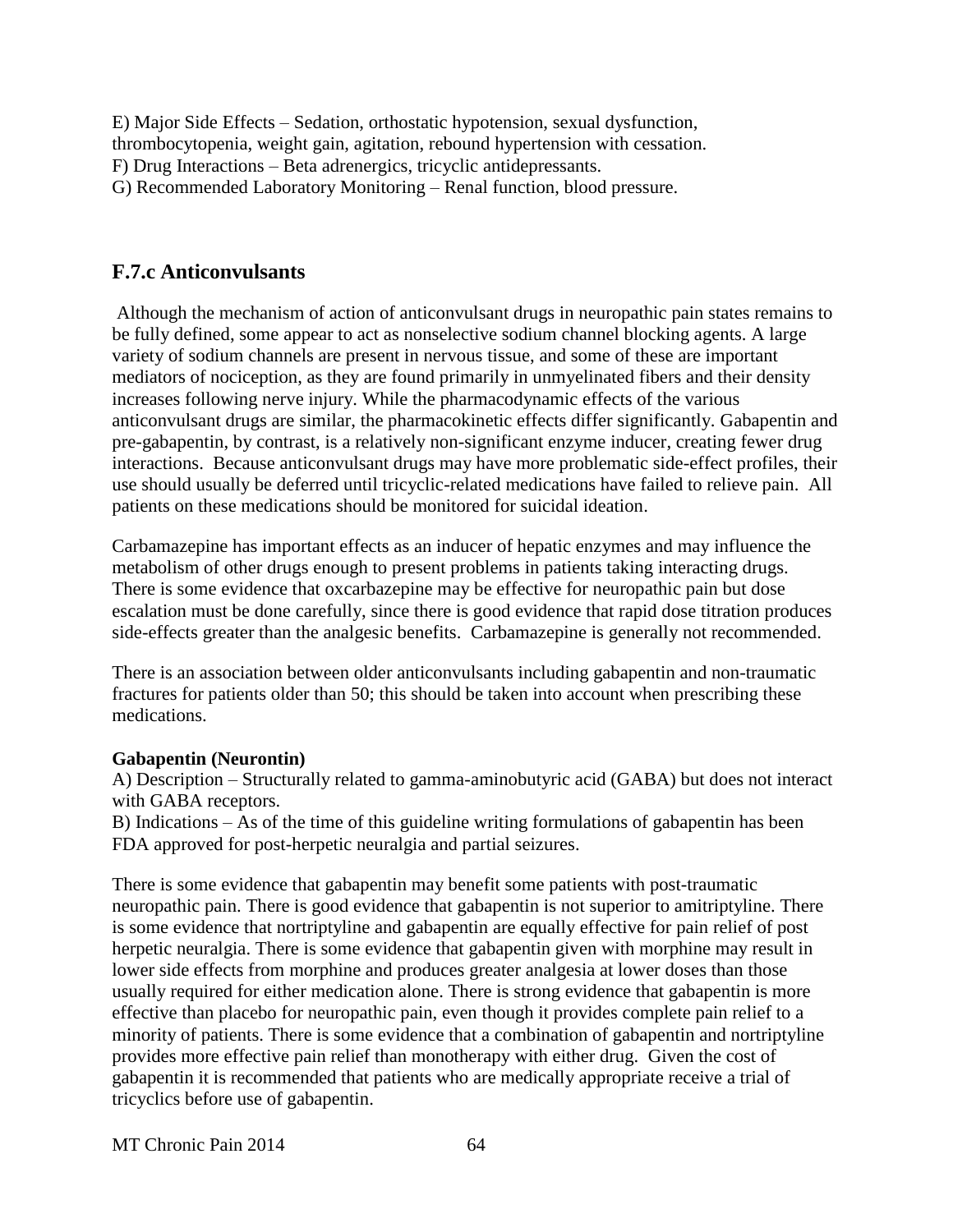C) Relative Contraindications – Renal insufficiency. Dosage may be adjusted to accommodate renal dysfunction.

D) Dosing and Time to Therapeutic Effect – Dosage should be initiated at a low dose in order to avoid somnolence and may require 4 to 8 weeks for titration. Dosage should be adjusted individually.

E) Major Side Effects – Sedation, confusion, dizziness, peripheral edema. Patients should also be monitored for suicidal ideation and drug abuse.

F) Drug Interactions –Antacids.

G) Recommended Laboratory Monitoring – Renal function.

#### **Pregabalin**

A) Description – Structurally related to gamma-aminobutyric acid (GABA) but does not interact with GABA receptors.

B) Indications – As of the time of this guideline writing formulations of pregabalin have been FDA approved for neuropathic pain associated with diabetic peripheral neuropathy, post-herpetic neuralgia, and fibromyalgia. It may also be an adjunctive therapy for partial-onset seizures.

There is strong evidence that pregabalin has a substantive benefit for a minority, about 25%, of neuropathic pain patients, most of whom report between 30 and 50% relief of symptoms. Given the cost of pregabalin and its response for a minority of patients it is recommended that patients who are medically appropriate receive a trial of amitriptyline or another first-line agent before use of pregabalin.

C) Contraindications – allergy to medication, prior history of angioedema. Renal insufficiency is a relative contraindication, requiring a modified dose.

D) Dosing and Time to Therapeutic Effect – Dosage may be increased over several days. E) Major Side Effects – Dizziness, confusion, sedation, dry mouth, weight gain, and visual changes have been reported.

F Drug Interactions – Opioids, benzodiazepines, and alcohol.

G) Laboratory Monitoring – Renal function, and platelets, and creatinine kinase as appropriate for individual cases.

#### **Topiramate**

A) Description – Sulfamate substitute monosacchride.

B) Indications – FDA approved for partial seizures or prophylaxis for migraines. There is good evidence that topiramate demonstrates minimal effect on chronic lumbar radiculopathy or other neuropathic pain. Therefore it is generally not recommended for chronic pain with the exception of chronic, functionally impairing headache. If it is utilized this would be done as a third or fourth line medication in appropriate patients.

#### **Lamotrigine**

This anti-convulsant drug is not FDA approved for use with neuropathic pain. Due to reported deaths from toxic epidermal necrolysis and Stevens Johnson syndrome, increased suicide risk, and incidents of aseptic meningitis, it is used with caution for patients with seizure or mood disorders. There is good evidence that lamotrigine is not effective for neuropathic pain and that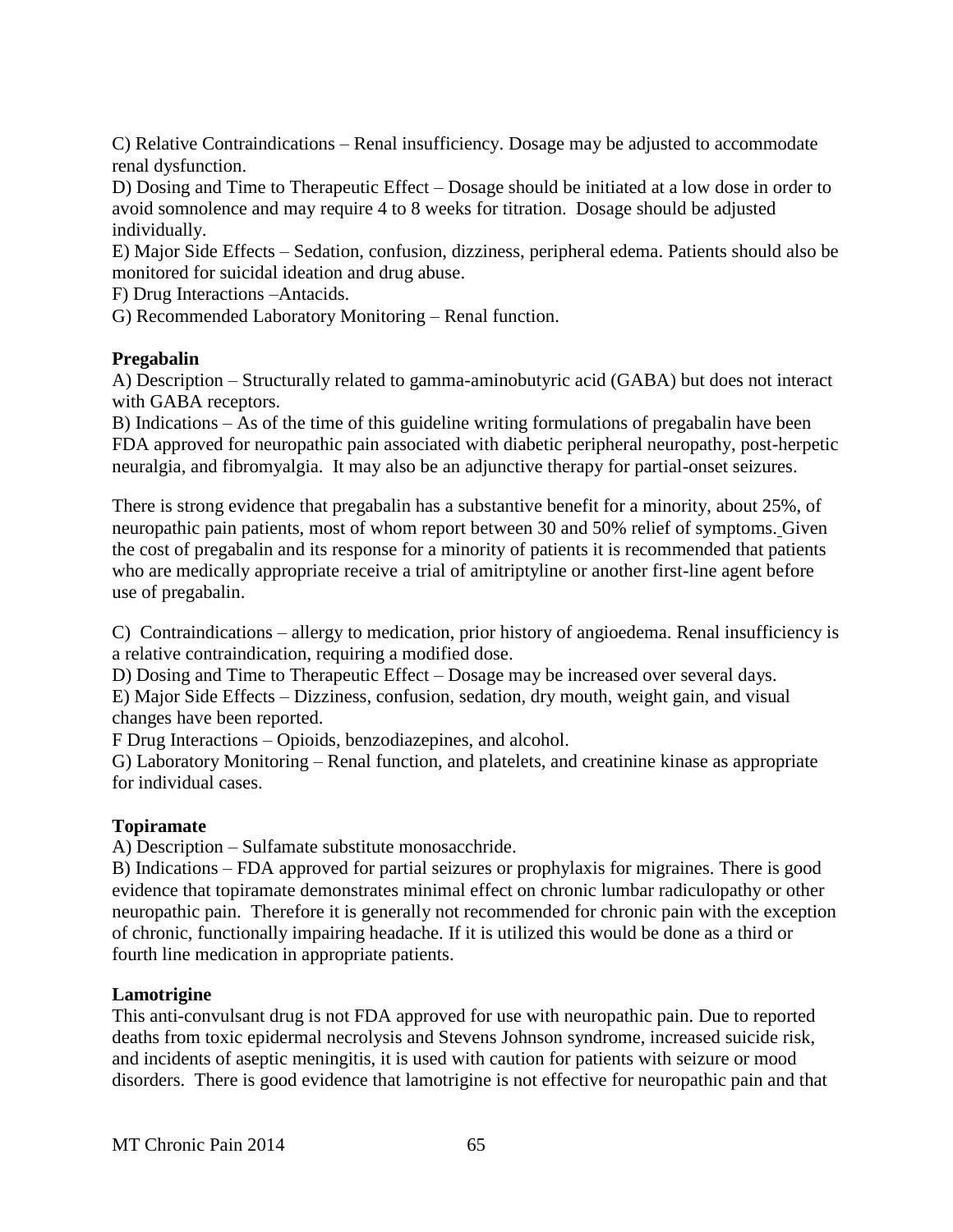the potential harms are likely to outweigh the benefits, therefore it is not recommended for most patients.

### **F.7.d Antidepressants**

Antidepressants are classified into a number of categories based on their chemical structure and their effects on neurotransmitter systems. Their effects on depression are attributed to their actions on disposition of norepinephrine and serotonin at the level of the synapse; although these synaptic actions are immediate, the symptomatic response in depression is delayed by several weeks. When used for chronic pain, the effects may in part arise from treatment of underlying depression, but may also involve additional neuromodulatory effects on endogenous opioid systems, raising pain thresholds at the level of the spinal cord.

Pain responses may occur at lower drug doses with shorter times to symptomatic response than are observed when the same compounds are used in the treatment of mood disorders. Neuropathic pain, diabetic neuropathy, post-herpetic neuralgia, and cancer-related pain may respond to antidepressant doses low enough to avoid adverse effects that often complicate the treatment of depression. First line drugs for neuropathic pain are the tricyclics with the newer formulations having better side effect profiles. SNRIs are considered second line drugs due to their costs and the number needed to treat for a response. SSRIs are used generally for depression rather than neuropathic pain and should not be combined with moderate to high-dose tricyclics.

All patients being considered for anti-depressant therapy should be evaluated and continually monitored for suicidal ideation and mood swings.

**Tricyclics and older agents** (e.g., amitriptyline [Elavil], nortriptyline [Pamelor, Aventyl], doxepin [Sinequan, Adapin], desipramine, imipramine, trazodone)

A) Description – Serotonergics, typically tricyclic antidepressants (TCAs), are utilized for their serotonergic properties as increasing CNS serotonergic tone can help decrease pain perception in non-antidepressant dosages. Amitriptyline is known for its ability to repair Stage 4 sleep architecture, a frequent problem found in chronic pain patients and to treat depression, frequently associated with chronic pain. However, higher doses may produce more cholinergic side effects than newer tricyclics such as nortriptyline and desipramine. Doxepin and trimipramine also have sedative effects.

B) Indications – Some formulations are FDA approved for depression and anxiety. For the purposes of this guideline, they are recommended for neuropathic pain and insomnia. They are not recommended as a drug treatment for depression. There is good evidence that gabapentin is not superior to amitriptyline. Given the cost of gabapentin it is recommended that patients who are medically appropriate to undergo a trial of lower cost tricyclic before use of gabapentin..

C) Major Contraindications – Cardiac disease or dysrhythmia, glaucoma, prostatic hypertrophy, seizures, high suicide risk, uncontrolled hypertension and orthostatic hypotension. A screening cardiogram may be done for those 40 or older, especially if higher doses are used.

D) Dosing and Time to Therapeutic Effect – Varies by specific tricyclic. Low dosages, less than 100 mg are commonly used for chronic pain and/or insomnia. Lower doses decrease side effects and cardiovascular risks..

E) Major Side Effects – Side effects vary according to the medication used; however, the side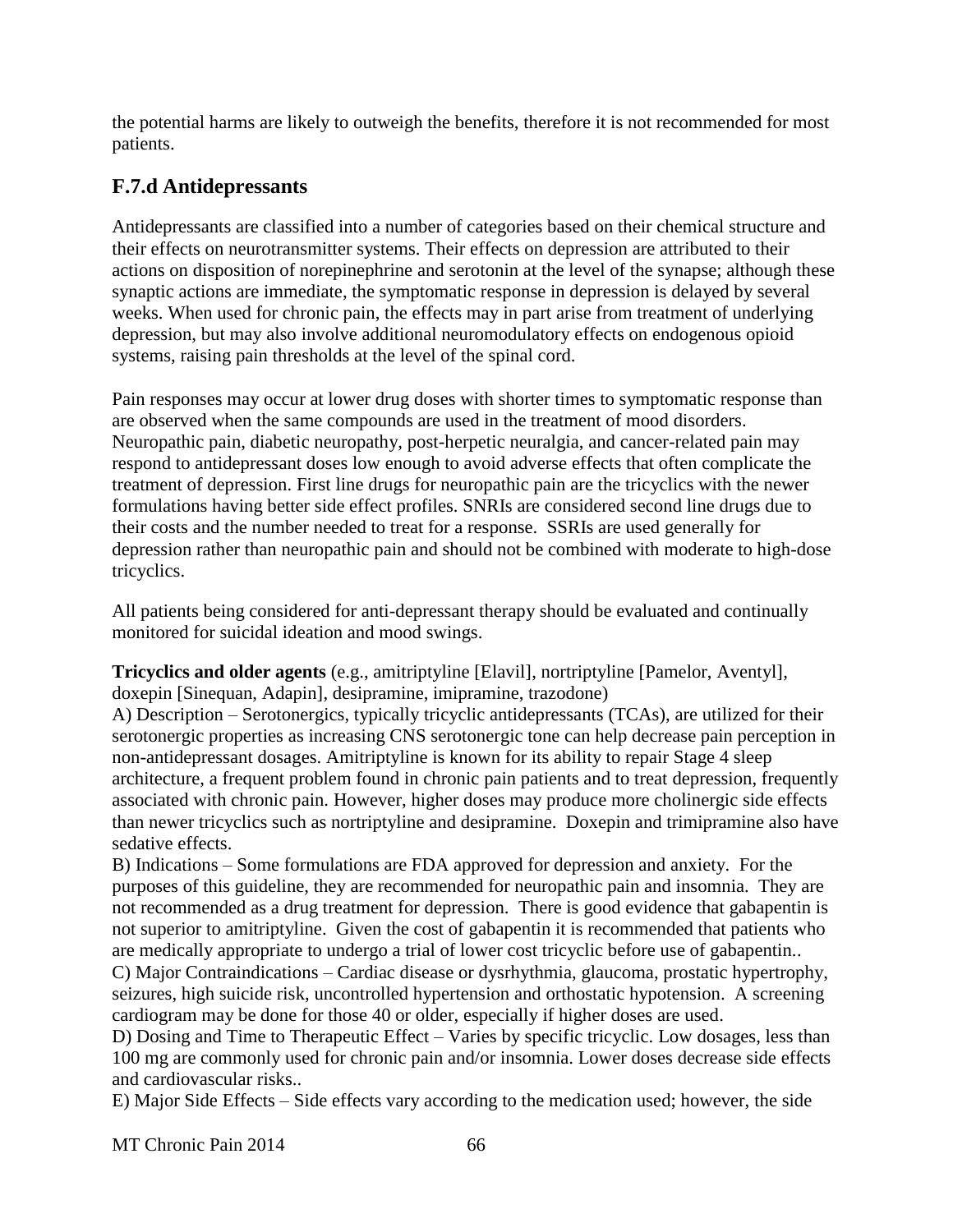effect profile for all of these medications is generally higher in all areas except GI distress, which is more common among the SSRIs and SNRIs. Anticholinergic side effects include, but not limited to, dry mouth, sedation, orthostatic hypotension, cardiac arrhythmia, urinary retention, and weight gain. Patients should also be monitored for suicidal ideation and drug abuse. F) Drug Interactions – Tramadol (may cause seizures, both also increase

serotonin/norepinephrine, so serotonin syndrome is a concern), clonidine, cimetidine, sympathomimetics, valproic acid, warfarin, carbamazepine, bupropion, anticholinergics, quinolones.

G) Recommended Laboratory Monitoring – Renal and hepatic function. EKG for those on high dosages or with cardiac risk.

#### **Selective Serotonin Reuptake Inhibitors (SSRIs)**

Selective serotonin reuptake inhibitors (SSRIs) (e.g., citalopram [Celexa], fluoxetine [Prozac], paroxetine [Paxil], sertraline [Zoloft]) are not recommended for neuropathic pain. They may be used for depression.

#### **Selective Serotonin Nor-epinephrine Reuptake Inhibitor (SSNRI)/Serotonin Norepinephrine Reuptake Inhibitors (SNRI)**

A) Description – Venlafaxine, duloxetine, and milnacipran.

B) Indications – At the time of this guideline writing, duloxetine has been FDA approved for treatment of diabetic neuropathic pain and chronic musculoskeletal pain. There is good evidence that it is superior to placebo for neuropathic pain at doses of 60mg or 120mg. There is some evidence that it is comparable to pregabalin and gabapentin.

As of the time of this guideline writing, formulations of venlafaxine hydrochloride has been FDA approved for generalized anxiety disorder. There is some evidence it is modestly effective in diabetic neuropathic pain at doses of 150 to 225 mg. There is no evidence of superiority over tricyclics.

As of the time of this guideline writing formulations of milnacipran have been FDA approved for treatment of fibromyalgia and has a success rate similar to imipramine. It is not recommended in patients as a first or second line treatment and is reserved for patients who fail other regimes due to side effects.

C) Relative Contraindications – Seizures, eating disorders.

D) Major Side Effects - Depends on the drug, but commonly includes dry mouth, nausea, fatigue, constipation, and abnormal bleeding. Serotonin syndrome is also a risk. GI distress, drowsiness, sexual dysfunction less than other classes. Hypertension and glaucoma (venlafaxine). Cardiac issues with venlafaxine and withdrawal symptoms unless tapered. Studies show increased suicidal ideation and attempts in adolescents and young adults. Patients should also be monitored for suicidal ideation and drug abuse.

E) Drug Interactions – Drug specific.

F) Laboratory Monitoring – Drug specific. Hepatic and renal monitoring, venlafaxine may cause cholesterol or triglyceride increases.

#### **Atypical Antidepressants/Other Agents**

May be used for depression; however, are not appropriate for neuropathic pain only.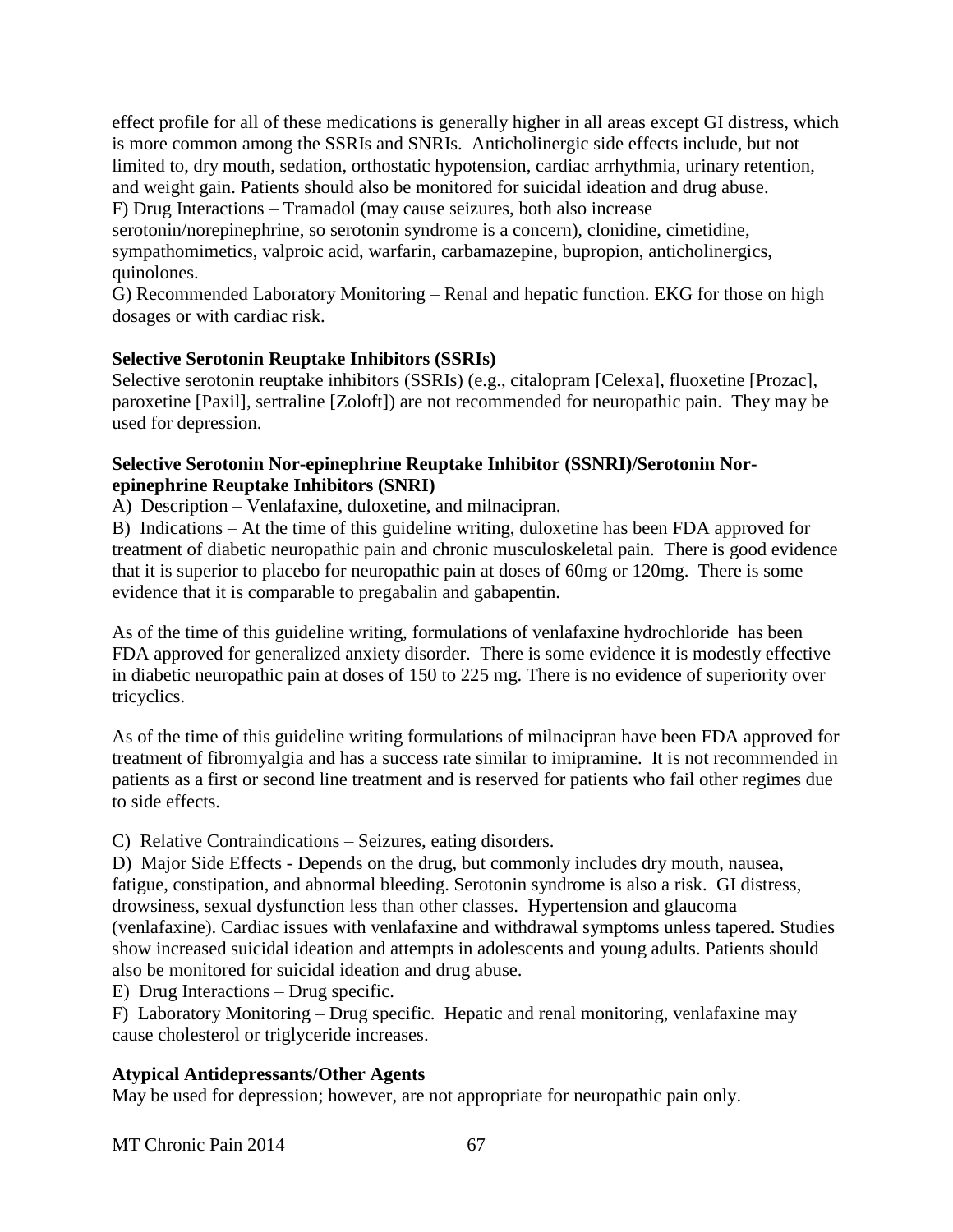#### **F.7.e. Herbal/Dietary Supplements**

Botanical preparations have been used for centuries to remedy human illnesses, but only recently have been subjected to systematic study. Many medications currently manufactured by pharmaceutical firms are derivatives of compounds originally isolated from plants.

Clinical trials of folk remedies have been few in number, and often flawed by methodological problems. The lack of reliable data on the clinical and biological effects of herbal remedies often leads to inappropriate use. Patients commonly use non-standard remedies without discussing them with their physicians; when pharmacological interactions exist between herbs and prescription drugs, adverse effects may follow. Quality control varies between manufacturers, and because herbs are classified as dietary supplements, they are exempt from regulations governing standardization of ingredients. Physicians should ask all patients about their use of herbal medications and dietary supplements.

1. **Description** – The following herbs may be appropriate for patients who prefer herbs as an alterative to prescription analgesics or NSAIDs:

A) White Willow Bark – There is some evidence of the effectiveness of Salix (willow) bark extract in chronic low back pain. A principal ingredient is salicin, with salicylic acid as the principal metabolite. In doses of 240 mg of salicin daily, willow bark extract is more effective than placebo in alleviating pain and improving scores of physical impairment. This dose is approximately equivalent to 50 mg of acetylsalicylate, which cannot alone account for its analgesic effect. It is well tolerated, with gastrointestinal complaints occurring no more frequently than with placebo. In patients at risk for GI problems from NSAID drugs, willow bark may be an appropriate option. B) Devil's Claw Root – Extract of Hapagophytum procumbens, with the common name of devil's claw root, have been used in parts of Europe for conditions of the musculoskeletal system, including osteoarthritis and low back pain. There is some evidence that it may relieve back pain more effectively than placebo, but functional improvement has not yet been shown. The doses used in clinical trials have consisted of 50 to 100 mg of harpagoside daily. Mild gastrointestinal upset has been reported at higher doses.

C) Phytodolor – A standardized extract of Populus tremula (aspen), Fraxinus excelsior (European ash), and Solidago virgaurea (goldenrod), Phytodolor may have antiinflammatory properties through inhibition of cyclooxygenase pathways. In doses of up to 180 drops per day in 3 divided doses, it has shown superiority to placebo in osteoarthritis and epicondylitis when pain and grip strength were evaluated. Adverse effects were not reported to exceed those of placebo.

D) St. John's Wort – An herbal extract of the flowering plant Hypericum perforatum commonly used in the treatment of mild to moderate depression, St. John's Wort has been tested for effectiveness in neuropathic pain. There is some evidence that it lacks effectiveness on pain in polyneuropathy. The Department does not recommend its use as an alternative analgesic in chronic pain conditions. There is also some evidence that it is no more effective than placebo in the treatment of major depression. It should not be considered an antidepressant agent in patients requiring medical treatment of depression.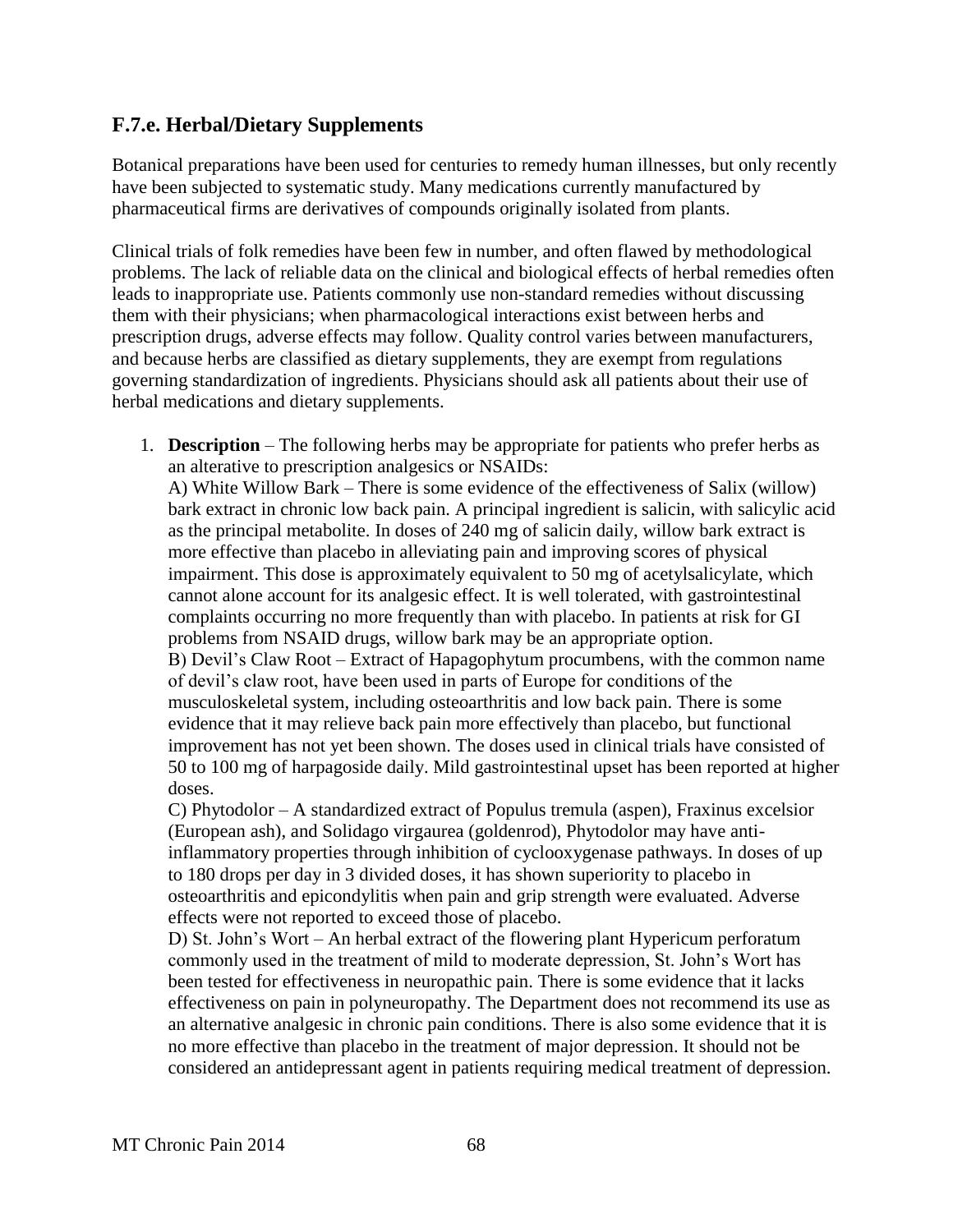2. **Specific Drug Interactions** – Current regulations prohibit herb manufacturers from claiming that their products treat or prevent disease, but allow them to make claims about the product's effect on body function. Because herbal products are biologically active, they may interact with prescription drugs and with one another. Much of what is known concerning drug interactions is based on case reports or case series, which commonly lack crucial documentation of concomitant medication use or positive identification of herbs involved.

A) Physicians should be aware that patients on warfarin should have international normalized ratio (INR) measured a week after starting to take any herbal preparation. B) Ginkgo, ginseng, and garlic are commonly used for reasons unrelated to relief of pain; they interfere with platelet function, and patients who take them should have bleeding times monitored.

C) St. John's Wort should not be combined with an SSRI, since a serotonin syndrome may result. St. John's Wort induces the CYP3A4 hepatic enzyme, lowering levels of drugs metabolized by this system; these drugs include anticonvulsants, oral contraceptives, antiretroviral, and calcium channel blockers.

D) Kava, often used to alleviate anxiety, may potentiate benzodiazepine anxiolytics and produce excess sedation.

E) Herbal preparation usage during the perioperative period should be discouraged.

### **F.7.f Hypnotics and Sedatives**

Sedative and hypnotic drugs decrease activity and induce drowsiness and may cause moderate agitation in some individuals. Many other medications, such as antihistamines and antidepressants also produce these side effects. Due to the addiction potential, withdrawal symptoms, and sedating side effects benzodiazepines and other similar drugs found in this class, are not generally recommended. They should be used with extreme caution when the patient is on chronic opioids management. When used, extensive patient education should be documented. Some of these medications have long half-lives and sleep apnea can occur or be aggravated on these medications. Many unintentional drug deaths are related to concomitant opioid and benzodiazepine drug use. Retrograde amnesia can occur and is implicated in "sleep driving," "sleep eating" and other activities.

Most insomnia in chronic pain patients should be managed primarily through behavioral interventions, with medications as secondary measures (refer to Section F.4 Disturbances of Sleep).

#### **Zaleplon (Sonata), Eszopiclone, Zolpidem (Ambien)**

A) Description – A nonbenzodiazepine hypnotic.

B) Indications – As of the time of this guideline writing, formulations of zaleplon, eszopiclonem and zolpidem have been FDA approved for insomnia.

C) Dosing and Time to Therapeutic Effect – Time of onset is 30 to 60 minutes.

D) Major Side Effects – Dizziness, dose-related amnesia.

E) Drug Interactions – Increases sedative effect of other central nervous system (CNS) depressant drug

F) Laboratory Monitoring - none required, based on individual patient history.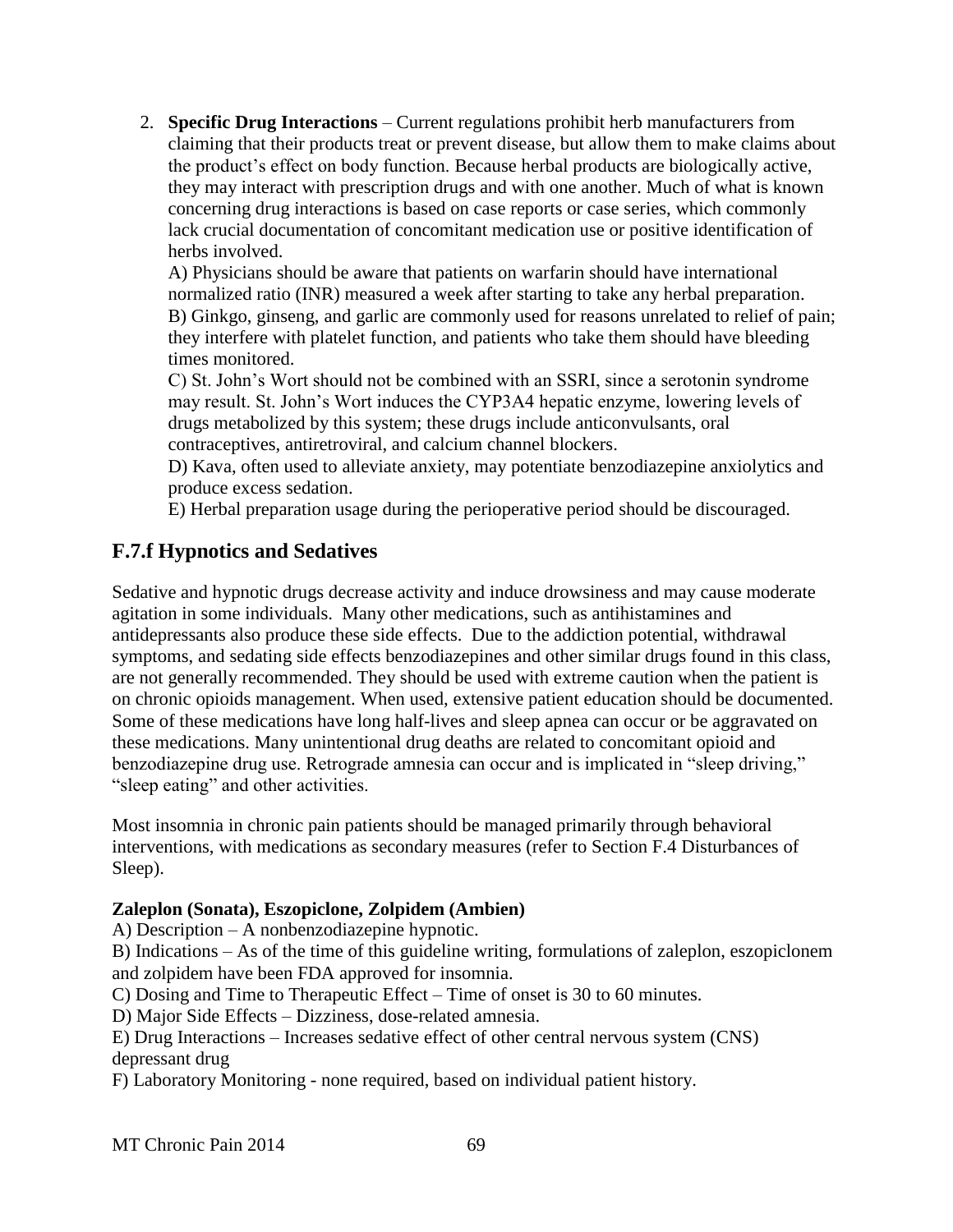#### **Benzodiazepine-based hypnotics**

Benzodiazepine-based hypnotics include temazepam and flurazepam. Neither is recommended because of habit-forming potential, withdrawal symptoms, and sedating side effects. Flurazepam has an active metabolite with a very long half-life, resulting in drug accumulation and next-day somnolence, and should be avoided.

#### **F.7.g NMDA Receptor Antagonists**

- 1. Description Numerous new compounds that specifically target mechanisms mediating neuropathic pain such as the N-methyl-D-aspartate (NMDA) receptor complex are currently in clinical trials. These compounds include dextromethorphan, amantadine, and memantine. Methadone is a mu agonist that also has affinity for the NMDA receptor. NMDA inhibitors purportedly help to prevent acute pain from progressing to chronic pain. These agents theoretically act by blocking receptors of neurotransmitters that are essential to long-term memories. They also are thought to potentially help reduce opioid tolerance and may enhance opioid analgesia.
- 2. Indications Dextromethorphan for treatment of select patients (e.g., those who have failed NSAIDs, TCAs, and anti-convulsant agents) with peripheral diabetic neuropathy and, by inference, other peripheral neuropathies.
- 3. Dosing and Time to Therapeutic Effect Doses used have ranged widely. In the successful trial, an average daily dose of 400mg was utilized. Dextromethorphan is recommended in doses that are on average at least 3 times higher than the antitussive dose, and carefully titrated to therapeutic effect. Duration of use for patients with chronic neuropathic pain should generally be limited to 2 or 3 months as there is not evidence of long-term safety, although longer periods of use may be reasonable.
- 4. Major Side Effects The utility of these agents has been limited by their significant adverse-effect profile, which includes lightheadedness, dizziness, tiredness, headache, nervous floating sensation, bad dreams, and sensory changes. Dextromethorphan, amantadine, and memantine are better tolerated with lower CNS adverse effects than ketamine possibly due to a lower affinity for the NMDA receptor which plays a role in both normal physiological functions as well as pathological pain processing.

### **F.7.h Nonsteroidal Anti-Inflammatory Drugs (NSAIDs)**

Nonsteroidal Anti-Inflammatory Drugs (NSAIDs) are useful for pain and inflammation. In mild cases, they may be the only drugs required for analgesia. There are several classes of NSAIDs and the response of the individual injured worker to a specific medication is unpredictable. For this reason a range of NSAIDs may be tried in each case with the most effective preparation being continued. Patients should be closely monitored for adverse reactions. The US Food and Drug Administration advise all NSAIDs may cause an increased risk of serious cardiovascular thrombotic events, myocardial infarction, and stroke, which can be fatal. Administration of proton pump inhibitors, histamine 2 blockers, or misoprostol, a prostaglandin analog, along with these NSAIDs may reduce the risk of duodenal and gastric ulceration but do not impact possible cardiovascular complications. There is good evidence that naproxen has a more favorable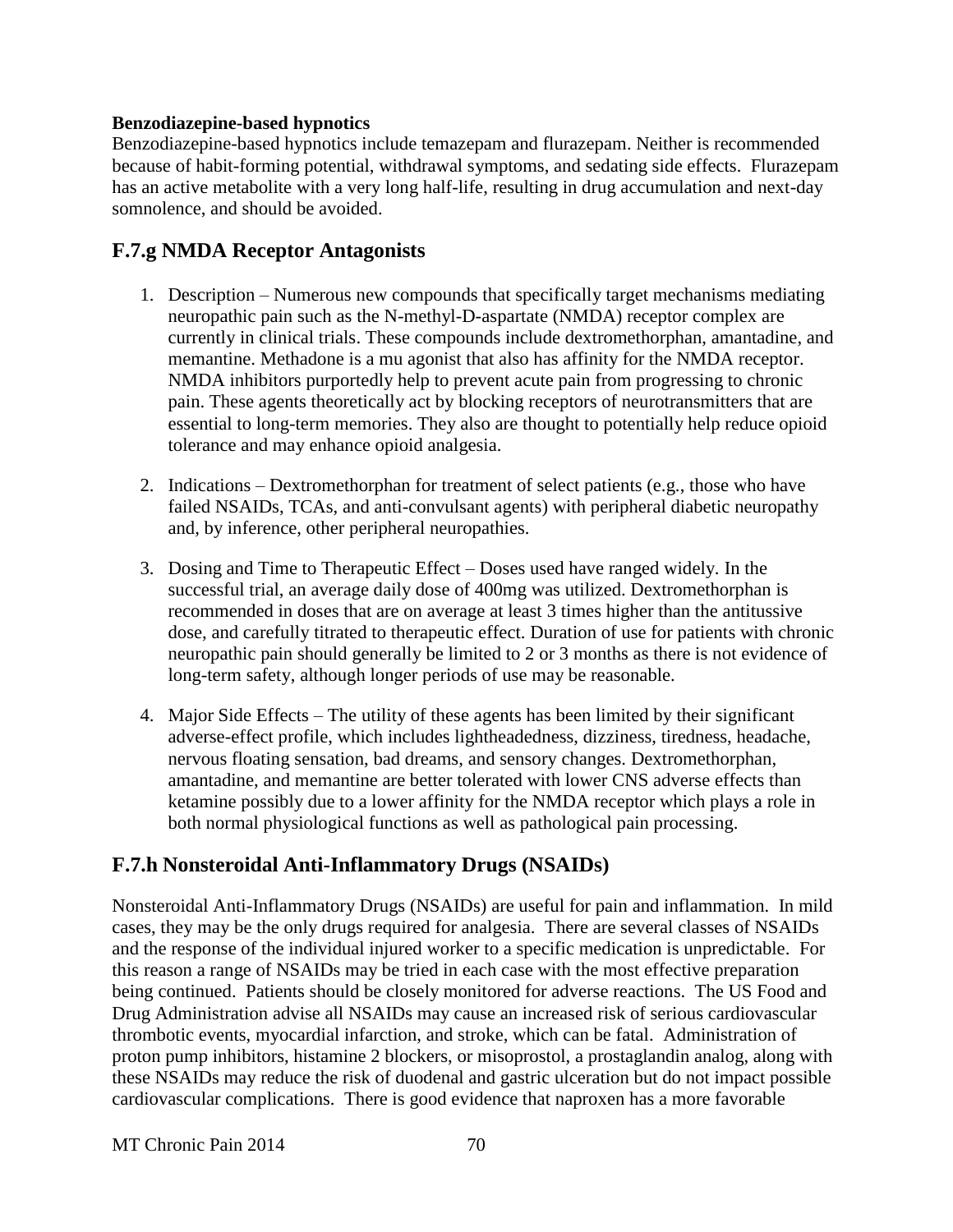cardiovascular risk profile than other NSAIDs when used over a long period for chronic pain. Due to the cross-reactivity between aspirin and NSAIDs, NSAIDs should not be used in aspirinsensitive patients, and should be used with caution in all asthma patients. NSAIDs are associated with abnormal renal function, including renal failure, as well as, abnormal liver function. Certain NSAIDs may have interactions with various other medications. Individuals may have adverse events not listed above. Intervals for metabolic screening are dependent upon the patient's age, general health status and should be within parameters listed for each specific medication. Complete blood count (CBC), liver and renal function should be monitored at least every six months in patients on chronic NSAIDs and initially when indicated.

#### **Non-selective Nonsteroidal Anti-Inflammatory Drugs**

Includes NSAIDs and acetylsalicylic acid (aspirin). Serious GI toxicity, such as bleeding, perforation, and ulceration can occur at any time, with or without warning symptoms in patients treated with traditional NSAIDs. Physicians should inform patients about the signs and/or symptoms of serious gastrointestinal toxicity and what steps to take if they occur. Anaphylactoid reactions may occur in patients taking NSAIDs. NSAIDs may interfere with platelet function. Fluid retention and edema have been observed in some patients taking NSAIDs.

- Optimal Duration: 1 to 2 weeks
- Maximum Duration: Chronic use is not generally recommended but may be appropriate in select cases if monitored regularly. Use of these substances long-term (3 days per week or greater) is associated with rebound pain upon cessation.

#### **Selective Cyclo-oxygenase-2 (COX-2) Inhibitors**

COX-2 inhibitors are more recent NSAIDs and differ in adverse side effect profiles from the traditional NSAIDs. The major advantages of selective COX-2 inhibitors over traditional NSAIDs are that they have less gastrointestinal toxicity and no platelet effects. COX-2 inhibitors can worsen renal function in patients with renal insufficiency; thus, renal function may need monitoring.

COX-2 inhibitors should not be first-line for low risk patients who will be using an NSAID short-term but are indicated in select patients for whom traditional NSAIDs are not tolerated. Serious upper GI adverse events can occur even in asymptomatic patients. Patients at high risk for GI bleed include those who use alcohol, smoke, are older than 65, take corticosteroids or anti-coagulants, or have a longer duration of therapy. Celecoxib is contraindicated in sulfonamide allergic patients.

- Optimal Duration: 7 to 10 days
- Maximum Duration: Chronic use is not generally recommended but may be appropriate in select cases if monitored regularly. Use of these substances long-term (3 days per week or greater) is associated with rebound pain upon cessation.

### **F.7.i Opioids**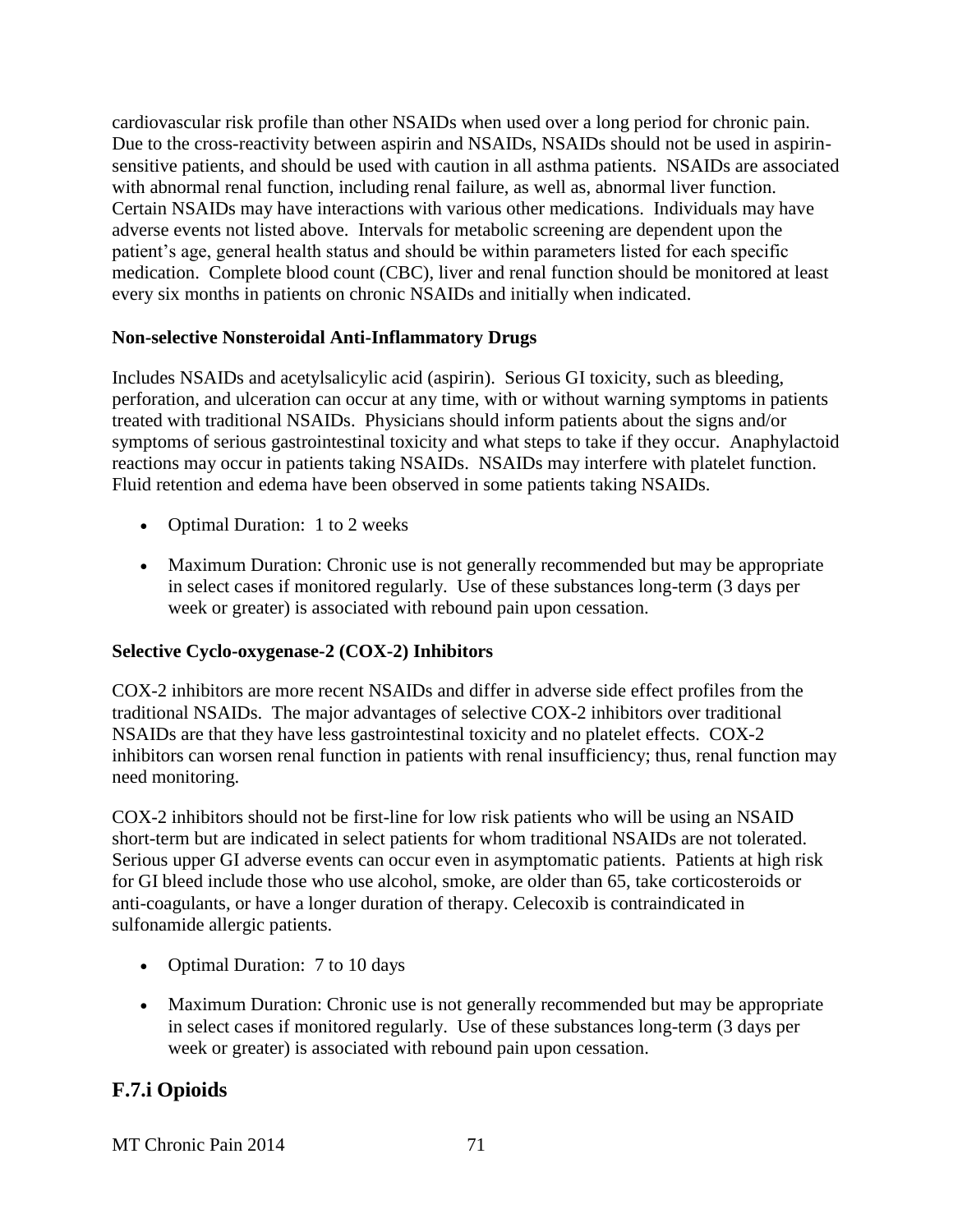Opioids are the most powerful analgesics. Their use in acute pain and moderate-to-severe cancer pain is well accepted. Their use in chronic nonmalignant pain, however, is fraught with controversy and lack of scientific research.

General Information: Opioids include some of the oldest and most effective drugs used in the control of severe pain. The discovery of opioid receptors and their endogenous peptide ligands has led to an understanding of effects at the binding sites of these naturally occurring substances. Most of their analgesic effects have been attributed to their modification of activity in pain pathways within the central nervous system; however, it has become evident that they also are active in the peripheral nervous system. Activation of receptors on the peripheral terminals of primary afferent nerves can mediate anti-nociceptive effects, including inhibition of neuronal excitability and release of inflammatory peptides. Some of their undesirable effects on inhibiting gastrointestinal motility are peripherally mediated by receptors in the bowel wall.

The central nervous system actions of these drugs account for much of their analgesic effect and for many of their other actions, such as respiratory depression, drowsiness, mental clouding, reward effects, and habit formation. With respect to the latter, it is crucial to distinguish between three distinct phenomena: tolerance, dependence, and addiction.

- Tolerance refers to a state of adaptation in which exposure to a drug over time causes higher doses of that drug to be required in order to produce the same physiologic effect and/or markedly diminished effect with continued use of the same amount that drug.
- Dependence refers to a set of disturbances in body homeostasis that leads to withdrawal symptoms, which can be produced with abrupt discontinuation, rapid reduction, decreasing blood levels, and/or by administration of an antagonist.
- Addiction is a primary, chronic, neurobiological disease, with genetic, psychological, and environmental factors influencing its development and manifestations. It is a behavioral pattern of drug craving and seeking which leads to a preoccupation with drug procurement and an aberrant pattern of use. The drug use is frequently associated with negative consequences.

Tolerance and dependence are physiological phenomena, are expected with the continued administration of opioids, and should not deter physicians from their appropriate use. Before increasing the opioid dose due to a presumption of physiologic tolerance, the physician should review other possible causes for the decline in analgesic effect. Consideration should be given to possible new psychological stressors or an increase in the activity of the nociceptive pathways. Other possibilities include new pathology, low testosterone level that impedes delivery of opioids to the central nervous system, drug diversion, or abusive use of the medication.

The use of opioids is well accepted in treating cancer pain, where nociceptive mechanisms are generally present due to ongoing tissue destruction, expected survival may be short, and symptomatic relief is emphasized more than functional outcomes. In chronic non-malignant pain, by contrast, tissue destruction has generally ceased, meaning that central and neuropathic mechanisms frequently overshadow nociceptive processes. Expected survival in chronic pain is relatively long and return to a high level of function is a major goal of treatment. Therefore,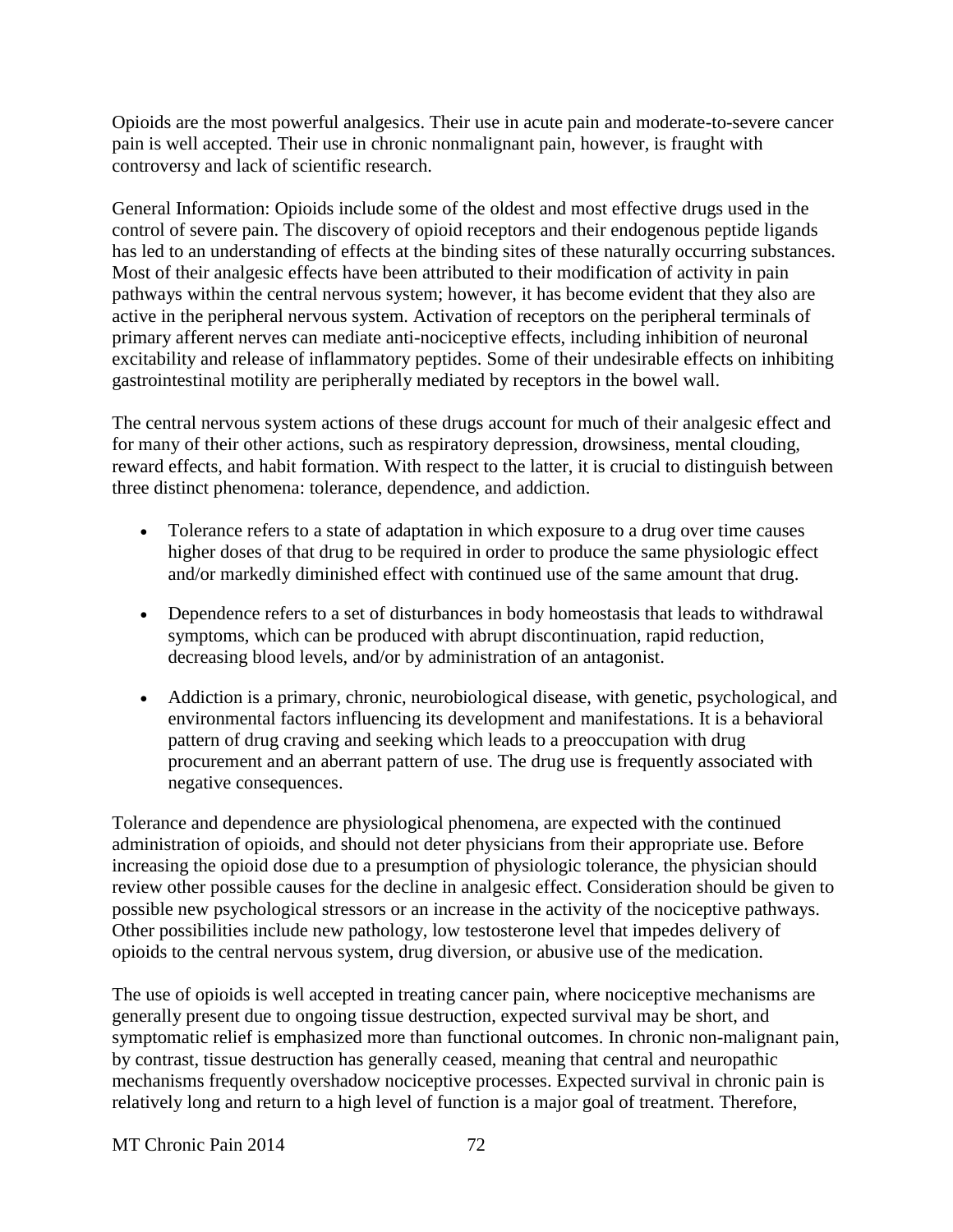approaches to pain developed in the context of malignant pain may not be transferable to chronic non-malignant pain. Opioids are generally not the best choice of medication for controlling neuropathic pain. Tricyclics, SNRIs, and anticonvulsants should be tried before considering opioids for neuropathic pain.

In most cases, analgesic treatment should begin with acetaminophen, aspirin, and NSAIDs. While maximum efficacy is modest, they may reduce pain sufficiently to permit adequate function. When these drugs do not satisfactorily reduce pain, medications specific to the diagnosis should be used (e.g. neuropathic pain medications as outlined in the medications section).

Most studies show that only around 50% of patients tolerate opioid side effects and receive an acceptable level of pain relief. Depending on the diagnosis and other agents available for treatment the incremental benefit can be small. Patients should have a thorough understanding of the need to pursue many other pain management techniques in addition to medication use in order to function with chronic pain. They should also be thoroughly aware of the side effects and how to manage them. Common side effects are drowsiness, constipation, nausea and possible testosterone decrease with longer term use.

Physicians should be aware that deaths from unintentional drug overdoses exceed the number of deaths from motor vehicle accidents in the US. Most of these deaths are due to the use of opioids, usually in combination with other respiratory depressants such as alcohol or benzodiazepines. The prevalence of drug abuse in the population of patients undergoing pain management varies according to region and other issues. A recent study indicated that  $\frac{1}{4}$  of patients being monitored for chronic opioid use have abused drugs occasionally, and ½ of those have frequent episodes of drug abuse. Eighty per-cent of patients admitted to a large addiction program reported that their first use of opioids was from prescribed medication.

It is highly recommended that prescribers of opioids follow the "Universal Precautions" as published, Gourlay et al 2005, including:

- Single prescriber/single pharmacy
- Opioid agreement between prescriber and patient
- Lowest possible effective dosing
- Random urine drug testing using liquid chromatography-tandem mass spectrometry (LC/MS)
- Pill counts
- Prescription Drug Monitoring Program access

It is also highly recommended that the prescribers of opioids follow a literature-based guideline such as:

- Washington State Agency Medical Directors Guideline
- American Society of Interventional Pain Physicians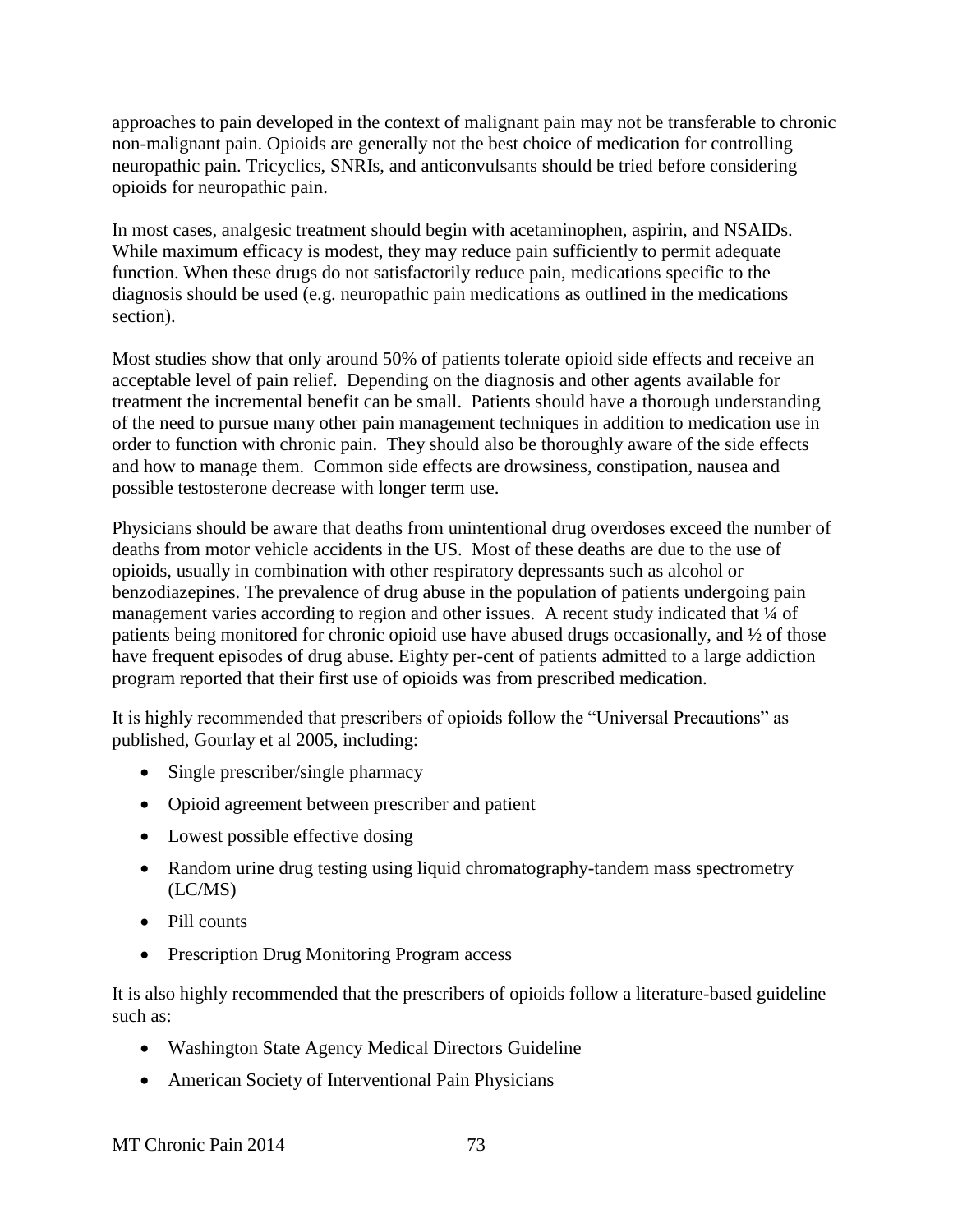- Canadian Guidelines
- Federation of State Medical Boards Model Policy

#### Choice of Opioids:

There is no evidence that one long-acting opioid is more effective than another, nor more effective than other types of medications, in improving function or pain. There is some evidence that long-acting oxycodone and oxymorphone have equal analgesic effects and side effects, although the milligram dose of oxymorphone is ½ that of oxycodone. There is no evidence that long-acting opioids are superior to short-acting opioids for improving function or pain or causing less addiction. Long-acting opioids are generally preferred for chronic opioid management as they are thought to result in a less pronounced euphoria state and are thus less likely to lead to addiction. They may result in better tolerance for the sedative and cognitive effects of opioids. However, due to the lack of evidence physicians may choose to use short-acting opioids in some patients. Long-acting opioids should not be used for the treatment of acute, sub-acute or postoperative pain, as this is likely to lead to drug dependence and difficulty tapering the medication. Additionally, there is a potential for respiratory depression to occur. When choosing longer acting opioids for chronic pain management it is reasonable to consider cost given the lack of superiority profiles for one medication over another. The Food and Drug Administration (FDA) requires that manufacturers develop Risk Evaluation and Mitigation Strategies (REMS ) for most opioids. Physicians should carefully review the plans or educational materials provided under this program.

Addiction and abuse potentials of commonly prescribed opioid drugs may be estimated in a variety of ways, and their relative ranking may depend on the measure which is used. Hydrocodone is the most commonly prescribed opioid in the general population, and is one of the most commonly abused opioids in the population; however, the abuse rate per 1000 prescriptions is lower than the corresponding rates for extended release oxycodone, hydromorphone, and methadone. Extended release oxycodone appears to be the most commonly abused opioid, both in the general population and in the abuse rate per 1000 prescriptions.

Newer drug formulations such as oxymorphone, have been assumed to be relatively abuseresistant, but their abuse potential is unknown and safety cannot be assumed in the absence of sound data.

Tapentadol is a new mu opioid agonist which also inhibits serotonin and norepinephrine reuptake activity. It is currently available in an intermediate release formulation and may be available as extended release if FDA approved. Due to its dual activity it can cause seizures or serotonin syndrome, particularly when taken with other SSRIs, SNRIs, tricyclics, or MAO inhibitors. It has not been tested in patients with severe renal or hepatic damage. It has similar opioid abuse issues as other opioid medication; however, it is promoted as having fewer GI side effects, such as constipation. Further studies may be needed to verify this finding. There is good evidence that extended release tapentadol is more effective than placebo and comparable to oxycodone. In that study the percent of patients who achieved 50% or greater pain relief was: placebo, 18.9%; tapentadol, 27.0%; and oxycodone, 23.3%. There is some evidence that tapentadol can reduce pain to a moderate degree in diabetic neuropathy, average difference

MT Chronic Pain 2014 74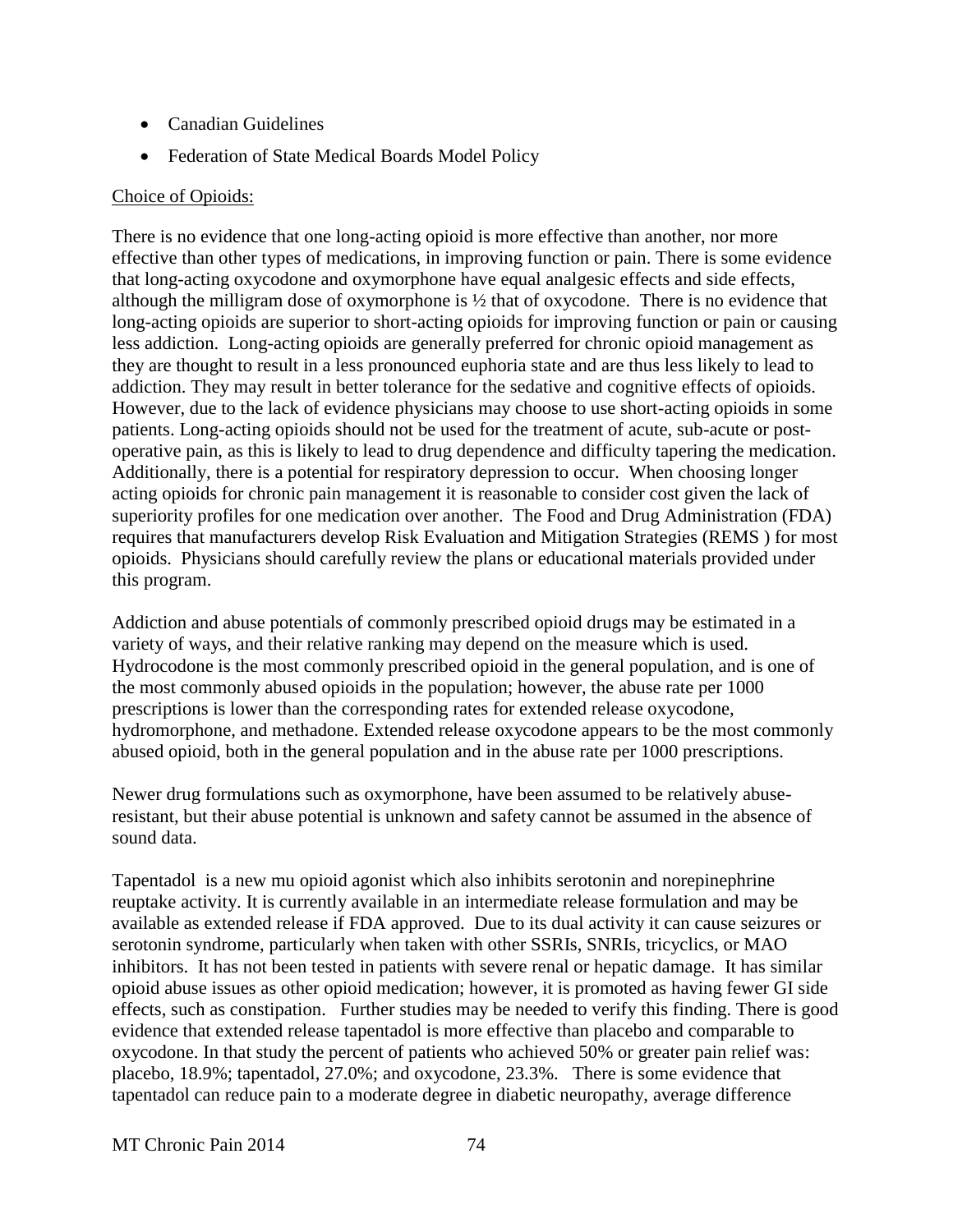1.4/10 pain scale, with tolerable adverse effects. Tapentadol is not recommended as a first line opioid for chronic, subacute or acute pain due to the cost, lack of superiority over other analgesics and need for further testing to assess GI effects in comparison to other medications. It may be appropriate for patients who cannot tolerate other opioids due to GI side effects.

Methadone requires special precautions. It may cause cardiac arrhythmias due to QT prolongation and has been linked with a greater number of deaths due to its prolonged half life. Propoxyphene has been withdrawn from the market due to cardiac effects including arrhythmias.

Fentanyl is not generally recommended for use with musculoskeletal chronic pain patients. It has been associated with a number of deaths and has high addiction potential. Fentanyl should never be used transbuccally in this population.

Meperidine should not be used for chronic pain; it and its active metabolite, normeperidine, present a serious risk of seizure and hallucinations. It is not a preferred medication for acute pain as its analgesic effect is similar to codeine.

Buprenorphine may be used for opioid addiction or habituation treatment in patients with chronic pain, it is not recommended for most chronic pain patients due to methods of administration, reports of euphoria in some patients, and lack of proof for improved efficacy in comparison with other opioids. It may be appropriate for some patients at high risk for addiction and should be used in consultation with an addiction medicine specialist.

Doses of opioids in excess of 120 mg morphine equivalent have been observed to be associated with increased duration of disability, even when adjusted for injury severity in injured workers with acute low back pain and thus any use above 120 mg should be very closely monitored. Doses in excess of 200 mg should be avoided. Higher doses are more likely to be associated with hypo-gonadism and the patient should be informed of this risk. Higher doses of opioids also appear to contribute to the euphoric effect.

Health care professionals and their patients must be particularly conscientious regarding the potential dangers of combining over-the-counter acetaminophen with prescription medications that also contain acetaminophen. Opioid and acetaminophen combination medication are limited due to the acetaminophen component. Total acetaminophen dose per day should not exceed 4 grams per 24-hour period due to possible liver damage.

Physiologic Responses to Opiates: Physiologic responses to opiates are influenced by variations in genes which code for opiate receptors, cytochrome P450 enzymes, and catecholamine metabolism. Interactions between these gene products significantly affect opiate absorption, distribution, and excretion. Hydromorphone, oxymorphone, and morphine are metabolized through the glucuronide system. Other opioids generally use the cytochrome P450 system. Allelic variants in the mu opiate receptor may cause increased analgesic responsiveness to lower drug doses in some patients. The genetic type can predict either lower or higher needs for opioids. For example, at least 10% of Caucasians lack the CYP450 2D6 enzyme that converts codeine to morphine. In some cases genetic testing for cytochrome P450 type may be helpful. When switching patients from codeine to other medications assume the patient has little or no tolerance to opioids. Many gene-drug associations are poorly understood and of uncertain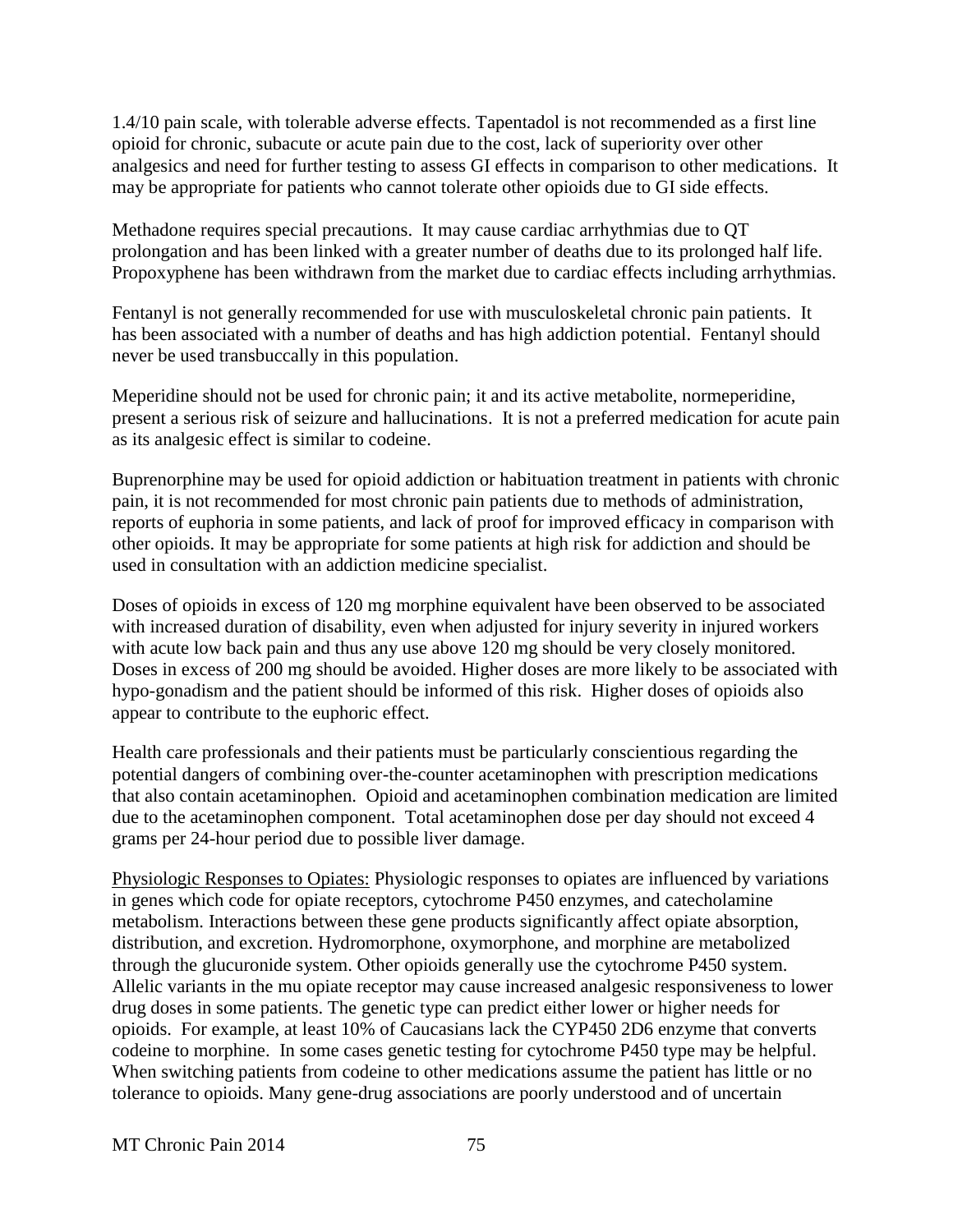clinical significance; the treating physician needs to be aware of the fact that the patient's genetic makeup may influence both the therapeutic response to drugs and the occurrence of adverse effects.

Physicians can expect chronic opioid patients to experience more pain, and require higher doses of opioids, peri-operatively than pre-operatively.

Risk Factors: Consultation or referral to a pain specialist should be considered when the pain persists but the underlying tissue pathology is minimal or absent and correlation between the original injury and the severity of impairment is not clear. Consider consultation if suffering and pain behaviors are present and the patient manifests risk behaviors described below, or when standard treatment measures have not been successful or are not indicated.

A psychological consultation including psychological testing (with validity measures) is indicated for all chronic pain patients as these patients are at high risk for unnecessary procedures and treatment and prolonged recovery.

Many behaviors have been found related to prescription-drug abuse patients. None of these are predictive alone, and some can be seen in patients whose pain is not under reasonable control; however, the behaviors should be considered warning signs for higher risk of abuse or addiction by physicians prescribing chronic opioids.

The following behaviors frequently seen in prescription drug - abusing patients should be considered warning signs for addiction and patients that are at high-risk when placed on chronic opioids. Consultation with an addiction specialist may be useful when patients present with these symptoms:

- Unusual knowledge of controlled substances;
- Request for specific controlled substances or claims of allergy or ineffectiveness to other medications;
- Demanding assessment or medication after usual clinic hours;
- Requesting more refills than scheduled, "losing" drugs;
- Signs of mood disorders or other psychiatric conditions;
- Physical signs of drug abuse;
- No interest in their diagnosis, fails to keep other treatment or consultation appointments;
- Feigns or exaggerates physical problems;
- Pressures physician by eliciting sympathy, guilt or direct threats.
- Subjective complaints exceed objective findings.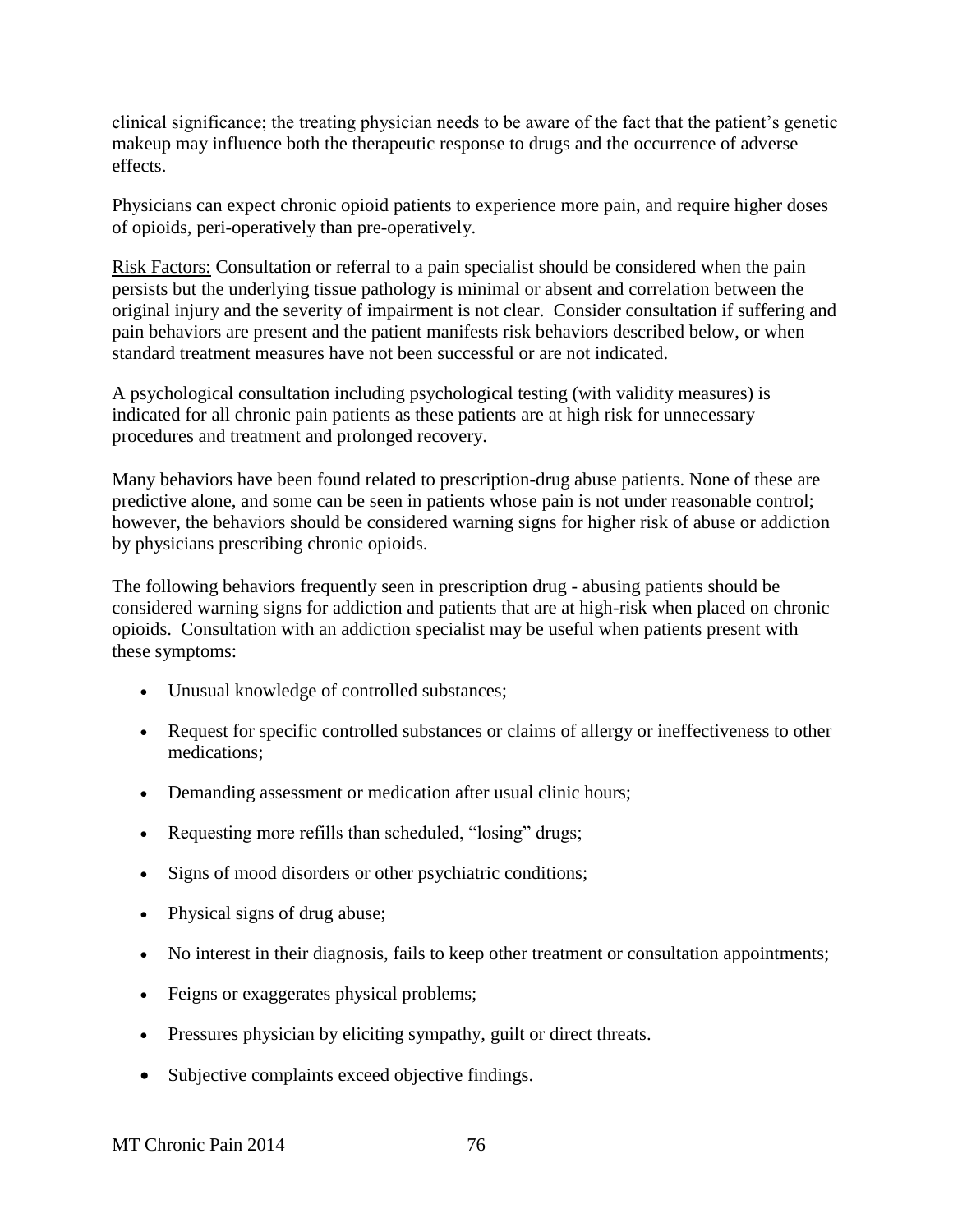Attempts to transfers care after a doctor refuses to fill prescription(s) for habit forming medication.

In one study four specific behaviors appeared to identify patients at risk for current substance abuse: increasing doses on their own, feeling intoxicated, early refills, and oversedating oneself. A positive test for cocaine also appeared to be related.

Recommendations for Opioid Use: When considering opioid use for moderate to moderately severe chronic pain, a trial of opioids must be accomplished as described below and the patient must have failed other chronic pain management regimes. Physicians should complete the education recommended by the FDA, risk evaluation and mitigation strategies (REMS) provided by drug manufacturing companies.

**1. General indications –** There must be a clear understanding that opioids are to be used for a limited term as a trial (see trial indications below). The patient should have a thorough understanding of all of the expectations for opioid use. The level of pain relief is expected to be relatively small, 2 to 3 points on a VAS pain scale, although in some individual patients it may be higher. For patients with a high response to opioid use, care should be taken to assure that there is no abuse or diversion occurring. The physician and patient must agree upon defined functional goals as well as pain goals. If functional goals are not being met the opioid trial should be reassessed. The full spectrum of side effects should be reviewed. The contract signed by the patient must clarify under what term the opioids will be tapered. See Section 3.D below.

**2. Therapeutic Trial Indications** – A therapeutic trial of opioids should not be employed unless the patient has begun multi-disciplinary pain management. Chronic use of opioids should not be prescribed until the following have been met:

A) The failure of pain management alternatives by a motivated patient including active therapies, cognitive behavioral therapy, pain self-management techniques, and other appropriate medical techniques.

B) Physical and psychological and/or psychiatric assessment including a full evaluation for alcohol or drug addiction, dependence or abuse, performed by two specialists including the authorized treating physician and a specialist with expertise in chronic pain. . The patient should be stratified as to low, medium or high risk for abuse based on behaviors and prior history of abuse. High risk patients are those with active substance abuse of any type or a history of prescription opioid abuse. These patients should generally not be placed on chronic opioids. If it is deemed appropriate to do so, physician addiction specialists should be monitoring the care. Patients with a past history of substance abuse or other psychosocial risk factors should be co-managed with a physician addiction specialist. C) Urine drug screening for substances of abuse and substances currently prescribed. Clinicians should keep in mind that there are an increasing number of deaths due to the toxic misuse of opioids with other medications and alcohol. Drug screening is a mandatory component of chronic opioid management. It is appropriate to screen for alcohol use and have a contractual policy regarding alcohol use during chronic opioid management as alcohol use in combination with opioids is more likely to contribute to death or accidents than marijuana.

D) Montana Prescription Drug Registry Review (MPDR)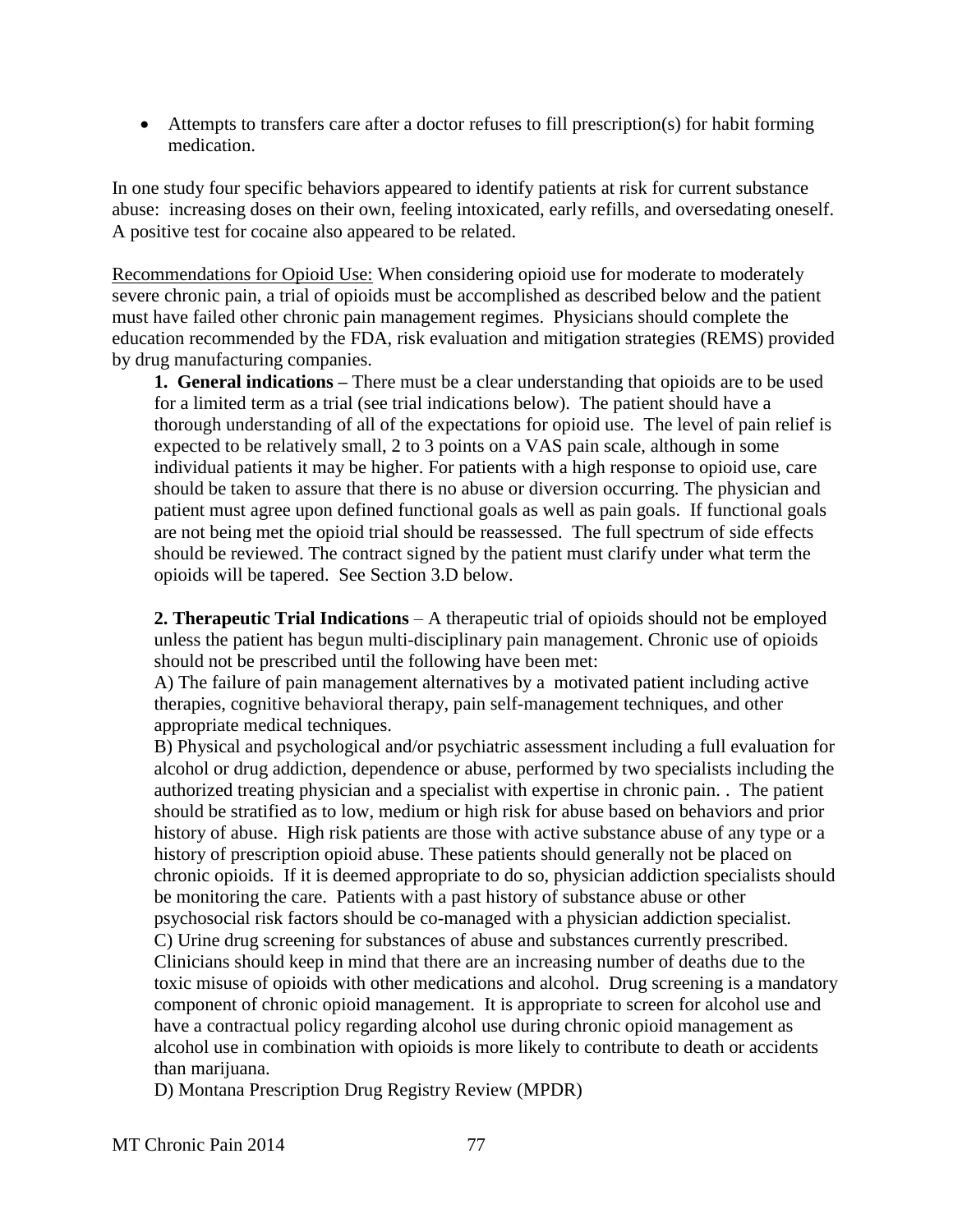E) Informed, written, witnessed consent by the patient including the aspects noted above. F) The trial, usually with a short-acting agent first, should document sustained improvement of pain control, at least a 30% reduction, and of functional status, including return-to-work and/or increase in activities of daily living. Frequent follow-up at least every 2 to 4 weeks may be necessary to titrate dosage and assess clinical efficacy.

**3. On-Going, Long-Term Management** – Actions after a successful trial should include: A) Prescriptions from a single practitioner,

B) Ongoing review and documentation of pain relief, functional status, appropriate medication use, and side effects,

C) Ongoing effort to gain improvement of social and physical function as a result of pain relief,

D) Contract detailing the following:

- 1. Side effects anticipated from the medication;
- 2. Requirement to continue active therapy;
- 3. Need to achieve functional goals including return to work for most cases;
- 4. Reasons for termination of opioid management, referral to addiction treatment, or for tapering opioids (tapering is usually over 30 days). Examples to be included in the contract include, but are not limited to:
	- Diversion of medication
	- Lack of functional effect at higher doses
	- Non-compliance with other drug use
	- Drug screening showing use of drugs outside of the prescribed treatment or evidence of non-compliant use of prescribed medication
	- Requests for prescriptions outside of the defined time frames
	- Lack of adherence identified by pill count, excessive sedation, or lack of functional gains
	- Excessive dose escalation with no decrease in use of short-term medications.
	- Apparent hyperalgesia

Contracts should be written at a  $6<sup>th</sup>$  grade reading level to accommodate the majority of patients

E) Use of drug screening initially, randomly at least once a year and as deemed appropriate by the prescribing physician, Drug screening is suggested for any patients who have been receiving opioids for 90 days. A discussion regarding how screens positive for marijuana or alcohol will be handled should be included in the opioid contract. The concept of opioid misuse encompasses a variety of problems distinct from the development of addiction, such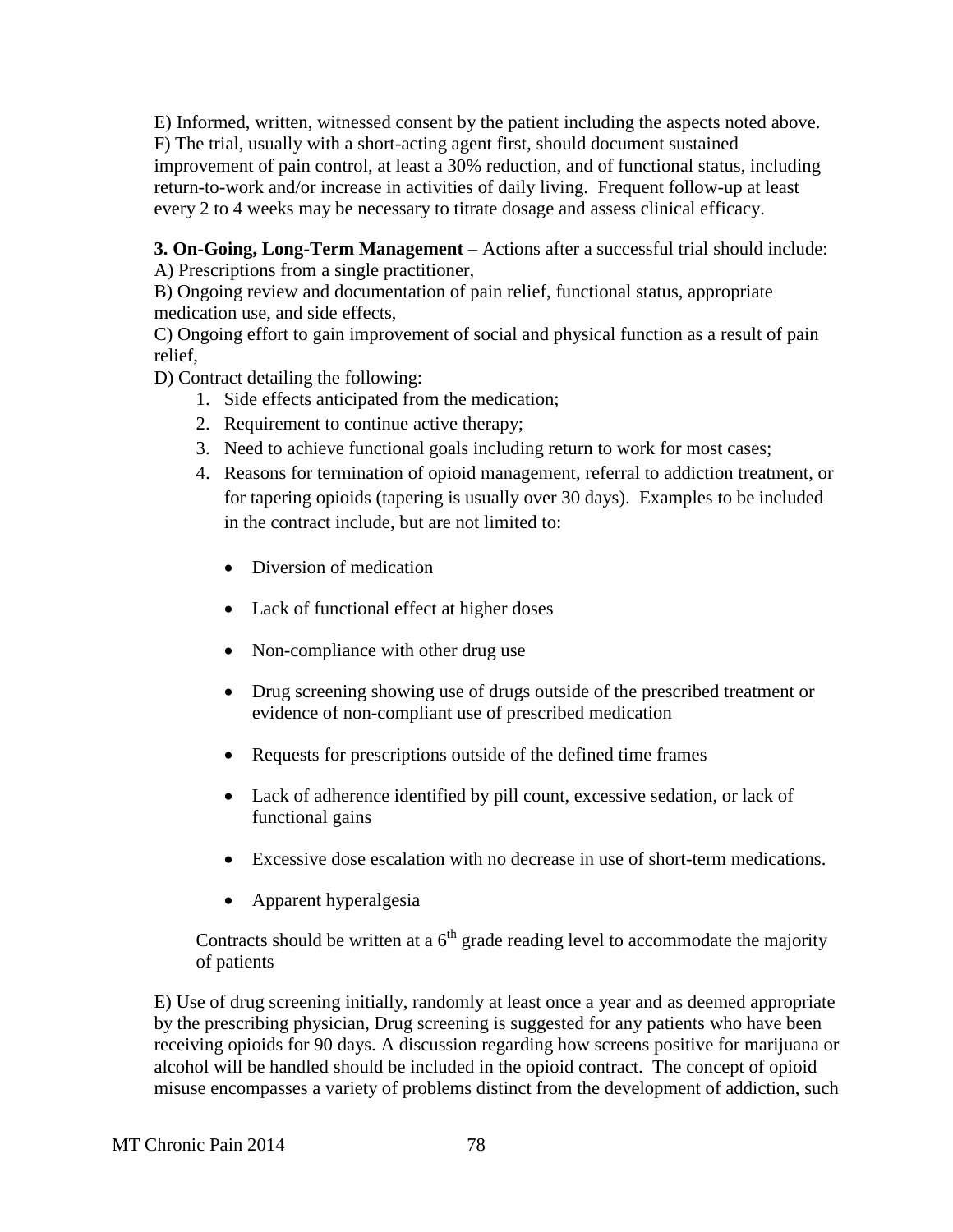as nonmedical use, diversion, consultation with multiple prescribers, and unintentional overdose.

It appears that users of prescription opioids who also experienced depression or anxiety disorders were more likely to abuse opioids. Urine testing, when included as one part of a structured program for pain management, has been observed to reduce abuse behaviors in patients with a history of drug misuse. Clinicians should keep in mind that there are an increasing number of deaths due to the toxic misuse of opioids with other medications and alcohol. Drug screening is a mandatory component of chronic opioid management. It is appropriate to screen for alcohol use and have a contractual policy regarding alcohol use during chronic opioid management as alcohol use in combination with opioids is more likely to contribute to death or accidents than marijuana.

Physicians should recognize that occasionally patients may use non-prescribed substances because they have not obtained sufficient relief on the prescribed regime.

Although drug screens done for chronic pain management should not be routinely available to employers, as screens are part of the treatment record to which employers have limited access, patients should be aware that employers might obtain the records through attorneys or the insurer,

F) Use limited to two oral opioids: a long acting opioid for maintenance of pain relief and a short acting opioid for limited rescue use when pain exceeds the routine level. If more than two opioids are being considered for long-term use, a second opinion from specialist who is Board Certified in Addiction or Pain Medicine is strongly recommended. Short-acting "rescue" medications should be used with caution in patients with a potential for abuse. Buccal-delivered medications should not be used in this population. Transdermal medication use is generally not recommended.

G) Use of acetaminophen-containing medications in patients with liver disease should be limited,including over the counter medications. Acetaminophen dose should not exceed 4 grams per day for short-term use or 250 mg/day for long-term use in healthy patients. A safer chronic dose may be 180mg/day.

H) Continuing review of overall therapy plan with regard to nonopioid means of pain control and functional status.

I) Monitoring of behavior for signs of possible substance abuse indicating an increased risk for addiction and possible need for consultation with an addiction specialist.

J) Tapering of opioids may be necessary due to the development of hyperalgesia, decreased effects from an opioid, lack of compliance with the opioid contract, or intolerance of side effects. Consultation with a pain or addiction specialist may be useful in these cases. Some patients appear to experience allodynia or hyperalgesia on chronic opioids. This premise is supported by a study of normal volunteers who received opioid infusions and demonstrated an increase in secondary hyperalgesia. This is thought to be relatively uncommon and more frequently associated with methadone. Options for treating this include withdrawing the patient from opioids and reassessing their condition. In some cases the patient will improve when off of the opioid. In other cases another opioid may be substituted.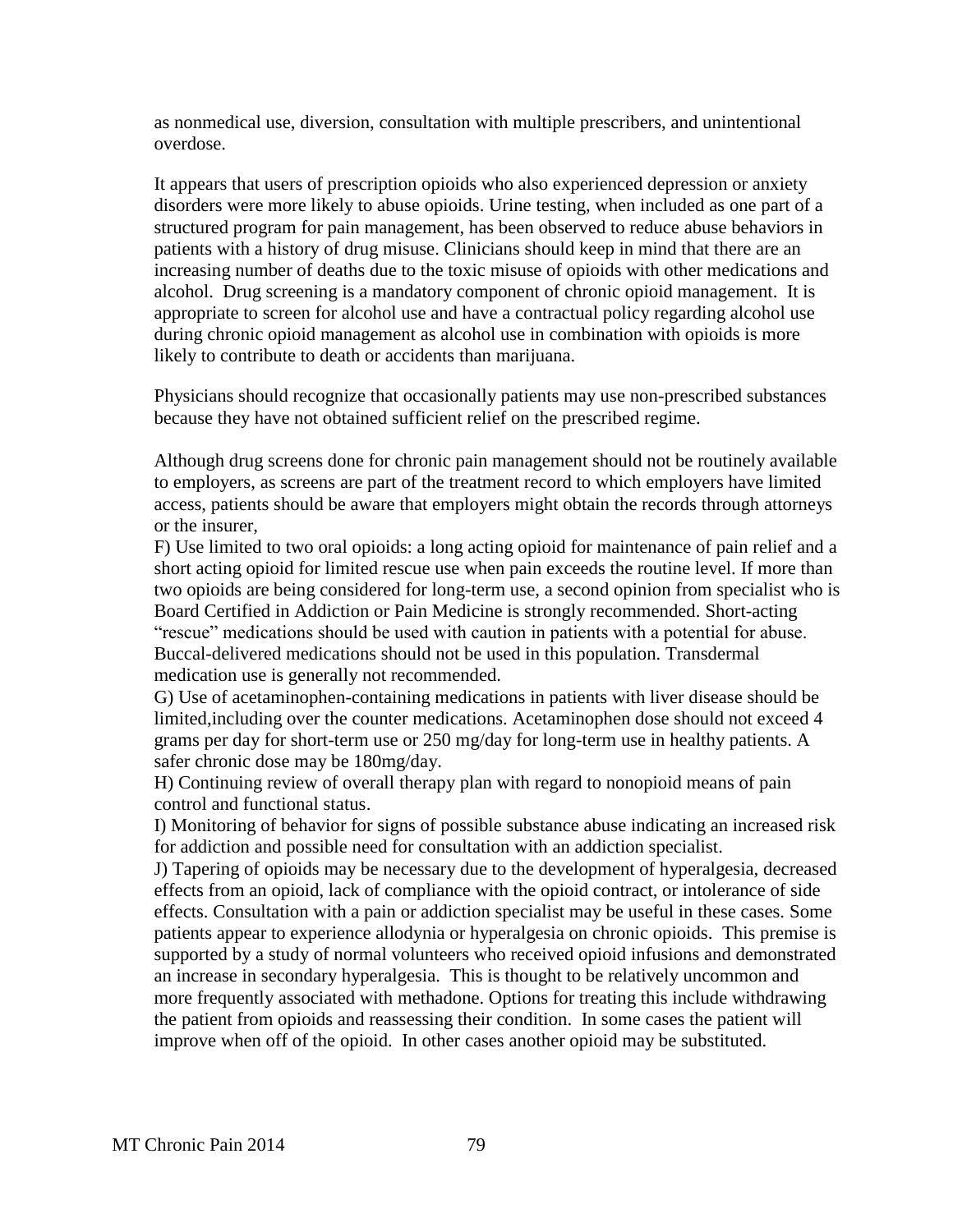K) Inpatient treatment may be required for addiction or opioid tapering in complex cases. Refer to Section F.6 Interdisciplinary Rehabilitation Programs for detailed information on in-patient criteria.

**4. Relative Contraindications** – Extreme caution should be used in prescribing controlled substances for workers with one or more "relative contraindications":

A) History of alcohol or other substance abuse, or a history of chronic benzodiazepine use.

B) Sleep apnea – if patient has symptoms of sleep apnea diagnostic tests should be pursued prior to chronic opioid use.

C) Off work for more than six monthswith minimal improvement in function from other active therapy.

D) Severe personality disorder or other known severe psychiatric disease.

#### **5. General Contraindications** –

The following are high risk warning signs for possible drug abuse or addiction. Patients with these findings should have a consultation by a pain and or addiction specialist.

A) Active alcohol or other substance abuse.

B) Untreated mood or psychotic disorders (e.g., depression).

C) Decreased physical or mental function with continued opioid use.

D) Addictive behaviors. Warning signs include but are not limited to:

- 1. Preoccupation with drugs;
- 2. Refusal to participate in medication taper;
- 3. Reporting that nothing but a specific opioid works;
- 4. Strong preference for short-acting over long-acting opioids;
- 5. Use of multiple prescribers and pharmacies;
- 6. Use of street drugs or other patients' drugs;
- 7. Not taking medications as prescribed;
- 8. Loss of medications more than once; and/or
- 9. Criminal behaviors to obtain drugs, i.e., forged prescriptions.

**6. Dosing and Time to Therapeutic Effect** – Oral route is the preferred route of analgesic administration because it is the most convenient and cost-effective method of administration. Transbuccal administration should be avoided. When patient's dosage exceeds 120 mg of morphine equivalent dose (MED) per day and/or the patient is sedentary with minimal function, consideration should be given to lowering the dosage. Consultation may be necessary. When patients cannot take medications orally, rectal and transdermal routes should be considered because they are also relatively noninvasive. . However,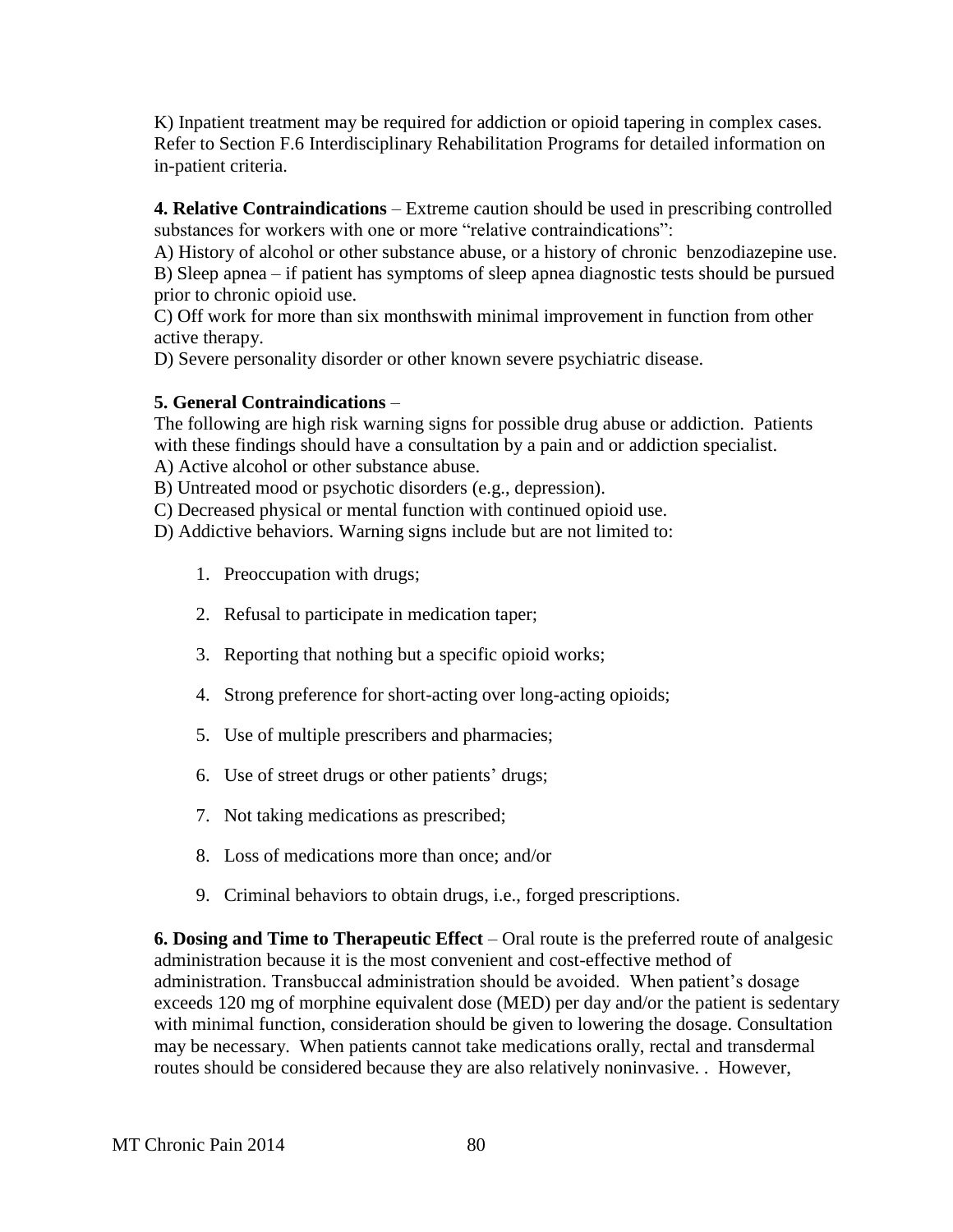careful consideration should be given to the possible abuse potential of these forms of administration.

**7. Major Side Effects** – There is great individual variation in susceptibility to opioidinduced side effects and clinicians should monitor for these potential side effects. Common initial side effects include nausea, vomiting, drowsiness, unsteadiness, and confusion. Occasional side effects include dry mouth, sweating, pruritus, hallucinations, and myoclonus. Rare side effects include respiratory depression and psychological dependence. Constipation and nausea/vomiting are common problems associated with long-term opioid administration and should be anticipated, treated prophylactically, and monitored constantly. Stool softeners, laxatives and increased dietary fluid may be prescribed. Chronic sustained release opioid use is associated with decreased testosterone in males and females and estradiol in pre-menopausal females. Patients should be asked about changes in libido, sexual function, and fatigue.

8. **Sedation - Driving and Other Tasks** – Although some studies have shown that patients on chronic opioids do not function worse than patients not on medication, caution should be exerted and patients should be counseled never to mix opioids with the use of alcohol or other sedating medication. When medication is increased or trials are begun patients should not drive for at least 5 days. Chronic untreated pain and disordered sleep can also impair driving abilities.

**9. Drug Interactions** – Patients receiving opioid agonists should not be given a mixed agonist-antagonist sucy as pentazocine or butorphanol Stadol because doing so may precipitate a withdrawal syndrome and increase pain.

All sedating medication, especially benzodiazepines should be avoided or limited to very low doses. Over the counter medications such as antihistamines, diphenhydramine, and prescription medications such as hydroxyzine should be avoided. Alcohol should not be used

**10. Recommended Laboratory Monitoring** – Primary laboratory monitoring is recommended for acetaminophen/aspirin/NSAIDs combinations (renal and liver function, blood dyscrasias) ), although combination opioids are not recommended for long-term use. Morphine and other medication may require renal testing and other screening.

**11. Sleep Apnea Testing**- Both obstructive and central sleep apnea is likely to be exaggerated by opioid use or may occur secondary to higher dose chronic opioid use and combination medication use, especially benzodiazepines and sedative hypnotics. Patients should be questioned about sleep disturbance and family members or sleeping partners questioned about loud snoring or gasping during sleep. If present, qualified sleep studies and sleep medicine consultation should be obtained. Portable sleep monitoring units are generally not acceptable for diagnosing primary central sleep apnea. Type 3 portable units with 2 airflow samples and a  $0^2$  saturation device may be useful for monitoring respirator depression secondary to opioids although there are no studies on this topic.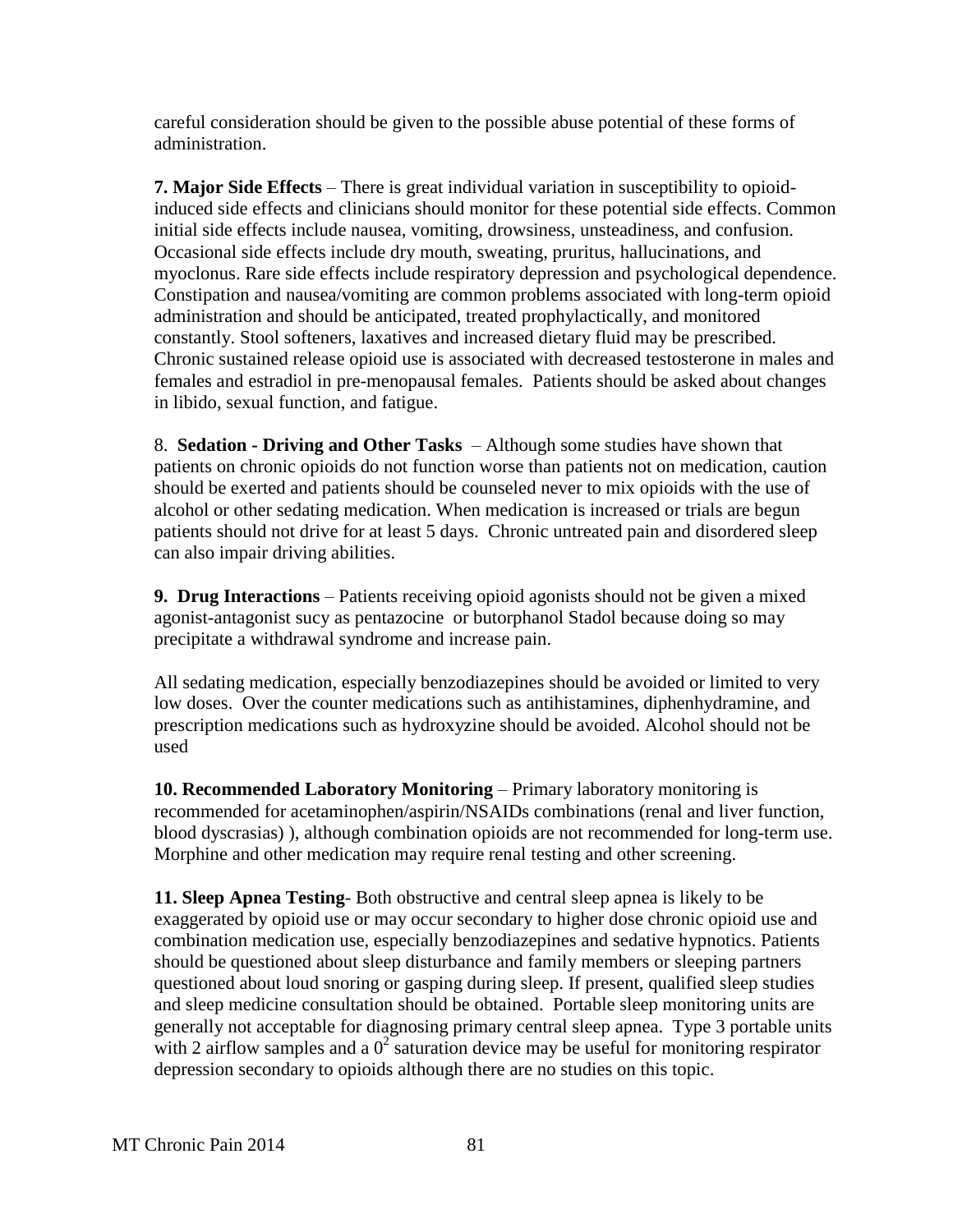**12. Montana Prescription Drug Registry (MPDR)** --Physicians should review their patient on the system whenever drug screens are done. This information should be used in combination with the drug screening results, functional status of the patient and other laboratory findings to review the need for treatment and level of treatment appropriate for the patient.

**13. Addiction** – If addiction occurs, patients may require treatment. Refer to treatment section. After detoxification they may need long-term treatment with naltrexone, an antagonist which can be administered in a long-acting form or buprenorphine which requires specific education per the DEA.

**14. Potentiating Agents** – There is some evidence that dextromethorphan does not potentiate the effect of morphine opioids and therefore is not recommended to be used with opioids

### **F.7.j Skeletal Muscle Relaxants**

Skeletal Muscle Relaxants are most useful for acute musculoskeletal injury or exacerbation of injury. Chronic use of benzodiazepines or any muscle relaxant is not recommended due to their habit-forming potential, seizure risk following abrupt withdrawal, and documented contribution to deaths of patients on chronic opioids due to respiratory depression.

#### **Baclofen (Lioresal)**

A) Description – May be effective due to stimulation of Gamma Aminobutyric Acid (GABA) receptors.

B) Indications – Pain from muscle rigidity. As of the time of this guideline writing, formulations of baclofen injection have been FDA approved for the management of severe spasticity of a spinal cord or cerebral origin.

C) Side Effects – exacerbation of psychotic disorders, may precipitate seizures in epileptics, dry mouth, and sexual dysfunction.

D) Recommended Laboratory Monitoring – Renal and hepatic function.

#### **Cyclobenzaprine (Flexeril)**

A) Description – Structurally related to tricyclics.

B) Indications – Acute or exacerbated chronic pain associated with muscle spasm. As of the time of this guideline writing, formulations of this drug are FDA approved as an adjunct to rest and physical therapy for relief of muscle spasm associated with acute, painful musculoskeletal conditions. It should only be used for short periods (2 to 3 weeks) because of lack of evidence for effectiveness with prolonged use.

C) Major Contraindications – Cardiac dysrhythmias.

D) Dosing and Time to Therapeutic Effect – Variable, onset of action is 1 hour.

E) Major Side Effects – Sedation, anticholinergic, blurred vision. Patients should also be monitored for suicidal ideation and drug abuse.

F) Drug Interactions –Contraindicated for use with MAO inhibitors; interacts with tramadol, duloxetine, escitalopram, and fluoxetine. Likely interactions with other SSRI'S and SNRI'S drug interactions are similar to those for tricyclics. Refer also to tricyclics

G) Recommended Laboratory Monitoring – Hepatic and renal function.

MT Chronic Pain 2014 82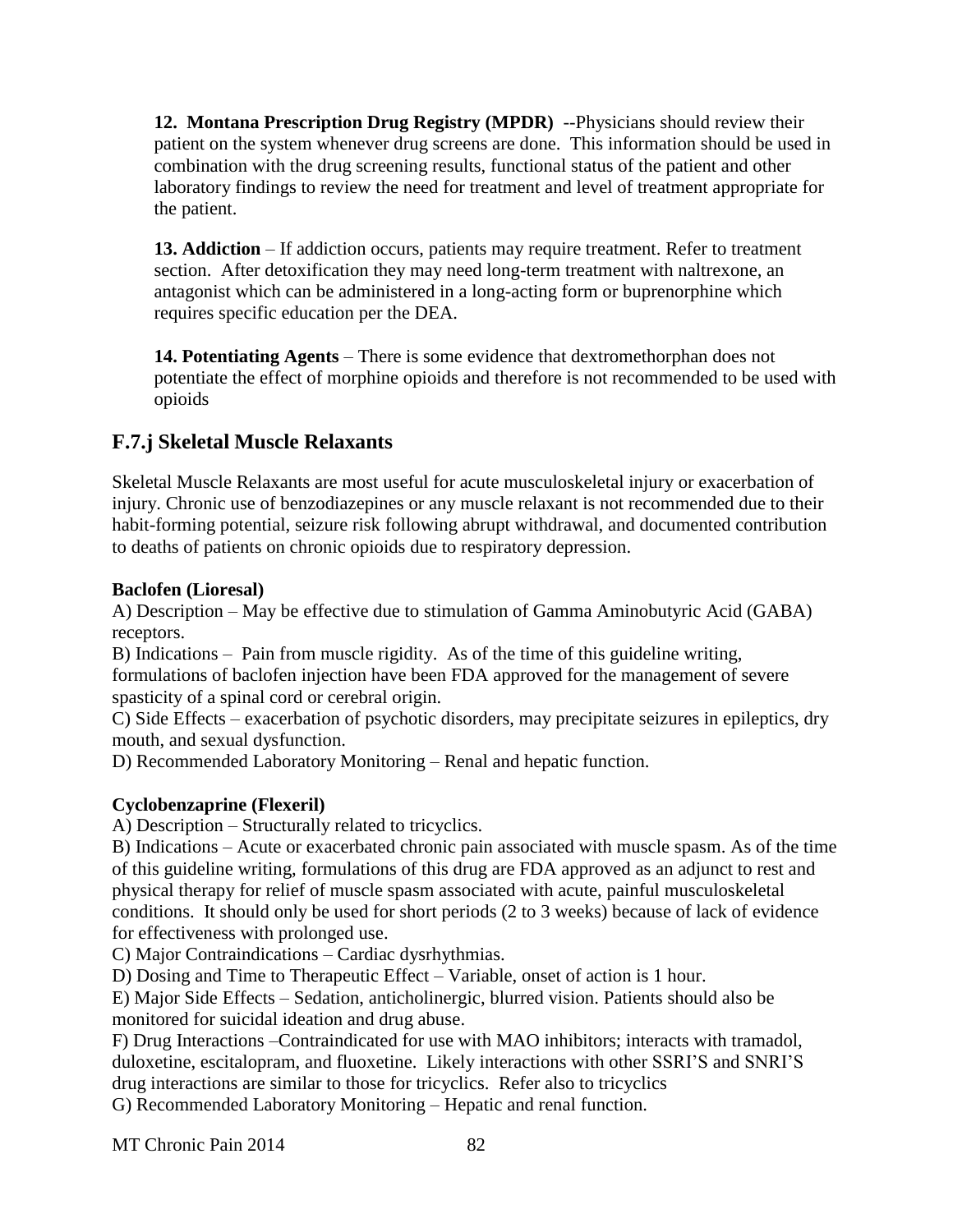#### **Carisoprodol (Soma)**

This medication should not be used in chronic pain patients due to its addictive nature secondary to the active metabolite meprobamate.

#### **Metazalone (Skelaxin)**

A) Description – Central acting muscle relaxant.

B) Indications – Muscle spasm. As of the time of this guideline writing, formulations of metaxalone have been FDA approved as an adjunct to rest, physical therapy and other measures for the relief of discomforts associated with acute, painful musculoskeletal conditions.

C) Major Contraindications – Significantly impaired renal or hepatic disease, pregnancy, and disposition to drug induced hemolytic anemia.

D) Dosing and Time to Therapeutic Effect – Onset of action 1 hour.

E) Major Side Effects - Sedation, hematologic abnormalities.

F) Drug Interactions – other sedating drugs (e.g. opioids, benzodiazepines)

G) Recommended Laboratory Monitoring – Hepatic function, CBC

#### **Tizanidine (Zanaflex)**

A) Description – Alpha 2 adrenergic agonist.

B) Indications – Spasticity, musculoskeletal disorders. As of the time of this guideline writing, formulations of tizanidine have been FDA approved for the management of spasticity.

C) Major Contraindications – Concurrent use with ciprofloxacin or fluvoxamine; or hepatic disease.

D) Dosing and Time to Therapeutic Effect – 4 mg/day orally and gradually increase in 2-4 mg increments on an individual basis over 2 to 4 weeks; maintenance, 8 mg orally every 6 to 8 hr (max dose 36 mg/day).

E) Major Side Effects – Hypotension, sedation, hepatotoxicity, hallucinations and psychosis, dry mouth.

F) Drug Interactions – Alcohol can increase sedation, concurrent use with ciprofloxacin or fluvoxamine contraindicated. Several other medications increase tizanidine plasma concentrations (e.g. oral contraceptives, verapamil, and cimetidine). Use with caution with other alpha agonists, and other antihypertensives as they may increase the risk of hypotension. G) Laboratory Monitoring – Hepatic function, blood pressure.

### **F.7.k Topical Drug Delivery**

- 1. Description Topical medications, such as lidocaine and capsaicin, may be an alternative treatment for neuropathic disorders and is an acceptable form of treatment in selected patients.
- 2. Indications Neuropathic pain for most agents. Episodic use of NSAIDs and salicylates for or joint pain. Patient selection must be rigorous to select those patients with the highest probability of compliance. Many patients do not tolerate the side effects for some medication or the need for frequent application.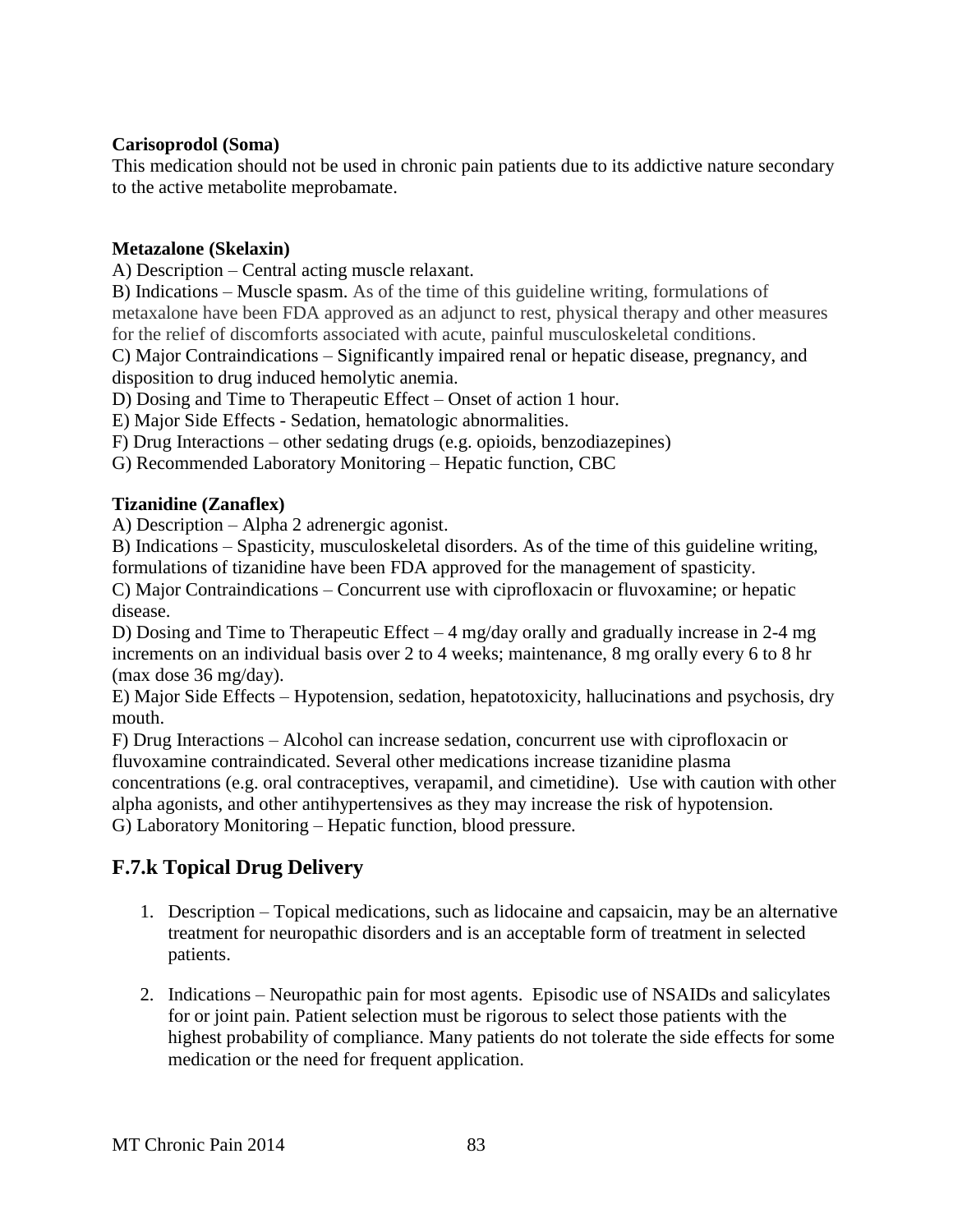- 3. Dosing and Time to Therapeutic Effect All topical agents should be prescribed with strict instructions for application and maximum number of applications per day to obtain the desired benefit and avoid potential toxicity. There is no evidence that topical agents are more or less effective than oral medications. For most patients, the effects of longterm use are unknown and thus may be better used episodically.
- 4. Side Effects Localized skin reactions may occur, depending on the medication agent used.

#### 5. Topical Agents

a) Capsaicin –As of the time of this guideline writing, formulations of capsaicin have been FDA approved for management of pain associated with post-herpetic neuralgia. Capsaicin offers a safe and effective alternative to systemic NSAID therapy. Although it is quite safe, effective use of capsaicin is limited by the local stinging or burning sensation that typically dissipates with regular use, usually after the first 7 to 10 days of treatment. Patients should be advised to apply the cream on the affected area with a plastic glove or cotton applicator and to avoid inadvertent contact with eyes and mucous membranes.

There is good evidence that low dose capsaicin (0.075%) applied 4 times per day will decrease pain up to 50%. There is also good evidence that a high dose (8%) capsaicin patch applied for 60 minutes can decrease post herpetic neuralgic pain for 3 months and thus may be useful in other chronic neuropathies. The high dose patch is preceded by the application of a lidocaine patch and many patients require a schedule II opioid immediately after the treatment.

b) Ketamine and Tricyclics – Topical medications, such as the combination of ketamine and amitriptyline have been proposed as an alternative treatment for neuropathic disorders including CRPS. A study using a 10% concentration showed no signs of systemic absorption. This low-quality study demonstrated decreased allodynia at 30 minutes for some CRPS patients. However, as of the time of this guideline writing, neither tricyclic nor ketamine topicals are FDA approved for topical use in neuropathic pain. Furthermore, there is good evidence that neither 2% topical amitriptyline nor 1% topical ketamine reduces neuropathic pain syndromes. Low dose topical ketamine and topical amitriptyline are not recommended to be used in patients with neuropathic pain syndromes, including CRPS. Physiologically, it is possible that topical tricyclics and a higher dose of ketamine could have some effect on neuropathic pain. The use of topical tricyclics and/or ketamine should be limited to patients with neuritic and/or sympathetically mediated pain with documented supporting objective findings such as allodynia and/or hyperalgesia. Continued use of these agents beyond the initial prescription requires documentation of effectiveness, including functional improvement, and/or decreased use of other medications, particularly decreased use of opiates or other habituating medications.

c) Lidocaine – As of the time of this guideline writing formulations of lidocaine (patch form) have been FDA approved for pain associated with post-herpetic neuralgia. Evidence is mixed for long-term use of lidocaine topically. Physicians should always take into account the blood level that may be achieved with topical use as toxic levels have been reported.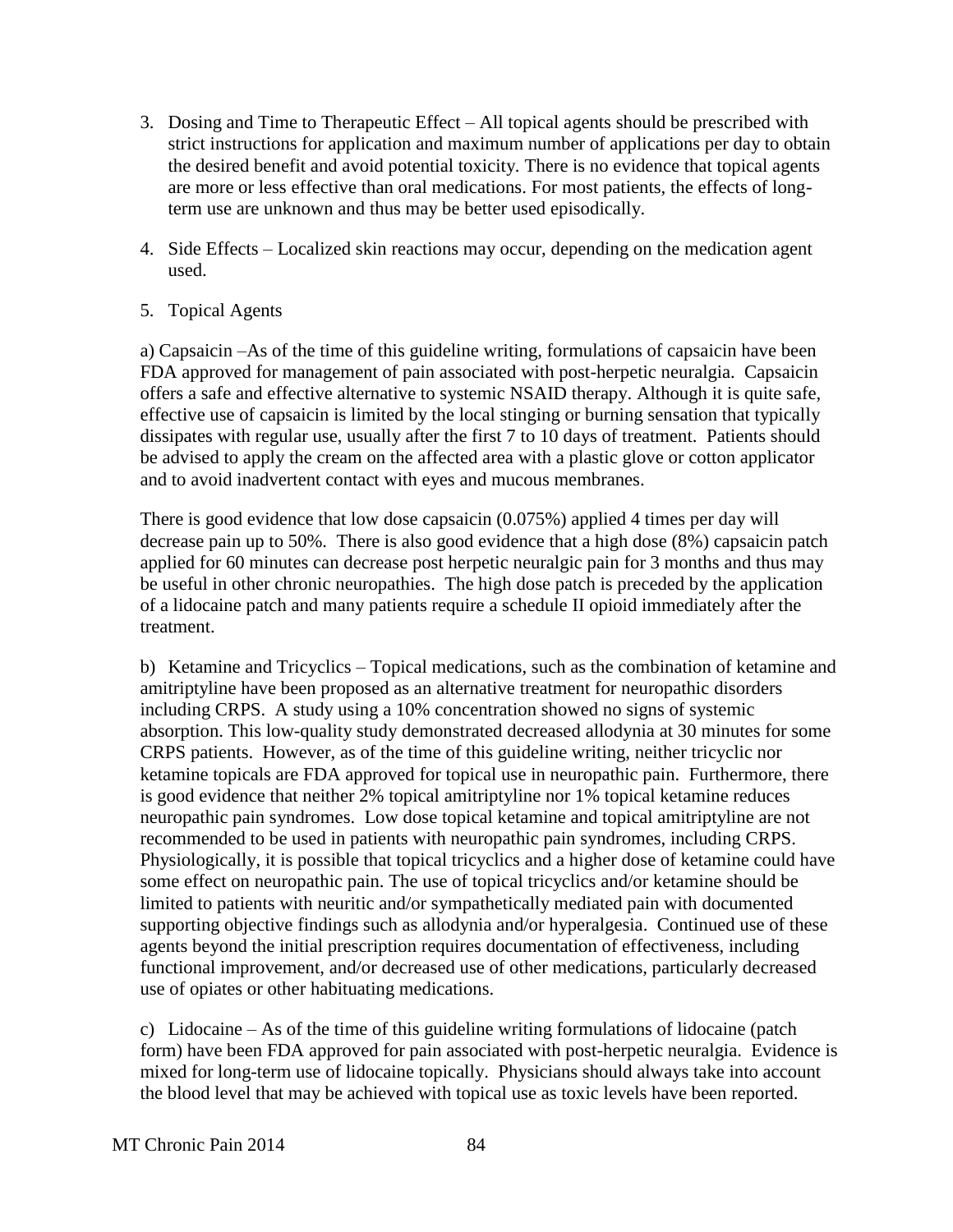There is some evidence that a 5% lidocaine patch may be used as a secondary option for patients with focal neuropathic pain. A 30 to 50% pain reduction may be achieved in those who tolerate the patch. Up to three patches may be used simultaneously for twelve hours per day. It should be applied only to intact skin. Metered dose 8% pump sprays have also been used and usually require a three times per day reapplication. There is some evidence that the 8% sprays are effective for short-term, 2 week use. However, the effects of long-term use are unknown.

d) Topical Salicylates and Nonsalicylates –have been shown to be effective in relieving pain in acute musculoskeletal conditions and single joint osteoarthritis. Topical salicylate and nonsalicylates achieve tissue levels that are potentially therapeutic, at least with regard to COX inhibition. Other than local skin reactions, the side effects of therapy are minimal, although not non-existent and the usual contraindications to use of these compounds needs to be considered. Local skin reactions are rare and systemic effects were even less common. Their use in patients receiving warfarin therapy may result in alterations in bleeding time. Overall, the low level of systemic absorption can be advantageous; allowing the topical use of these medications when systemic administration is relatively contraindicated such as is the case in patients with hypertension, cardiac failure, or renal insufficiency. There is good evidence that diclofenac gel reduces pain and improves function in mild-to-moderate hand osteoarthritis. Diclofenac gel has been FDA approved for acute pain due to minor strains, pains, and contusions; and for relief of pain due to osteoarthritis of the joints amenable to topical treatment, such as those of the knees and hands.

e) Other Compounded Topical Agents: At the time this guideline was written, no studies identified evidence for the effectiveness of compounded topical agents other than those recommended above. Therefore, other compounded topical agents are not generally recommended. In rare cases they may be appropriate for patients who prefer a topical medication to chronic opioids or have allergies or side effects from other more commonly used oral agents.

f) Prior authorization is required for all agents that have not been recommended above. Continued use requires documentation of effectiveness including functional improvement and/or decrease in other medications.

### **F.7.l Tramadol**

Tramadol appears to have a lower abuse rate than for other opioids.

A) **Description** – An opioid partial agonist that does not cause GI ulceration, or exacerbate hypertension or congestive heart failure. It also inhibits the reuptake of norepinephrine and serotonin which may contribute to its pain relief mechanism. Side effects similar to opioid opioid side effects and may limit its use. They include nausea, sedation and dry mouth.

B) **Indications** – Mild to moderate pain relief. As of the time of this guideline writing, formulations of tramadol has been FDA approved for management of moderate to moderately severe pain in adults. This drug has been shown to provide pain relief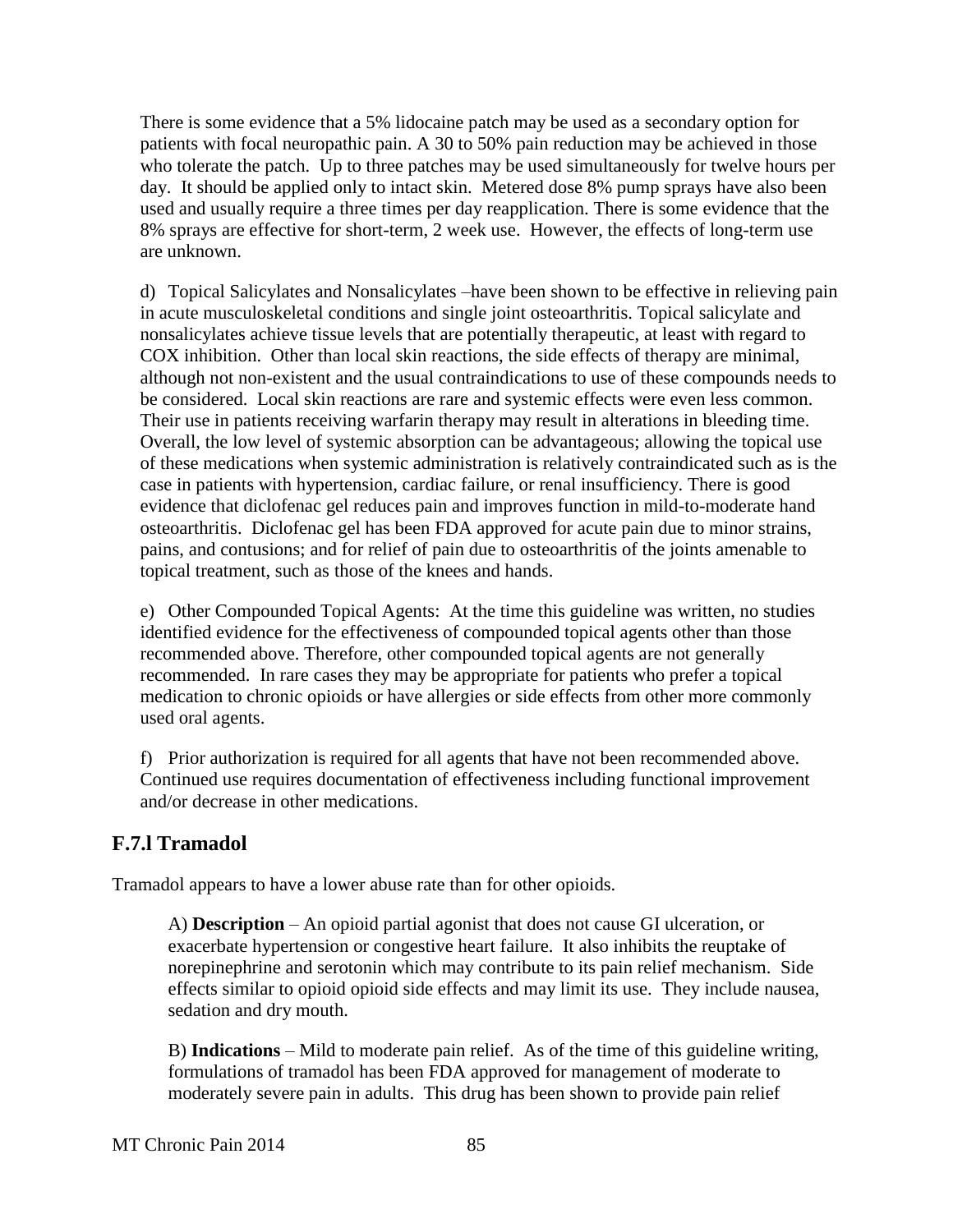equivalent to that of commonly prescribed NSAIDs. There is some evidence that it alleviates neuropathic pain following spinal cord injury. However, given the effectiveness of other drug classes for neuropathic pain tramadol, should not be considered a first line medication. It may be useful for patients who cannot tolerate tricyclic antidepressants.

C) **Contraindications** – Use cautiously in patients who have a history of seizures or who are taking medication that may lower the seizure threshold, such as MAO inhibitors, SSRIs, and TCAs. Not recommended in those with prior opioid addiction. Has been associated with deaths in those with an emotional disturbance or concurrent use of alcohol or other opioids. Significant renal and hepatic dysfunction requires dosage adjustment.

D) **Side Effects** – May cause impaired alertness or nausea. This medication has physically addictive properties and withdrawal may follow abrupt discontinuation.

E) **Drug Interactions** –Opioids, sedating medications, any drug that affects serotonin and/or norepinephrine (e.g. SNRI'S, SSRI'S, MAOI'S, and TCA'S).

F) **Laboratory Monitoring** – Renal and hepatic function.

### **F.7.m Other Agents**

#### **Glucosamine**

There is good evidence that glucosamine does not improve pain related disability in those with chronic low back pain and degenerative changes on radiologic studies, therefore it is not recommended for chronic lower spinal or non-joint pain. For chronic pain related to joint osteoarthritis see specific extremity guidelines. Glucosamine should not be combined with chondroitin as it is ineffective.

# **F.8 Orthotics/Prosthetics/Equipment**

Devices and adaptive equipment may be necessary in order to reduce impairment and disability, to facilitate medical recovery, to avoid re-aggravation of the injury, and to maintain maximum medical improvement. Indications would be to provide relief of the industrial injury or prevent further injury and include the need to control neurological and orthopedic injuries for reduced stress during functional activities. In addition, they may be used to modify tasks through instruction in the use of a device or physical modification of a device. Equipment needs may need to be reassessed periodically. Refer to F.12 Return-to-Work for more detailed information.

Equipment may include high and low technology assistive devices, computer interface or seating, crutch or walker training, and self-care aids. It should improve safety and reduce risk of re-injury. Standard equipment to alleviate the effects of the injury on the performance of activities of daily living may vary from simple to complex adaptive devices to enhance independence and safety. Certain equipment related to cognitive impairments may also be required.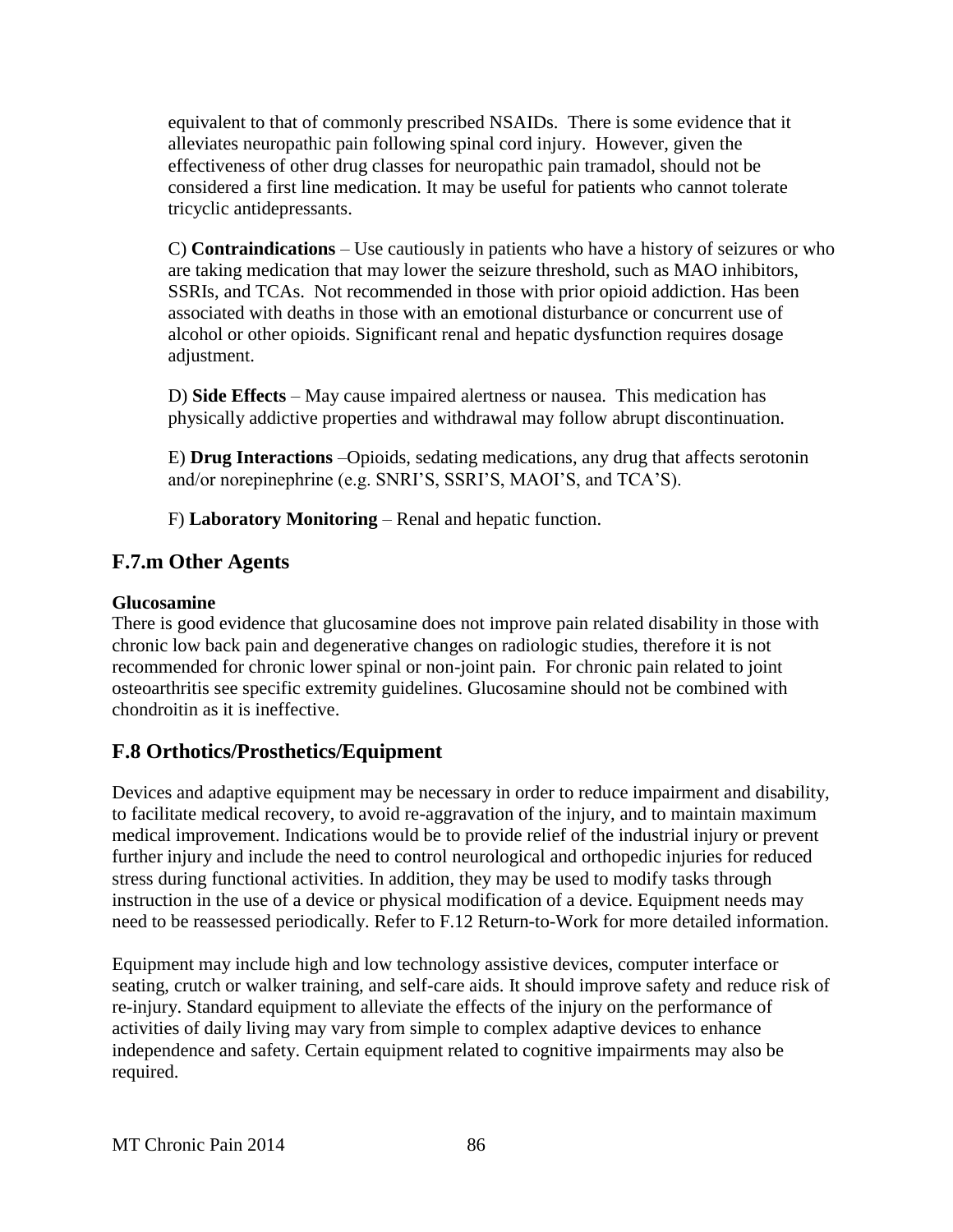Ergonomic modifications may be necessary to facilitate medical recovery, to avoid reaggravation of the injury, and to maintain maximum medical improvement. Ergonomic evaluations with subsequent recommendations may assist with the patients return-to-work. (Refer to Section E.6.c Job Site Evaluation for further information.)

For chronic pain disorders, equipment such as foot orthoses or lumbar support devices may be helpful. The injured worker should be educated as to the potential harm from using a lumbar support for a period of time greater than which is prescribed. Harmful effects include deconditioning of the trunk musculature, skin irritation, and general discomfort. Use of cervical collars is not recommended for chronic cervical myofascial pain. Special cervical orthosis and/or equipment may have a role in the rehabilitation of a cervical injury such as those injuries to a cervical nerve root resulting in upper extremity weakness or a spinal cord injury with some degree of paraparesis or tetraparesis. Use of such devices would be in a structured rehabilitation setting as part of a comprehensive rehabilitation program.

Fabrication/modification of orthotics, including splints, would be used when there is need to normalize weight-bearing, facilitate better motion response, stabilize a joint with insufficient muscle or proprioceptive/reflex competencies, to protect subacute conditions as needed during movement, and correct biomechanical problems. Orthotic/prosthetic training is the skilled instruction (preferably by qualified providers) in the proper use of orthotic devices and/or prosthetic limbs.

For information regarding specific types of orthotics/prosthetics/equipment, refer to individual medical treatment guidelines.

### **F.9 Patient Education**

Patients should be educated on their specific injury, assessment findings, and plan of treatment and encouraged to take an active role in establishing functional outcome goals. No treatment plan is complete without addressing issues of individual and/or group patient education as a means of prolonging the beneficial effects of rehabilitation, as well as facilitating selfmanagement of symptoms and prevention of secondary disability.

In some cases, educational intervention combined with exercises may achieve results comparable to surgical intervention for patients who have undergone previous surgery. There is some evidence that, for patients who had undergone previous surgery for disc herniation and continued to experience low back pain for at least one year, educational lectures and materials provided to the patients in conjunction with exercise programs yield similar results as indicated by Oswestry Disability scores to patients who had undergone posterolateral low back fusion. It should be noted that the rehabilitation program included individual and group discussions targeted to assuring patients that participation in ordinary activities would not cause harm. Treatment period was 25 hours per week for three weeks.

Patient education is an interactive process that provides an environment where the patient not only acquires knowledge but also gains an understanding of the application of that knowledge. Therefore, patients should be able to describe and/or will need to be educated on: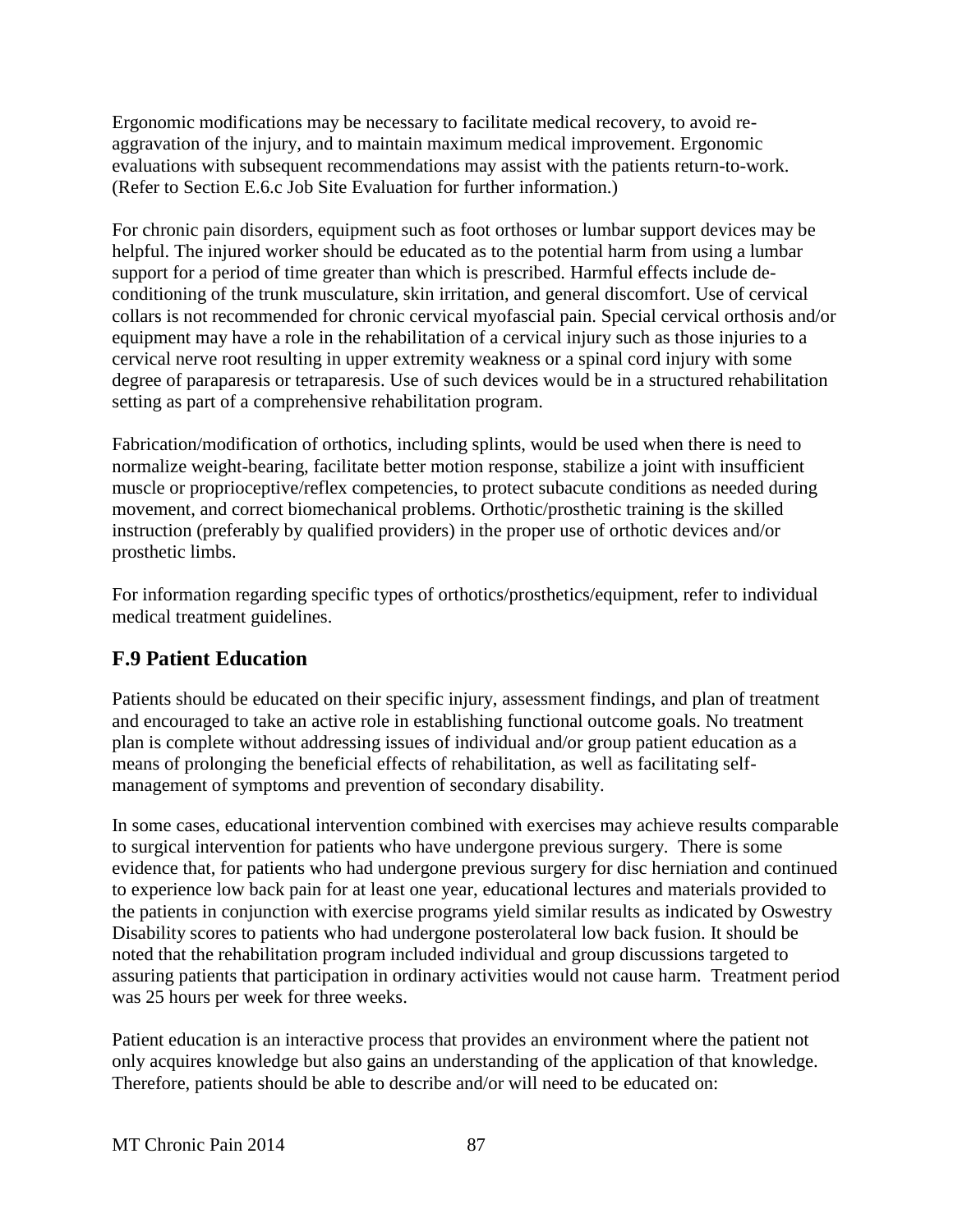- 1. The treatment plan;
- 2. Indications for and potential side effects of medications;
- 3. Their home exercise program;
- 4. Expected results of treatment;
- 5. Tests to be performed, the reasons for them and their results;
- 6. Activity restrictions and return-to-work status;
- 7. Home management for exacerbations of pain;
- 8. Procedures for seeking care for exacerbations after office hours;
- 9. Home self-maintenance program;
- 10. Patient responsibility to communicate with all medical providers and the employer; and
- 11. Patient responsibility to keep appointments.
- 12. The importance of taking medications exactly as prescribed.
- 13. Basic Physiology related to patient's diagnosis.

Educational efforts should also target family and other support persons, the case manager, the insurer, and the employer as indicated to optimize the understanding of the patient and the outcome. Professional translators should be provided for non-English speaking patients to assure optimum communication. All education, teaching, and instruction given to the patient should be documented in the medical record.

Effects of education weaken over time; continuing patient education sessions will be required to maximize the patient's function. The effectiveness of educational efforts can be enhanced through attention to the learning style and receptivity of the patient. Written educational materials may reinforce and prolong the impact of verbal educational efforts. Overall, patient education should emphasize health and wellness, return-to-work and return to a productive life.

- Time to produce effect: Varies with individual patient
- Frequency: At each visit

### **F.10 Personality/Psychological/Psychosocial Intervention**

Psychosocial treatment is a well-established therapeutic and diagnostic intervention with selected use in acute pain problems, but with more widespread use in sub-acute and chronic pain populations. Psychosocial treatment is recommended as an important component in the total management of a patient with chronic pain and should be implemented as soon as the problem is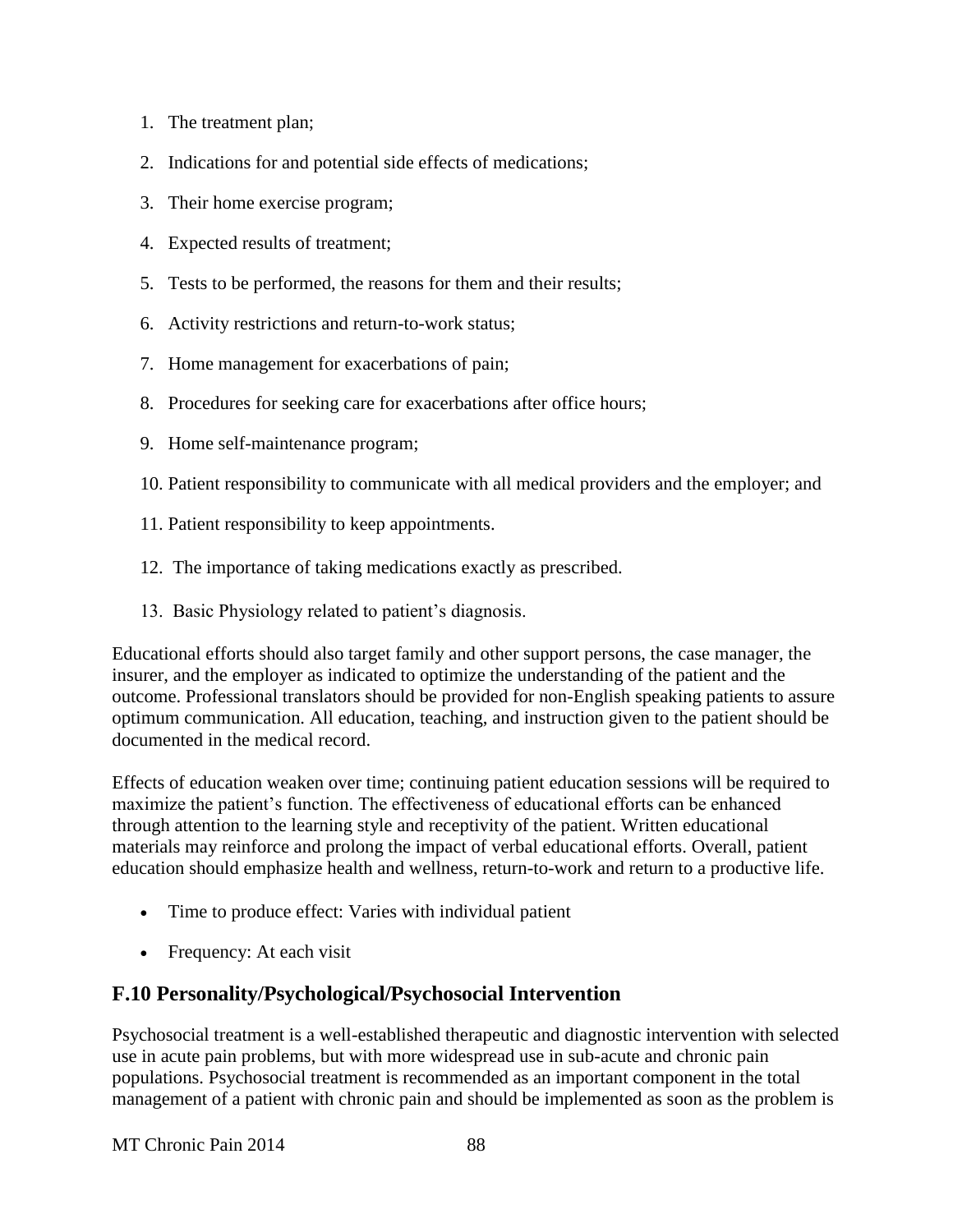#### identified.

If a diagnosis consistent with the standards of the American Psychiatric Association Diagnostic Statistical Manual of Mental Disorders has been determined, the patient should be evaluated for the potential need for psychiatric medications. Use of any medication to treat a diagnosed condition may be ordered by the authorized treating physician or by the consulting psychiatrist. Visits for management of psychiatric medications are medical in nature and are not a component of psychosocial treatment. Therefore, separate visits for medication management may be necessary, depending upon the patient and medications selected.

Psychosocial interventions include psychotherapeutic treatments for mental health conditions, as well as behavioral medicine treatments for patients without psychiatric conditions, but who may need to make major life changes in order to cope with pain or adjust to disability. Examples of these treatments include cognitive behavioral therapy, relaxation training, mindfulness training, and sleep hygiene training.

The screening or diagnostic workup should have clarified and distinguished between preexisting, aggravated, and/or purely causative psychological conditions. Therapeutic and diagnostic modalities include, but are not limited to, individual counseling, and group therapy. Treatment can occur within an individualized model, a multi-disciplinary model, or within a structured pain management program.

A psychologist with a PhD, PsyD, EdD credentials, or a Psychiatric MD/DO may perform psychosocial treatments. Other licensed mental health providers or licensed health care providers with training in cognitive behavior therapy (CBT), or certified as CBT therapists working in consultation with a PhD, PsyD, EdD, or Psychiatric MD/DO, and with experience in treating chronic pain disorders in injured workers may also perform treatment.

Cognitive behavioral therapy (CBT) refers to a group of psychological therapies that are sometimes referred to by more specific names, such as Rational Emotive Behavior Therapy, Rational Behavior Therapy, Rational Living Therapy, Cognitive Therapy, and Dialectic Behavior Therapy. Variations of CBT methods can be used to treat a variety of conditions, including chronic pain, depression, anxiety, phobias and PTSD. For patients with multiple diagnoses, more than one type of CBT might be needed. The CBT used in research studies is often "manualized CBT", meaning that the treatment follows a specific protocol in a manual. In clinical settings, CBT may involve the use of standardized materials, but is also commonly adapted by a psychologist or psychiatrist to the patient's unique circumstances. If the CBT is being performed by a non-mental health professional, a manual approach would be strongly recommended. CBT must be distinguished from neuropsychological therapies used to teach compensatory strategies to brain injured patients, which are also called "cognitive therapy."

It should be remembered that most clinical trials on CBT exclude subjects who have significant psychiatric diagnoses. Consequently, the selection of patients for CBT should include the following considerations. CBT is instructive and structured, using an educational model with homework to teach inductive rational thinking. Because of this educational model, a certain level of literacy is assumed for most CBT protocols. Patients who lack the cognitive and educational abilities required by a CBT protocol are unlikely to be successful. Further, given the

MT Chronic Pain 2014 89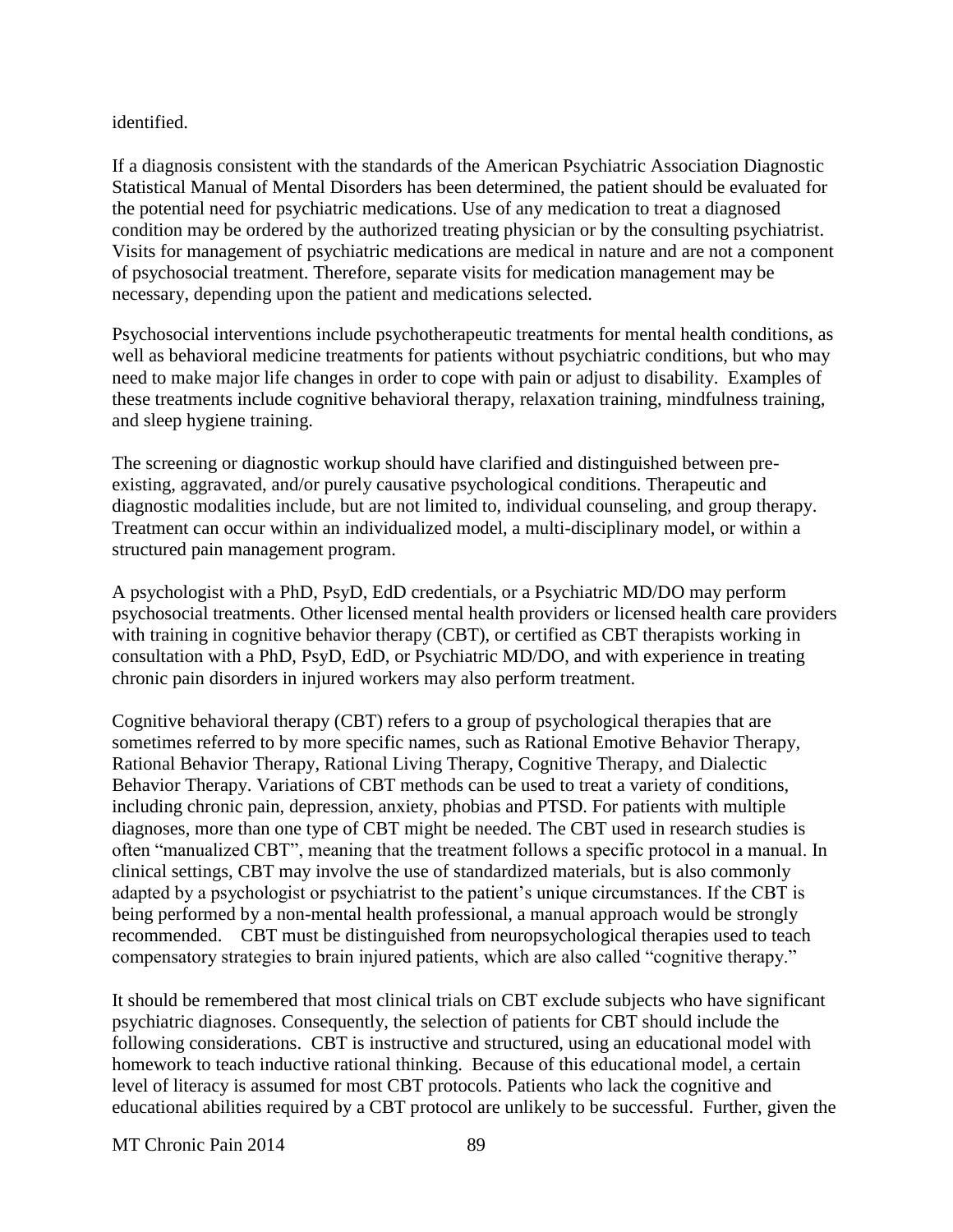highly structured nature of CBT, it is more effective when a patient's circumstances are relatively stable. For example, if a patient is about to be evicted, is actively suicidal, or coming to sessions intoxicated, these matters will generally preempt CBT treatment for pain, and require other types of psychotherapeutic response. Conversely, literate patients whose circumstances are relatively stable, but catastrophize or cope poorly with pain or disability are often good candidates for CBT for pain. Similarly, literate patients whose circumstances are relatively stable, but who exhibit unfounded medical phobias are often good candidates for CBT for anxiety.

There is good evidence that psychological interventions, especially CBT, are superior to no psychological intervention for chronic low back pain, and that self-regulatory interventions such as biofeedback and relaxation training may be equally effective. There is good evidence that 6 sessions of 1.5 hour group therapy focused on CBT skills improved function and alleviated pain in uncomplicated subacute and chronic low back pain patients. There is some evidence that CBT provided in seven two-hour small group sessions can reduce the severity of insomnia in chronic pain patients.A Cochrane meta-analysis grouped very heterogenous behavioral interventions and concluded that there is good evidence that CBT may reduce pain and disability but the effect size was uncertain. In total, the evidence clearly supports cognitive behavioral therapy and it should be offered to all chronic pain patents without other serious issues, as discussed above.

CBT is often combined with active therapy in an interdisciplinary program formal or informal. It must be coordinated with a psychologist or psychiatrist. Cognitive behavioral therapy can be done in a small group or individually and the usual number of treatments varies between 8 and16 sessions.

Before CBT is done, the patient must have a full psychological evaluation. The CBT program must be done under the supervision of a PhD, PsyD, EdD, or Psychiatric MD/DO.

Psychological DSM Axis I disorders are common in chronic pain. One study demonstrated that the majority of patients who had failed other therapy and participated in a functional restoration program also suffered from major depression. However, in a program which included CBT and other psychological counseling the success rate for return to work was similar for those with and without the most current DSM diagnosis. This study further strengthens the argument for having some psychological intervention included in all chronic pain treatment plans.

For all psychological/psychiatric interventions, an assessment and treatment plan with measurable behavioral goals, time frames, and specific interventions planned, **must** be provided to the treating physician prior to initiating treatment. A status report must be provided to the authorized treating physician every two weeks During initial more frequent treatment and monthly thereafter. The report should provide documentation of progress towards functional recovery and discussion of the psychosocial issues affecting the patient's ability to participate in treatment. The report should also address pertinent issues such as pre-existing, aggravated, and/or causative, as well as project realistic functional prognosis.

Cognitive Behavioral Therapy (CBT) or similar treatment: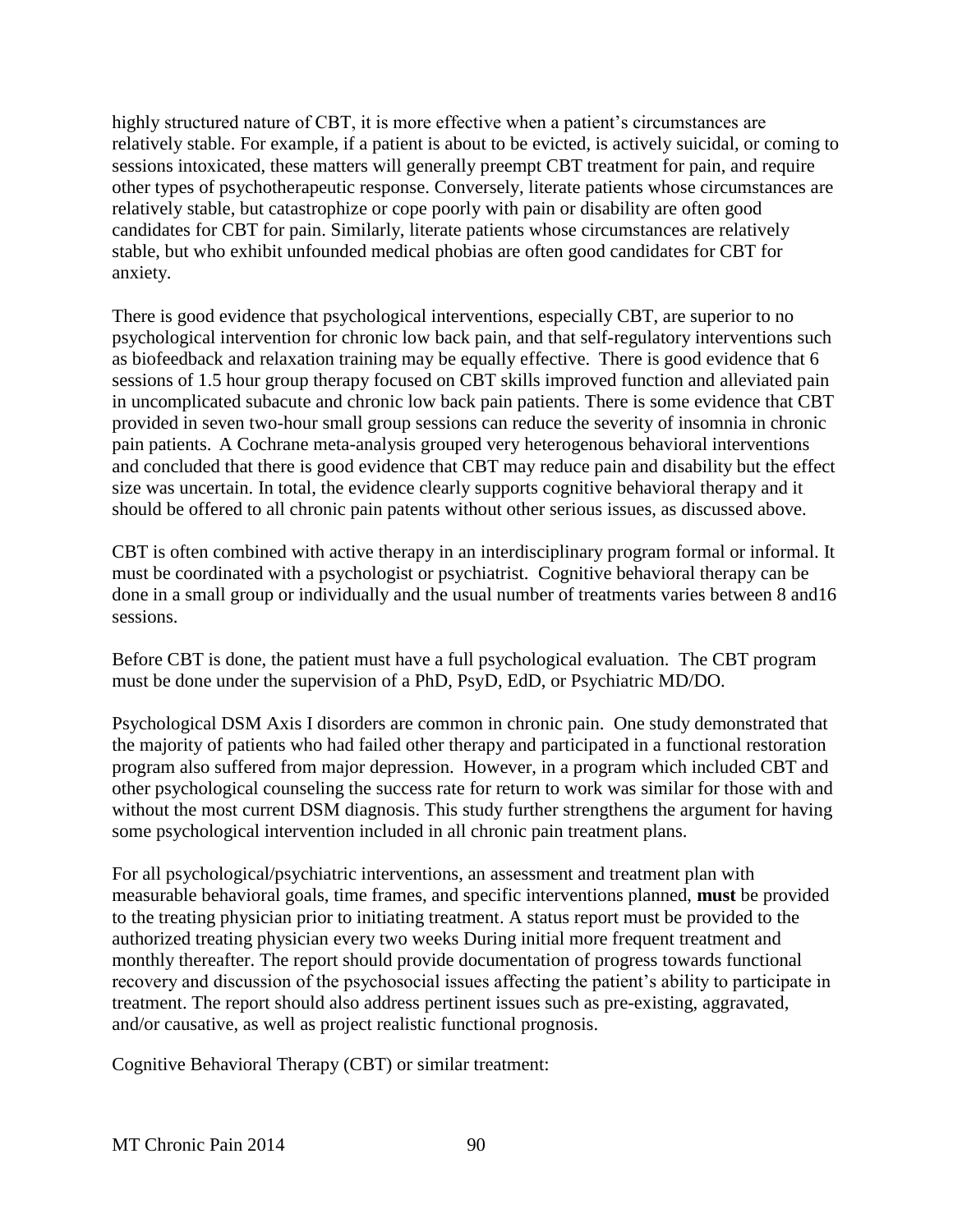- Time to produce effect: 6 to 8 total sessions, one-hour sessions for individuals, two-hour sessions for group
- Maximum duration: 16 sessions

NOTE: Before CBT is done, the patient must have a full psychological evaluation. The CBT program must be done under the supervision of a PhD, PsyD, EdD, or Psychiatric MD/DO

Other Psychological/Psychiatric Interventions:

- Time to produce effect: 2 to 4 weeks
- Frequency: 1 to 5 times weekly for the first 4 weeks (excluding hospitalization, if required), decreasing to 1 to 2 times per week for the second month. Thereafter, 2 to 4 times monthly with the exception of exacerbations which may require increased frequency of visits. Not to include visits for medication management.
- Optimum duration: 2 to 6 months
- Maximum duration: 6 to 12 months, not to include visits for medication management. For select patients, longer supervised treatment may be required and, if further counseling beyond 6 months is indicated, functional progress must be documented.

# **F.11 Restriction of Activities**

Continuation of normal daily activities is the recommendation for chronic pain patients since immobility will negatively affect rehabilitation. Prolonged immobility results in a wide range of deleterious effects, such as a reduction in aerobic capacity and conditioning, loss of muscle strength and flexibility, increased segmental stiffness, promotion of bone demineralization, impaired disc nutrition, and the facilitation of the illness role.

Immobility may range from bed rest to the continued use of orthoses, such as cervical collars and lumbar support braces. While these interventions may have been ordered in the acute phase, the provider should be aware of their impact on the patient's ability to adequately comply with and successfully complete rehabilitation. There is strong evidence against the use of bed rest in acute low back pain cases without neurologic symptoms.

Patients should be educated to the detrimental effects of immobility versus the efficacious use of limited rest periods. Adequate rest allows the patient to comply with active treatment and benefit from the rehabilitation program. In addition complete work cessation should be avoided, if possible, since it often further aggravates the pain presentation and promotes disability. Modified return-to-work is almost always more efficacious and rarely contraindicated in the vast majority of injured workers with chronic pain.

# **F.12 Return to Work**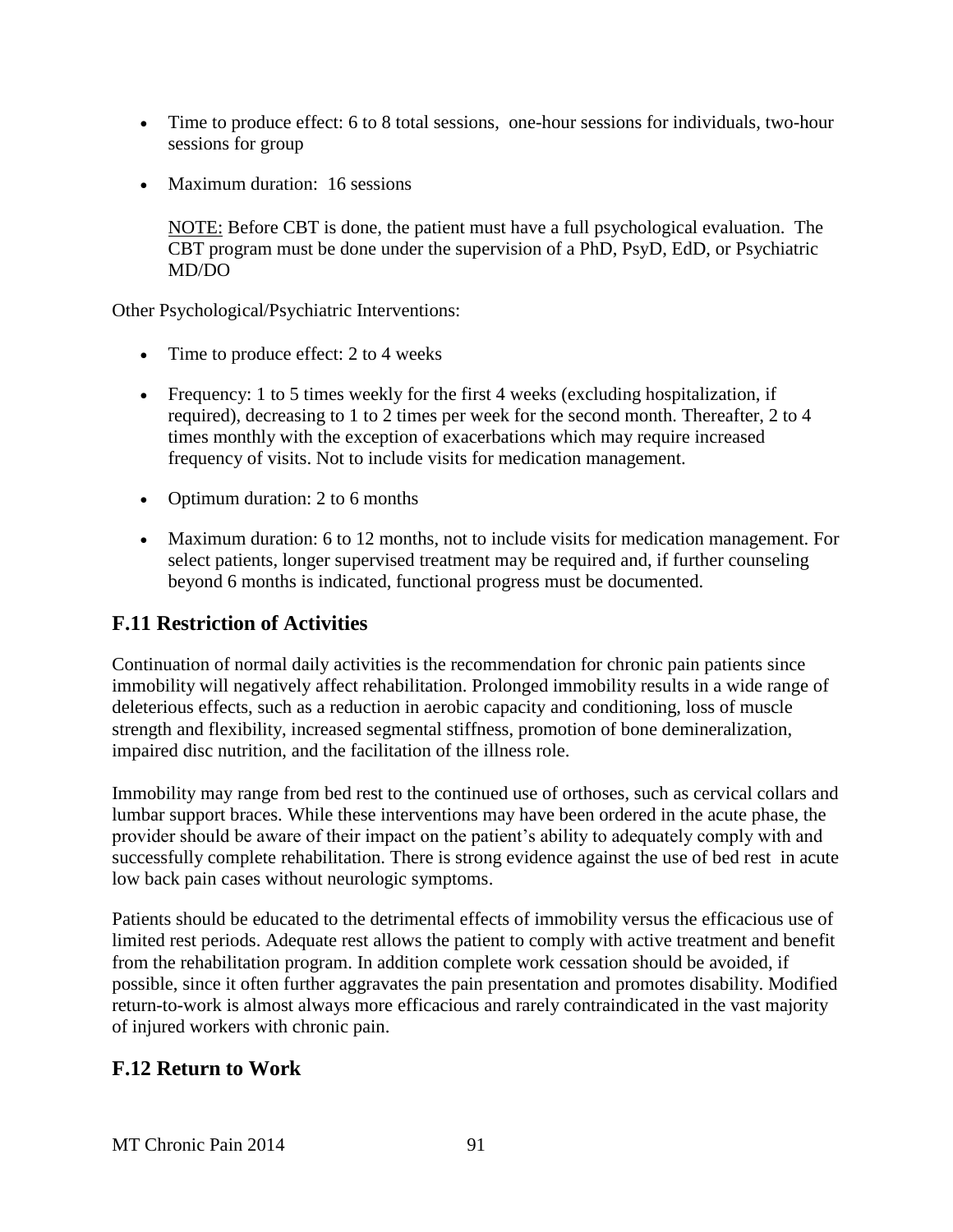Return to work and/or work-related activities whenever possible is one of the major components in chronic pain management and rehabilitation. There is some evidence that an integrated care program including workplace interventions and graded activity teaching that pain need not limit activity, is effective in returning patients with chronic low back pain to work, even with minimal reduction of pain. Return to work is one of the major components in chronic pain management. Return-to-work is a subject that should be addressed by each workers' compensation provider at the first meeting with the injured employee, and be updated at each additional visit. A return-towork format should be part of a company's health plan, knowing that return-to-work can decrease anxiety, reduce the possibility of depression, and reconnect the worker with society.

Because a prolonged period of time off work will decrease the likelihood of return to work, the first weeks of treatment are crucial in preventing and/or reversing chronicity and disability mindset. In complex cases, experienced nurse case managers may be required to assist in returnto-work. Other services, including psychological evaluation and/or treatment and vocational assistance should be employed.

The Montana Department of Labor and Industry and workers' compensation insurers help Montana workers stay at work or return to work quickly after a work-related injury. Assistance can be requested by phone 406-444-1752 or by email at sawrtwrquest@mt.gov.

The following should be considered when attempting to return an injured worker with chronic pain to work.

### **F.12.a Job History Interview**

The authorized treating physician should perform a job history interview at the time of the initial evaluation and before any plan of treatment is established. Documentation should include the workers' job demands, stressors, duties of current job, and duties of job at the time of the initial injury. In addition, cognitive and social issues should be identified and treatment of these issues should be incorporated into the plan of care.

# **F.12.b Coordination of Care**

Management of the case is a significant part of return to work and may be the responsibility of the authorized treating physician, occupational health nurse, risk manager, or others. Case management is a method of communication between the primary provider, referral providers, insurer, employer and employee. Because case management may be coordinated by a variety of professionals, the case manager should be identified in the medical record.

# **F.12.c Communication**

Communication is essential between the patient, authorized treating physician, employer and insurer. Employers should be contacted to verify employment status, job duties and demands, and policies regarding injured workers. In addition, availability of temporary and permanent restrictions, for what duration, as well as other placement options should be discussed and documented. All communications in the absence of the patient are required to be documented and made available to the patient.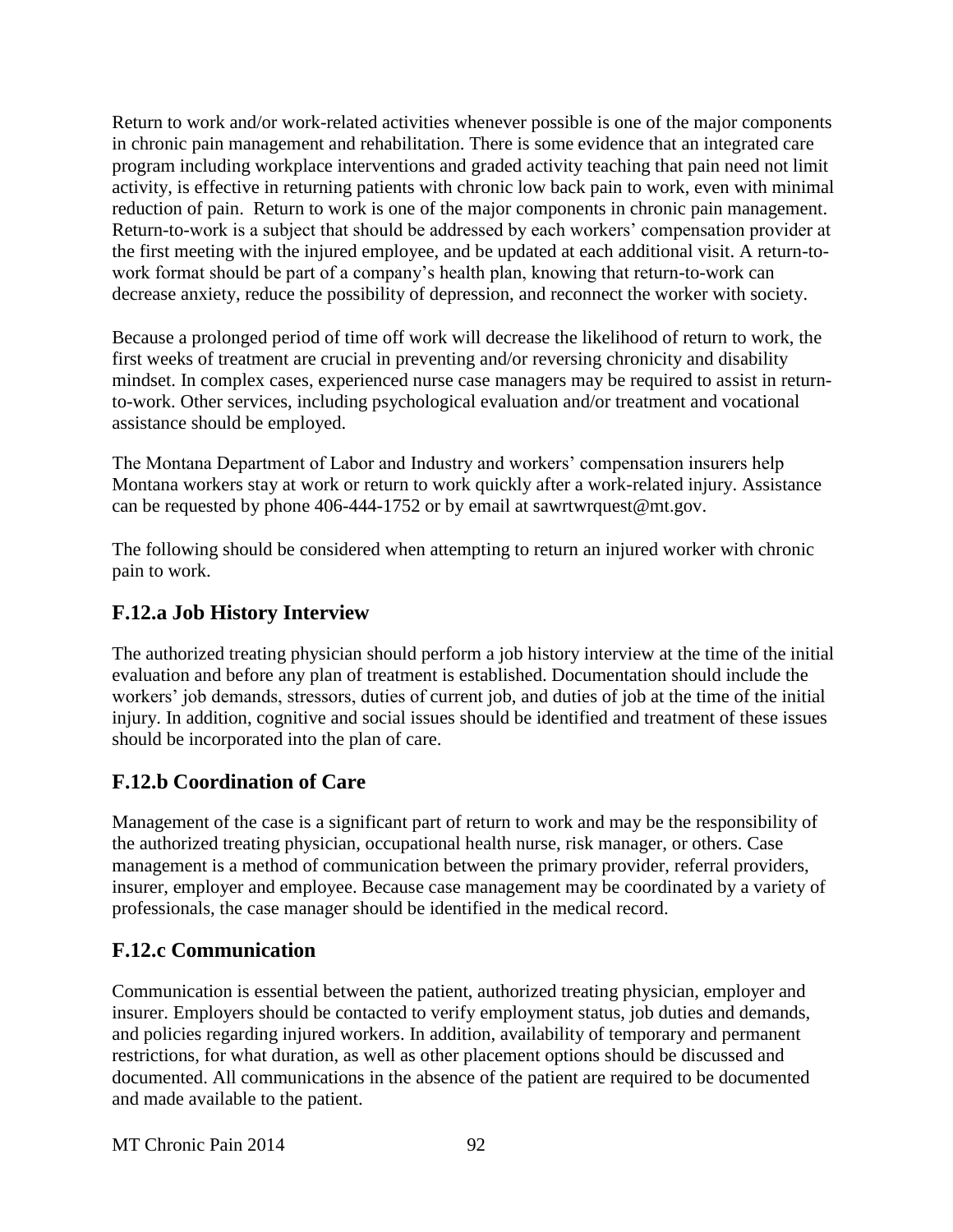### **F.12.d Establishment of a Return-To-Work Status**

Return to work for persons with chronic pain should be thought of as therapeutic, assuming that work is not likely to aggravate the basic problem or increase the discomfort. In most cases of chronic pain, the worker may not be currently working or even employed. The goal of return to work would be to implement a plan of care to return the worker to any level of employment with the current employer or to return them to any type of new employment.

# **F.12.e Establishment of Activity Level Restrictions**

A formal job description for the injured/ill employee who is employed is necessary to identify physical demands at work and assist in the creation of modified duty. A jobsite evaluation may be utilized to identify tasks such as pushing, pulling, lifting, reaching above shoulder level, grasping, pinching, sitting, standing, posture, ambulatory distance and terrain, and if applicable, environment for temperature, air flow, noise and the number of hours that may be worked per day. Due to the lack of predictability regarding exacerbation of symptoms affecting function, an extended, occupationally focused functional capacity evaluation may be necessary to determine the patient's tolerance for job type tasks over a continuing period of time. Functional Capacity Evaluations should usually take place for 8 hours. Between one and three days after the evaluation, there may be a follow-up evaluation by the treating therapist and/or the authorized treating physician to assess the patient's status. When prescribing the FCE, the physician must assess the probability of return to work against the potential for exacerbation of the work related condition. Work restrictions assigned by the authorized treating physician may be temporary or permanent. The case manager should continue to seek out modified work until restrictions become less cumbersome or as the worker's condition improves or deteriorates.

# **F.12.f Rehabilitation and Return to Work**

As part of rehabilitation, every attempt should be made to simulate work activities so that the authorized treating physician may promote adequate job performance. The use of ergonomic or adaptive equipment, therapeutic breaks, and interventional modalities at work may be necessary to maintain employment.

### **F.12.g Vocational Assistance**

Formal vocational assistance is a generally accepted intervention and can assist disabled persons to return to viable employment. Assisting patients to identify vocational goals will facilitate medical recovery and aid in the maintenance of MMI by (1) increasing motivation towards treatment and (2) alleviating the patient's emotional distress. Chronic pain patients will benefit most if vocational assistance is provided during the interdisciplinary rehabilitation phase of treatment. To assess the patient's vocational capacity, a vocational assessment may be utilized to identify rehabilitation program goals, as well as optimize both patient motivation and utilization of rehabilitation resources. This may be extremely helpful in decreasing the patient's fear regarding an inability to earn a living which can add to their anxiety and depression.

#### **F.12.h Recommendations to Employers and Employees of Small Businesses**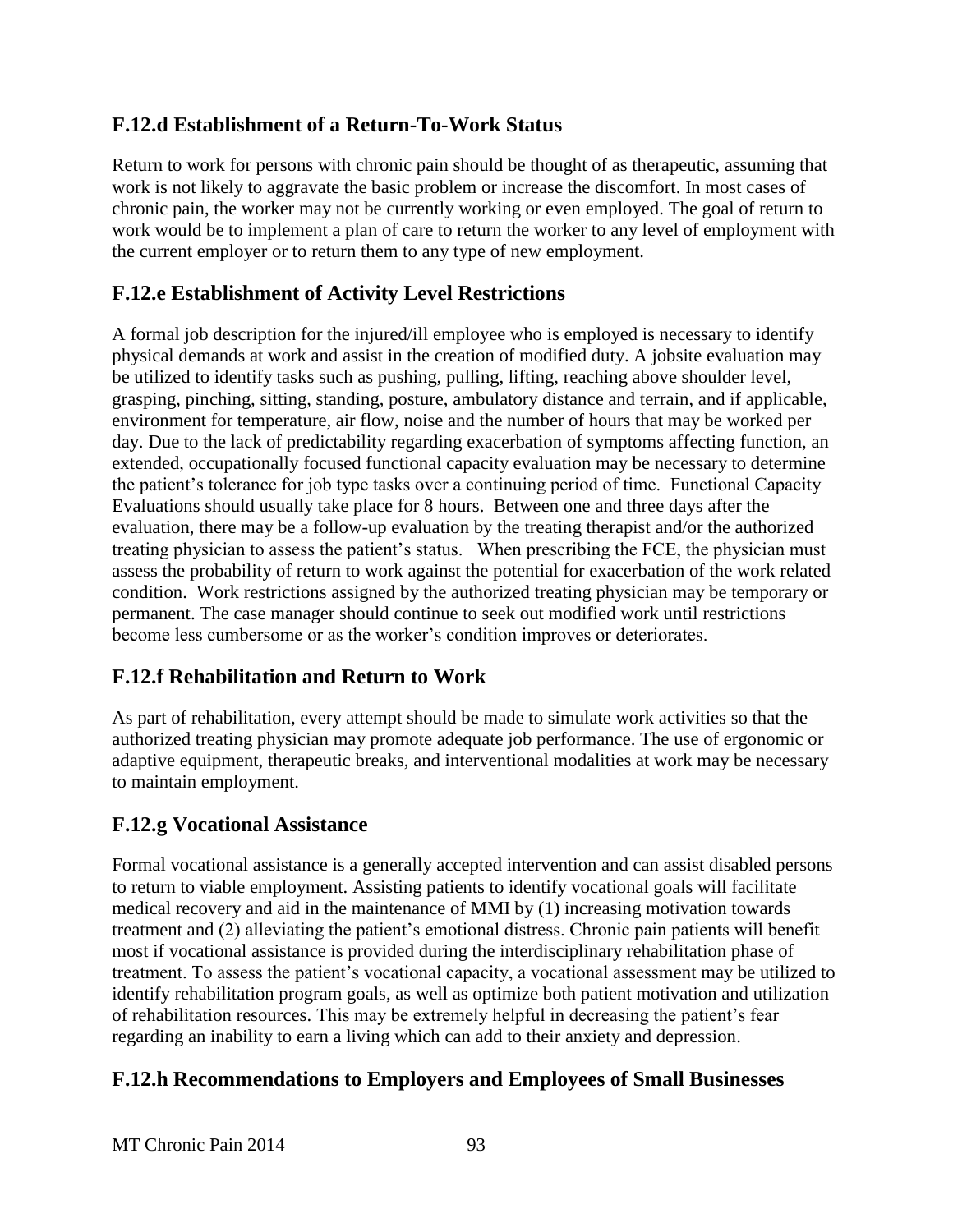Employers and employees of small businesses who are diagnosed with chronic pain may not be able to perform any jobs for which openings exist. Temporary employees may fill those slots while the employee functionally improves. Some small businesses hire other workers and if the injured employee returns to the job, the supervisor/owner may have an extra employee. To avoid this, it is suggested that case managers and/or certified rehabilitation counselors (CRCs) be accessed through their insurer or third party administrators. Case managers may assist with resolution of these problems, as well as assist in finding modified job tasks, or find jobs with reduced hours, etc., depending upon company philosophy and employee needs.

### **F.12.i Recommendations to Employers and Employees of Mid-Sized and Large Businesses**

Employers and employees of mid-sized and large businesses are encouraged by the Department to identify modified work within the company that may be available to injured workers with chronic pain who are returning to work with temporary or permanent restrictions. To assist with temporary or permanent placement of the injured worker, it is suggested that a program be implemented that allows the case manager to access descriptions of all jobs within the organization

# **F.13 Therapy-Active**

The following active therapies are widely used and accepted methods of care for a variety of work-related injuries. Active therapy is based on the philosophy that therapeutic exercise and/or activity are beneficial for restoring flexibility, strength, endurance, function, range of motion, and can alleviate discomfort. All active therapy plans should be made directly with patients in the interest of achieving long-term individualized goals.

Active therapy requires an internal effort by the individual to complete a specific exercise or task. This form of therapy requires supervision from a therapist or medical provider such as verbal, visual, and/or tactile instruction(s). Active therapy is intended to promote independence and self-reliance in managing the physical pain as well as to improve the functional status in regard to the specific diagnosis and general conditioning and well-being. At times, a provider may help stabilize the patient or guide the movement pattern but the energy required to complete the task is predominately executed by the patient. Therapy in this section should not merely be a repeat of previous therapy but should focus specifically on the individuals goals and abilities of the patient with chronic pain.

The goal of active therapy is to teach the patient exercises that they can perform regularly on their own. Patients should be instructed to continue active therapies at home as an extension of the treatment process in order to maintain improvement levels. Follow-up visits to reinforce and monitor progress and proper technique are recommended. Home exercise can include exercise with or without mechanical assistance or resistance and functional activities with assistive devices.

The following active therapies are listed in alphabetical order.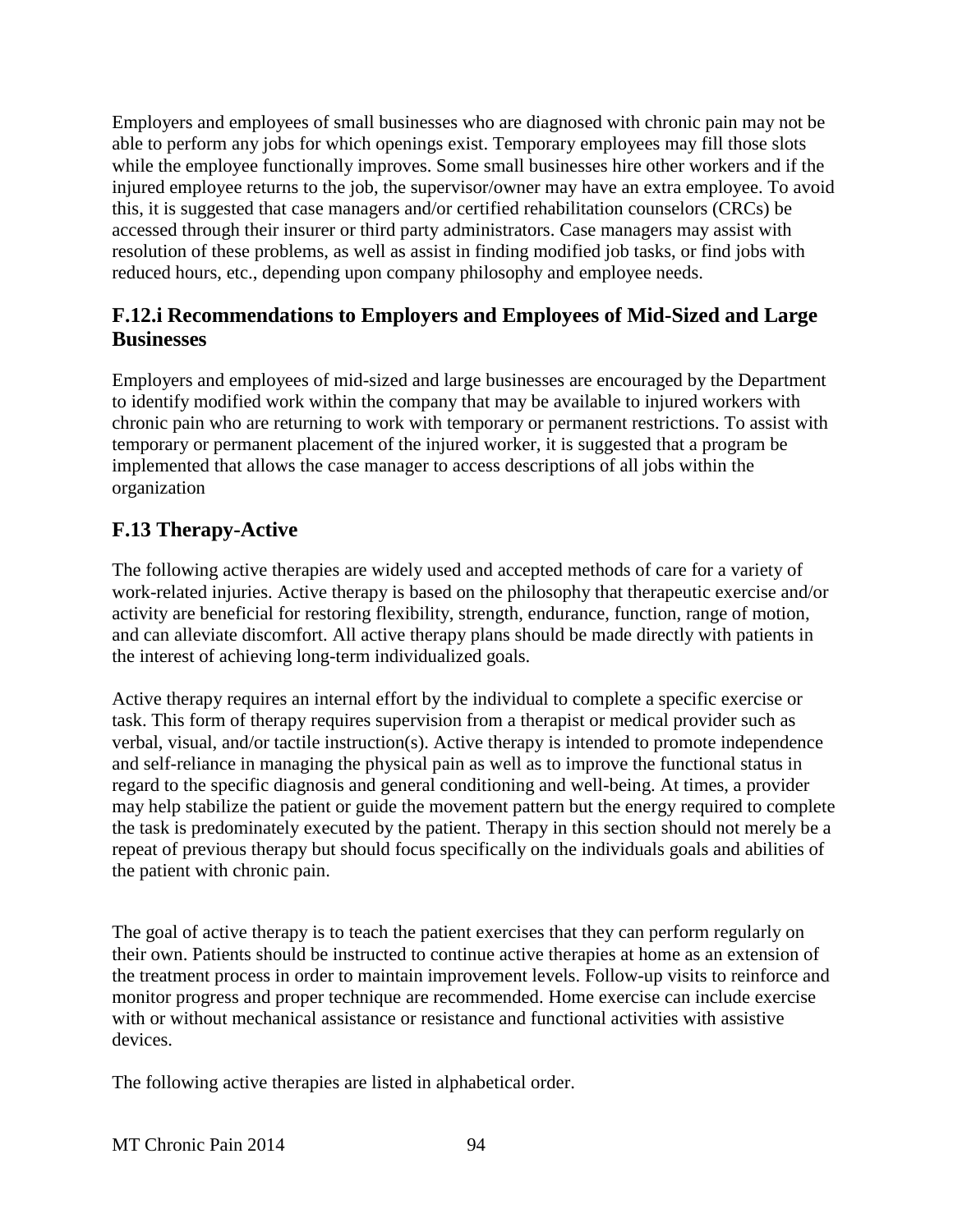# **F.13.a Activities of Daily Living (ADL)**

Activities of Daily Living (ADL) are instruction, active-assisted training, and/or adaptation of activities or equipment to improve a person's capacity in normal daily activities such as self-care, work re-integration training, homemaking, and driving.

- Time to produce effect: 4 to 5 treatments
- Frequency: 3 to 5 times per week
- Optimum duration: 4 to 6 weeks
- Maximum duration: 6 weeks

#### **F.13.b Aquatic Therapy**

Aquatic therapy is a well-accepted treatment which consists of the therapeutic use of aquatic immersion for therapeutic exercise to promote strengthening, core stabilization, endurance, range-of-motion, flexibility, body mechanics, and pain management. Aquatic therapy is the implementation of active therapeutic procedures (individual or group) in a swimming or therapeutic pool heated to 88 to 92 degrees. The water provides a buoyancy force that lessens the amount of force of gravity applied to the body, and the pool should be large enough to allow full extremity range of motion and full erect posture. The decreased gravity effect allows the patient to have a mechanical advantage and more likely have a successful trial of therapeutic exercise. Indications are for individuals who may not tolerate active land-based or full weight bearing therapeutic procedures or who require augmentation of other therapy. The therapy may be indicated for individuals who:

- Cannot tolerate active land-based or full-weight bearing therapeutic procedures;
- Require increased support in the presence of proprioceptive deficit;
- Are at risk of compression fracture due to decreased bone density;
- Have symptoms that are exacerbated in a dry environment;
- Have a higher probability of meeting active therapeutic goals than in a dry environment.

The pool should be large enough to allow full extremity range-of-motion and fully erect posture Aquatic vests, belts and other devices can be used to provide stability, balance, buoyancy, and resistance.

- Time to produce effect: 4 to 5 treatments
- Frequency: 3 to 5 times per week
- Optimum duration: 4 to 6 weeks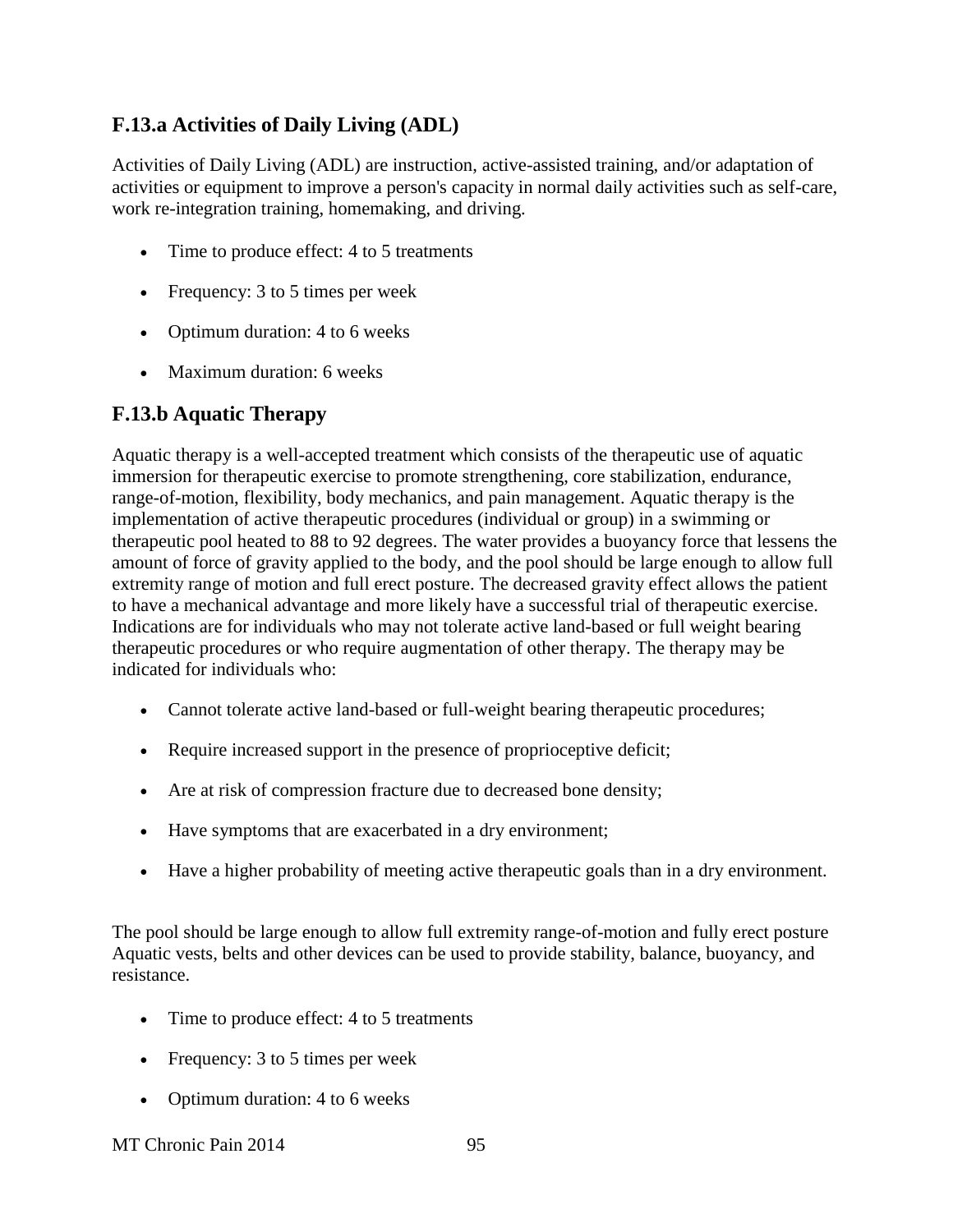• Maximum duration: 6 weeks

A self-directed program is recommended after the supervised aquatics program has been established, or, alternatively a transition to a self-directed dry environment exercise program

# **F.13.c Fear Avoidance Belief Training (FABT)**

Fear Avoidance Belief Training (FABT) and principles are believed to be important in the management of patients with trigger points/myofascial pain. Inclusion of these principles in the course of exercise training or supervision appears highly desirable.

### **F.13.d Functional Activities**

Functional Activities are well-established interventions which involve the use of therapeutic activity to enhance mobility, body mechanics, employability, coordination, and sensory motor integration.

- Time to produce effect: 4 to 5 treatments
- Frequency: 3 to 5 times per week
- Optimum duration: 4 to 6 weeks
- Maximum duration: 6 weeks

### **F.13.e Functional Electrical Stimulation**

Functional Electrical Stimulation is an accepted treatment in which the application of electrical current to elicit involuntary or assisted contractions of atrophied and/or impaired muscles. Indications include muscle atrophy, weakness, and sluggish muscle contraction secondary to pain, injury, neuromuscular dysfunction, peripheral nerve lesion, or radicular symptoms. This modality may be prescribed for use at home when patients have demonstrated knowledge of how to self-administer and are in an independent exercise program.

- Time to produce effect: 2 to 6 treatments
- Frequency: 3 times per week
- Optimum duration: 8 weeks
- Maximum duration: 8 weeks. If beneficial, provide with home unit.

### **F.13.f Spinal Stabilization**

Lumbar Stabilization is a generally well-accepted treatment. The goal of this therapeutic program is to strengthen the spine in its neural and anatomic position. The stabilization is dynamic which allows whole body movements while maintaining a stabilized spine. It is the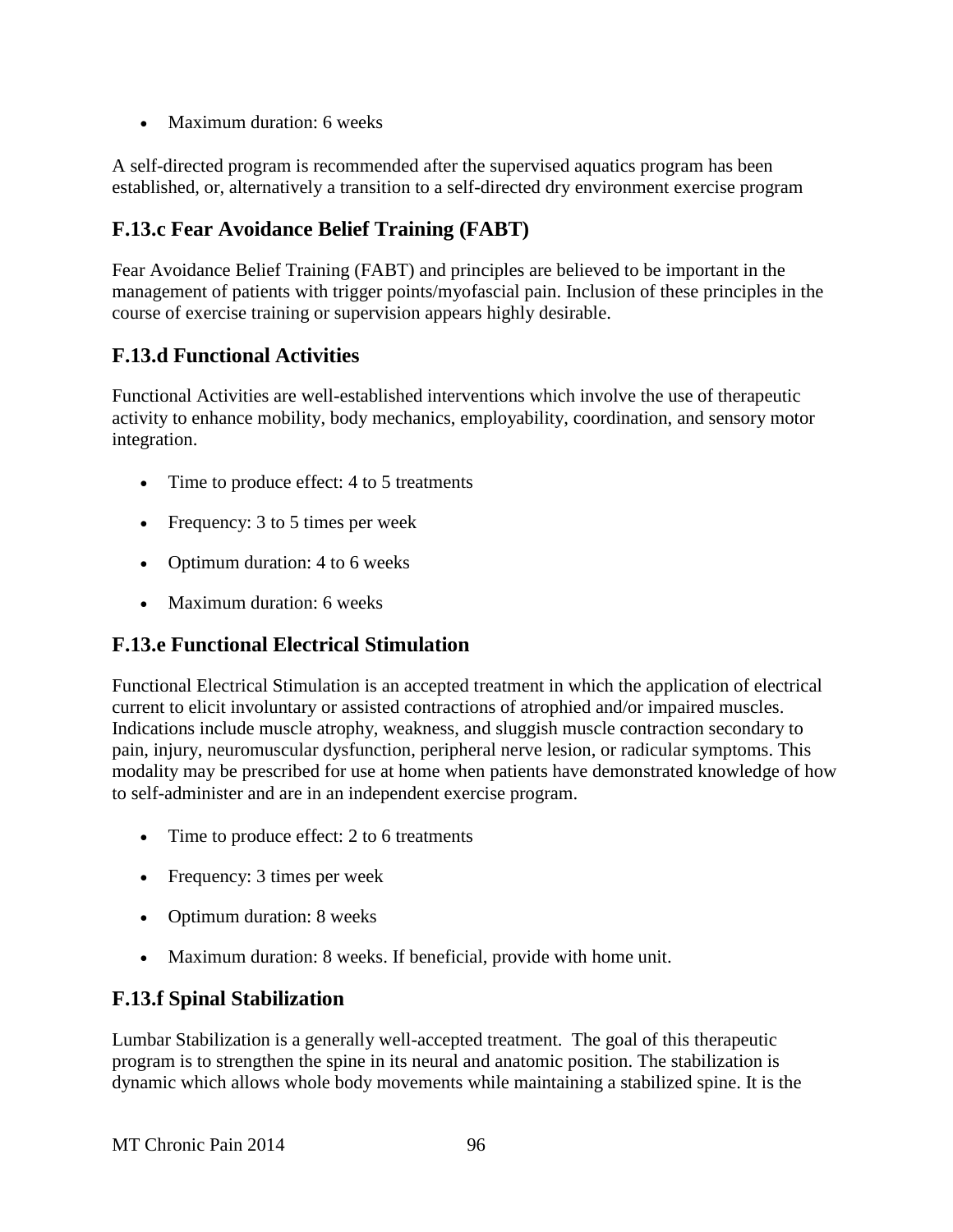ability to move and function normally through postures and activities without creating undue vertebral stress.

- Time to produce effect: 4 to 8 treatments
- Frequency: 3 to 5 times per week
- Optimum duration: 4 to 8 weeks
- Maximum duration: 8 weeks

### **F.13.g Neuromuscular Re-education**

Neuromuscular Re-education is a generally accepted treatment. It is the skilled application of exercise with manual, mechanical, or electrical facilitation to enhance strength, movement patterns, neuromuscular response, proprioception, kinesthetic sense, coordination, education of movement, balance and posture. Indications include the need to promote neuromuscular responses through carefully timed proprioceptive stimuli, to elicit and improve motor activity in patterns similar to normal neurologically developed sequences, and improve neuromotor response with independent control.

- Time to produce effect: 2 to 6 treatments
- Frequency: 3 times per week
- Optimum duration: 4 to 8 weeks
- Maximum duration: 8 weeks

# **F.13.h Therapeutic Exercise**

Therapeutic Exercise with or without mechanical assistance or resistance, may include isoinertial, isotonic, isometric and isokinetic types of exercises. Indications include the need for cardiovascular fitness, reduced edema, improved muscle strength, improved connective tissue strength and integrity, increased bone density, promotion of circulation to enhance soft tissue healing, improvement of muscle recruitment, improved proprioception, and coordination, and increased range of motion are used to promote normal movement patterns. May also include alternative/complementary exercise movement therapy (with oversight of a physician or appropriate healthcare professional).

There is some evidence that intensive exercise coupled with cognitive behavioral therapy is as effective for chronic un-operated low back pain as posterolateral fusion.

There is good evidence that exercise alone or part of a multi-disciplinary program results in decreased disability for workers with non-acute low back pain

Therapeutic exercise programs should be tissue specific to the injury and address general functional deficits as identified in the diagnosis and clinical assessment. Patients should be

MT Chronic Pain 2014 97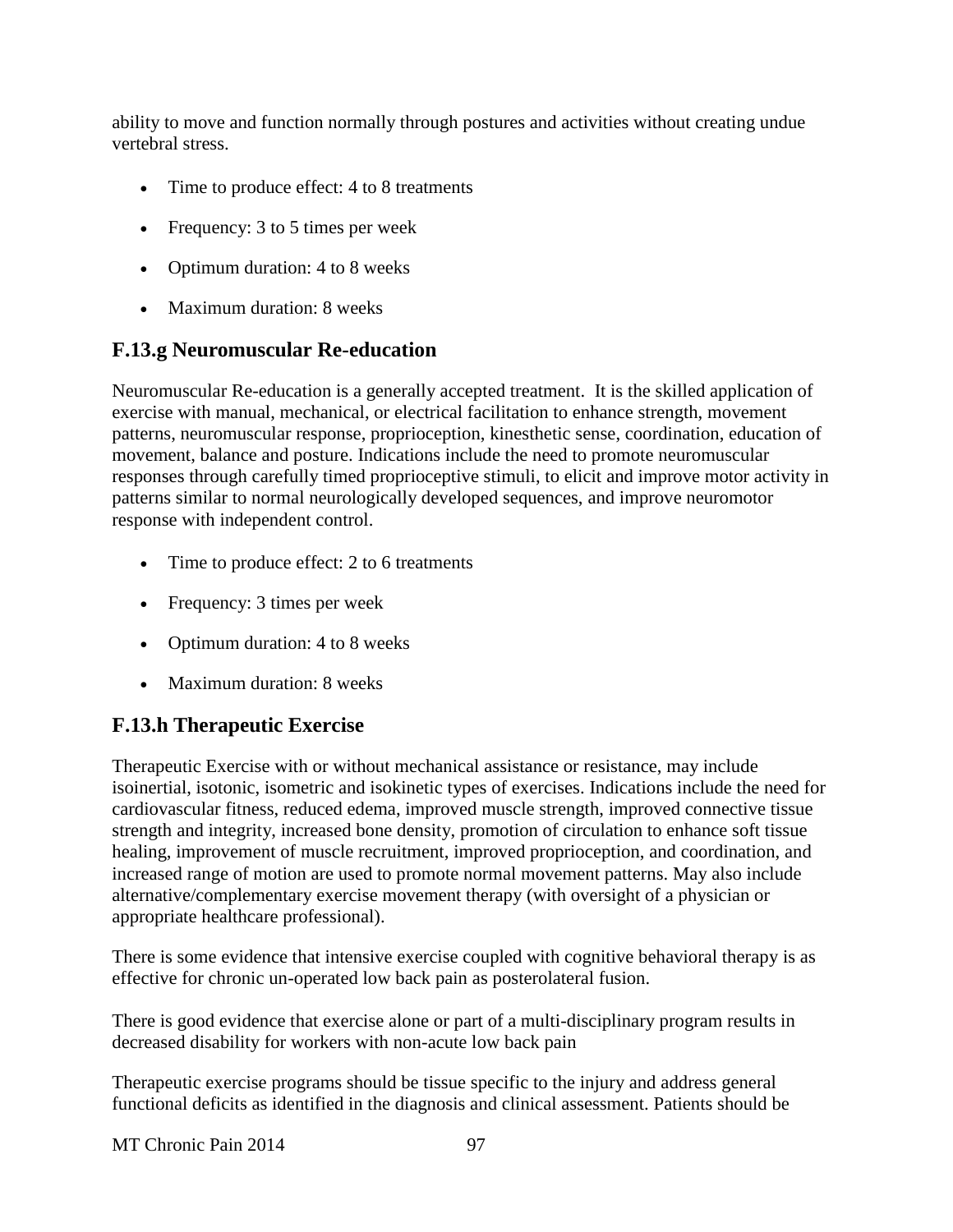instructed in and receive a home exercise program that is progressed as their functional status improves. Upon discharge, the patient would be independent in the performance of the home exercise program and would have been educated in the importance of continuing such a program. Educational goals would be to maintain or further improve function and to minimize the risk for aggravation of symptoms in the future.

- Time to produce effect: 2 to 6 treatments
- Frequency: 3 to 5 times per week
- Optimum duration: 4 to 8 weeks and concurrent with an active daily home exercise program.
- Maximum duration: 8 to 12 weeks of therapist oversight. Home exercise should continue indefinitely.

### **F.13.i Work Conditioning**

These programs are work-related, outcome-focused, individualized treatment programs. Objectives of the program include, but are not limited to, improvement of cardiopulmonary and neuromusculoskeletal functions (strength, endurance, movement, flexibility, stability, and motor control functions), patient education, and symptom relief. The goal is for patients to gain full or optimal function and return to work. The service may include the time-limited use of modalities, both active and passive, in conjunction with therapeutic exercise, functional activities, general conditioning body mechanics and lifting techniques re-training.

These programs are usually initiated once re-conditioning has been completed but may be offered at any time throughout the recovery phase. It should be initiated when imminent return of a patient to modified or full duty is not an option, but the prognosis for returning the patient to work at completion of the program is at least fair to good.

- Length of visit: 1 to 2 hours per day
- Frequency: 2 to 5 visits per week
- Optimum duration: 2 to 4 weeks
- Maximum duration: 6 weeks. Participation in a program beyond six weeks must be documented with respect to need and the ability to facilitate positive symptomatic or functional gains.

### **F.13.j Work Simulation**

Work Simulation is a program where an individual completes specific work-related tasks for a particular job and return to work. Use of this program is appropriate when modified duty can only be partially accommodated in the work place, when modified duty in the work place is unavailable, or when the patient requires more structured supervision. The need for work place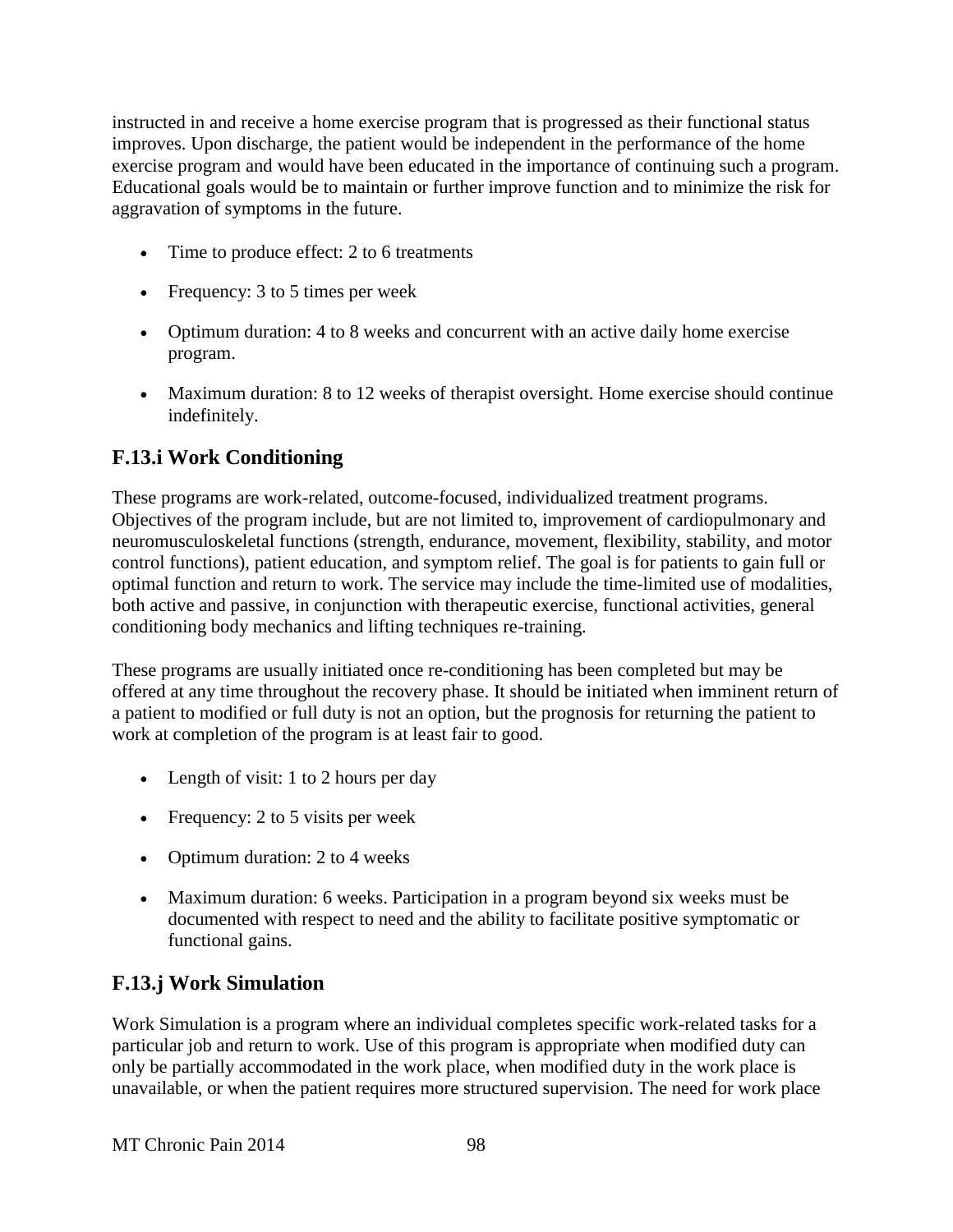simulation should be based upon the results of a Functional Capacity Evaluation and/or Job Site Analysis.

- Length of visit: 2 to 6 hours per day
- Frequency:  $2$  to  $5$  visits per week
- Optimum duration: 2 to 4 weeks
- Maximum duration: 6 weeks. Participation in a program beyond six weeks must be documented with respect to need and the ability to facilitate positive symptomatic or functional gains.

### **F.13.k Yoga**

Yoga is a program that involves postures, stretches, breath control, and relaxation. Traditional yoga also involves rules for personal conduct, sense withdrawal, concentration, meditation, and self-realization and different versions are practiced. Yoga may be beneficial for select, highly motivated patients.

There is some evidence that Iyengar yoga, which avoids back bending, results in improved function and decreased chronic mechanical low back pain for up to 6 months. One quarter of the participants dropped out. Instruction occurred 2 times per week for 24 weeks and was coupled with home exercise.

- Time to produce effect: 2 to 6 treatments
- Frequency: 3 to 5 times per week
- Optimum duration: 4 to 8 weeks
- Maximum duration: 8 to 12 weeks

# **F.14 Therapy - Passive**

Most of the following passive therapies and modalities are generally accepted methods of care for a variety of work-related injuries. Passive therapy includes those treatment modalities that do not require energy expenditure on the part of the patient. They are principally effective during the early phases of treatment and are directed at controlling symptoms such as pain, inflammation and swelling and to improve the rate of healing soft tissue injuries. They should be used adjunctively with active therapies such as postural stabilization and exercise programs to help control swelling, pain and inflammation during the active rehabilitation process. Please refer to Section B. 4. General Guideline Principles, Active Interventions. Passive therapies may be used intermittently as a therapist deems appropriate, or regularly if there are specific goals with objectively measured functional improvements during treatment or if there are episodes of acute pain superimposed upon a chronic pain problem.

On occasion, specific diagnoses and post-surgical conditions may warrant durations of treatment

MT Chronic Pain 2014 99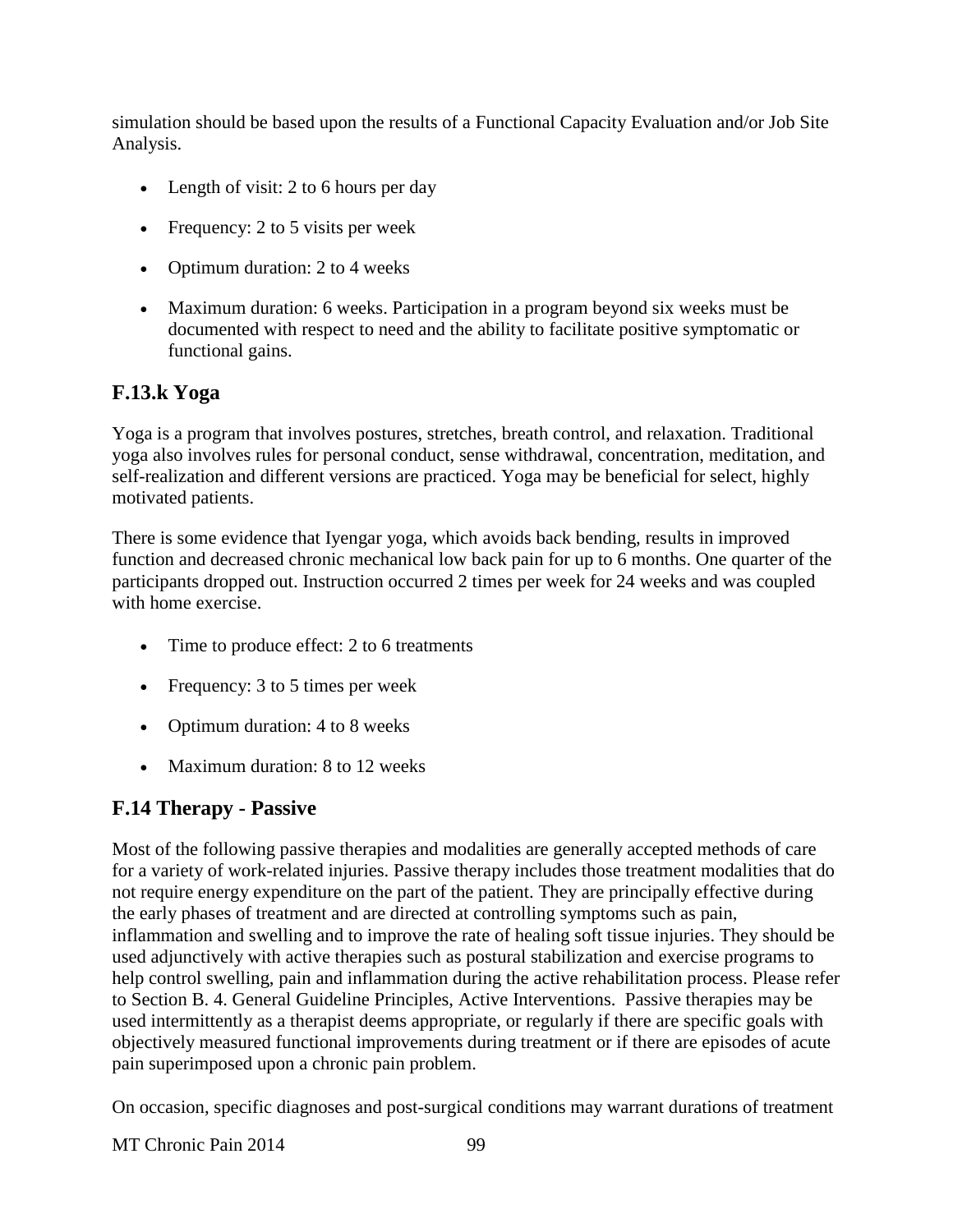beyond those listed as "maximum." Factors such as exacerbation of symptoms, re-injury, interrupted continuity of care and co-morbidities may extend durations of care. Having specific goals with objectively measured functional improvement during treatment can support extended durations of care. It is recommended that if after 6 to 8 visits no treatment effect is observed, alternative treatment interventions, further diagnostic studies or further consultations should be pursued.

The following passive therapies are listed in alphabetical order.

# **F.14.a Electrical Stimulation (Unattended)**

Transcutaneous Electrical Nerve Stimulation (TENS)— Indications include pain, inflammation, muscle spasm, atrophy, decreased circulation, and the need for osteogenic stimulation. Electrical stimulation, once applied, requires minimal on-site supervision by the physical or nonphysical provider and should include least one instructional session for proper application and use.

- A TENS home unit should be purchased if treatment is effective and frequent use is recommended. Time to produce effect: Immediate.
- Frequency: Variable
- Optimum duration: 3 sessions. If beneficial, provide with home unit.
- Maximum duration: 3 sessions.

### **F.14.b Iontophoresis**

Iontophoresis is an accepted treatment which consists of the transfer of medication, including, but not limited to, steroidal anti-inflammatories and anesthetics, through the use of electrical stimulation. Indications include pain (Lidocaine), inflammation (hydrocortisone, salicylate), edema (mecholyl, hyaluronidase, salicylate), ischemia (magnesium, mecholyl, iodine), muscle spasm (magnesium, calcium), calcific deposits (acetate), scars and keloids (chlorine, iodine, acetate).

- Time to produce effect: 1 to 4 treatments
- Frequency: 3 times per week with at least 48 hours between treatments
- Optimum duration: 4 to 6 weeks
- Maximum duration: 6 weeks

### **F.14.c Manipulation**

Manipulative Treatment (not therapy) is defined as the therapeutic application of manually guided forces by an operator to improve physiologic function and/or support homeostasis that has been altered by the injury or occupational disease, and has associated clinical significance.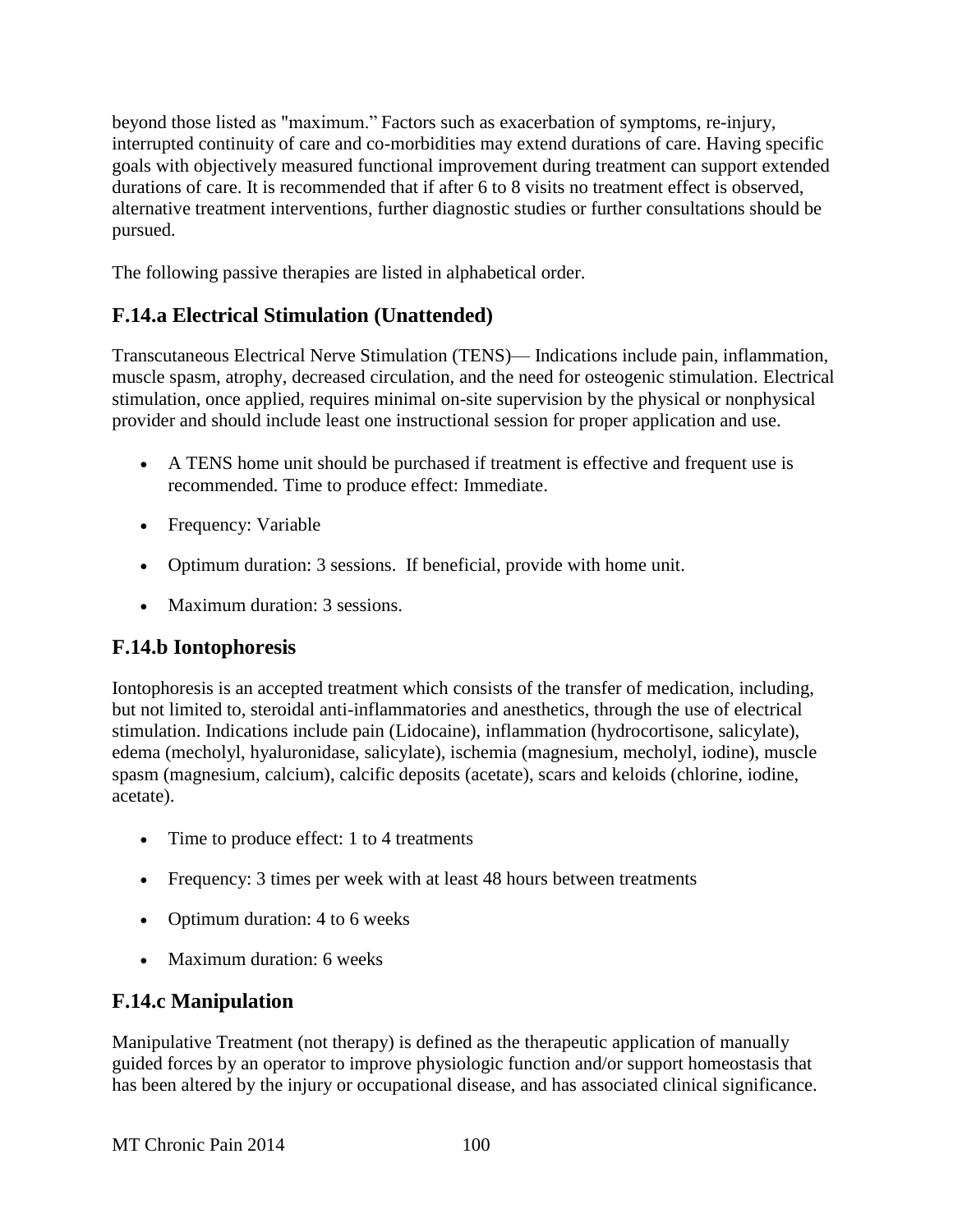There is good evidence that a combination of exercise and spinal manipulation is more effective than manipulation alone in relieving chronic neck pain, and that these advantages remain for more than one year after the end of treatment.

Conversely, there is some evidence that a combination of spinal manipulation and exercise is more effective than exercise alone in reducing pain and improving function of low back pain for one year.

There is good evidence that spinal manipulation has a small superiority to other common interventions (standard medical care, physiotherapy, and exercise alone) for chronic low back pain, making it comparable to other commonly accepted interventions for this indication.

The decision to refer a patient for spinal manipulation rather than for other treatments should be made on the basis of patient preference and relative safety, not on an expectation of a greater treatment effect. Manipulation may be indicated in patients who have not had an evaluation for manual medicine, or have not progressed adequately in an exercise program.

Manipulative treatments may be applied by osteopathic physicians (D.O.), chiropractors (D.C.), properly trained physical therapists (P.T.), properly trained occupational therapists (O.T.), or properly trained medical doctors (M.D.). Some popular and useful techniques include, but are not limited to, high velocity, low amplitude (HVLA), muscle energy (ME), strain-counterstrain (SCS), a balanced ligamentous tension (BLT) and myofascial release (MFR). Under these different types of manipulation exist many subsets of different techniques that can be described as a) direct- a forceful engagement of a restrictive/pathologic barrier, b) indirect- a gentle/nonforceful disengagement of a restrictive/pathologic barrier, c) the patient actively assists in the treatment and d) the patient relaxing, allowing the practitioner to move and balance the body tissues. When the proper diagnosis is made and coupled with the appropriate technique, manipulation has no contraindications and can be applied to all tissues of the body, including muscles, tendons, ligaments, joints, fascia and viscera. Pre-treatment assessment should be performed as part of each manipulative treatment visit to ensure that the correct diagnosis and correct treatment is employed.

Contraindications to HVLA manipulation include joint instability, fractures, severe osteoporosis, infection, metastatic cancer, active inflammatory arthritides, aortic aneurysm, and signs of progressive neurologic deficits.

- Time to produce effect: 4 to 6 treatments.
- Frequency: 1 to 2 times per week for the first 2 weeks as indicated by the severity of the condition. Treatment may continue at 1 treatment per week for the next 6 weeks.
- Optimum duration: 8 weeks.
- Maximum duration: 8 weeks. At week 8, patients should be re-evaluated. Care beyond 8 weeks may be indicated for certain chronic pain patients in whom manipulation is helpful in improving function, decreasing pain and improving quality of life. In these cases,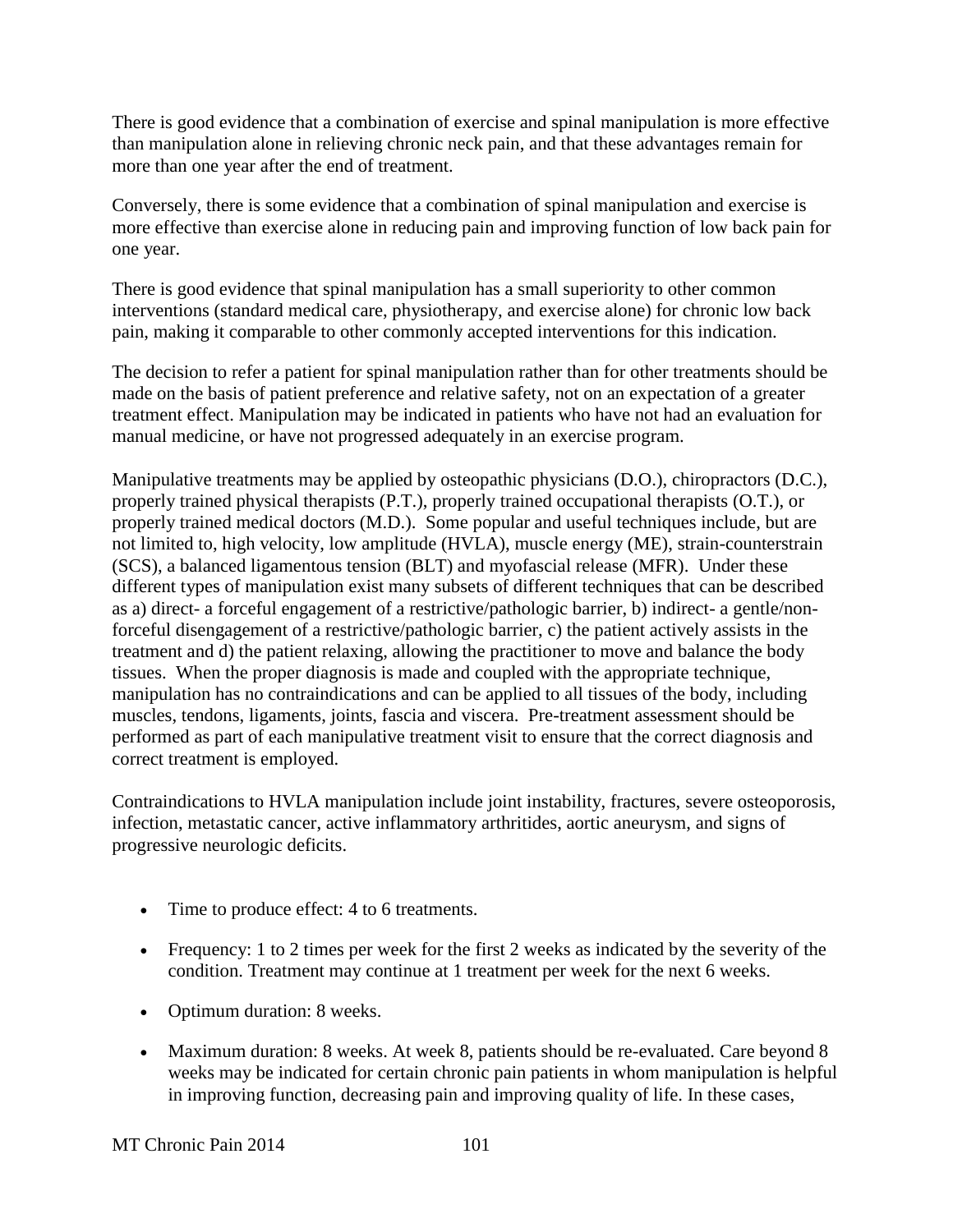treatment may be continued at one treatment every other week until the patient has reached MMI and maintenance treatments have been determined. Extended durations of care beyond what is considered "maximum" may be necessary in cases of re-injury, interrupted continuity of care, exacerbation of symptoms, and in those patients with comorbidities. Such care should be re-evaluated and documented on a monthly basis.

### **F.14.d Manipulation under General Anesthesia (MUA)**

Manipulation under General Anesthesia (MUA) refers to manual manipulation of the lumbar spine in combination with the use of a general anesthetic or conscious sedation. It is intended to improve the success of manipulation when pain, muscle spasm, guarding, and fibrosis appear to be limiting its application in patients otherwise suitable for their use. There have been no high quality studies to justify its benefits given the risks of general anesthetic and conscious sedation. **It is not recommended.**

### **F.14.e Manipulation under Joint Anesthesia (MUJA)**

Manipulation Under Joint Anesthesia (MUJA)refers to manipulation of the lumbar spine in combination with a fluoroscopically guided injection of anesthetic with or without corticosteroid agents into the facet joint at the level being manipulated. There are no controlled clinical trials to support its use. **It is not recommended.**

### **F.14.f Massage - Manual or Mechanical**

Massage - Manual or Mechanical: Massage is manipulation of soft tissue with broad ranging relaxation and circulatory benefits. This may include stimulation of acupuncture points and acupuncture channels (acupressure), application of suction cups and techniques that include pressing, lifting, rubbing, pinching of soft tissues by or with the practitioner's hands. Indications include edema (peripheral or hard and non-pliable edema), muscle spasm, adhesions, the need to improve peripheral circulation and range of motion, or to increase muscle relaxation and flexibility prior to exercise. There is good evidence that massage therapy in combination with exercise reduces pain and improves function short-term for patients with subacute low back pain.

- Time to produce effect: Immediate
- Frequency: 1 to 2 times per week
- Optimum duration: 6 weeks
- Maximum duration: 2 months

### **F.14.g Mobilization (Joint)**

Mobilization is a generally well-accepted treatment. Mobilization is passive movement involving oscillatory motions to the vertebral segment(s). The passive mobility is performed in a graded manner (I, II, III, IV, or V), which depicts the speed and depth of joint motion during the maneuver. It may include skilled manual joint tissue stretching. Indications include the need to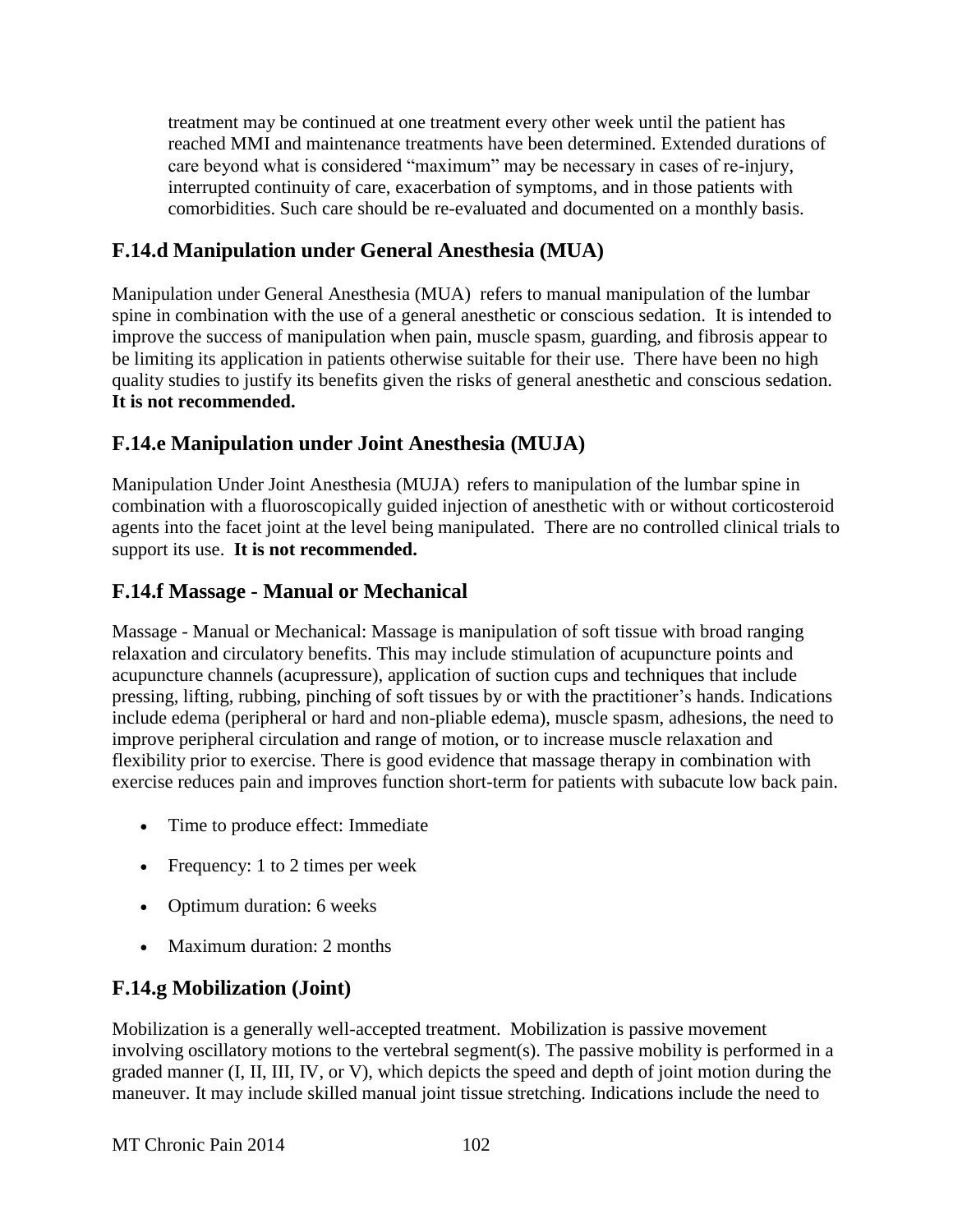improve joint play, segmental alignment, improve intracapsular arthrokinematics, or reduce pain associated with tissue impingement. For Level V mobilization, contraindications include joint instability, fractures, severe osteoporosis, infection, metastatic cancer, active inflammatory arthritides, aortic aneurysm, and signs of progressive neurologic deficits.

- Time to produce effect: 6 to 9 treatments
- Frequency: 3 times per week
- Optimum duration: 4 to 6 weeks
- Maximum duration: 6 weeks

# **F.14.h Mobilization (Soft Tissue)**

Mobilization is a generally well-accepted treatment. Mobilization of soft tissue is the skilled application of muscle energy, strain/counter strain, myofascial release, manual trigger point release, and manual therapy techniques designed to improve or normalize movement patterns through the reduction of soft tissue pain and restrictions. These can be interactive with the patient participating or can be with the patient relaxing and letting the practitioner move the body tissues. Indications include muscle spasm around a joint, trigger points, adhesions, and neural compression. Mobilization should be accompanied by active therapy.

- Time to produce effect: 4 to 9 treatments
- Frequency: Up to 3 times per week
- Optimum duration: 4 to 6 weeks
- Maximum duration: 6 weeks

### **F.14.i. Percutaneous Electrical Nerve Stimulation (PENS)**

In Percutaneous Electrical Nerve Stimulation (PENS), needles are used to deliver low-voltage electrical current under the skin. Theoretically this therapy prevents pain signals traveling through small nerve fibers from reaching the brain, similar to the theory of TENS. There is good evidence that PENS produces improvement of pain and function compared to placebo; however, there is no evidence that the effect is prolonged after the initial 3 week treatment episode. There are no well done studies that show PENS performs better than TENS for chronic pain patients. PENS is more invasive, requires a trained health care provider and has no clear long term effect; **therefore it is not generally recommended**.

- Time to Produce Effect: 1 to 4 treatments
- Frequency: 2 to 3 times per week
- Optimum 9 sessions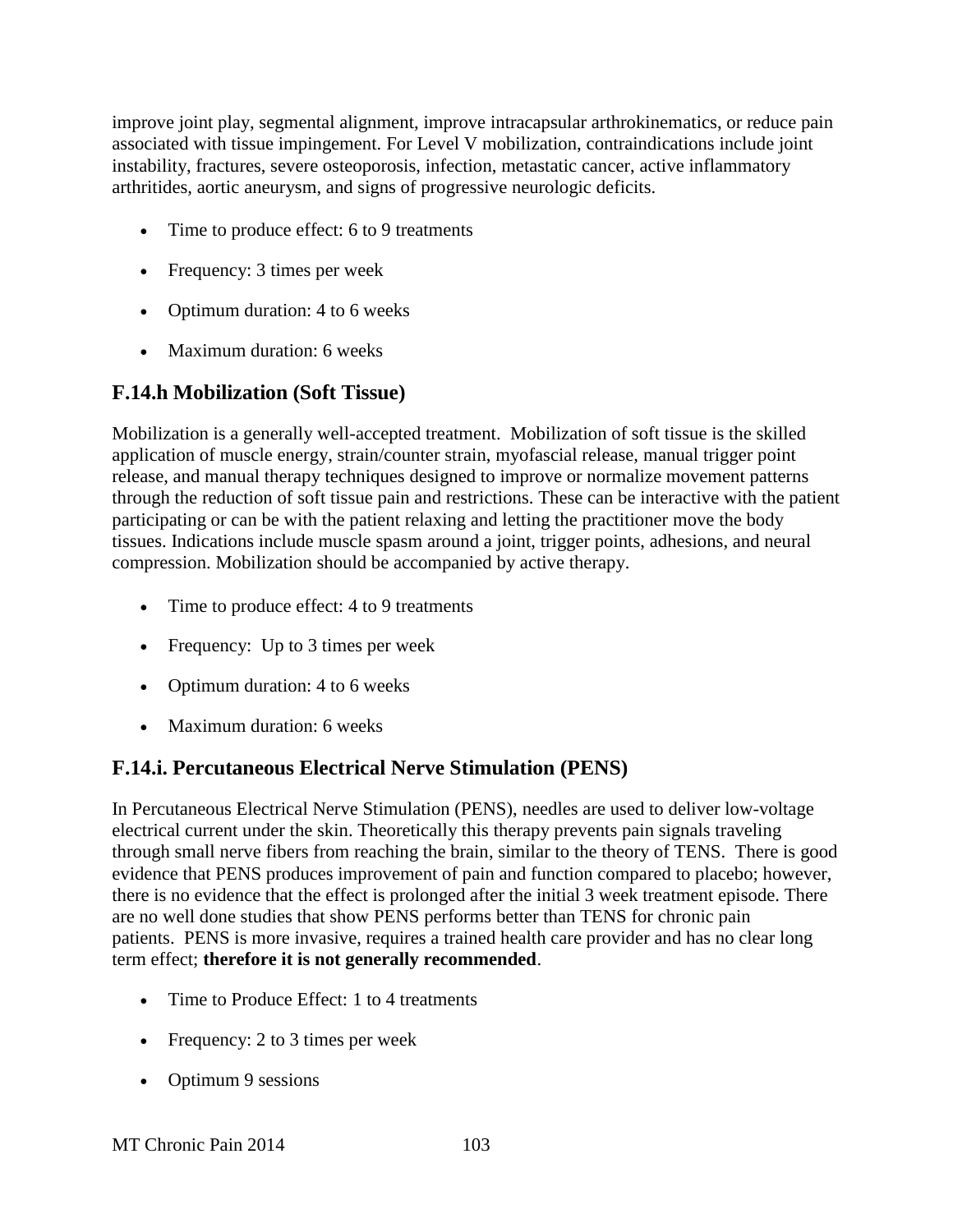• Maximum Duration: 12 sessions per year

# **F.14.j Superficial Heat and Cold Therapy (Including Infrared Therapy)**

Superficial heat and cold is a generally accepted treatment. Superficial heat and cold are thermal agents applied in various manners that lower or raise the body tissue temperature for the reduction of pain, inflammation, and/or effusion resulting from injury or induced by exercise. Includes application of heat just above the surface of the skin at acupuncture points. Indications include acute pain, edema and hemorrhage, need to increase pain threshold, reduce muscle spasm and promote stretching/flexibility. Cold and heat packs can be used at home as an extension of therapy in the clinic setting.

- Time to produce effect: Immediate
- Frequency: 2 to 5 times per week
- Optimum duration: 3 weeks as primary or intermittently as an adjunct to other therapeutic procedures up to 2 months
- Maximum duration: 2 months

### **F.14.k Traction - Manual**

Manual traction is an accepted treatment and an integral part of manual manipulation or joint mobilization. Indications include decreased joint space, muscle spasm around joints, and the need for increased synovial nutrition and response. Manual traction is contraindicated in patients with tumor, infection, fracture, or fracture dislocation.

- Time to produce effect: 1 to 3 sessions
- Frequency: 2 to 3 times per week
- Optimum/maximum duration: 1 month

# **F.14.l Traction - Mechanical**

Mechanical traction is indicated for decreased joint space, muscle spasm around joints, and the need for increased synovial nutrition and response. Traction modalities are contraindicated in patients with tumor, infections, fracture, or fracture dislocation. Non-oscillating inversion traction methods are contraindicated in patients with glaucoma or hypertension. There is some evidence that mechanical traction, using specific, instrumented axial distraction technique, is not more effective than active graded therapy without mechanical traction. Therefore, mechanical traction is not recommended for chronic axial spine pain.

- Time to produce effect: 1 to 3 sessions up to 30 minutes. If response is negative after 3 treatments, discontinue this modality.
- Frequency: 2 to 3 times per week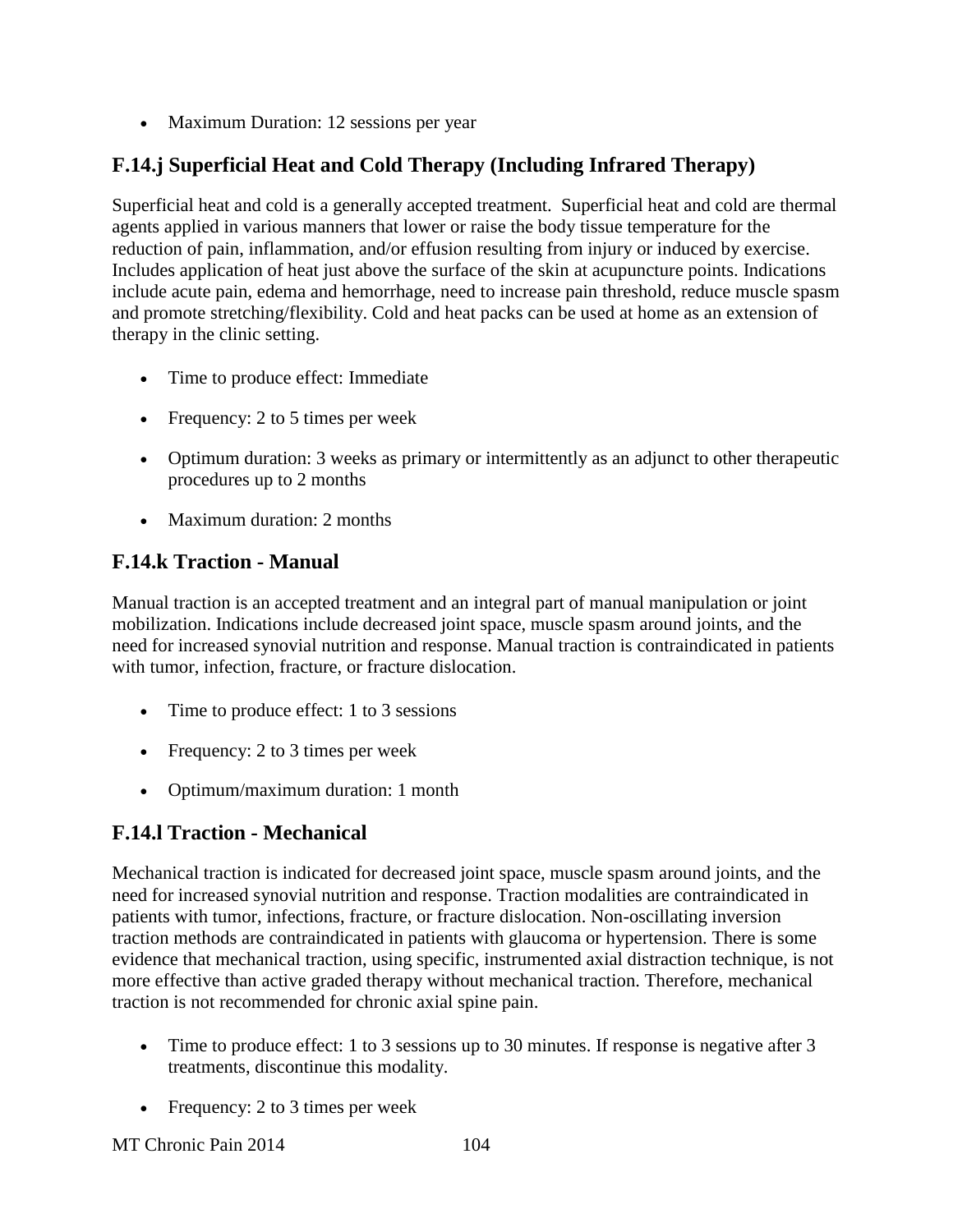Optimum/maximum duration: 1 month

### **F.14.m Ultrasound**

Ultrasound (including phonophoresis) in an accepted treatment which uses sonic generators to deliver acoustic energy for therapeutic thermal and/or nonthermal soft tissue effects. Indications include scar tissue, adhesions, collagen fiber and muscle spasm, and the need to extend muscle tissue or accelerate the soft tissue healing. Ultrasound with electrical stimulation is concurrent delivery of electrical energy that involves dispersive electrode placement. Indications include muscle spasm, scar tissue, pain modulation and muscle facilitation.

Phonophoresis is the transfer of medication to the target tissue to control inflammation and pain through the use of sonic generators.. These topical medications include, but are not limited to, steroidal anti-inflammatory and anesthetics.

- Time to produce effect: 6 to 15 treatments
- Frequency: 3 times per week
- Optimum duration: 4 to 8 weeks
- Maximum duration: 2 months

#### **F.14.n Vertebral Axial Decompression (VAX-D)/DRX, 9000**

Vertebral Axial Decompression consists of motorized traction devices which purport to produce non-surgical disc decompression by creating negative intradiscal pressure in the disc space include devices with the trade names of VAX-D and DRX 9000. There are no good studies to support their use. They are not recommended.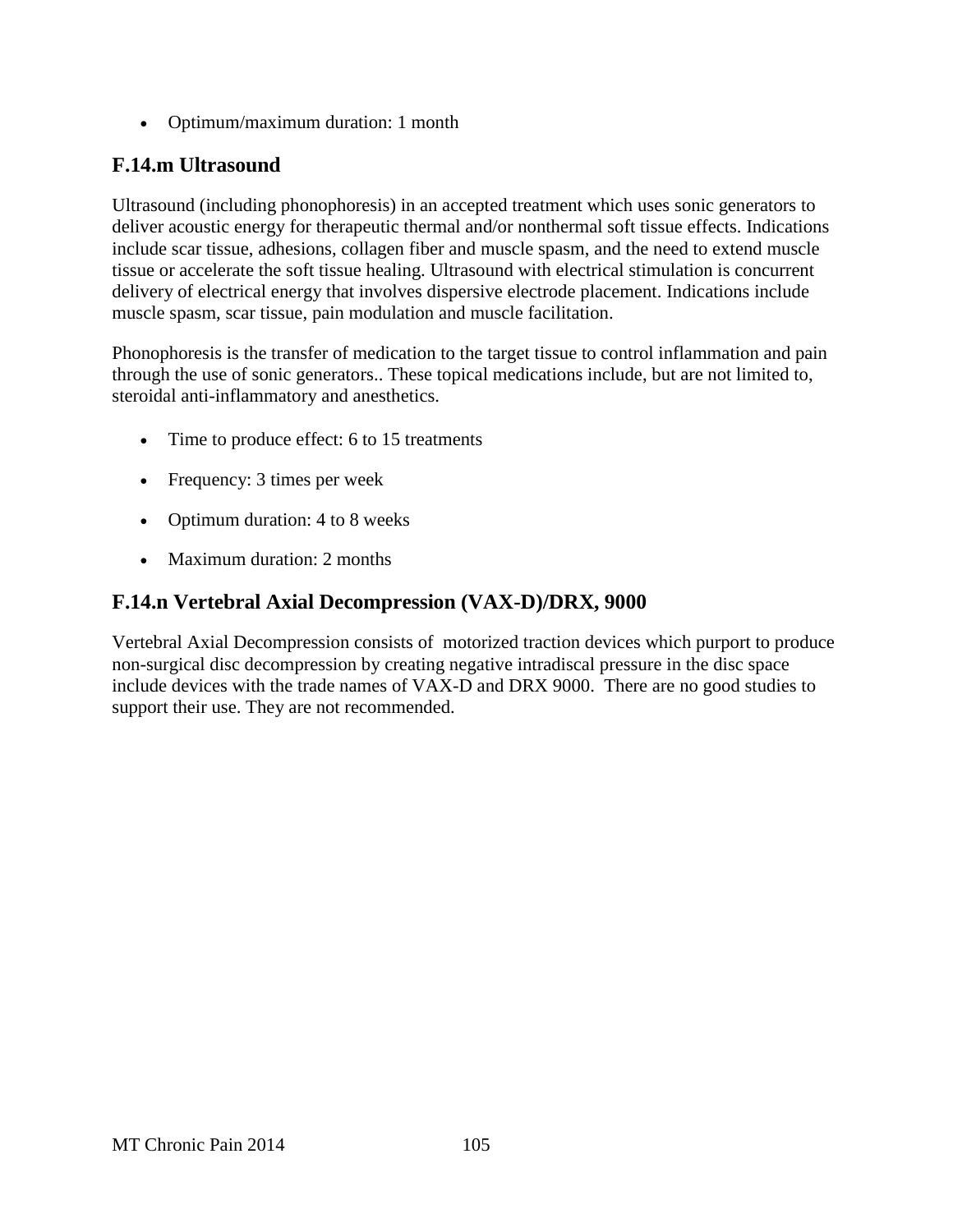# **G. Therapeutic Procedures - Operative**

When considering operative intervention in chronic pain management, the treating physician must carefully consider the inherent risk and benefit of the procedure. All operative intervention should be based on a positive correlation with clinical findings, the clinical course, and diagnostic tests. A comprehensive assessment of these factors should have led to a specific diagnosis with positive identification of the pathologic condition. Operative treatment is indicated when the natural history of surgically treated lesions is better than the natural history of non-operatively treated lesions.

Surgical procedures are seldom meant to be curative and would be employed in conjunction with other treatment modalities for maximum functional benefit. Functional benefit should be objectively measured and includes the following:

- 1. Return-to-work or maintaining work status.
- 2. Fewer restrictions at work or performing activities of daily living.
- 3. Decrease in usage of medications prescribed for work-related history.
- 4. Measurable functional gains, such as increased range of motion or documented increase in strength.

Education of the patient should include the proposed goals of the surgery, expected gains, risks or complications, and alternative treatment.

Smoking may affect soft tissue healing through tissue hypoxia. Patients should be strongly encouraged to stop smoking and be provided with appropriate counseling by the physician. If a treating physician recommends a specific smoking cessation program peri-operatively, this should be covered by the insurer. Physicians may monitor smoking cessation with laboratory tests such as cotinine levels. The surgeon will make the final determination as to whether smoking cessation is required prior to surgery.

Prior to surgical intervention, the patient and treating physician should identify functional operative goals and the likelihood of achieving improved ability to perform activities of daily living or work activities and the patient should agree to comply with the pre- and post-operative treatment plan including home exercise. The provider should be especially careful to make sure the patient understands the amount of post-operative therapy required and the length of partial and full disability expected post-operatively.

### **G.1 Neurostimulation**

**Description** —Spinal cord stimulation (SCS) is the delivery of low-voltage electrical stimulation to the spinal cord or peripheral nerves to inhibit or block the sensation of pain. The system uses implated electrical leads and a battery-poweered implanted pulse generator.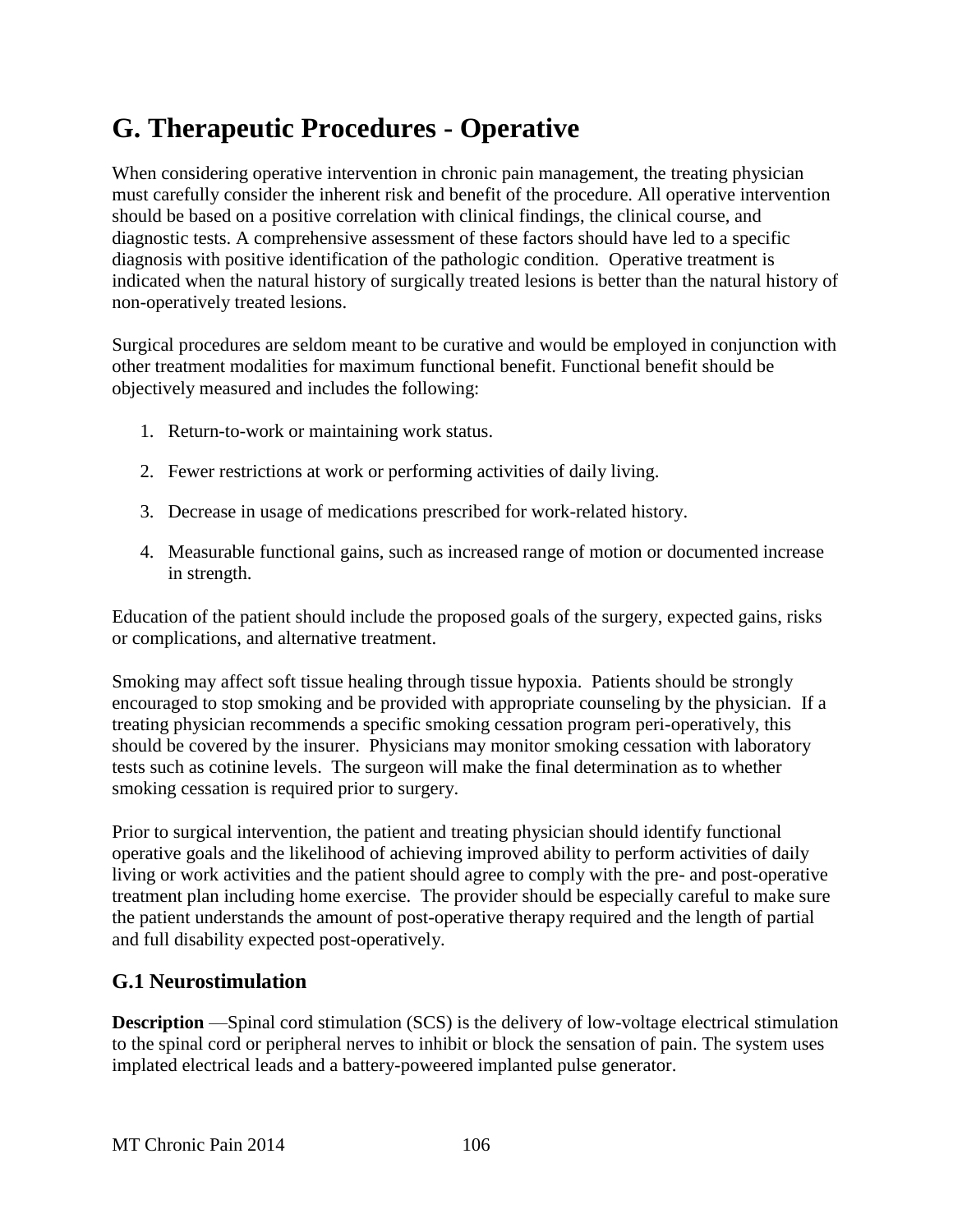There is some evidence that SCS is superior to reoperation in setting of persistent radicular pain after lumbosacral spine surgery, and there is some evidence that SCS is superior to conventional medical management in the same setting. Success was defined as schieving 50% or more pain relief. Some functional gains have been demonstrated. These findings may persist at three years of follow-up in patients who had an excellent initial response and who are highly motivated.

It is particularly important that patients meet all of the indications before a permanent neurostimulator is placed because several studies have shown that workers' compensation patients are less likely to gain significant relief than other patients. As of the time of this guideline writing, spinal cord stimulation devices have been FDA approved as an aid in the management of chronic intractable pain associated with the following: failed back surgery syndrome, intractable low back pain and leg pain.

Some evidence shows that SCS is superior to re-operation and conventional medical management for severely disabled patients who have failed conventional treatment and have Complex Regional pain Syndrome (CRPS I) or failed back surgery with persistent radicular neuropathic pain.

While there is no evidence demonstratiing effectiveness for use of SCS with CRPS II, it is generally accepted that SCS can be used for patients who have this condition. There is no evidence that supports its use for spinal axial pain. SCS may be most effective in patients with CRPS I or II who have not achieved relief with oral medications, rehabilitation therapy, or therapeutic nerve blocks, and in whom the pain has persisted for longer than 6 months.

Particular technical expertise is required to perform this procedure and is available in some neurosurgical, rehabilitation, and anesthesiology training programs and fellowships. Physicians performing this procedure must be trained in neurostimulation implantation and participate in ongoing training workshops on this subject, such as those sponsored by the International Spine Intervention Society (ISIS) or as sponsored by implant manufacturers. Surgical procedures should be performed by surgeons, usually with a neurosurgical or spinal background.

**Complications** —Serious, less common complications include spinal cord compression, paraplegia, epidural hematoma, epidural hemorrhage, undesirable change in stimulation, seroma, CSF leakage, infection, erosion, and allergic response. Other complications consist of dural puncture, hardware malfunction or equipment migration, pain at implantation site, loss of pain relief, chest wall stimulation, and other surgical risks. In recent studies, device complication rates have been reported to be 25% at 6 months, 32% at 12 months, and 45% at 24 months. The most frequent complications are reported to be electrode migration (14%) and lost of paresthesia (12%).

**Surgical Indications** – Patients with established CRPS I or II or a failed spinal surgery with persistent functionally limiting radicular pain greater than axial pain who have failed conservative therapy including active and /or passive therapy, pre-stimulator trial psychiatric evaluation and treatment, medication management, and therapeutic injections. SCS is not recommended for patients with the major limiting factor of persistent axial spine pain. SCS may be indicated in a subset of patients who have a clear neuropathic radicular pain (radiculitis). The extremity pain should account for at least 50% or greater of the overall back and leg pain

MT Chronic Pain 2014 107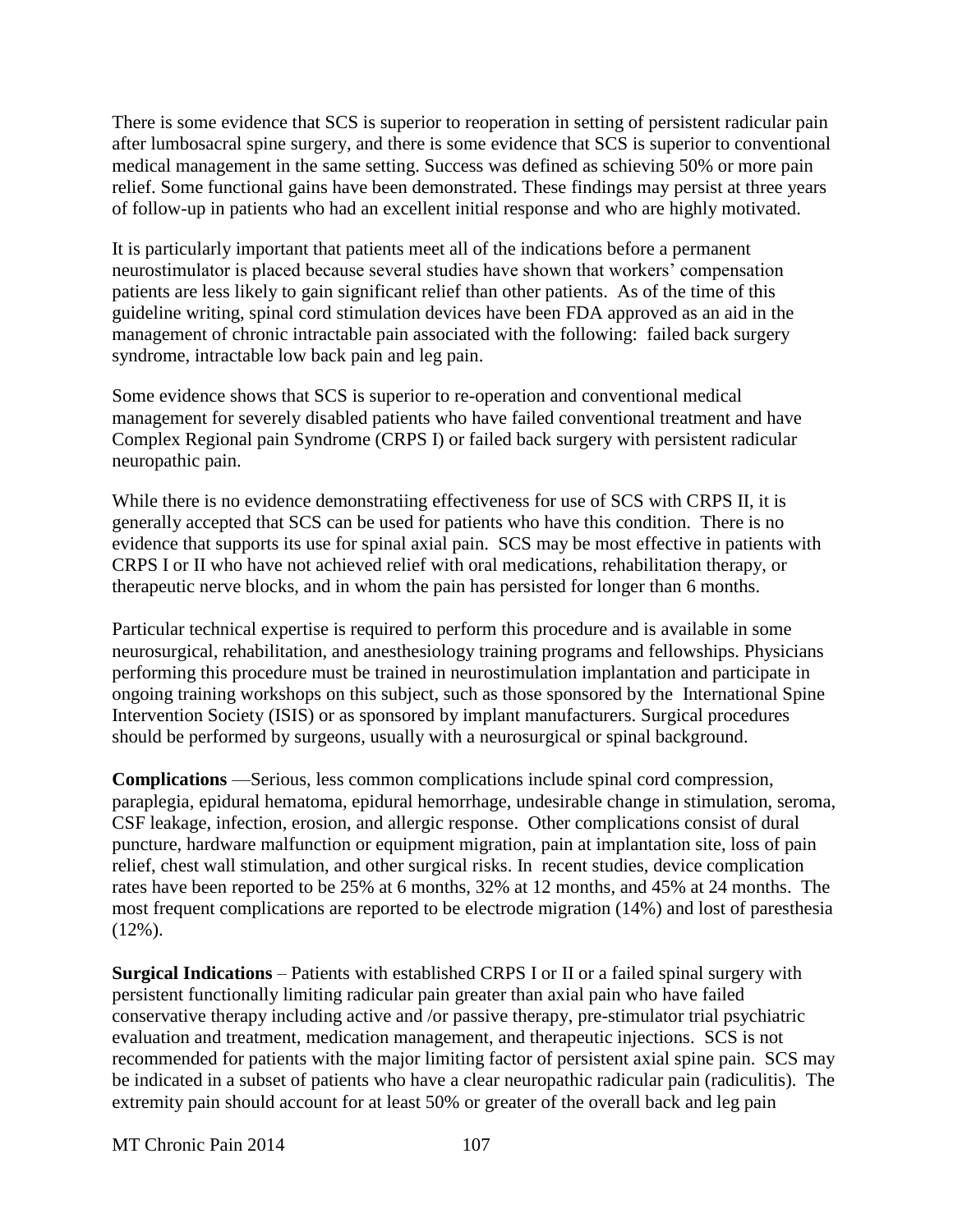experienced by the patient. Prior authorization is required. Habituation to opioid analgesics in the absence of a history of addictive behavior does not preclude the use of SCS. Patients with severe psychiatric disorders, and issues of secondary gain are not candidates for the procedure. Approximately one third to one half of patients who qualify for SCS can expect a substantial reduction in pain relief, however, it may not invludence allodynia, and hypesthesia. Patients' expectations need to be realistic, and therefore patients should understand that the SCS intervention is not a cure for their pain but rather a masking of their symptomatology which may regress over time. There appears to be a likely benefit of up to three years. Patients must meet the following criteria to be considered for neurostimulation:

- 1. SCS may be indicated in a subset of patients who have a clear neuropathic radicular pain (radiculitis), are not candidates for surgical intervention on the spine, have burning pain in a distribution amenable to stimulation coverage, and have pain at night not relieved by position. The extremity pain should account for at least 50% or greater of the overall leg and back apin experienced by the patient. In cases of complex regional pain syndrome, pleaase refer to the CRPS guidelines.
- 2. A comprehensive psychiatric or psychological evaluation *prior* to the stimulator trial has been performed. This evaluation should include a standardized detailed personality inventory with validity scales (such as MMPI-2, MMPI-2-RF, or PAI), pain inventory with validity measures (for example, BHI 2, MBMD), clinical interview and complete review of the medical records. Before proceeding to a spinal cord stimulator trial, the evaluation should find the following:
	- No indication of falsifying information, or of invalid response on testing,
	- No primary psychiatric risk factors or "red flags" (e.g., psychosis, active suicidality, severe depression, or addiction). (Notes that tolerance and dependence to opioid analgesics are not addictive behaviors and to not preclude implantation.)
	- A level of secondary risk factors or "yellow flags" (e.g., moderate depression, job dissatisfaction, dysfunctional pain conditions) judged to be below the threshold for compromising the patient's ability to benefit from neurostimulation.
	- The patient is cognitively capable of understanding and operating the neurostimulation control device.
	- The patient is cognitively capable of understanding and appreciating the risks and benefits of the procedure.
	- The patient has demonstrated a history of motivation in and adherence to prescribed treatments.
	- Statement of likelihood of patient being responsive to this therapy.

The psychologist or psychiatrist performing these evaluations should not be an employee of the physician performing the implantation. This evaluation must be completed, with favorable findings, **before** the screening trial is scheduled. Significant personality disorders must be taken into account when considering a patient for spinal cord stimulation and other major procedures.

- 3. All reasonable surgical and non-surgical treatment has been exhausted.
- 4. The topography of pain and its underlying pathophysiology are amenable to stimulation coverage (the entire painful extremity area has been covered).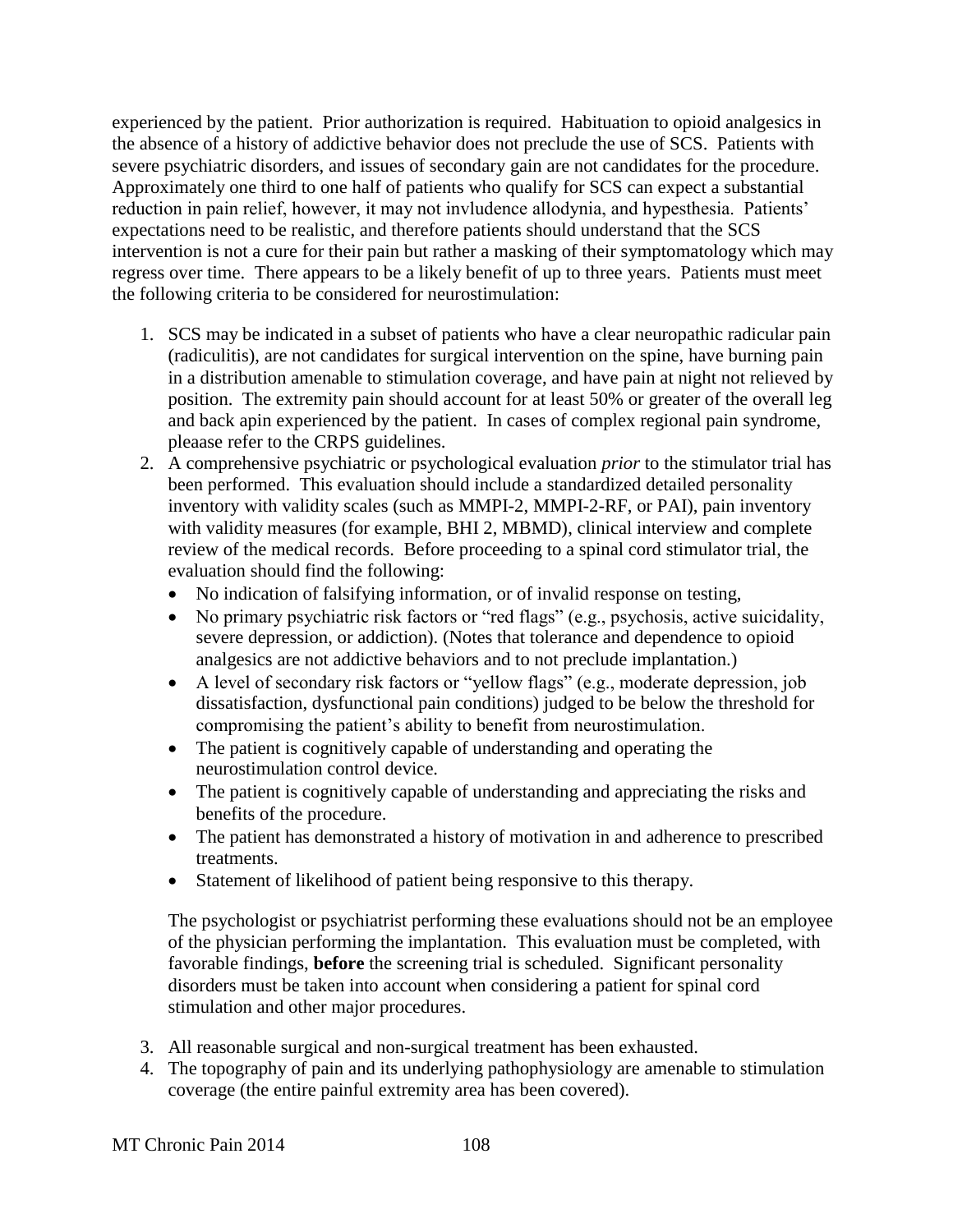5. A successful neurostimulation screening test of at least 3 to 7 days.

For a spinal cord neurostimulation screening test, a tempory lead is implanted at the level of pain and attached to an external source to validate therapy effectiveness. A screening test is considered successful if the patient meets both of the following criteria:

a) experiences a 50% decrease radicular or CRPS in pain, which may be confirmed by visual analogue scale (VAS) or Numerical Rating Scale (NRS), and

b) demonstrates objective functional gains or decreased utilization of pain medications. Objective, measurable, functional gains should be evaluated by an occupational therapist and/or physical therapist and the primary treating physician prior to and before discontinuation of the trial.

**Contraindications** — Unsuccessful SCS test –inability to obtain objective, documented, functional improvement or reduction of pain; those with cardiac pacemakers who should be evaluated on an individual basis as some may qualify for surgery; patients who are unable to properly operate the system; patients who are anti-coagulated and cannot be without anticoagulation for a few days (e.g. patients with artificial heart valves); patients with frequent severe infections; patients for whom a future MRI of a body part below the head is planned. MRI of the head is permissible with some manufacturers.

**Operative Treatment** – Implantation of stimulating leads connected by extensions to either an implanted neurostimulator or an implanted receiver powered by an external transmitter. The procedure may be performed either as an open or a percutaneous procedure, depending on the presence of epidural fibrosis and the anatomical placement required for optimal efficacy. During the final procedure the patient must be awakened to establish full coverage on the placement of the lead. One of the most common failures is misplaced leads. Functional improvement is anticipated for up to 3 years or longer when objective functional improvement has been observed during the time of neurostimulation screen exam.

**Post-Operative Considerations** – MRI is contraindicated after placement of neurostimulators except for cranial imaging with some models.

**Post-Operative Therapy** – Active and/or passive therapy should be employed to improve function. Implantable stimulators will require frequent monitoring such as adjustment of the unit and replacement of batteries. Estimated battery life of SCS implantable devices is usually 5-10 years depending on the manufacturer.

#### **G.2. Peripheral Nerve Stimulation**

There are no randomized controlled studies for this treatment. This modality should only be employed with a clear nerve injury or when the majority of pain is clearly in a nerve distribution in patients who have completed 6 months of other appropriate therapy including pre-trial psychosocial evaluation and treatment. A acreening trial should take place over 3 to 7 days and is considered successful in the patient meets both of the following criteria: (a) experiences a 50% decrease in pain, which may be confirmed by Visual Analog Scale (VAS) or Numerical Rating Scale (NRS) and (b) demonstrates objective functional gains or decreased utilization of pain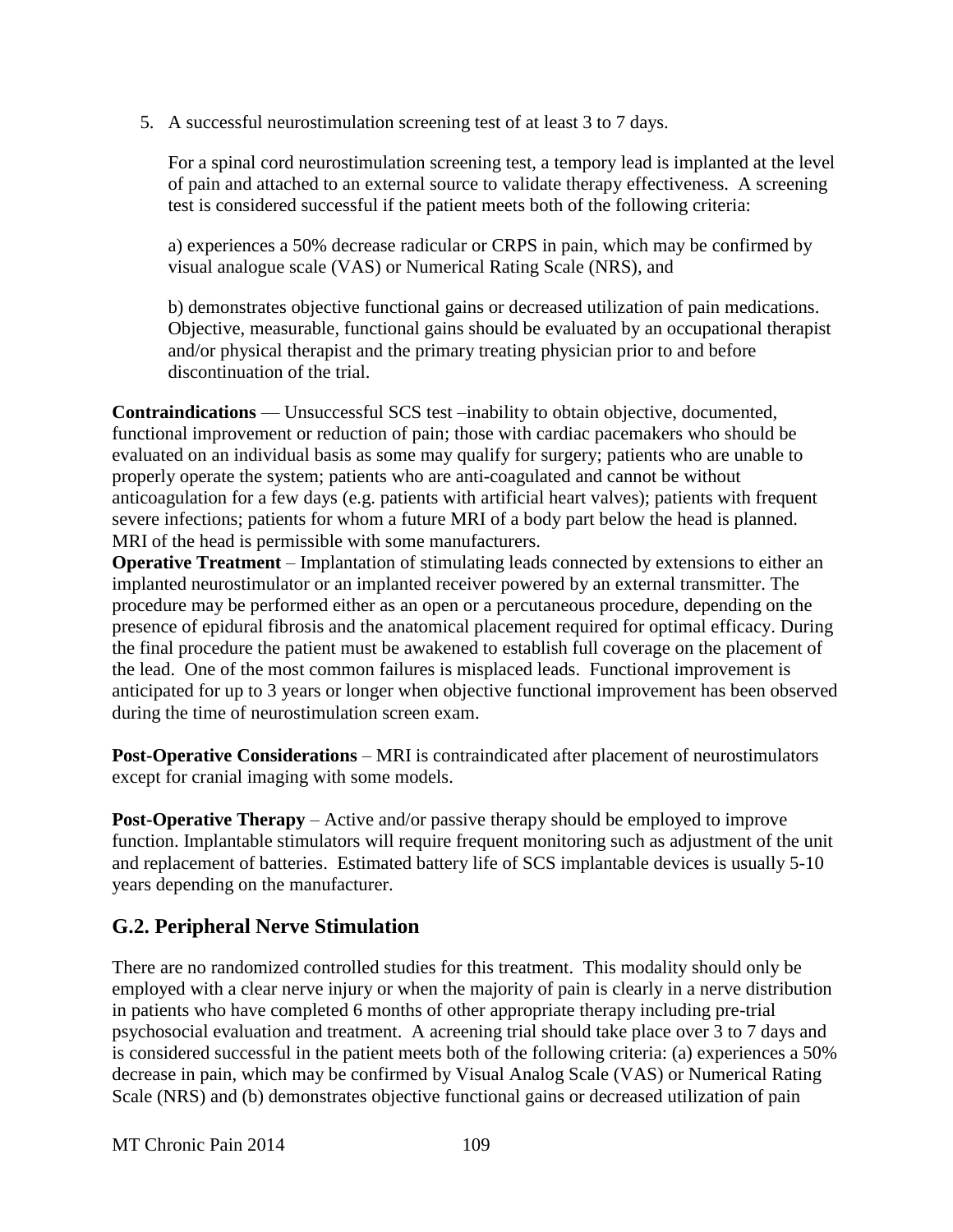medications. Objective, measurable, functional gains should be evaluated by an occupational therapist and/or physical therapist and the primary treating physician prior to and before discontinuation of the trial. It may be used for proven occipital, ulnar, median, and other isolated nerve injuries.

# **G.3 Intrathecal Drug Delivery**

Intrathecal drug delivery is not generally recommended and requires prior authorization. Due to conflicting studies in this population and complication rate for long-term use, it may be considered only in vary rare occasions when dystonia and spasticity are dominant features or when pain is not able to be managed using any other non-operative treatment. Specific brands of infusion systems have been FDA approved for the following: chronic intraspinal (epidural and intrathecal) infusion of preservative-free morphine sulfate sterile solution in the treatment of chronic intractable pain, chronic infusion of preservative-free ziconotide sterile solution for the management of severe chronic pain, and chronic intrathecal infusion of baclofen for the management of severe spasticity.

**Description** - This mode of therapy delivers small doses of medications directly into the cerebrospinal fluid.

**Complications** - Intrathecal delivery is associated with significant complications, such as infection, catheter disconnects, CSF leak, arachnoiditis, pump failure, nerve injury, and paralysis.

Typical adverse events reported with opioids (i.e. respiratory depression, tolerance, and dependence), or spinal catheter-tip granulomas that might arise during intrathecal morphine or hydromorphone treatment have not currently been recorded for ziconotide. The most common presentation of intraspinal mass is a sudden increase in dosage required for pain relief, with new neurologic defects secondary to a mass effect. Technical errors can lead to drug overdose which can be life-threatening.

Surveys have shown technical problems requiring surgical correction in 18% to 40% of patients. CSF leakage may occur with multiple dural punctures. Since the needle is larger than the spinal catheter, there may be incomplete tissue sealing around the catheter. The function of the pump depends on its electronic power source, which may be disrupted by the magnet of an MRI; therefore, after the patient has an MRI, the pump should be checked to ensure that it does not need to be restarted. The delivery rate can be affected by atmospheric pressure and body temperature.

**Indications** – Clinical studies are conflicting, regarding long-term, effective pain relief in patients with non-malignant pain. The Department does not generally recommend the use of Intrathecal Drug Delivery systems in injured workers with chronic pain. Due to the complication rate for long-term use, it may be considered only in very rare occasions when dystonia and spasticity are dominant features or when pain is not able to be managed using any other nonoperative treatment. This treatment must be prior authorized and have the recommendation of at least one physician experienced in chronic pain management in consultation with the primary treating physician. The procedure should be performed by physicians with documented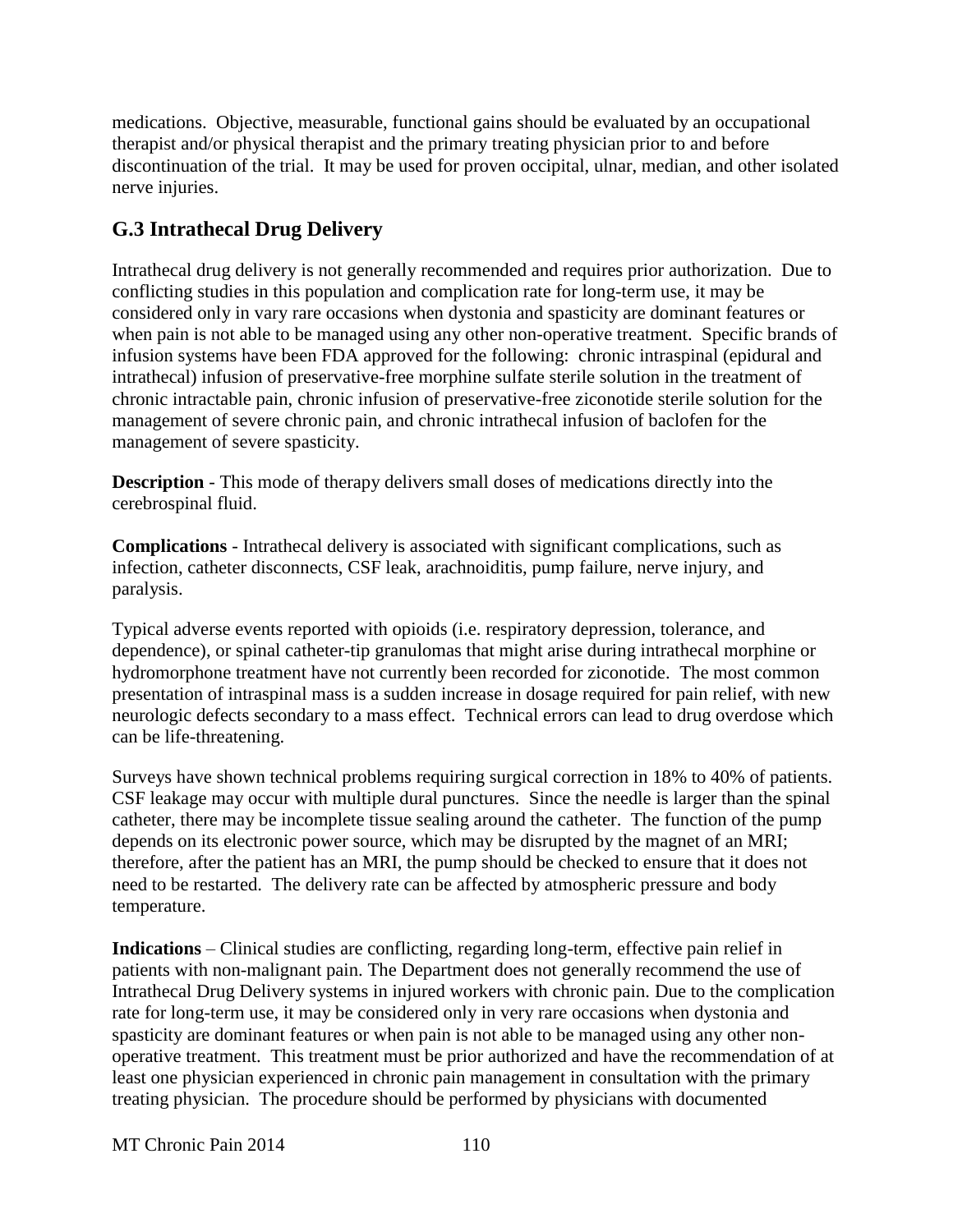experience. This small eligible sub-group of patients must meet all of the following indications:

- 1. A diagnosis of a specific physical condition known to be chronically painful has been made on the basis of objective findings; and
- 2. All reasonable surgical and non-surgical treatment has been exhausted including failure of conservative therapy including active and/or passive therapy, medication management, or therapeutic injections; and
- 3. Pre-trial psychiatric or psychological evaluation has been performed (see G.1 Neurostimulation) and has demonstrated motivation and long-term commitment without issues of secondary gain. Significant personality disorders must be taken into account when considering a patient for spinal cord stimulation and other major procedures; and
- 4. There is no evidence of current addictive behavior. (Tolerance and dependence to opioid analgesics are not addictive behaviors and do not preclude implantation.); and
- 5. A successful trial of continuous infusion by a percutaneous spinal infusion pump for a minimum of 24 hours. A screening test is considered successful if the patient (a) experiences a 50% decrease in pain, which may be confirmed by VAS, and (b) demonstrates objective functional gains or decreased utilization of pain medications. Functional gains should be evaluated by an occupational therapist and/or physical therapist prior to and before discontinuation of the trial.

**Contraindications** – Infection, body size insufficient to support the size and weight of the implanted device. Patients with other implanted programmable devices should be given these pumps with caution since interference between devices may cause unintended changes in infusion rates.

## **G.4 Neuroablation with Rhizotomy as the Exception**

Neuroablation or neuro-destructive procedures are not commonly used in the management of non-malignant pain. These techniques require specific expertise to perform, have erratic results, and high rates of complication. Therefore, the Department does not recommend the use of neuroablative procedures except rhizotomy for injured workers with chronic pain.

## **G.5 Dorsal Nerve Root Resection**

This procedure is not recommended. There exists the possibility of complications including unintended extensive nerve damage causing significant motor or sensibility changes from larger than anticpated lesioning of the ganglia at the dorsal ganglia level. For radiofrequency ablation, refer to Section F.5.b Therapeutic Procedures—Non-operative, Dorsal Root Ganglion Radiofrequency Ablation.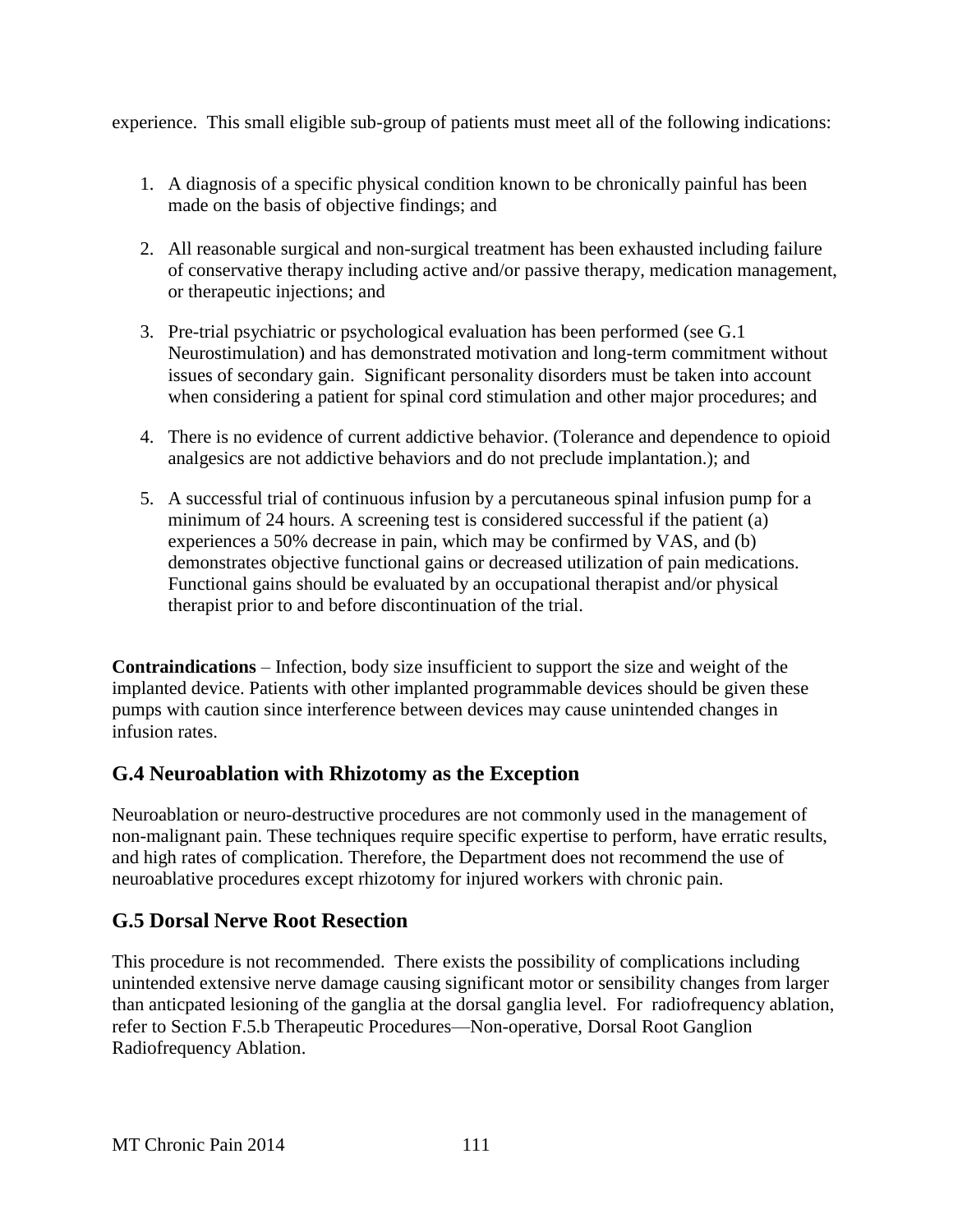# **H. Maintenance Management**

Successful management of chronic pain conditions results in fewer relapses requiring intense medical care. Failure to address long-term management as part of the overall treatment program may lead to higher costs and greater dependence on the health care system. Management of CPD continues after the patient has met the definition of maximum medical improvement (MMI). MMI is declared when a patient's condition has plateaued and the authorized treating physician believes no further medical intervention is likely to result in improved function. When the patient has reached MMI, a physician must describe in detail the maintenance treatment.

Maintenance care in CPD requires a close working relationship between the carrier, the providers, and the patient. Providers and patients have an obligation to design a cost-effective, medically appropriate program that is predictable and allows the carrier to set aside appropriate reserves. Carriers and adjusters have an obligation to assure that medical providers can design medically appropriate programs. A designated primary physician for maintenance team management is recommended.

Maintenance care will be based on principles of patient self-management. When developing a maintenance plan of care, the patient, physician and insurer should attempt to meet the following goals:

- 1. Maximal independence will be achieved through the use of home exercise programs or exercise programs requiring special facilities (e.g., pool, health club) and educational programs;
- 2. Modalities will emphasize self-management and self-applied treatment;
- 3. Management of pain or injury exacerbations will emphasize initiation of active therapy techniques and may occasionally require anesthetic injection blocks.
- 4. Dependence on treatment provided by practitioners other than the authorized treating physician will be minimized;
- 5. Periodic reassessment of the patient's condition will occur as appropriate.
- 6. Patients will understand that failure to comply with the elements of the self-management program or therapeutic plan of care may affect consideration of other interventions.

The following are Specific Maintenance Interventions and Parameters.

## **H.1 Home Exercise Programs and Exercise Equipment**

Most patients have the ability to participate in a home exercise program after completion of a supervised exercise rehabilitation program. Programs should incorporate an exercise prescription including the continuation of an age-adjusted and diagnosis-specific program for aerobic conditioning, flexibility, stabilization, and strength. Some patients may benefit from the purchase or rental of equipment to maintain a home exercise program. Determination for the need of home

MT Chronic Pain 2014 112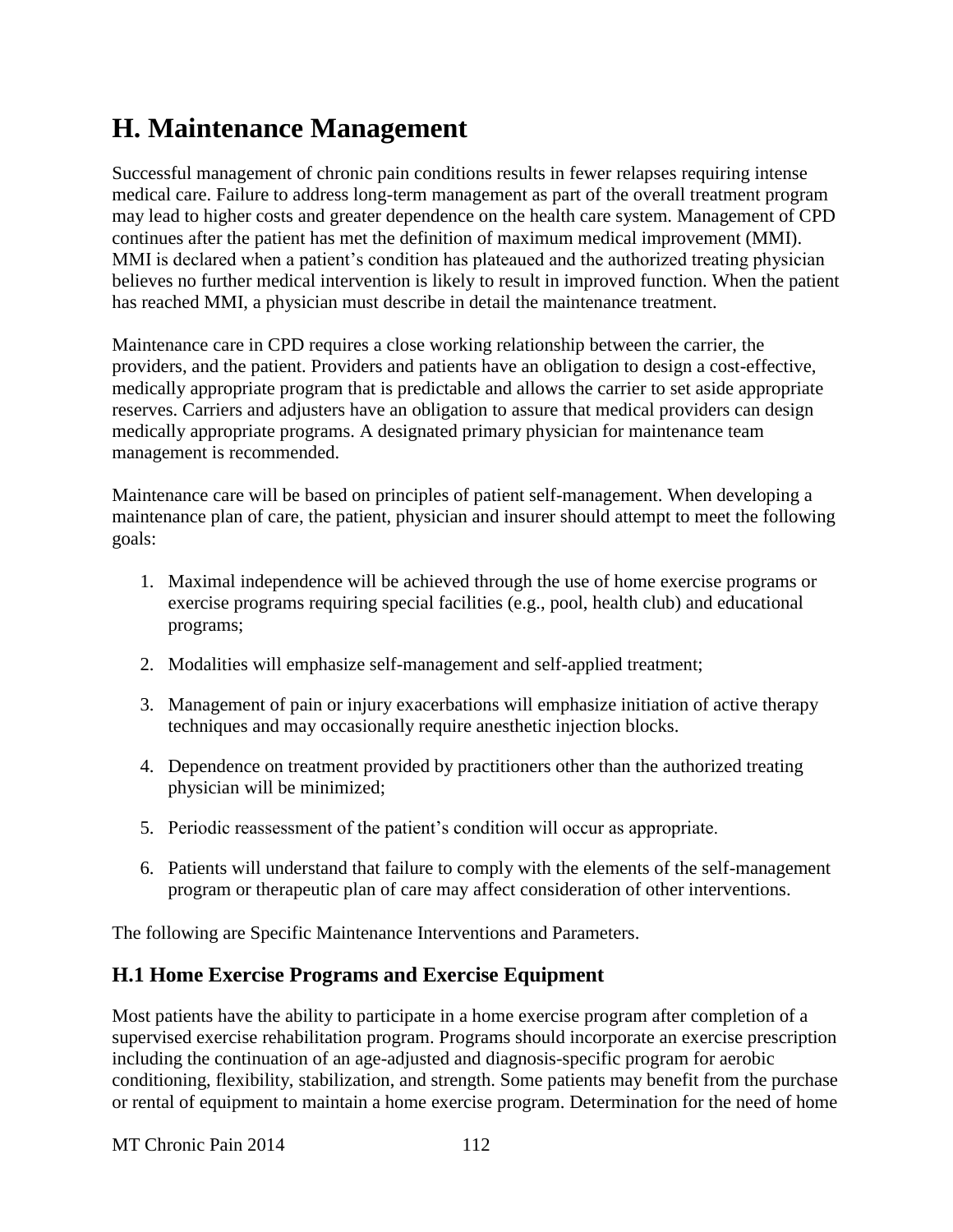equipment should be based on medical necessity to maintain MMI, compliance with an independent exercise program, and reasonable cost. Before the purchase or long-term rental of equipment, the patient should be able to demonstrate the proper use and effectiveness of the equipment. Effectiveness of equipment should be evaluated on its ability to improve or maintain functional areas related to activities of daily living or work activity. Home exercise programs are most effective when done 3 to 5 times a week. Prior to purchasing the equipment a therapist and/or exercise specialist who has treated the patient should visit a facility with the patient to assure proper use of the equipment. Occasionally, compliance evaluations may be made through a 4-week membership at a facility offering similar equipment.

# **H.2 Exercise Programs Requiring Special Facilities**

Some patients may have higher compliance with an independent exercise program at a health club versus participation in a home program. All exercise programs completed through a health club facility should focus on the same parameters of an age-adjusted and diagnosis-specific program for aerobic conditioning, flexibility, stabilization, and strength. Selection of health club facilities should be limited to those able to track attendance and utilization, and provide records available for physician and insurer review. Prior to purchasing a membership, a therapist and/or exercise specialist who has treated the patient may visit the facility with the patient to assure proper use of the equipment.

- Frequency: 2 to 3 times per week.
- Maximum maintenance duration: 3 months. Continuation beyond 3 months should be based on functional benefit and patient compliance. Health club membership should not extend beyond 3 months if attendance drops below 2 times per week on a regular basis.

# **H.3 Patient Education Management**

Educational classes, sessions, or programs may be necessary to reinforce self-management techniques. This may be performed as formal or informal programs, either group or individual.

Maintenance duration: 2 to 6 educational visits during one 12-month period.

# **H.4 Psychological Management**

An ideal maintenance program will emphasize management options implemented in the following order: (a) individual self-management (pain control, relaxation and stress management, etc.), (b) group counseling, (c) individual counseling by a psychologist or psychiatrist, and (d) inpatient treatment. Exacerbation of the injury may require psychological treatment to restore the patient to baseline. In those cases, use treatments and timeframe parameters listed in Section F.2 Biofeedback, Section E.2 Personality/Psychological/Psychosocial Evaluation Pain Management or Section F.10 Personality/Psychological/Psychosocial Intervention.

 Maintenance duration: 6 to 10 visits during the first year and 4 to 6 visits a year thereafter. In cases of significant exacerbation, refer to Section F.10 Personality/ Psychological/Psychosocial Intervention.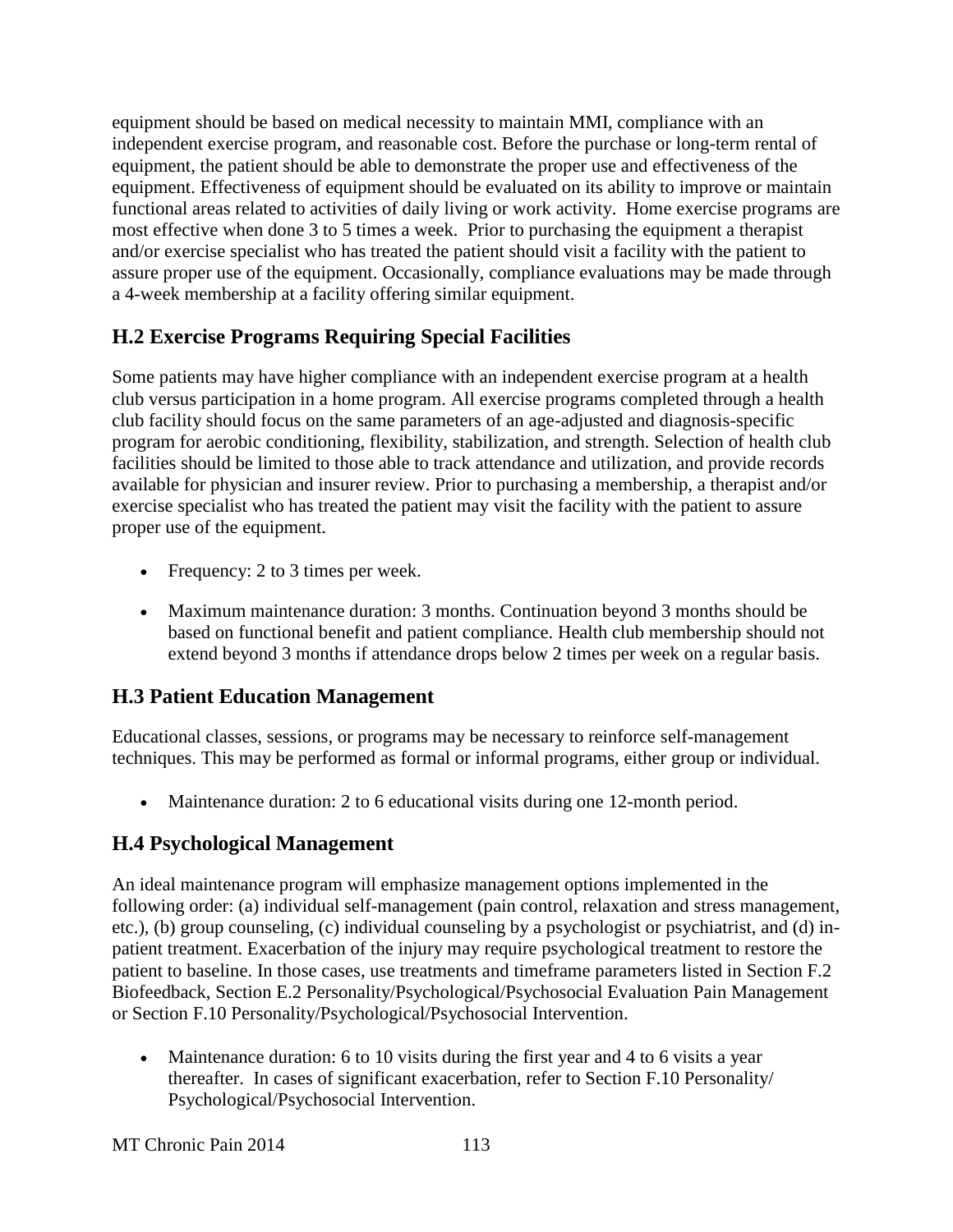#### **H.5 Non-opioid Medication Management**

In some cases, self-management of pain and injury exacerbations can be handled with medications, such as those listed in the Medication section. Physicians must follow patients who are on any chronic medication or prescription regimen for efficacy and side effects. Laboratory or other testing may be appropriate to monitor medication effects on organ function.

 Maintenance duration: Usually, four medication reviews within a 12-month period. Frequency depends on the medications prescribed. Laboratory and other monitoring as appropriate.

# **H.6 Opioid Medication Management**

As compared with other painful conditions, there may be a role for chronic augmentation of the maintenance program with opioid medications. In selected cases, scheduled medications may prove to be the most cost effective means of insuring the highest function and quality of life; however, inappropriate selection of these patients may result in a high degree of iatrogenic illness. A patient should have met the criteria in the opioids section of these guidelines before beginning maintenance opioids. Laboratory or other testing may be appropriate to monitor medication effects on organ function. The following management is suggested for maintenance opioids:

- 1. The medications should be clearly linked to improvement of function, not just pain control. All follow up visits should document the patient's ability to perform routine functions satisfactorily. Examples include the abilities to: perform work tasks, drive safely, pay bills or perform basic math operations, remain alert and upright for 10 hours per day, or participate in normal family and social activities. If the patient is not maintaining reasonable levels of activity the patient should usually be tapered from the opioid and tried on a different long acting opioid.
- 2. A low dose opioid medication regimen should be defined, which may minimally increase or decrease over time. Dosages will need to be adjusted based on side effects of the medication and objective function of the patient. A patient may frequently be maintained on additional non-opioid medications to control side effects, treat mood disorders, or control neuropathic pain; however, only one long-acting opioid and one short acting opioid for rescue use should be prescribed in most cases. Bucally absorbed opioids are not appropriate for these non-malignant pain patients. Transdermal medications are generally not recommended.
- 3. All patients on chronic opioid medication dosages need to sign an appropriate opioid contract with their physician for prescribing the opioids.
- 4. The patient must understand that continuation of the medication is contingent on their cooperation with the maintenance program. Use of non-prescribed drugs may result in tapering of the medication. The clinician should order random drug testing at least annually and when deemed appropriate to monitor medication compliance.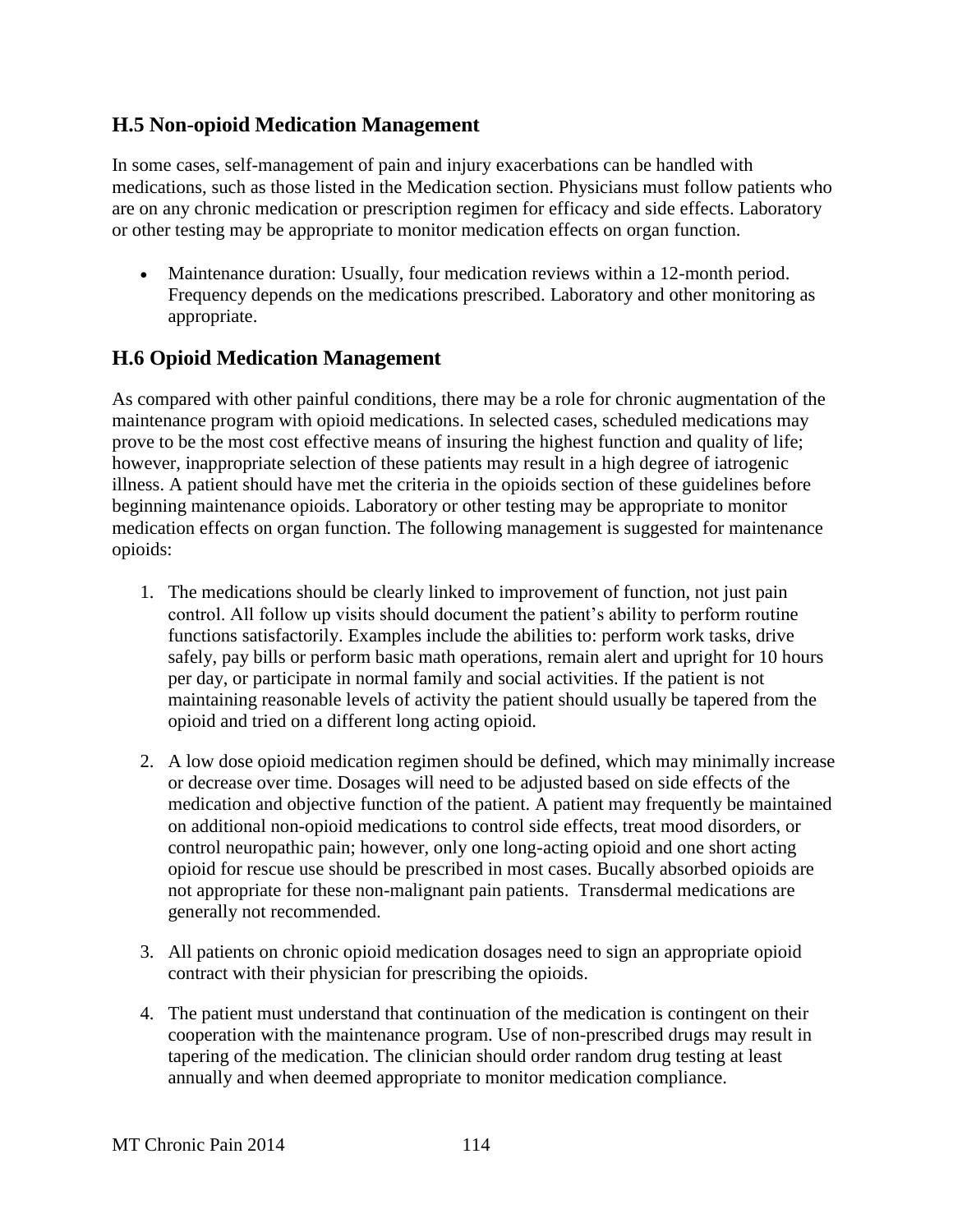- 5. Patients on chronic opioid medication dosages must receive them through one prescribing physician.
	- o Maintenance duration: Up to 12 visits within a 12-month period to review the opioid plan. Laboratory and other monitoring as appropriate.

## **H.7 Therapy Management**

Some treatment may be helpful on a continued basis during maintenance care if the therapy maintains objective function and decreases medication use. With good management, exacerbations should be uncommon, not exceeding two times per year and using minimal or no treatment modality beyond self-management. On occasion, exacerbated conditions may warrant durations of treatment beyond those listed below. Having specific goals with objectively measured functional improvement during treatment can support extended durations of care. It is recommended that if after 6 to 8 visits no treatment effect is observed, alternative treatment interventions should be pursued.

Active Therapy, Acupuncture, orManipulation maintenance duration: 10 visits during the first year and then decreased to 5 visits a year thereafter.

# **H.8 Injection Therapy**

**Trigger Point Injections** - These injections may occasionally be necessary to maintain function in those with myofascial problems.

• Maintenance duration: Not more than 4 injections per session not to exceed 3 to 6 sessions per 12-month period.

**Epidural and Selective Nerve Root Injections** - Patients who have experienced functional benefits from these injections in the past may require injection for exacerbations of the condition.

 Maintenance duration: 2 to 4 injections per 12-month period. For chronic radiculopathy, in jections may be repeated only when a functional documented response lasts for 3 months. Patients should be reassessed after each injection session for an 80% improvement in pain (as measured by accepted pain scales) and evidence of functional improvement. A positive result would include a return to baseline function, return to increased work duties, and measurable improvement in physical activity goals including return to baselne after an exacerbation. Injections may only be repeated when these functional and time goals are met. Repeated injections with steroids should be done with caution especially in patients who have received other steroid injections or oral steroid therapy as higher yearly total doses of steroids may be associated with an increase of osteoarthritis.

# **Zygapopyseal (Facet) Injections**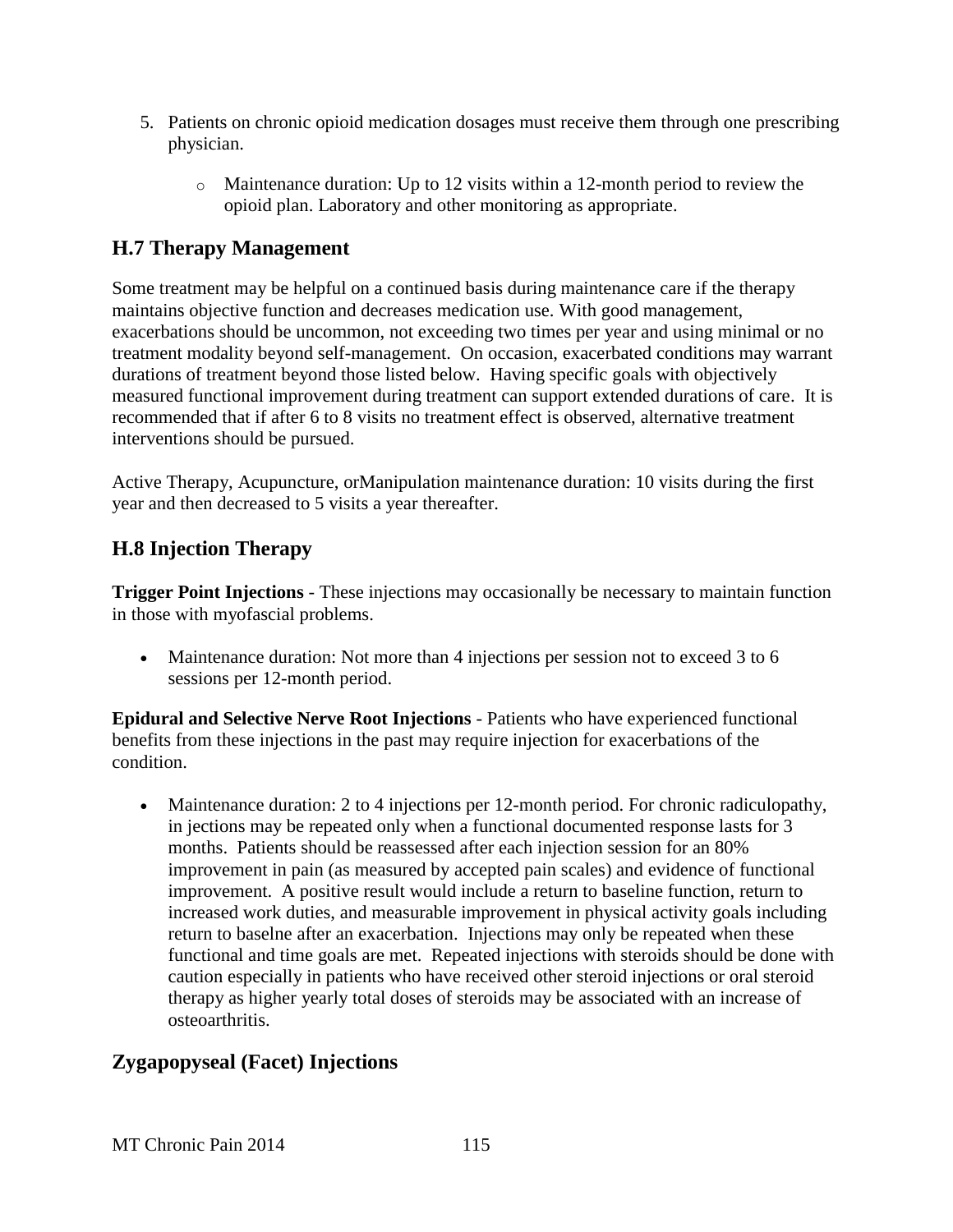• Maintenance duration: 2 injections per year and limited to 3 joint levels either unilaterally or bilaterally. Injections may be repeated only when a functional documented response lasts for 3 months. Patients should be reassessed after each injection session for an 80% improvement in pain (as measured by accepted scales) and evidence of functional improvement. A positive result would include a return to base line function, return to increased work duties, and a measurable improvement in physical activity goals including return to baseline after an exacerbation. Injections may only be repeated when these functional and time goals are met. Repeated injections with steroids should be done with caution especially in patients who have received other steroid injections or oral steroid therapy as higher yearly total doses of steroids may be associaated with an increase in osteoarthritis.

#### **Sacro-iliac Joint**

 Maintenance duration: 2 per year injections may be repeated only is when a functional documented response lasts for 3 months. Paatients should be reassessed after each injection session for an 80% improvement in pain (as measured by accepted pain scales) and evidence of functional improvement. A positive result would include a return to base line function, return to increased work duties, and a measurable improvement in physical activity goals including return to baseline after an exacerbation. Injections may only be repeated when these functional and time goals are met. Repeated injections with steroids should be done with caution especially in patients who have received other steroid injections or oral steroid therapy as higher yearly does of steroids may be associated with an increase in osteoarthritis.

## **Radiofrequency Medical Branch Neurotomy/Facet Rhizotomy**

- Maintenance duration: 1 time per year up to 12 total—not exceeding 3 levels. The patient must meet the criteria as described in Section F.5.b. The initial indications including repeat blocks and limitations apply. The long-term effects of repeat rhizotomies, especially on younger patients, are unknown. There is a possibility that repeated denervation could result in premature degenerative changes. In addition, the patient should always reconsider all of the possible permanent complications before consenting to a repeat procedure. There are no studies addressing the total number of RF neurotomies that should be done for a patient. Patient should receive at least 6 to 18 months minimum improvement in order to quality for repeat procedures.
- Optimum/Maximum Duration: Twice in the first year after the initial rhizotomy and once a year after up to 12 total.

## **H.9 Purchase or Rental of Durable Medical Equipment**

It is recognized that some patients may require ongoing use of self-directed modalities for the purpose of maintaining function and/or analgesic effect. Purchase or rental of modality based equipment should be done only if the assessment by the physician and/or therapist has determined the effectiveness, compliance, and improved or maintained function by its application. It is generally felt that large expense purchases such as spas, whirlpools, and special mattresses are not necessary to maintain function.

MT Chronic Pain 2014 116